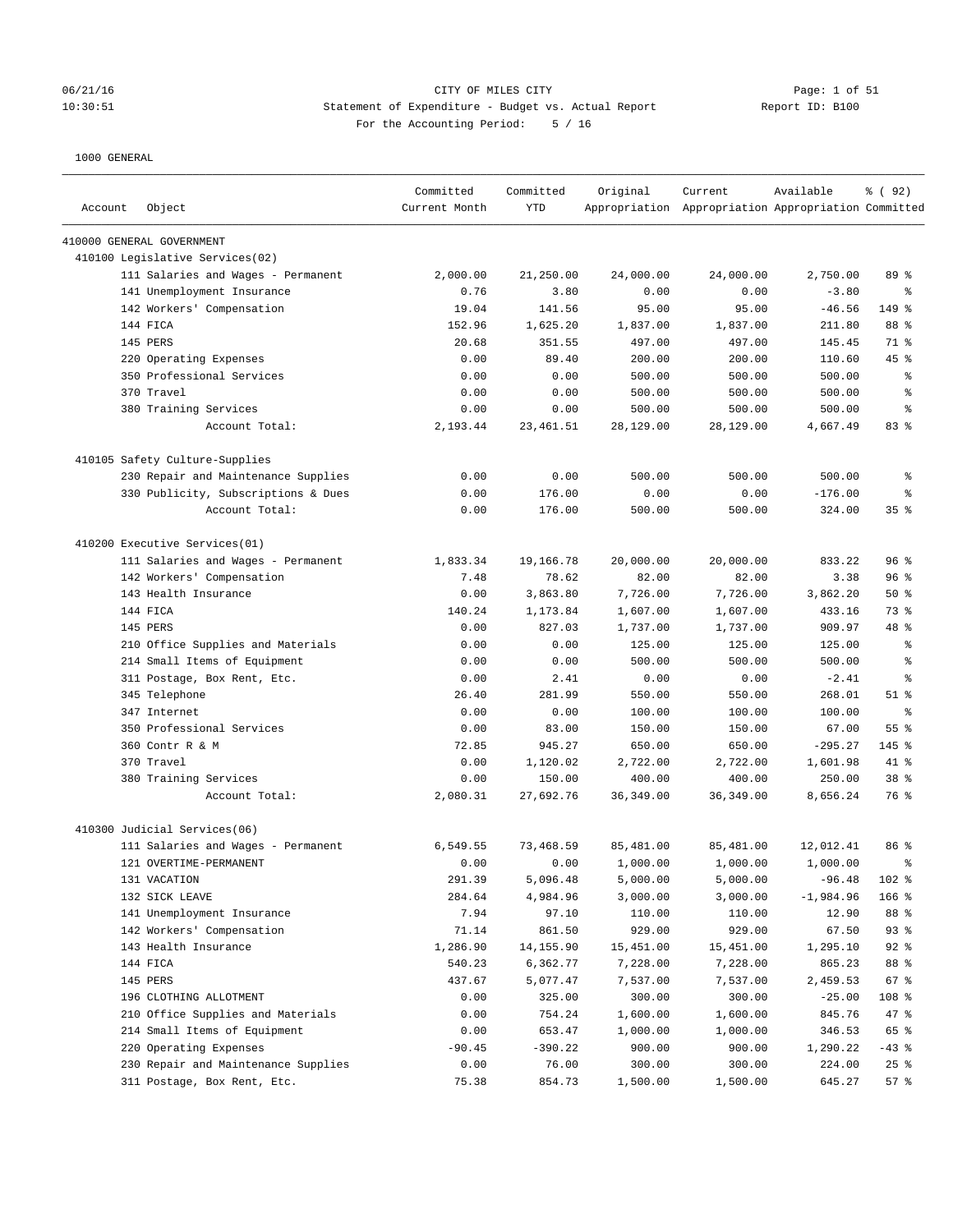#### 06/21/16 CITY OF MILES CITY Page: 2 of 51 10:30:51 Statement of Expenditure - Budget vs. Actual Report Report ID: B100 For the Accounting Period: 5 / 16

| Account | Object                                     | Committed<br>Current Month | Committed<br><b>YTD</b> | Original   | Current<br>Appropriation Appropriation Appropriation Committed | Available    | 8 (92)         |
|---------|--------------------------------------------|----------------------------|-------------------------|------------|----------------------------------------------------------------|--------------|----------------|
|         | 330 Publicity, Subscriptions & Dues        | 0.00                       | 0.00                    | 300.00     | 300.00                                                         | 300.00       | $\epsilon$     |
|         | 334 Memberships, Registrations & Dues      | 200.00                     | 1,050.00                | 1,000.00   | 1,000.00                                                       | $-50.00$     | 105 %          |
|         | 345 Telephone                              | 105.53                     | 1,130.39                | 2,000.00   | 2,000.00                                                       | 869.61       | 57%            |
|         | 347 Internet                               | 118.10                     | 944.80                  | 1,500.00   | 1,500.00                                                       | 555.20       | 63 %           |
|         | 350 Professional Services                  | 0.00                       | 500.00                  | 1,000.00   | 1,000.00                                                       | 500.00       | 50%            |
|         | 360 Contr R & M                            | 0.00                       | 354.30                  | 2,000.00   | 2,000.00                                                       | 1,645.70     | 18 %           |
|         | 370 Travel                                 | 334.49                     | 2,119.62                | 3,500.00   | 3,500.00                                                       | 1,380.38     | 61 %           |
|         | 380 Training Services                      | 0.00                       | 0.00                    | 200.00     | 200.00                                                         | 200.00       | နွ             |
|         | 382 Books                                  | 193.00                     | 543.00                  | 600.00     | 600.00                                                         | 57.00        | $91$ %         |
|         | 394 Jury and Witness Fees                  | 0.00                       | 168.00                  | 0.00       | 0.00                                                           | $-168.00$    | $\epsilon$     |
|         | 533 Machinery and Equipment Rental         | 0.00                       | 0.00                    | 500.00     | 500.00                                                         | 500.00       | る              |
|         | Account Total:                             | 10,405.51                  | 119,188.10              | 143,936.00 | 143,936.00                                                     | 24,747.90    | 83%            |
|         | 410500 Financial Services(03)              |                            |                         |            |                                                                |              |                |
|         | 111 Salaries and Wages - Permanent         | 9,117.25                   | 94,586.67               | 110,973.00 | 110,973.00                                                     | 16,386.33    | 85%            |
|         | 131 VACATION                               | 0.00                       | 10,264.59               | 2,200.00   | 2,200.00                                                       | $-8,064.59$  | 467 %          |
|         | 132 SICK LEAVE                             | 58.44                      | 3,830.00                | 700.00     | 700.00                                                         | $-3, 130.00$ | 547 %          |
|         | 133 OTHER LEAVE PAY                        | 233.78                     | 795.43                  | 9,855.00   | 9,855.00                                                       | 9,059.57     | 8%             |
|         | 141 Unemployment Insurance                 | 14.12                      | 165.08                  | 186.00     | 186.00                                                         | 20.92        | 89 %           |
|         | 142 Workers' Compensation                  | 113.19                     | 1,329.38                | 1,427.00   | 1,427.00                                                       | 97.62        | 93%            |
|         | 143 Health Insurance                       | 1,930.35                   | 19,947.44               | 23,177.00  | 23,177.00                                                      | 3,229.56     | 86 %           |
|         | 144 FICA                                   | 719.81                     | 8,397.86                | 9,465.00   | 9,465.00                                                       | 1,067.14     | 89 %           |
|         | 145 PERS                                   | 778.17                     | 8,788.79                | 10,232.00  | 10,232.00                                                      | 1,443.21     | 86 %           |
|         | 196 CLOTHING ALLOTMENT                     | 0.00                       | 300.00                  | 450.00     | 450.00                                                         | 150.00       | 67 %           |
|         | 210 Office Supplies and Materials          | 230.14                     | 1,568.77                | 3,000.00   | 3,000.00                                                       | 1,431.23     | $52$ $%$       |
|         | 214 Small Items of Equipment               | 0.00                       | 317.32                  | 5,580.00   | 5,580.00                                                       | 5,262.68     | 6 <sup>°</sup> |
|         | 220 Operating Expenses                     | 131.00                     | 2,004.91                | 2,600.00   | 2,600.00                                                       | 595.09       | 77 %           |
|         | 230 Repair and Maintenance Supplies        | 0.00                       | 0.00                    | 200.00     | 200.00                                                         | 200.00       | $\epsilon$     |
|         | 311 Postage, Box Rent, Etc.                | $-221.72$                  | 1,446.44                | 3,600.00   | 3,600.00                                                       | 2,153.56     | 40 %           |
|         | 320 Printing, Duplicating, Typing &        | 77.50                      | 145.66                  | 250.00     | 250.00                                                         | 104.34       | 58 %           |
|         | 330 Publicity, Subscriptions & Dues        | 231.00                     | 2,253.76                | 1,400.00   | 1,400.00                                                       | $-853.76$    | 161 %          |
|         | 334 Memberships, Registrations & Dues      | 0.00                       | 2,907.86                | 3,400.00   | 3,400.00                                                       | 492.14       | 86 %           |
|         | 345 Telephone                              | 47.95                      | 620.06                  | 750.00     | 750.00                                                         | 129.94       | 83%            |
|         | 347 Internet                               | 19.50                      | 214.68                  | 250.00     | 250.00                                                         | 35.32        | 86 %           |
|         | 350 Professional Services                  | 0.00                       | 23,990.68               | 22,000.00  | 22,000.00                                                      | $-1,990.68$  | 109 %          |
|         | 360 Contr R & M                            | 1,081.40                   | 10,187.05               | 15,732.00  | 15,732.00                                                      | 5,544.95     | 65 %           |
|         | 370 Travel                                 | 390.90                     | 961.00                  | 1,500.00   | 1,500.00                                                       | 539.00       | 64 %           |
|         | 380 Training Services                      | 0.00                       | 980.00                  | 1,000.00   | 1,000.00                                                       | 20.00        | 98 %           |
|         | 382 Books                                  | 0.00                       | 0.00                    | 200.00     | 200.00                                                         | 200.00       | $\epsilon$     |
|         | 513 Liability                              | 0.00                       | 26,637.38               | 26,638.00  | 26,638.00                                                      | 0.62         | 100 %          |
|         | 521 Surety Bonds for Officials & Employees | 0.00                       | 750.00                  | 750.00     | 750.00                                                         | 0.00         | 100 %          |
|         | Account Total:                             | 14,952.78                  | 223,390.81              | 257,515.00 | 257,515.00                                                     | 34,124.19    | 87%            |
|         | 410540 City Treasurer(09)                  |                            |                         |            |                                                                |              |                |
|         | 111 Salaries and Wages - Permanent         | 1,833.34                   | 19,166.77               | 20,000.00  | 22,000.00                                                      | 2,833.23     | 87%            |
|         | 142 Workers' Compensation                  | 7.48                       | 78.62                   | 83.00      | 83.00                                                          | 4.38         | 95%            |
|         | 144 FICA                                   | 140.24                     | 1,466.20                | 1,607.00   | 1,607.00                                                       | 140.80       | 91 %           |
|         | 145 PERS                                   | 151.62                     | 1,585.14                | 1,737.00   | 1,737.00                                                       | 151.86       | 91 %           |
|         | 214 Small Items of Equipment               | 0.00                       | 0.00                    | 900.00     | 900.00                                                         | 900.00       | နွ             |
|         | 345 Telephone                              | 0.14                       | 78.38                   | 0.00       | 0.00                                                           | $-78.38$     | ್ಠಿ            |
|         | 350 Professional Services                  | 0.00                       | 83.00                   | 100.00     | 100.00                                                         | 17.00        | 83 %           |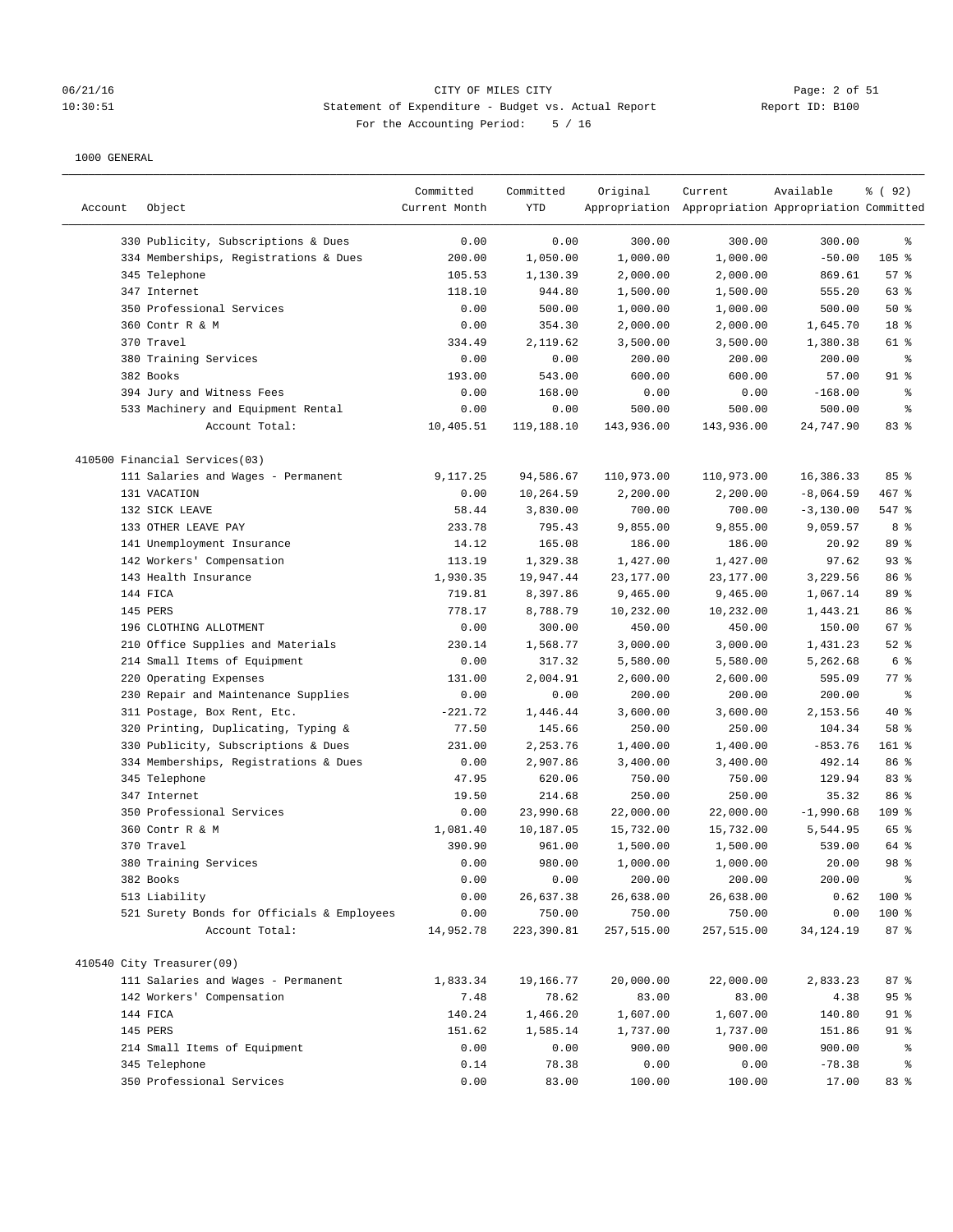# 06/21/16 CITY OF MILES CITY Page: 3 of 51 10:30:51 Statement of Expenditure - Budget vs. Actual Report Report ID: B100 For the Accounting Period: 5 / 16

| Account          | Object                                    | Committed<br>Current Month | Committed<br><b>YTD</b> | Original           | Current<br>Appropriation Appropriation Appropriation Committed | Available        | % ( 92 )        |
|------------------|-------------------------------------------|----------------------------|-------------------------|--------------------|----------------------------------------------------------------|------------------|-----------------|
|                  | 360 Contr R & M                           | 73.94                      | 2,213.14                | 1,000.00           | 1,000.00                                                       | $-1, 213.14$     | $221$ %         |
|                  | Account Total:                            | 2,206.76                   | 24,671.25               | 25,427.00          | 27,427.00                                                      | 2,755.75         | $90*$           |
| 410600 Elections |                                           |                            |                         |                    |                                                                |                  |                 |
|                  | 300 PURCHASED SERVICES                    | 0.00                       | 5,361.32                | 4,500.00           | 5,362.00                                                       | 0.68             | 100 %           |
|                  | Account Total:                            | 0.00                       | 5,361.32                | 4,500.00           | 5,362.00                                                       | 0.68             | 100 %           |
|                  | 411020 Community Services & Planning      |                            |                         |                    |                                                                |                  |                 |
|                  | 111 Salaries and Wages - Permanent        | 3,028.15                   | 32, 264.41              | 33,924.00          | 33,924.00                                                      | 1,659.59         | 95%             |
|                  | 121 OVERTIME-PERMANENT                    | 14.80                      | 205.48                  | 500.00             | 500.00                                                         | 294.52           | 41 %            |
|                  | 131 VACATION                              | 276.46                     | 2,912.48                | 4,000.00           | 4,000.00                                                       | 1,087.52         | 73 %            |
|                  | 132 SICK LEAVE                            | 13.14                      | 980.19                  | 2,000.00           | 2,000.00                                                       | 1,019.81         | 49 %            |
|                  | 133 OTHER LEAVE PAY                       | 0.00                       | 412.96                  | 3,159.00           | 3,159.00                                                       | 2,746.04         | $13*$           |
|                  | 141 Unemployment Insurance                | 5.04                       | 55.41                   | 66.00              | 66.00                                                          | 10.59            | 84 %            |
|                  | 142 Workers' Compensation                 | 15.81                      | 176.87                  | 200.00             | 200.00                                                         | 23.13            | 88 %            |
|                  | 143 Health Insurance                      | 701.42                     | 7,715.53                | 8,421.00           | 8,421.00                                                       | 705.47           | $92$ %          |
|                  | 144 FICA                                  | 254.85                     | 2,825.40                | 3,334.00           | 3,334.00                                                       | 508.60           | 85%             |
|                  | 145 PERS                                  | 275.59                     | 3,041.44                | 3,605.00           | 3,605.00                                                       | 563.56           | 84 %            |
|                  | 196 CLOTHING ALLOTMENT                    | 0.00                       | 163.50                  | 314.00             | 314.00                                                         | 150.50           | $52$ $%$        |
|                  | 210 Office Supplies and Materials         | 0.00                       | 551.00                  | 800.00             | 800.00                                                         | 249.00           | 69 %            |
|                  | 214 Small Items of Equipment              | 0.00                       | 349.00                  | 800.00             | 800.00                                                         | 451.00           | 44 %            |
|                  | 220 Operating Expenses                    | 0.00                       | 210.75                  | 100.00             | 100.00                                                         | $-110.75$        | $211$ %         |
|                  | 311 Postage, Box Rent, Etc.               | 11.39                      | 69.50                   | 250.00             | 250.00                                                         | 180.50           | $28$ %          |
|                  | 320 Printing, Duplicating, Typing &       | 0.00                       | 218.38                  | 500.00             | 500.00                                                         | 281.62           | 44 %            |
|                  | 327 Map Printing                          | 0.00                       | 0.00                    | 100.00             | 100.00                                                         | 100.00           | နွ              |
|                  | 330 Publicity, Subscriptions & Dues       | 59.50                      | 459.50                  | 775.00             | 775.00                                                         | 315.50           | 59 %            |
|                  | 331 Publication of Formal & Legal Notices | 0.00                       | 162.00                  | 300.00             | 300.00                                                         | 138.00           | 54%             |
|                  | 334 Memberships, Registrations & Dues     | 40.00                      | 70.00                   | 200.00             | 200.00                                                         | 130.00           | 35 <sup>8</sup> |
|                  | 345 Telephone                             | 72.99                      | 843.24                  | 900.00             | 900.00                                                         | 56.76            | $94$ %          |
|                  | 347 Internet                              | 0.00                       | 0.00                    | 100.00             | 100.00                                                         | 100.00           | နွ              |
|                  | 350 Professional Services                 | 27,170.56                  | 112,438.79              | 195,000.00         | 195,000.00                                                     | 82,561.21        | 58 %            |
|                  | 360 Contr R & M                           | 72.85                      | 945.27                  | 1,500.00           | 1,500.00                                                       | 554.73           | 63 %            |
|                  | 370 Travel                                | 301.85                     |                         |                    |                                                                |                  | 87%             |
|                  |                                           |                            | 1,038.19                | 1,200.00           | 1,200.00<br>1,000.00                                           | 161.81           | $28$ %          |
|                  | 380 Training Services<br>382 Books        | 0.00<br>0.00               | 280.00<br>23.00         | 1,000.00<br>150.00 | 150.00                                                         | 720.00<br>127.00 | 15 <sup>°</sup> |
|                  | Account Total:                            | 32, 314.40                 | 168, 412.29             | 263,198.00         | 263,198.00                                                     | 94,785.71        | 64 %            |
|                  |                                           |                            |                         |                    |                                                                |                  |                 |
|                  | 411100 Legal Services (04)                |                            |                         |                    |                                                                |                  |                 |
|                  | 111 Salaries and Wages - Permanent        | 6,526.19                   | 89,184.69               | 97,975.00          | 97,975.00                                                      | 8,790.31         | 91 %            |
|                  | 131 VACATION                              | 0.00                       | 3,611.02                | 3,000.00           | 3,000.00                                                       | $-611.02$        | 120 %           |
|                  | 132 SICK LEAVE                            | 385.68                     | 819.57                  | 1,500.00           | 1,500.00                                                       | 680.43           | 55 %            |
|                  | 141 Unemployment Insurance                | 10.37                      | 140.58                  | 154.00             | 154.00                                                         | 13.42            | 91 %            |
|                  | 142 Workers' Compensation                 | 43.65                      | 542.94                  | 564.00             | 564.00                                                         | 21.06            | 96%             |
|                  | 144 FICA                                  | 528.76                     | 7,167.33                | 7,839.00           | 7,839.00                                                       | 671.67           | 91 %            |
|                  | 145 PERS                                  | 571.61                     | 7,741.97                | 8,475.00           | 8,475.00                                                       | 733.03           | 91 %            |
|                  | 196 CLOTHING ALLOTMENT                    | 0.00                       | 75.00                   | 100.00             | 100.00                                                         | 25.00            | 75 %            |
|                  | 210 Office Supplies and Materials         | 0.00                       | 686.92                  | 500.00             | 500.00                                                         | $-186.92$        | 137 %           |
|                  | 214 Small Items of Equipment              | 0.00                       | 424.97                  | 450.00             | 450.00                                                         | 25.03            | 94%             |
|                  | 220 Operating Expenses                    | 90.45                      | 1,746.75                | 1,500.00           | 1,500.00                                                       | $-246.75$        | 116 %           |
|                  | 311 Postage, Box Rent, Etc.               | 15.01                      | 365.51                  | 600.00             | 600.00                                                         | 234.49           | 61 %            |
|                  | 345 Telephone                             | 0.06                       | 78.29                   | 120.00             | 120.00                                                         | 41.71            | 65 %            |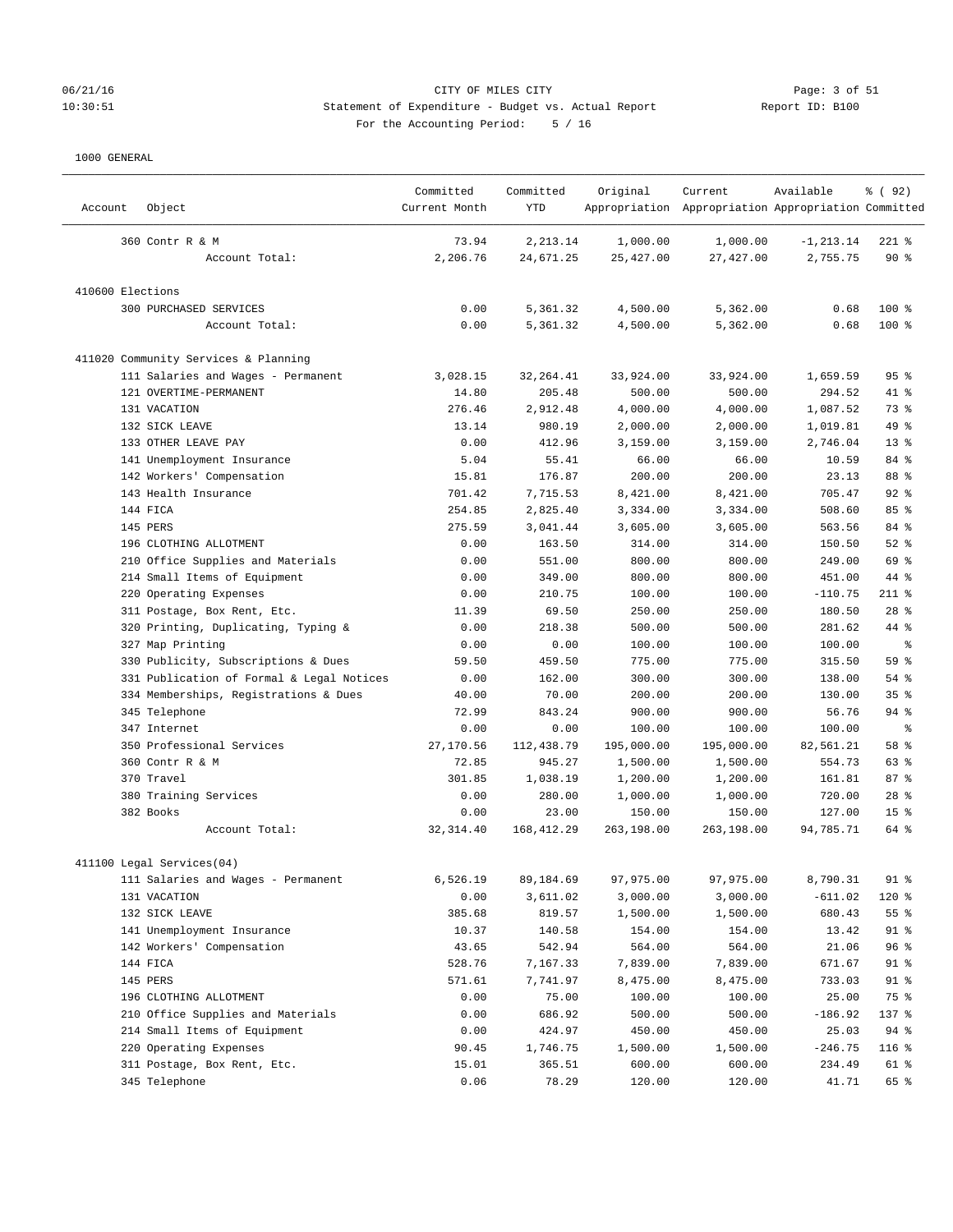# 06/21/16 CITY OF MILES CITY<br>10:30:51 Statement of Expenditure - Budget vs. Actual Report 11 (1990) Report ID: B100 10:30:51 Statement of Expenditure - Budget vs. Actual Report For the Accounting Period: 5 / 16

| Account              | Object                                     | Committed<br>Current Month | Committed<br><b>YTD</b> | Original   | Current<br>Appropriation Appropriation Appropriation Committed | Available     | 8 ( 92)        |
|----------------------|--------------------------------------------|----------------------------|-------------------------|------------|----------------------------------------------------------------|---------------|----------------|
|                      | 350 Professional Services                  | 666.25                     | 13,531.00               | 15,501.00  | 15,501.00                                                      | 1,970.00      | 87%            |
|                      | 360 Contr R & M                            | 0.00                       | 0.00                    | 100.00     | 100.00                                                         | 100.00        | နွ             |
|                      | 370 Travel                                 | 406.50                     | 610.06                  | 550.00     | 550.00                                                         | $-60.06$      | $111$ %        |
|                      | Account Total:                             | 9,244.53                   | 126,726.60              | 138,928.00 | 138,928.00                                                     | 12,201.40     | $91$ %         |
|                      | 411101 Labor Negotiations                  |                            |                         |            |                                                                |               |                |
|                      | 350 Professional Services                  | 0.00                       | 18,394.34               | 11,000.00  | 18,400.00                                                      | 5.66          | $100$ %        |
|                      | Account Total:                             | 0.00                       | 18,394.34               | 11,000.00  | 18,400.00                                                      | 5.66          | $100$ %        |
| 411230 City Hall     |                                            |                            |                         |            |                                                                |               |                |
|                      | 214 Small Items of Equipment               | 0.00                       | 0.00                    | 400.00     | 400.00                                                         | 400.00        | နွ             |
|                      | 220 Operating Expenses                     | 129.14                     | 2,306.33                | 2,500.00   | 2,500.00                                                       | 193.67        | $92$ %         |
|                      | 230 Repair and Maintenance Supplies        | 0.00                       | 138.24                  | 1,500.00   | 1,500.00                                                       | 1,361.76      | 9 <sub>8</sub> |
|                      | 341 Electric Utility Services              | 329.29                     | 6,314.62                | 5,000.00   | 5,000.00                                                       | $-1, 314.62$  | $126$ %        |
|                      | 342 Water Utility Services                 | 53.56                      | 589.10                  | 750.00     | 750.00                                                         | 160.90        | 79 %           |
|                      | 343 Sewer Utility Services                 | 64.03                      | 389.03                  | 370.00     | 370.00                                                         | $-19.03$      | 105 %          |
|                      | 344 Gas Utility Service                    | 84.95                      | 328.63                  | 3,750.00   | 3,750.00                                                       | 3,421.37      | 9%             |
|                      | 346 Garbage Service                        | 0.00                       | 142.23                  | 200.00     | 200.00                                                         | 57.77         | 71 %           |
|                      | 360 Contr R & M                            | 600.00                     | 10,542.37               | 0.00       | 12,000.00                                                      | 1,457.63      | 88 %           |
|                      | 400 BUILDING MATERIALS                     | 0.00                       | 2,221.79                | 2,000.00   | 2,000.00                                                       | $-221.79$     | 111 %          |
|                      | 511 Insurance on Buildings                 | 0.00                       | 2,272.93                | 2,273.00   | 2,273.00                                                       | 0.07          | 100 %          |
|                      | Account Total:                             | 1,260.97                   | 25, 245. 27             | 18,743.00  | 30,743.00                                                      | 5,497.73      | 82 %           |
|                      | 411840 Program Assistant                   |                            |                         |            |                                                                |               |                |
|                      | 111 Salaries and Wages - Permanent         | 2,616.20                   | 28,921.57               | 32,615.00  | 32,615.00                                                      | 3,693.43      | 89 %           |
|                      | 131 VACATION                               | 0.00                       | 0.00                    | 468.00     | 468.00                                                         | 468.00        | る              |
|                      | 132 SICK LEAVE                             | 0.00                       | 0.00                    | 468.00     | 468.00                                                         | 468.00        | နွ             |
|                      | 133 OTHER LEAVE PAY                        | 0.00                       | 0.00                    | 2,715.00   | 2,715.00                                                       | 2,715.00      | နွ             |
|                      | 141 Unemployment Insurance                 | 3.92                       | 43.39                   | 55.00      | 55.00                                                          | 11.61         | 79 %           |
|                      | 142 Workers' Compensation                  | 31.46                      | 349.90                  | 418.00     | 418.00                                                         | 68.10         | 84 %           |
|                      | 143 Health Insurance                       | 640.56                     | 7,075.06                | 7,726.00   | 7,726.00                                                       | 650.94        | $92$ %         |
|                      | 144 FICA                                   | 200.15                     | 2,212.57                | 2,774.00   | 2,774.00                                                       | 561.43        | $80*$          |
|                      | 145 PERS                                   | 216.36                     | 2,379.41                | 2,999.00   | 2,999.00                                                       | 619.59        | 79 %           |
|                      | 210 Office Supplies and Materials          | 16.93                      | 16.93                   | 0.00       | 0.00                                                           | $-16.93$      | る              |
|                      | 220 Operating Expenses                     | 0.00                       | 0.00                    | 374.00     | 374.00                                                         | 374.00        | နွ             |
|                      | 350 Professional Services                  | 0.00                       | 639.47                  | 2,169.00   | 2,169.00                                                       | 1,529.53      | 29%            |
|                      | 360 Contr R & M                            | 72.85                      | 945.27                  | 0.00       | 0.00                                                           | $-945.27$     | နွ             |
|                      | Account Total:                             | 3,798.43                   | 42,583.57               | 52,781.00  | 52,781.00                                                      | 10,197.43     | 81 %           |
|                      | Account Group Total:                       | 78, 457.13                 | 805, 303.82             | 981,006.00 | 1,003,268.00                                                   | 197,964.18    | $80*$          |
| 420000 PUBLIC SAFETY |                                            |                            |                         |            |                                                                |               |                |
|                      | 420140 Crime Control and Investigation(05) |                            |                         |            |                                                                |               |                |
|                      | 111 Salaries and Wages - Permanent         | 51,124.95                  | 595,957.13              | 706,732.00 | 706,732.00                                                     | 110,774.87    | 84 %           |
|                      | 121 OVERTIME-PERMANENT                     | 8,285.27                   | 57,064.60               | 21,500.00  | 41,500.00                                                      | $-15,564.60$  | 138 %          |
|                      | 131 VACATION                               | 5,385.96                   | 35,377.10               | 30,000.00  | 30,000.00                                                      | $-5,377.10$   | 118 %          |
|                      | 132 SICK LEAVE                             | 1,111.41                   | 8,787.05                | 7,500.00   | 7,500.00                                                       | $-1, 287.05$  | 117 %          |
|                      | 133 OTHER LEAVE PAY                        | 1,494.30                   | 5,720.50                | 8,004.00   | 8,004.00                                                       | 2,283.50      | 71 %           |
|                      | 134 HOLIDAY PAY                            | 0.00                       | 31,738.55               | 21,500.00  | 21,500.00                                                      | $-10, 238.55$ | 148 %          |
|                      | 141 Unemployment Insurance                 | 101.10                     | 1,119.50                | 1,218.00   | 1,218.00                                                       | 98.50         | $92$ $%$       |
|                      | 142 Workers' Compensation                  | 3,078.74                   | 35,740.59               | 34,709.00  | 34,709.00                                                      | $-1,031.59$   | $103$ %        |
|                      | 143 Health Insurance                       | 9,056.60                   | 94,146.03               | 107,304.00 | 107,304.00                                                     | 13, 157.97    | 88 %           |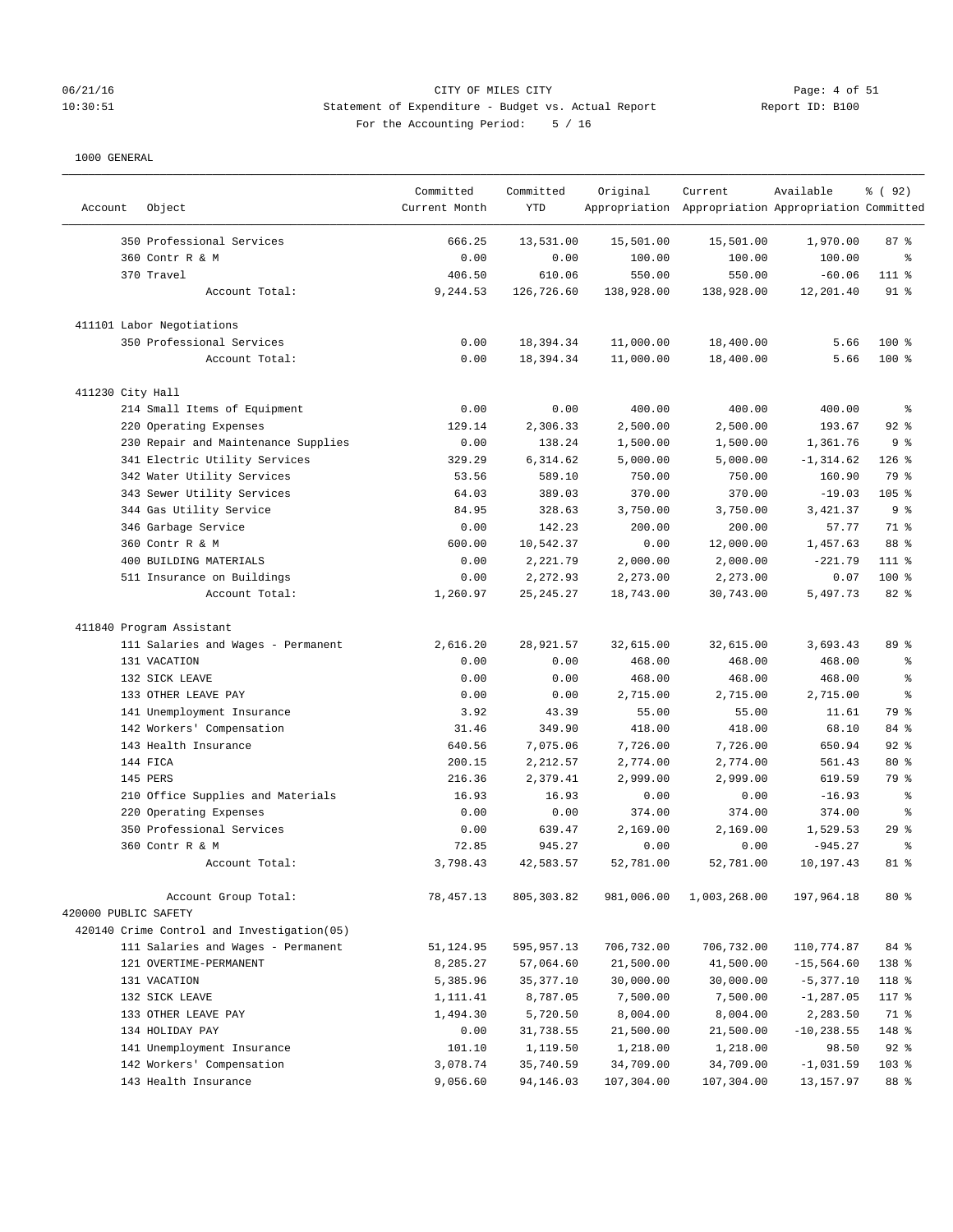#### 06/21/16 Page: 5 of 51 10:30:51 Statement of Expenditure - Budget vs. Actual Report Report ID: B100 For the Accounting Period: 5 / 16

| Account | Object                                   | Committed<br>Current Month | Committed<br>YTD | Original                            | Current<br>Appropriation Appropriation Appropriation Committed | Available     | % ( 92 )        |
|---------|------------------------------------------|----------------------------|------------------|-------------------------------------|----------------------------------------------------------------|---------------|-----------------|
|         | 144 FICA                                 | 965.31                     | 10,842.82        | 10,974.00                           | 10,974.00                                                      | 131.18        | 99 %            |
|         | 146 Police Pension                       | 8,370.04                   | 86, 422.11       | 109,054.00                          | 110,569.00                                                     | 24,146.89     | 78 %            |
|         | 196 CLOTHING ALLOTMENT                   | 0.00                       | 11,370.00        | 12,960.00                           | 12,960.00                                                      | 1,590.00      | 88 %            |
|         | 210 Office Supplies and Materials        | 644.81                     | 7,700.01         | 6,000.00                            | 6,000.00                                                       | $-1,700.01$   | 128 %           |
|         | 214 Small Items of Equipment             | 0.00                       | 12,492.91        | 11,500.00                           | 14,000.00                                                      | 1,507.09      | 89 %            |
|         | 220 Operating Expenses                   | 1,455.06                   | 19,177.66        | 13,125.00                           | 16,125.00                                                      | $-3,052.66$   | 119 %           |
|         | 226 Clothing and Uniforms                | 33.80                      | 81.11            | 500.00                              | 500.00                                                         | 418.89        | 16 <sup>8</sup> |
|         | 227 Firearm Supplies                     | 0.00                       | 6,349.90         | 4,800.00                            | 4,800.00                                                       | $-1,549.90$   | 132 %           |
|         | 230 Repair and Maintenance Supplies      | 543.44                     | 10,685.27        | 9,000.00                            | 9,000.00                                                       | $-1,685.27$   | 119 %           |
|         | 231 Gas, Oil, Diesel Fuel, Grease, etc.  | 1,521.58                   | 16,462.45        | 38,000.00                           | 38,000.00                                                      | 21,537.55     | 43%             |
|         | 311 Postage, Box Rent, Etc.              | 103.63                     | 795.15           | 1,000.00                            | 1,000.00                                                       | 204.85        | $80*$           |
|         | 320 Printing, Duplicating, Typing &      | 0.00                       | 27.64            | 0.00                                | 0.00                                                           | $-27.64$      | နွ              |
|         | 330 Publicity, Subscriptions & Dues      | 0.00                       | 554.00           | 300.00                              | 300.00                                                         | $-254.00$     | 185 %           |
|         | 334 Memberships, Registrations & Dues    | 0.00                       | 1,462.00         | 2,708.00                            | 2,708.00                                                       | 1,246.00      | 54 %            |
|         | 345 Telephone                            | 306.53                     | 3,366.23         | 4,500.00                            | 4,500.00                                                       | 1,133.77      | 75 %            |
|         | 346 Garbage Service                      | 0.00                       | $-58.77$         | 0.00                                | 0.00                                                           | 58.77         | $\epsilon$      |
|         | 347 Internet                             | 65.69                      | 721.87           | 800.00                              | 800.00                                                         | 78.13         | 90%             |
|         | 350 Professional Services                | 2,991.44                   | 22,852.80        | 19,000.00                           | 19,000.00                                                      | $-3,852.80$   | 120 %           |
|         | 360 Contr R & M                          | 27.00                      | 794.08           | 204.00                              | 204.00                                                         | $-590.08$     | 389 %           |
|         | 366 R&M Vehicles - Police/Animal Control | 0.00                       | 13,960.11        | 18,000.00                           | 18,000.00                                                      | 4,039.89      | 78 %            |
|         | 370 Travel                               | 414.53                     | 4,164.60         | 4,500.00                            | 4,500.00                                                       | 335.40        | 93%             |
|         | 380 Training Services                    | 0.00                       | 6,959.00         | 7,000.00                            | 7,000.00                                                       | 41.00         | 99 %            |
|         | 512 Insurance on Vehicles & Equipment    | 0.00                       | 1,346.31         | 1,347.00                            | 1,347.00                                                       | 0.69          | 100 %           |
|         | 700 Grants, Contributions & Indemnities  | 0.00                       | 4,000.00         | 15,970.00                           | 15,970.00                                                      | 11,970.00     | $25$ %          |
|         | 791 Shop With A Cop                      | 0.00                       | 4,689.10         | 5,000.00                            | 5,000.00                                                       | 310.90        | $94$ %          |
|         | Account Total:                           |                            |                  | 97,081.19 1,112,869.41 1,234,709.00 | 1,261,724.00                                                   | 148,854.59    | 88 %            |
|         | 420144 School Resource Officer           |                            |                  |                                     |                                                                |               |                 |
|         | 111 Salaries and Wages - Permanent       | 4,075.28                   | 47,552.79        | 35, 359.00                          | 35, 359.00                                                     | $-12, 193.79$ | 134 %           |
|         | 121 OVERTIME-PERMANENT                   | 320.62                     | 751.90           | 1,500.00                            | 1,500.00                                                       | 748.10        | 50%             |
|         | 131 VACATION                             | 0.00                       | 766.72           | 1,500.00                            | 1,500.00                                                       | 733.28        | $51$ %          |
|         | 132 SICK LEAVE                           | 0.00                       | 47.92            | 1,300.00                            | 1,300.00                                                       | 1,252.08      | 4%              |
|         | 133 OTHER LEAVE PAY                      | 0.00                       | 910.48           | 1,000.00                            | 1,000.00                                                       | 89.52         | $91$ %          |
|         | 134 HOLIDAY PAY                          | 0.00                       | 958.40           | 500.00                              | 500.00                                                         | $-458.40$     | 192 %           |
|         | 141 Unemployment Insurance               | 6.60                       | 76.47            | 136.00                              | 136.00                                                         | 59.53         | 56%             |
|         | 142 Workers' Compensation                | 204.51                     | 2,336.77         | 1,889.00                            | 1,889.00                                                       | $-447.77$     | $124$ %         |
|         | 143 Health Insurance                     | 643.80                     | 7,057.79         | 5,794.00                            | 5,794.00                                                       | $-1, 263.79$  | $122$ %         |
|         | 144 FICA                                 | 63.19                      | 733.30           | 597.00                              | 597.00                                                         | $-136.30$     | $123$ $%$       |
|         | 146 Police Pension                       | 580.04                     | 6,300.16         | 5,931.00                            | 5,931.00                                                       | $-369.16$     | $106$ %         |
|         | Account Total:                           | 5,894.04                   | 67,492.70        | 55,506.00                           | 55,506.00                                                      | $-11,986.70$  | 122 %           |
|         | 420160 Communications-Dispatch           |                            |                  |                                     |                                                                |               |                 |
|         | 111 Salaries and Wages - Permanent       | 17,864.90                  | 221,593.44       | 218,126.00                          | 235,735.00                                                     | 14,141.56     | $94$ %          |
|         | 121 OVERTIME-PERMANENT                   | 966.09                     | 10,615.97        | 7,000.00                            | 7,000.00                                                       | $-3,615.97$   | 152 %           |
|         | 131 VACATION                             | 2,568.24                   | 17,959.12        | 12,000.00                           | 12,000.00                                                      | $-5,959.12$   | 150 %           |
|         | 132 SICK LEAVE                           | 195.80                     | 12,174.08        | 4,500.00                            | 4,500.00                                                       | $-7,674.08$   | 271 %           |
|         | 133 OTHER LEAVE PAY                      | 283.04                     | 4,818.95         | 3,000.00                            | 3,000.00                                                       | $-1,818.95$   | 161 %           |
|         | 134 HOLIDAY PAY                          | 0.00                       | 10,508.02        | 12,620.00                           | 12,620.00                                                      | 2,111.98      | 83 %            |
|         | 141 Unemployment Insurance               | 32.81                      | 419.45           | 392.00                              | 392.00                                                         | $-27.45$      | 107 %           |
|         | 142 Workers' Compensation                | 1,027.12                   | 12,930.26        | 11,776.00                           | 11,776.00                                                      | $-1, 154.26$  | 110 %           |
|         | 143 Health Insurance                     | 2,072.51                   | 35,620.95        | 46,354.00                           | 46,354.00                                                      | 10,733.05     | 77 %            |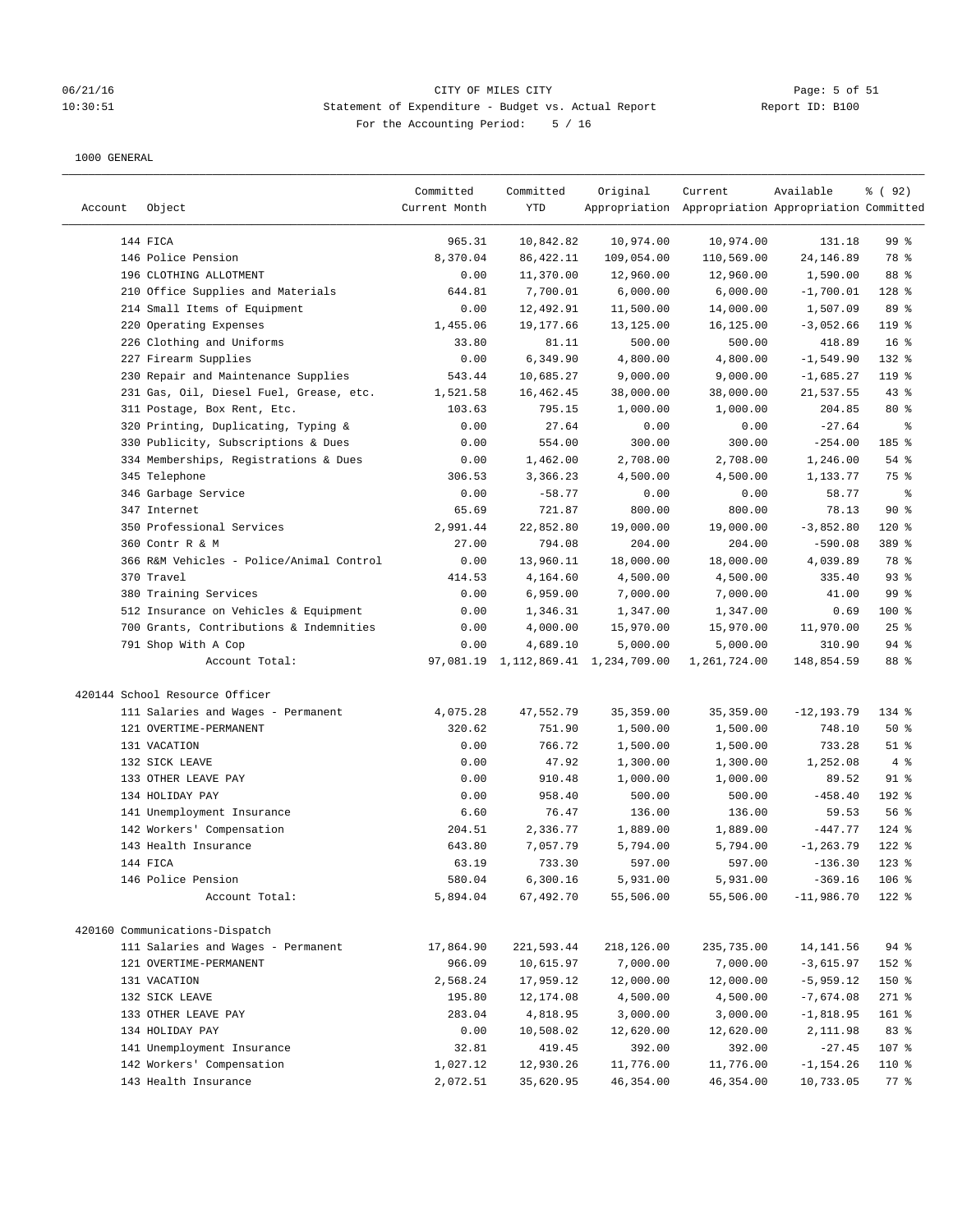## 06/21/16 CITY OF MILES CITY<br>10:30:51 Statement of Expenditure - Budget vs. Actual Report 11 (1990) Report ID: B100 10:30:51 Statement of Expenditure - Budget vs. Actual Report For the Accounting Period: 5 / 16

| Account | Object                                  | Committed<br>Current Month | Committed<br>YTD | Original   | Current<br>Appropriation Appropriation Appropriation Committed | Available     | 8 (92)         |
|---------|-----------------------------------------|----------------------------|------------------|------------|----------------------------------------------------------------|---------------|----------------|
|         | 144 FICA                                | 1,667.11                   | 21, 319.34       | 19,981.00  | 19,981.00                                                      | $-1,338.34$   | 107 %          |
|         | 145 PERS                                | 1,639.48                   | 20,861.35        | 20,626.00  | 20,626.00                                                      | $-235.35$     | $101$ %        |
|         | 196 CLOTHING ALLOTMENT                  | 0.00                       | 1,956.26         | 2,000.00   | 2,000.00                                                       | 43.74         | 98 %           |
|         | 210 Office Supplies and Materials       | 0.00                       | 972.03           | 3,500.00   | 3,500.00                                                       | 2,527.97      | $28$ %         |
|         | 214 Small Items of Equipment            | 0.00                       | 561.18           | 4,500.00   | 4,500.00                                                       | 3,938.82      | $12*$          |
|         | 220 Operating Expenses                  | 0.00                       | 1,533.06         | 2,000.00   | 2,000.00                                                       | 466.94        | $77$ $%$       |
|         | 231 Gas, Oil, Diesel Fuel, Grease, etc. | 0.00                       | 1,454.05         | 600.00     | 600.00                                                         | $-854.05$     | $242$ %        |
|         | 311 Postage, Box Rent, Etc.             | 0.00                       | 22.21            | 75.00      | 75.00                                                          | 52.79         | $30*$          |
|         | 320 Printing, Duplicating, Typing &     | 0.00                       | 0.00             | 300.00     | 300.00                                                         | 300.00        | ್ಠಿ            |
|         | 330 Publicity, Subscriptions & Dues     | 0.00                       | 0.00             | 100.00     | 100.00                                                         | 100.00        | ್ಠಿ            |
|         | 334 Memberships, Registrations & Dues   | 0.00                       | 371.00           | 400.00     | 400.00                                                         | 29.00         | 93%            |
|         | 345 Telephone                           | 306.63                     | 3,434.26         | 5,100.00   | 5,100.00                                                       | 1,665.74      | $67$ %         |
|         | 350 Professional Services               | 0.00                       | 7,850.09         | 18,825.00  | 18,825.00                                                      | 10,974.91     | $42$ %         |
|         | 360 Contr R & M                         | 0.00                       | 0.00             | 400.00     | 400.00                                                         | 400.00        | နွ             |
|         | 370 Travel                              | 0.00                       | 226.87           | 1,000.00   | 1,000.00                                                       | 773.13        | $23$ %         |
|         | 380 Training Services                   | 0.00                       | 883.00           | 1,200.00   | 1,200.00                                                       | 317.00        | 74 %           |
|         | Account Total:                          | 28,623.73                  | 388,084.94       | 396,375.00 | 413,984.00                                                     | 25,899.06     | $94$ %         |
|         | 420460 Fire Suppression(07)             |                            |                  |            |                                                                |               |                |
|         | 111 Salaries and Wages - Permanent      | 36,382.77                  | 392,980.87       | 437,780.00 | 437,780.00                                                     | 44,799.13     | 90%            |
|         | 112 SALARIES AND WAGES - PART PAID      | 2,300.42                   | 24,585.94        | 4,000.00   | 4,000.00                                                       | $-20,585.94$  | 615 %          |
|         | 121 OVERTIME-PERMANENT                  | 5,554.45                   | 49,537.50        | 25,000.00  | 25,000.00                                                      | $-24,537.50$  | 198 %          |
|         | 131 VACATION                            | 50.54                      | 36,466.64        | 16,000.00  | 16,000.00                                                      | $-20, 466.64$ | $228$ %        |
|         | 132 SICK LEAVE                          | 0.00                       | 20,658.24        | 15,000.00  | 15,000.00                                                      | $-5,658.24$   | 138 %          |
|         | 133 OTHER LEAVE PAY                     | 1,170.57                   | 2,281.00         | 4,000.00   | 4,000.00                                                       | 1,719.00      | 57%            |
|         | 134 HOLIDAY PAY                         | 0.00                       | 8,004.28         | 11,500.00  | 11,500.00                                                      | 3,495.72      | 70 %           |
|         | 141 Unemployment Insurance              | 68.23                      | 801.71           | 763.00     | 763.00                                                         | $-38.71$      | $105$ %        |
|         | 142 Workers' Compensation               | 1,642.09                   | 19,430.77        | 16,479.00  | 16,479.00                                                      | $-2,951.77$   | 118 %          |
|         | 143 Health Insurance                    | 5,592.89                   | 68,458.62        | 77,874.00  | 77,874.00                                                      | 9,415.38      | 88 %           |
|         | 144 FICA                                | 652.47                     | 7,922.46         | 7,369.00   | 7,369.00                                                       | $-553.46$     | 108 %          |
|         | 147 Firemen's Pension                   | 4,793.24                   | 58,396.86        | 72,981.00  | 72,981.00                                                      | 14,584.14     | $80*$          |
|         | 210 Office Supplies and Materials       | 115.33                     | 1,417.82         | 1,300.00   | 1,300.00                                                       | $-117.82$     | 109 %          |
|         | 211 Clothing Allotment                  | 1,755.00                   | 7,918.48         | 8,000.00   | 8,000.00                                                       | 81.52         | 99 %           |
|         | 214 Small Items of Equipment            | 4.05                       | 8,671.68         | 9,500.00   | 9,500.00                                                       | 828.32        | $91$ %         |
|         | 220 Operating Expenses                  | 453.25                     | 4,569.20         | 4,000.00   | 4,000.00                                                       | $-569.20$     | 114 %          |
|         | 222 Chemicals, Lab & Med Supplies       | 0.00                       | 36.00            | 0.00       | 0.00                                                           | $-36.00$      | နွ             |
|         | 226 Clothing and Uniforms               | 331.78                     | 5,626.96         | 8,000.00   | 8,000.00                                                       | 2,373.04      | 70 %           |
|         | 230 Repair and Maintenance Supplies     | 887.80                     | 4,844.52         | 6,000.00   | 6,000.00                                                       | 1,155.48      | $81$ %         |
|         | 231 Gas, Oil, Diesel Fuel, Grease, etc. | 436.34                     | 4,386.37         | 8,000.00   | 8,000.00                                                       | 3,613.63      | 55%            |
|         | 241 Consumable Tools                    | 0.00                       | 528.19           | 2,000.00   | 2,000.00                                                       | 1,471.81      | 26%            |
|         | 311 Postage, Box Rent, Etc.             | 0.00                       | 4.77             | 100.00     | 100.00                                                         | 95.23         | 5 <sup>8</sup> |
|         | 320 Printing, Duplicating, Typing &     | 0.00                       | 20.88            | 100.00     | 100.00                                                         | 79.12         | 21 %           |
|         | 330 Publicity, Subscriptions & Dues     | 133.92                     | 284.92           | 200.00     | 200.00                                                         | $-84.92$      | 142 %          |
|         | 334 Memberships, Registrations & Dues   | 0.00                       | 1,200.00         | 2,500.00   | 2,500.00                                                       | 1,300.00      | 48 %           |
|         | 341 Electric Utility Services           | 221.39                     | 2,836.84         | 4,759.00   | 4,759.00                                                       | 1,922.16      | 60 %           |
|         | 342 Water Utility Services              | 30.53                      | 355.79           | 450.00     | 450.00                                                         | 94.21         | 79 %           |
|         | 343 Sewer Utility Services              | 38.64                      | 239.77           | 300.00     | 300.00                                                         | 60.23         | $80*$          |
|         | 344 Gas Utility Service                 | 77.61                      | 1,275.50         | 2,430.00   | 2,430.00                                                       | 1,154.50      | $52$ $%$       |
|         | 345 Telephone                           | 250.66                     | 2,710.33         | 3,200.00   | 3,200.00                                                       | 489.67        | 85 %           |
|         | 346 Garbage Service                     | 0.00                       | 815.43           | 770.00     | 770.00                                                         | $-45.43$      | $106$ %        |
|         | 347 Internet                            | 135.60                     | 1,404.68         | 2,000.00   | 2,000.00                                                       | 595.32        | 70 %           |
|         |                                         |                            |                  |            |                                                                |               |                |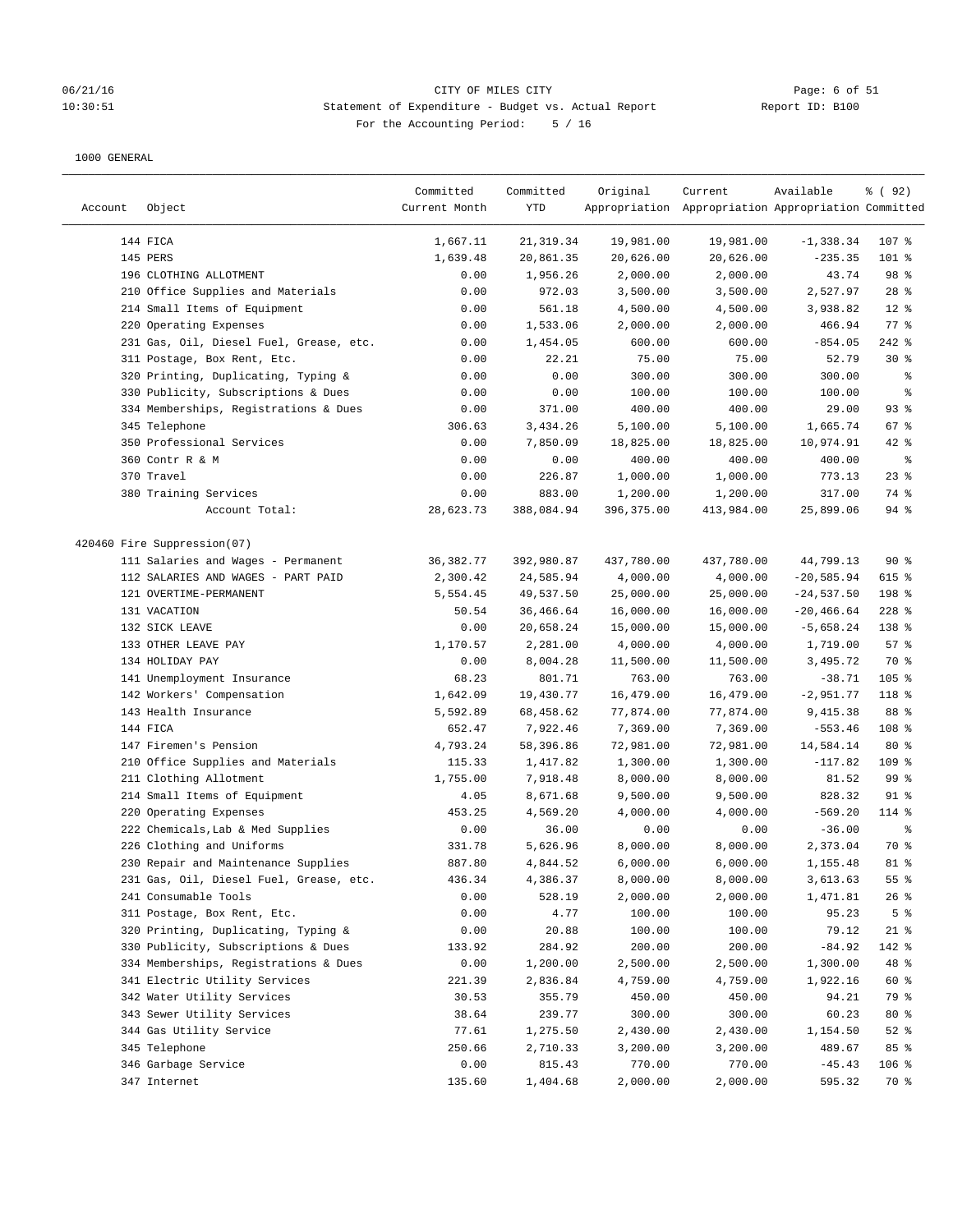#### 06/21/16 Page: 7 of 51 Page: 7 of 51 10:30:51 Statement of Expenditure - Budget vs. Actual Report Report ID: B100 For the Accounting Period: 5 / 16

| Account              | Object                                                  | Committed<br>Current Month | Committed<br><b>YTD</b> | Original                                     | Current<br>Appropriation Appropriation Appropriation Committed | Available          | ៖ (92)               |
|----------------------|---------------------------------------------------------|----------------------------|-------------------------|----------------------------------------------|----------------------------------------------------------------|--------------------|----------------------|
|                      | 350 Professional Services                               | 35.00                      | 3,937.54                | 5,500.00                                     | 5,500.00                                                       | 1,562.46           | 72 %                 |
|                      | 360 Contr R & M                                         | 0.00                       | $-19,703.96$            | 3,000.00                                     | 3,000.00                                                       | 22,703.96          | $***$ 8              |
|                      | 364 R&M Vehicles - Fire/Amb                             | 0.00                       | 8,618.34                | 8,000.00                                     | 8,000.00                                                       | $-618.34$          | 108 %                |
|                      | 370 Travel                                              | 242.24                     | 2,639.05                | 3,000.00                                     | 3,000.00                                                       | 360.95             | 88 %                 |
|                      | 380 Training Services                                   | 0.00                       | 17,389.92               | 19,545.00                                    | 19,545.00                                                      | 2,155.08           | 89 %                 |
|                      | 382 Books                                               | 0.00                       | 1,801.98                | 1,800.00                                     | 1,800.00                                                       | $-1.98$            | 100 %                |
|                      | 400 BUILDING MATERIALS                                  | 0.00                       | 1,821.43                | 1,000.00                                     | 1,000.00                                                       | $-821.43$          | 182 %                |
|                      | 511 Insurance on Buildings                              | 0.00                       | 1,525.82                | 1,526.00                                     | 1,526.00                                                       | 0.18               | $100*$               |
|                      | 512 Insurance on Vehicles & Equipment                   | 0.00                       | 4,598.57                | 4,599.00                                     | 4,599.00                                                       | 0.43               | 100 %                |
|                      | Account Total:                                          | 63, 356.81                 | 761,301.71              | 800, 325.00                                  | 800, 325.00                                                    | 39,023.29          | 95%                  |
|                      | Account Group Total:                                    |                            |                         | 194, 955. 77 2, 329, 748. 76 2, 486, 915. 00 | 2,531,539.00                                                   | 201,790.24         | $92$ $%$             |
| 430000 Public Works  |                                                         |                            |                         |                                              |                                                                |                    |                      |
| 431200 Flood Control |                                                         |                            |                         |                                              |                                                                |                    |                      |
|                      | 111 Salaries and Wages - Permanent                      | 1,238.65                   | 12,849.59               | 10,597.00                                    | 10,597.00                                                      | $-2, 252.59$       | 121 %                |
|                      | 131 VACATION                                            | 49.26                      | 1,025.40                | 2,200.00                                     | 2,200.00                                                       | 1,174.60           | 47 %                 |
|                      | 132 SICK LEAVE                                          | 30.30                      | 521.58                  | 700.00                                       | 700.00                                                         | 178.42             | 75 %                 |
|                      | 133 OTHER LEAVE PAY                                     | 0.00                       | 0.00                    | 1,168.00                                     | 1,168.00                                                       | 1,168.00           | る                    |
|                      | 141 Unemployment Insurance                              | 1.96                       | 21.63                   | 22.00                                        | 22.00                                                          | 0.37               | 98 %                 |
|                      | 142 Workers' Compensation                               | 72.02                      | 793.90                  | 756.00                                       | 756.00                                                         | $-37.90$           | 105 %                |
|                      | 143 Health Insurance                                    | 257.54                     | 2,832.85                | 2,704.00                                     | 2,704.00                                                       | $-128.85$          | 105 %                |
|                      | 144 FICA                                                | 100.91                     | 1,106.14                | 1,122.00                                     | 1,122.00                                                       | 15.86              | 99 %                 |
|                      | 145 PERS                                                | 109.00                     | 1,190.47                | 1,212.00                                     | 1,212.00                                                       | 21.53              | 98 %                 |
|                      | 196 CLOTHING ALLOTMENT                                  | 0.00                       | 60.00                   | 60.00                                        | 60.00                                                          | 0.00               | 100 %<br>37%         |
|                      | 210 Office Supplies and Materials                       | 0.00                       | 111.06                  | 300.00                                       | 300.00                                                         | 188.94             |                      |
|                      | 214 Small Items of Equipment                            | 0.00                       | 0.00                    | 5,000.00                                     | 5,000.00                                                       | 5,000.00           | る<br>99 <sup>8</sup> |
|                      | 220 Operating Expenses                                  | 0.00                       | 987.57                  | 1,000.00                                     | 1,000.00                                                       | 12.43              |                      |
|                      | 231 Gas, Oil, Diesel Fuel, Grease, etc.                 | 0.00                       | 0.00                    | 350.00                                       | 350.00                                                         | 350.00             | နွ<br>$51$ %         |
|                      | 311 Postage, Box Rent, Etc.                             | 13.95<br>0.00              | 2,540.85<br>0.00        | 5,000.00<br>100.00                           | 5,000.00<br>100.00                                             | 2,459.15<br>100.00 | ್ಠಿ                  |
|                      | 327 Map Printing<br>330 Publicity, Subscriptions & Dues | 0.00                       | 0.00                    | 100.00                                       | 100.00                                                         | 100.00             | る                    |
|                      | 331 Publication of Formal & Legal Notices               | 90.00                      | 1,974.00                | 3,000.00                                     | 3,000.00                                                       | 1,026.00           | 66 %                 |
|                      | 334 Memberships, Registrations & Dues                   | 0.00                       | 140.00                  | 250.00                                       | 250.00                                                         | 110.00             | 56 %                 |
|                      | 345 Telephone                                           | 0.00                       | 0.00                    | 100.00                                       | 100.00                                                         | 100.00             | နွ                   |
|                      | 350 Professional Services                               | 0.00                       | 17,189.06               | 28,000.00                                    | 43,000.00                                                      | 25,810.94          | 40 %                 |
|                      | 370 Travel                                              | 0.00                       | 820.23                  | 1,200.00                                     | 1,200.00                                                       | 379.77             | 68 %                 |
|                      | 380 Training Services                                   | 0.00                       | 0.00                    | 500.00                                       | 500.00                                                         | 500.00             | る                    |
|                      | 382 Books                                               | 0.00                       | 23.00                   | 100.00                                       | 100.00                                                         | 77.00              | $23$ $%$             |
|                      | 533 Machinery and Equipment Rental                      | 0.00                       | 0.00                    | 100.00                                       | 100.00                                                         | 100.00             | ိစ                   |
|                      | 540 Special Assessments                                 | 0.00                       | 0.00                    | 500.00                                       | 500.00                                                         | 500.00             |                      |
|                      | Account Total:                                          | 1,963.59                   | 44, 187. 33             | 66,141.00                                    | 81,141.00                                                      | 36,953.67          | 54 %                 |
|                      | Account Group Total:                                    | 1,963.59                   | 44,187.33               | 66,141.00                                    | 81,141.00                                                      | 36,953.67          | 54 %                 |
| 440000 PUBLIC HEALTH |                                                         |                            |                         |                                              |                                                                |                    |                      |
|                      | 440600 Animal Control Services(21)                      |                            |                         |                                              |                                                                |                    |                      |
|                      | 111 Salaries and Wages - Permanent                      | 3,770.20                   | 37, 316.11              | 43,562.00                                    | 43,562.00                                                      | 6,245.89           | 86 %                 |
|                      | 121 OVERTIME-PERMANENT                                  | 0.00                       | 0.00                    | 500.00                                       | 500.00                                                         | 500.00             | ႜ                    |
|                      | 131 VACATION                                            | 0.00                       | 4,204.54                | 1,500.00                                     | 1,500.00                                                       | $-2,704.54$        | 280 %                |
|                      | 132 SICK LEAVE                                          | 21.80                      | 731.55                  | 700.00                                       | 700.00                                                         | $-31.55$           | $105$ %              |
|                      | 133 OTHER LEAVE PAY                                     | 0.00                       | 0.00                    | 500.00                                       | 500.00                                                         | 500.00             | $\frac{6}{6}$        |
|                      | 134 HOLIDAY PAY                                         | 0.00                       | 322.32                  | 300.00                                       | 300.00                                                         | $-22.32$           | 107 %                |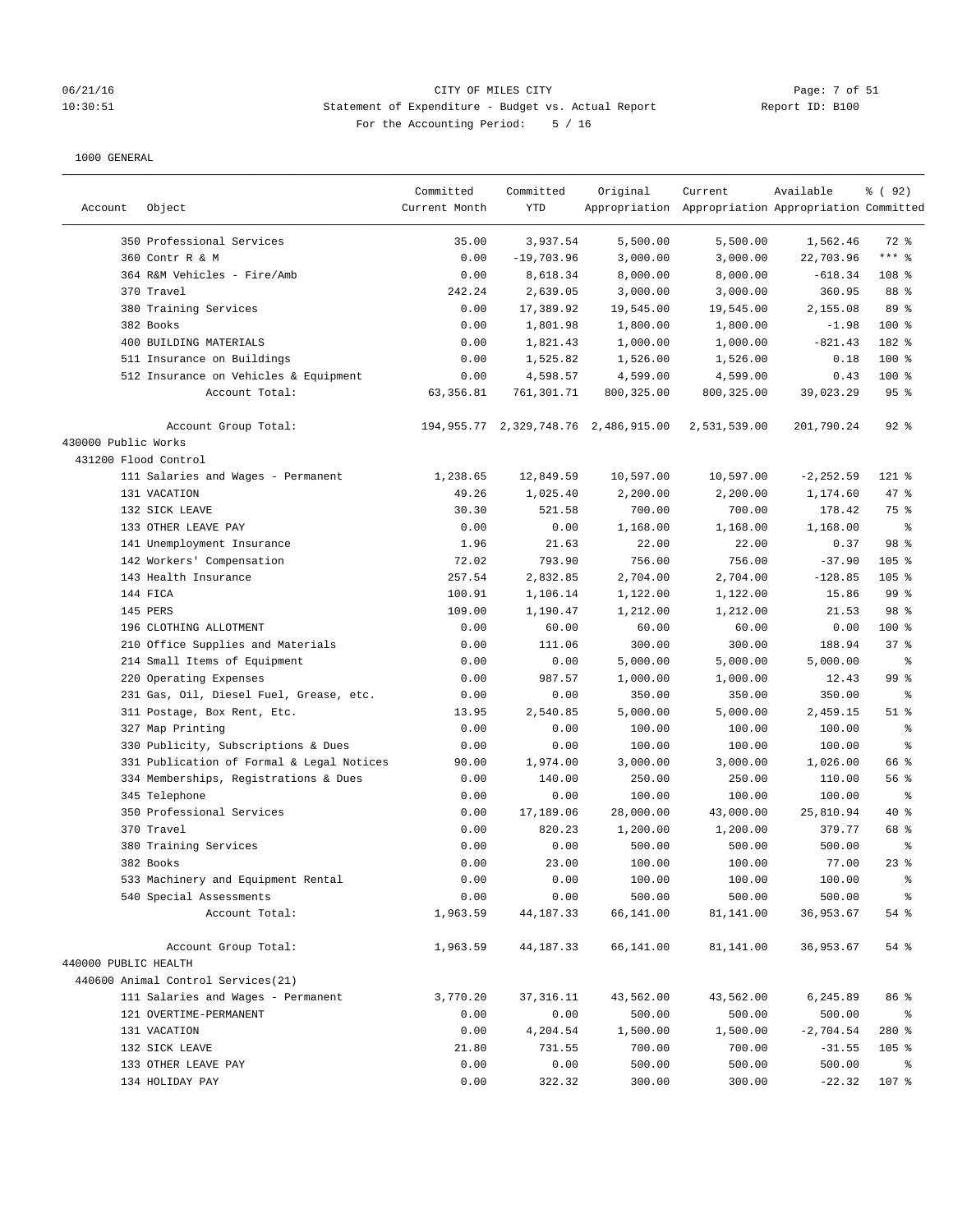## 06/21/16 CITY OF MILES CITY Page: 8 of 51 10:30:51 Statement of Expenditure - Budget vs. Actual Report Changer Report ID: B100 For the Accounting Period: 5 / 16

| Account             | Object                                              | Committed<br>Current Month | Committed<br><b>YTD</b> | Original        | Current<br>Appropriation Appropriation Appropriation Committed | Available         | % ( 92 )        |
|---------------------|-----------------------------------------------------|----------------------------|-------------------------|-----------------|----------------------------------------------------------------|-------------------|-----------------|
|                     | 141 Unemployment Insurance                          | 5.70                       | 63.93                   | 212.00          | 212.00                                                         | 148.07            | $30*$           |
|                     | 142 Workers' Compensation                           | 207.09                     | 2,331.55                | 2,464.00        | 2,464.00                                                       | 132.45            | 95%             |
|                     | 143 Health Insurance                                | 643.80                     | 6,793.80                | 7,726.00        | 7,726.00                                                       | 932.20            | 88 %            |
|                     | 144 FICA                                            | 290.10                     | 3,256.95                | 3,600.00        | 3,600.00                                                       | 343.05            | 90%             |
|                     | 145 PERS                                            | 302.88                     | 3,340.09                | 3,666.00        | 3,666.00                                                       | 325.91            | $91$ %          |
|                     | 196 CLOTHING ALLOTMENT                              | 0.00                       | 360.00                  | 720.00          | 720.00                                                         | 360.00            | 50%             |
|                     | 210 Office Supplies and Materials                   | 0.00                       | 97.61                   | 150.00          | 150.00                                                         | 52.39             | 65 %            |
|                     | 211 Clothing Allotment                              | 0.00                       | 0.00                    | 150.00          | 150.00                                                         | 150.00            | ႜ               |
|                     | 214 Small Items of Equipment                        | 0.00                       | 0.00                    | 400.00          | 400.00                                                         | 400.00            | နွ              |
|                     | 220 Operating Expenses                              | 47.00                      | 561.14                  | 1,200.00        | 1,200.00                                                       | 638.86            | 47 %            |
|                     | 230 Repair and Maintenance Supplies                 | 0.00                       | 3.91                    | 250.00          | 250.00                                                         | 246.09            | 2 <sup>8</sup>  |
|                     | 231 Gas, Oil, Diesel Fuel, Grease, etc.             | 64.50                      | 740.23                  | 1,400.00        | 1,400.00                                                       | 659.77            | 53%             |
|                     | 311 Postage, Box Rent, Etc.                         | 0.00                       | 0.00                    | 20.00           | 20.00                                                          | 20.00             | နွ              |
|                     | 320 Printing, Duplicating, Typing &                 | 0.00                       | 0.00                    | 25.00           | 25.00                                                          | 25.00             | န့              |
|                     | 330 Publicity, Subscriptions & Dues                 | 0.00                       | 0.00                    | 25.00           | 25.00                                                          | 25.00             | နွ              |
|                     | 341 Electric Utility Services                       | 25.16                      | 700.02                  | 529.00          | 529.00                                                         | $-171.02$         | 132 %           |
|                     | 342 Water Utility Services                          | 21.75                      | 240.43                  | 350.00          | 350.00                                                         | 109.57            | 69 %            |
|                     | 343 Sewer Utility Services                          | 25.51                      | 155.01                  | 150.00          | 150.00                                                         | $-5.01$           | $103$ %         |
|                     | 344 Gas Utility Service                             | 32.08                      | 220.92                  | 635.00          | 635.00                                                         | 414.08            | 35%             |
|                     | 345 Telephone                                       | 40.03                      | 440.33                  | 500.00          | 500.00                                                         | 59.67             | 88 %            |
|                     | 347 Internet                                        | 0.00                       | 0.00                    | 20.00           | 20.00                                                          | 20.00             | ႜ               |
|                     | 350 Professional Services                           | 184.50                     | 2,659.50                | 3,000.00        | 3,000.00                                                       | 340.50            | 89 <sup>°</sup> |
|                     | 366 R&M Vehicles - Police/Animal Control            | 0.00                       | 0.00                    | 100.00          | 100.00                                                         | 100.00            | နွ              |
|                     | 370 Travel                                          | 0.00                       | 0.00                    | 200.00          | 200.00                                                         | 200.00            | န့<br>៖         |
|                     | 380 Training Services<br>511 Insurance on Buildings | 0.00<br>0.00               | 0.00<br>70.38           | 100.00<br>71.00 | 100.00                                                         | 100.00            | 99 %            |
|                     | Account Total:                                      | 5,682.10                   | 64,610.32               | 74,725.00       | 71.00<br>74,725.00                                             | 0.62<br>10,114.68 | 86 %            |
|                     |                                                     |                            |                         |                 |                                                                |                   |                 |
|                     | Account Group Total:                                | 5,682.10                   | 64,610.32               | 74,725.00       | 74,725.00                                                      | 10,114.68         | 86 %            |
|                     | 460000 CULTURE AND RECREATION                       |                            |                         |                 |                                                                |                   |                 |
| 460432 Lion Shelter |                                                     |                            |                         |                 |                                                                |                   |                 |
|                     | 230 Repair and Maintenance Supplies                 | 1,944.00                   | 1,944.00                | 5,000.00        | 5,000.00                                                       | 3,056.00          | 39 %            |
|                     | Account Total:                                      | 1,944.00                   | 1,944.00                | 5,000.00        | 5,000.00                                                       | 3,056.00          | 39%             |
|                     | 460433 Park Operations(13)                          |                            |                         |                 |                                                                |                   |                 |
|                     | 111 Salaries and Wages - Permanent                  | 12,859.45                  | 126,735.78              | 157,760.00      | 157,760.00                                                     | 31,024.22         | $80*$           |
|                     | 121 OVERTIME-PERMANENT                              | 693.31                     | 6,257.78                | 7,600.00        | 7,600.00                                                       | 1,342.22          | 82 %            |
|                     | 131 VACATION                                        | 616.45                     | 8,325.19                | 10,000.00       | 10,000.00                                                      | 1,674.81          | 83%             |
|                     | 132 SICK LEAVE                                      | 87.68                      | 5,678.95                | 5,000.00        | 5,000.00                                                       | $-678.95$         | 114 %           |
|                     | 133 OTHER LEAVE PAY                                 | 0.00                       | 0.00                    | 1,052.00        | 1,052.00                                                       | 1,052.00          | ፟፟፟             |
|                     | 134 HOLIDAY PAY                                     | 262.30                     | 3,774.60                | 3,800.00        | 3,800.00                                                       | 25.40             | 99 %            |
|                     | 141 Unemployment Insurance                          | 21.81                      | 226.97                  | 225.00          | 225.00                                                         | $-1.97$           | 101 %           |
|                     | 142 Workers' Compensation                           | 773.09                     | 8,095.47                | 9,868.00        | 9,868.00                                                       | 1,772.53          | 82 %            |
|                     | 143 Health Insurance                                | 2,085.94                   | 22,947.22               | 25,031.00       | 25,031.00                                                      | 2,083.78          | $92$ %          |
|                     | 144 FICA                                            | 1,059.48                   | 11,007.42               | 11,287.00       | 11,287.00                                                      | 279.58            | 98 %            |
|                     | 145 PERS                                            | 1,035.86                   | 11,929.17               | 12,358.00       | 12,358.00                                                      | 428.83            | 97%             |
|                     | 196 CLOTHING ALLOTMENT                              | 0.00                       | 486.00                  | 500.00          | 500.00                                                         | 14.00             | 97%             |
|                     | 210 Office Supplies and Materials                   | 69.99                      | 163.46                  | 150.00          | 150.00                                                         | $-13.46$          | 109 %           |
|                     | 214 Small Items of Equipment                        | 4,595.00                   | 6,868.78                | 7,500.00        | 7,500.00                                                       | 631.22            | $92$ %          |
|                     | 220 Operating Expenses                              | 121.24                     | 1,016.44                | 2,500.00        | 2,500.00                                                       | 1,483.56          | 41 %            |
|                     | 222 Chemicals, Lab & Med Supplies                   | 2,995.00                   | 3,914.91                | 9,000.00        | 9,000.00                                                       | 5,085.09          | 43 %            |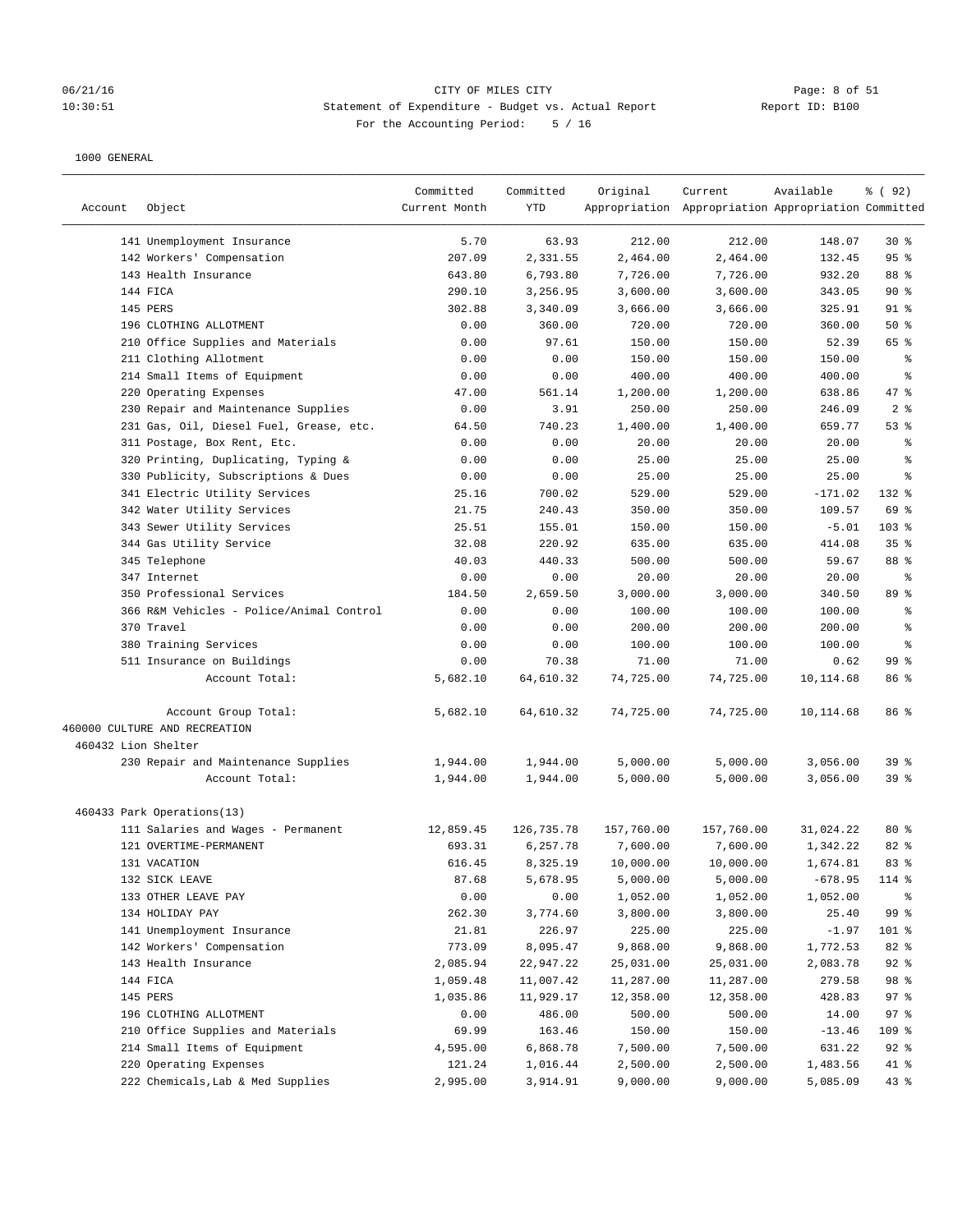## 06/21/16 CITY OF MILES CITY Page: 9 of 51 10:30:51 Statement of Expenditure - Budget vs. Actual Report Changer Report ID: B100 For the Accounting Period: 5 / 16

| 500.00<br>226 Clothing and Uniforms<br>150.00<br>281.24<br>500.00<br>218.76<br>56 %<br>82%<br>230 Repair and Maintenance Supplies<br>2,191.89<br>10,604.24<br>13,000.00<br>13,000.00<br>2,395.76<br>231 Gas, Oil, Diesel Fuel, Grease, etc.<br>315.91<br>4,455.62<br>8,000.00<br>8,000.00<br>3,544.38<br>56 %<br>330 Publicity, Subscriptions & Dues<br>144.00<br>0.00<br>0.00<br>0.00<br>$-144.00$<br>နွ<br>145.00<br>500.00<br>500.00<br>29%<br>334 Memberships, Registrations & Dues<br>0.00<br>355.00<br>10,243.43<br>8,212.00<br>8,212.00<br>$-2,031.43$<br>$125$ %<br>341 Electric Utility Services<br>595.75<br>342 Water Utility Services<br>36.98<br>18,445.04<br>22,000.00<br>22,000.00<br>3,554.96<br>84 %<br>343 Sewer Utility Services<br>42.02<br>777.61<br>1,000.00<br>1,000.00<br>222.39<br>78 %<br>344 Gas Utility Service<br>27.93<br>$30*$<br>966.45<br>3,175.00<br>3,175.00<br>2,208.55<br>95%<br>345 Telephone<br>36.22<br>475.05<br>500.00<br>500.00<br>24.95<br>0.00<br>721.68<br>$-221.68$<br>144 %<br>346 Garbage Service<br>500.00<br>500.00<br>92%<br>347 Internet<br>37.60<br>413.60<br>450.00<br>450.00<br>36.40<br>350 Professional Services<br>0.00<br>16,780.92<br>19,300.00<br>19,300.00<br>2,519.08<br>87%<br>360 Contr R & M<br>9,000.00<br>83 %<br>571.50<br>7,474.20<br>9,000.00<br>1,525.80<br>363 R&M Vehicles/Equip/Labor-PW<br>128.48<br>10,200.48<br>17,300.00<br>17,300.00<br>7,099.52<br>59 %<br>0.00<br>0.00<br>370 Travel<br>600.00<br>600.00<br>600.00<br>နွ<br>380 Training Services<br>0.00<br>0.00<br>800.00<br>800.00<br>800.00<br>န္<br>100%<br>511 Insurance on Buildings<br>0.00<br>2,956.93<br>2,957.00<br>2,957.00<br>0.07<br>512 Insurance on Vehicles & Equipment<br>0.00<br>820.39<br>821.00<br>821.00<br>0.61<br>$100$ %<br>514 Other Insurance (Boilers)<br>0.00<br>0.00<br>800.00<br>800.00<br>800.00<br>န့<br>533 Machinery and Equipment Rental<br>0.00<br>21.50<br>0.00<br>0.00<br>န္<br>$-21.50$<br>$80*$<br>930 Improvements Other than Buildings<br>0.00<br>7,961.00<br>9,900.00<br>9,900.00<br>1,939.00<br>940 Machinery & Equipment<br>0.00<br>2,669.00<br>5,000.00<br>5,000.00<br>2,331.00<br>53%<br>Account Total:<br>31,410.88<br>313,985.52<br>387,946.00<br>387,946.00<br>73,960.48<br>81 %<br>460434 Fish, Wildlife Trailways<br>0.00<br>0.00<br>210 Office Supplies and Materials<br>0.00<br>$-649.89$<br>649.89<br>န္<br>214 Small Items of Equipment<br>0.00<br>126.98<br>0.00<br>0.00<br>$-126.98$<br>g<br>15.49<br>0.00<br>220 Operating Expenses<br>0.00<br>0.00<br>$-15.49$<br>န္<br>230 Repair and Maintenance Supplies<br>0.00<br>806.45<br>0.00<br>0.00<br>$-806.45$<br>န့<br>78.26<br>363 R&M Vehicles/Equip/Labor-PW<br>0.00<br>0.00<br>0.00<br>$-78.26$<br>န္<br>န့<br>Account Total:<br>0.00<br>377.29<br>0.00<br>0.00<br>$-377.29$<br>460439 Riverside Park Tennis Court Project<br>230 Repair and Maintenance Supplies<br>0.00<br>0.00<br>300.00<br>300.00<br>300.00<br>န္<br>0.00<br>0.00<br>200.00<br>200.00<br>350 Professional Services<br>200.00<br>နွ<br>Account Total:<br>0.00<br>0.00<br>500.00<br>500.00<br>500.00<br>န္<br>460445 Swimming Pool<br>60 %<br>111 Salaries and Wages - Permanent<br>0.00<br>27,140.85<br>45,226.00<br>45,226.00<br>18,085.15<br>60 %<br>141 Unemployment Insurance<br>0.00<br>40.74<br>68.00<br>68.00<br>27.26<br>142 Workers' Compensation<br>0.00<br>1,512.80<br>2,368.00<br>2,368.00<br>855.20<br>64 %<br>144 FICA<br>0.00<br>2,076.23<br>3,460.00<br>3,460.00<br>1,383.77<br>60 %<br>145 PERS<br>0.00<br>394.05<br>456.00<br>456.00<br>86 %<br>61.95<br>214 Small Items of Equipment<br>0.00<br>0.00<br>300.00<br>300.00<br>300.00<br>ိစ<br>$32$ $%$<br>220 Operating Expenses<br>1,000.00<br>1,000.00<br>0.00<br>324.73<br>675.27<br>83%<br>222 Chemicals, Lab & Med Supplies<br>2,296.05<br>2,896.05<br>3,500.00<br>603.95<br>3,500.00<br>226 Clothing and Uniforms<br>0.00<br>400.75<br>500.00<br>500.00<br>99.25<br>$80*$<br>64 %<br>230 Repair and Maintenance Supplies<br>311.69<br>644.49<br>1,000.00<br>1,000.00<br>355.51<br>341 Electric Utility Services<br>266.77<br>1,486.92<br>1,375.00<br>1,375.00<br>$-111.92$<br>108 % | Account | Object                     | Committed<br>Current Month | Committed<br><b>YTD</b> | Original | Current<br>Appropriation Appropriation Appropriation Committed | Available | % ( 92 ) |
|--------------------------------------------------------------------------------------------------------------------------------------------------------------------------------------------------------------------------------------------------------------------------------------------------------------------------------------------------------------------------------------------------------------------------------------------------------------------------------------------------------------------------------------------------------------------------------------------------------------------------------------------------------------------------------------------------------------------------------------------------------------------------------------------------------------------------------------------------------------------------------------------------------------------------------------------------------------------------------------------------------------------------------------------------------------------------------------------------------------------------------------------------------------------------------------------------------------------------------------------------------------------------------------------------------------------------------------------------------------------------------------------------------------------------------------------------------------------------------------------------------------------------------------------------------------------------------------------------------------------------------------------------------------------------------------------------------------------------------------------------------------------------------------------------------------------------------------------------------------------------------------------------------------------------------------------------------------------------------------------------------------------------------------------------------------------------------------------------------------------------------------------------------------------------------------------------------------------------------------------------------------------------------------------------------------------------------------------------------------------------------------------------------------------------------------------------------------------------------------------------------------------------------------------------------------------------------------------------------------------------------------------------------------------------------------------------------------------------------------------------------------------------------------------------------------------------------------------------------------------------------------------------------------------------------------------------------------------------------------------------------------------------------------------------------------------------------------------------------------------------------------------------------------------------------------------------------------------------------------------------------------------------------------------------------------------------------------------------------------------------------------------------------------------------------------------------------------------------------------------------------------------------------------------------------------------------------------------------------------------------------------------------------------------------------------------------------------------------------------------------------------------------------------------------------------------------------------------------------------------------------------------------------------------------------------------------------------------------------------------------------------------------------------------------------------------------------------------------------------------------------------------------------------------------------|---------|----------------------------|----------------------------|-------------------------|----------|----------------------------------------------------------------|-----------|----------|
|                                                                                                                                                                                                                                                                                                                                                                                                                                                                                                                                                                                                                                                                                                                                                                                                                                                                                                                                                                                                                                                                                                                                                                                                                                                                                                                                                                                                                                                                                                                                                                                                                                                                                                                                                                                                                                                                                                                                                                                                                                                                                                                                                                                                                                                                                                                                                                                                                                                                                                                                                                                                                                                                                                                                                                                                                                                                                                                                                                                                                                                                                                                                                                                                                                                                                                                                                                                                                                                                                                                                                                                                                                                                                                                                                                                                                                                                                                                                                                                                                                                                                                                                                                                |         |                            |                            |                         |          |                                                                |           |          |
|                                                                                                                                                                                                                                                                                                                                                                                                                                                                                                                                                                                                                                                                                                                                                                                                                                                                                                                                                                                                                                                                                                                                                                                                                                                                                                                                                                                                                                                                                                                                                                                                                                                                                                                                                                                                                                                                                                                                                                                                                                                                                                                                                                                                                                                                                                                                                                                                                                                                                                                                                                                                                                                                                                                                                                                                                                                                                                                                                                                                                                                                                                                                                                                                                                                                                                                                                                                                                                                                                                                                                                                                                                                                                                                                                                                                                                                                                                                                                                                                                                                                                                                                                                                |         |                            |                            |                         |          |                                                                |           |          |
|                                                                                                                                                                                                                                                                                                                                                                                                                                                                                                                                                                                                                                                                                                                                                                                                                                                                                                                                                                                                                                                                                                                                                                                                                                                                                                                                                                                                                                                                                                                                                                                                                                                                                                                                                                                                                                                                                                                                                                                                                                                                                                                                                                                                                                                                                                                                                                                                                                                                                                                                                                                                                                                                                                                                                                                                                                                                                                                                                                                                                                                                                                                                                                                                                                                                                                                                                                                                                                                                                                                                                                                                                                                                                                                                                                                                                                                                                                                                                                                                                                                                                                                                                                                |         |                            |                            |                         |          |                                                                |           |          |
|                                                                                                                                                                                                                                                                                                                                                                                                                                                                                                                                                                                                                                                                                                                                                                                                                                                                                                                                                                                                                                                                                                                                                                                                                                                                                                                                                                                                                                                                                                                                                                                                                                                                                                                                                                                                                                                                                                                                                                                                                                                                                                                                                                                                                                                                                                                                                                                                                                                                                                                                                                                                                                                                                                                                                                                                                                                                                                                                                                                                                                                                                                                                                                                                                                                                                                                                                                                                                                                                                                                                                                                                                                                                                                                                                                                                                                                                                                                                                                                                                                                                                                                                                                                |         |                            |                            |                         |          |                                                                |           |          |
|                                                                                                                                                                                                                                                                                                                                                                                                                                                                                                                                                                                                                                                                                                                                                                                                                                                                                                                                                                                                                                                                                                                                                                                                                                                                                                                                                                                                                                                                                                                                                                                                                                                                                                                                                                                                                                                                                                                                                                                                                                                                                                                                                                                                                                                                                                                                                                                                                                                                                                                                                                                                                                                                                                                                                                                                                                                                                                                                                                                                                                                                                                                                                                                                                                                                                                                                                                                                                                                                                                                                                                                                                                                                                                                                                                                                                                                                                                                                                                                                                                                                                                                                                                                |         |                            |                            |                         |          |                                                                |           |          |
|                                                                                                                                                                                                                                                                                                                                                                                                                                                                                                                                                                                                                                                                                                                                                                                                                                                                                                                                                                                                                                                                                                                                                                                                                                                                                                                                                                                                                                                                                                                                                                                                                                                                                                                                                                                                                                                                                                                                                                                                                                                                                                                                                                                                                                                                                                                                                                                                                                                                                                                                                                                                                                                                                                                                                                                                                                                                                                                                                                                                                                                                                                                                                                                                                                                                                                                                                                                                                                                                                                                                                                                                                                                                                                                                                                                                                                                                                                                                                                                                                                                                                                                                                                                |         |                            |                            |                         |          |                                                                |           |          |
|                                                                                                                                                                                                                                                                                                                                                                                                                                                                                                                                                                                                                                                                                                                                                                                                                                                                                                                                                                                                                                                                                                                                                                                                                                                                                                                                                                                                                                                                                                                                                                                                                                                                                                                                                                                                                                                                                                                                                                                                                                                                                                                                                                                                                                                                                                                                                                                                                                                                                                                                                                                                                                                                                                                                                                                                                                                                                                                                                                                                                                                                                                                                                                                                                                                                                                                                                                                                                                                                                                                                                                                                                                                                                                                                                                                                                                                                                                                                                                                                                                                                                                                                                                                |         |                            |                            |                         |          |                                                                |           |          |
|                                                                                                                                                                                                                                                                                                                                                                                                                                                                                                                                                                                                                                                                                                                                                                                                                                                                                                                                                                                                                                                                                                                                                                                                                                                                                                                                                                                                                                                                                                                                                                                                                                                                                                                                                                                                                                                                                                                                                                                                                                                                                                                                                                                                                                                                                                                                                                                                                                                                                                                                                                                                                                                                                                                                                                                                                                                                                                                                                                                                                                                                                                                                                                                                                                                                                                                                                                                                                                                                                                                                                                                                                                                                                                                                                                                                                                                                                                                                                                                                                                                                                                                                                                                |         |                            |                            |                         |          |                                                                |           |          |
|                                                                                                                                                                                                                                                                                                                                                                                                                                                                                                                                                                                                                                                                                                                                                                                                                                                                                                                                                                                                                                                                                                                                                                                                                                                                                                                                                                                                                                                                                                                                                                                                                                                                                                                                                                                                                                                                                                                                                                                                                                                                                                                                                                                                                                                                                                                                                                                                                                                                                                                                                                                                                                                                                                                                                                                                                                                                                                                                                                                                                                                                                                                                                                                                                                                                                                                                                                                                                                                                                                                                                                                                                                                                                                                                                                                                                                                                                                                                                                                                                                                                                                                                                                                |         |                            |                            |                         |          |                                                                |           |          |
|                                                                                                                                                                                                                                                                                                                                                                                                                                                                                                                                                                                                                                                                                                                                                                                                                                                                                                                                                                                                                                                                                                                                                                                                                                                                                                                                                                                                                                                                                                                                                                                                                                                                                                                                                                                                                                                                                                                                                                                                                                                                                                                                                                                                                                                                                                                                                                                                                                                                                                                                                                                                                                                                                                                                                                                                                                                                                                                                                                                                                                                                                                                                                                                                                                                                                                                                                                                                                                                                                                                                                                                                                                                                                                                                                                                                                                                                                                                                                                                                                                                                                                                                                                                |         |                            |                            |                         |          |                                                                |           |          |
|                                                                                                                                                                                                                                                                                                                                                                                                                                                                                                                                                                                                                                                                                                                                                                                                                                                                                                                                                                                                                                                                                                                                                                                                                                                                                                                                                                                                                                                                                                                                                                                                                                                                                                                                                                                                                                                                                                                                                                                                                                                                                                                                                                                                                                                                                                                                                                                                                                                                                                                                                                                                                                                                                                                                                                                                                                                                                                                                                                                                                                                                                                                                                                                                                                                                                                                                                                                                                                                                                                                                                                                                                                                                                                                                                                                                                                                                                                                                                                                                                                                                                                                                                                                |         |                            |                            |                         |          |                                                                |           |          |
|                                                                                                                                                                                                                                                                                                                                                                                                                                                                                                                                                                                                                                                                                                                                                                                                                                                                                                                                                                                                                                                                                                                                                                                                                                                                                                                                                                                                                                                                                                                                                                                                                                                                                                                                                                                                                                                                                                                                                                                                                                                                                                                                                                                                                                                                                                                                                                                                                                                                                                                                                                                                                                                                                                                                                                                                                                                                                                                                                                                                                                                                                                                                                                                                                                                                                                                                                                                                                                                                                                                                                                                                                                                                                                                                                                                                                                                                                                                                                                                                                                                                                                                                                                                |         |                            |                            |                         |          |                                                                |           |          |
|                                                                                                                                                                                                                                                                                                                                                                                                                                                                                                                                                                                                                                                                                                                                                                                                                                                                                                                                                                                                                                                                                                                                                                                                                                                                                                                                                                                                                                                                                                                                                                                                                                                                                                                                                                                                                                                                                                                                                                                                                                                                                                                                                                                                                                                                                                                                                                                                                                                                                                                                                                                                                                                                                                                                                                                                                                                                                                                                                                                                                                                                                                                                                                                                                                                                                                                                                                                                                                                                                                                                                                                                                                                                                                                                                                                                                                                                                                                                                                                                                                                                                                                                                                                |         |                            |                            |                         |          |                                                                |           |          |
|                                                                                                                                                                                                                                                                                                                                                                                                                                                                                                                                                                                                                                                                                                                                                                                                                                                                                                                                                                                                                                                                                                                                                                                                                                                                                                                                                                                                                                                                                                                                                                                                                                                                                                                                                                                                                                                                                                                                                                                                                                                                                                                                                                                                                                                                                                                                                                                                                                                                                                                                                                                                                                                                                                                                                                                                                                                                                                                                                                                                                                                                                                                                                                                                                                                                                                                                                                                                                                                                                                                                                                                                                                                                                                                                                                                                                                                                                                                                                                                                                                                                                                                                                                                |         |                            |                            |                         |          |                                                                |           |          |
|                                                                                                                                                                                                                                                                                                                                                                                                                                                                                                                                                                                                                                                                                                                                                                                                                                                                                                                                                                                                                                                                                                                                                                                                                                                                                                                                                                                                                                                                                                                                                                                                                                                                                                                                                                                                                                                                                                                                                                                                                                                                                                                                                                                                                                                                                                                                                                                                                                                                                                                                                                                                                                                                                                                                                                                                                                                                                                                                                                                                                                                                                                                                                                                                                                                                                                                                                                                                                                                                                                                                                                                                                                                                                                                                                                                                                                                                                                                                                                                                                                                                                                                                                                                |         |                            |                            |                         |          |                                                                |           |          |
|                                                                                                                                                                                                                                                                                                                                                                                                                                                                                                                                                                                                                                                                                                                                                                                                                                                                                                                                                                                                                                                                                                                                                                                                                                                                                                                                                                                                                                                                                                                                                                                                                                                                                                                                                                                                                                                                                                                                                                                                                                                                                                                                                                                                                                                                                                                                                                                                                                                                                                                                                                                                                                                                                                                                                                                                                                                                                                                                                                                                                                                                                                                                                                                                                                                                                                                                                                                                                                                                                                                                                                                                                                                                                                                                                                                                                                                                                                                                                                                                                                                                                                                                                                                |         |                            |                            |                         |          |                                                                |           |          |
|                                                                                                                                                                                                                                                                                                                                                                                                                                                                                                                                                                                                                                                                                                                                                                                                                                                                                                                                                                                                                                                                                                                                                                                                                                                                                                                                                                                                                                                                                                                                                                                                                                                                                                                                                                                                                                                                                                                                                                                                                                                                                                                                                                                                                                                                                                                                                                                                                                                                                                                                                                                                                                                                                                                                                                                                                                                                                                                                                                                                                                                                                                                                                                                                                                                                                                                                                                                                                                                                                                                                                                                                                                                                                                                                                                                                                                                                                                                                                                                                                                                                                                                                                                                |         |                            |                            |                         |          |                                                                |           |          |
|                                                                                                                                                                                                                                                                                                                                                                                                                                                                                                                                                                                                                                                                                                                                                                                                                                                                                                                                                                                                                                                                                                                                                                                                                                                                                                                                                                                                                                                                                                                                                                                                                                                                                                                                                                                                                                                                                                                                                                                                                                                                                                                                                                                                                                                                                                                                                                                                                                                                                                                                                                                                                                                                                                                                                                                                                                                                                                                                                                                                                                                                                                                                                                                                                                                                                                                                                                                                                                                                                                                                                                                                                                                                                                                                                                                                                                                                                                                                                                                                                                                                                                                                                                                |         |                            |                            |                         |          |                                                                |           |          |
|                                                                                                                                                                                                                                                                                                                                                                                                                                                                                                                                                                                                                                                                                                                                                                                                                                                                                                                                                                                                                                                                                                                                                                                                                                                                                                                                                                                                                                                                                                                                                                                                                                                                                                                                                                                                                                                                                                                                                                                                                                                                                                                                                                                                                                                                                                                                                                                                                                                                                                                                                                                                                                                                                                                                                                                                                                                                                                                                                                                                                                                                                                                                                                                                                                                                                                                                                                                                                                                                                                                                                                                                                                                                                                                                                                                                                                                                                                                                                                                                                                                                                                                                                                                |         |                            |                            |                         |          |                                                                |           |          |
|                                                                                                                                                                                                                                                                                                                                                                                                                                                                                                                                                                                                                                                                                                                                                                                                                                                                                                                                                                                                                                                                                                                                                                                                                                                                                                                                                                                                                                                                                                                                                                                                                                                                                                                                                                                                                                                                                                                                                                                                                                                                                                                                                                                                                                                                                                                                                                                                                                                                                                                                                                                                                                                                                                                                                                                                                                                                                                                                                                                                                                                                                                                                                                                                                                                                                                                                                                                                                                                                                                                                                                                                                                                                                                                                                                                                                                                                                                                                                                                                                                                                                                                                                                                |         |                            |                            |                         |          |                                                                |           |          |
|                                                                                                                                                                                                                                                                                                                                                                                                                                                                                                                                                                                                                                                                                                                                                                                                                                                                                                                                                                                                                                                                                                                                                                                                                                                                                                                                                                                                                                                                                                                                                                                                                                                                                                                                                                                                                                                                                                                                                                                                                                                                                                                                                                                                                                                                                                                                                                                                                                                                                                                                                                                                                                                                                                                                                                                                                                                                                                                                                                                                                                                                                                                                                                                                                                                                                                                                                                                                                                                                                                                                                                                                                                                                                                                                                                                                                                                                                                                                                                                                                                                                                                                                                                                |         |                            |                            |                         |          |                                                                |           |          |
|                                                                                                                                                                                                                                                                                                                                                                                                                                                                                                                                                                                                                                                                                                                                                                                                                                                                                                                                                                                                                                                                                                                                                                                                                                                                                                                                                                                                                                                                                                                                                                                                                                                                                                                                                                                                                                                                                                                                                                                                                                                                                                                                                                                                                                                                                                                                                                                                                                                                                                                                                                                                                                                                                                                                                                                                                                                                                                                                                                                                                                                                                                                                                                                                                                                                                                                                                                                                                                                                                                                                                                                                                                                                                                                                                                                                                                                                                                                                                                                                                                                                                                                                                                                |         |                            |                            |                         |          |                                                                |           |          |
|                                                                                                                                                                                                                                                                                                                                                                                                                                                                                                                                                                                                                                                                                                                                                                                                                                                                                                                                                                                                                                                                                                                                                                                                                                                                                                                                                                                                                                                                                                                                                                                                                                                                                                                                                                                                                                                                                                                                                                                                                                                                                                                                                                                                                                                                                                                                                                                                                                                                                                                                                                                                                                                                                                                                                                                                                                                                                                                                                                                                                                                                                                                                                                                                                                                                                                                                                                                                                                                                                                                                                                                                                                                                                                                                                                                                                                                                                                                                                                                                                                                                                                                                                                                |         |                            |                            |                         |          |                                                                |           |          |
|                                                                                                                                                                                                                                                                                                                                                                                                                                                                                                                                                                                                                                                                                                                                                                                                                                                                                                                                                                                                                                                                                                                                                                                                                                                                                                                                                                                                                                                                                                                                                                                                                                                                                                                                                                                                                                                                                                                                                                                                                                                                                                                                                                                                                                                                                                                                                                                                                                                                                                                                                                                                                                                                                                                                                                                                                                                                                                                                                                                                                                                                                                                                                                                                                                                                                                                                                                                                                                                                                                                                                                                                                                                                                                                                                                                                                                                                                                                                                                                                                                                                                                                                                                                |         |                            |                            |                         |          |                                                                |           |          |
|                                                                                                                                                                                                                                                                                                                                                                                                                                                                                                                                                                                                                                                                                                                                                                                                                                                                                                                                                                                                                                                                                                                                                                                                                                                                                                                                                                                                                                                                                                                                                                                                                                                                                                                                                                                                                                                                                                                                                                                                                                                                                                                                                                                                                                                                                                                                                                                                                                                                                                                                                                                                                                                                                                                                                                                                                                                                                                                                                                                                                                                                                                                                                                                                                                                                                                                                                                                                                                                                                                                                                                                                                                                                                                                                                                                                                                                                                                                                                                                                                                                                                                                                                                                |         |                            |                            |                         |          |                                                                |           |          |
|                                                                                                                                                                                                                                                                                                                                                                                                                                                                                                                                                                                                                                                                                                                                                                                                                                                                                                                                                                                                                                                                                                                                                                                                                                                                                                                                                                                                                                                                                                                                                                                                                                                                                                                                                                                                                                                                                                                                                                                                                                                                                                                                                                                                                                                                                                                                                                                                                                                                                                                                                                                                                                                                                                                                                                                                                                                                                                                                                                                                                                                                                                                                                                                                                                                                                                                                                                                                                                                                                                                                                                                                                                                                                                                                                                                                                                                                                                                                                                                                                                                                                                                                                                                |         |                            |                            |                         |          |                                                                |           |          |
|                                                                                                                                                                                                                                                                                                                                                                                                                                                                                                                                                                                                                                                                                                                                                                                                                                                                                                                                                                                                                                                                                                                                                                                                                                                                                                                                                                                                                                                                                                                                                                                                                                                                                                                                                                                                                                                                                                                                                                                                                                                                                                                                                                                                                                                                                                                                                                                                                                                                                                                                                                                                                                                                                                                                                                                                                                                                                                                                                                                                                                                                                                                                                                                                                                                                                                                                                                                                                                                                                                                                                                                                                                                                                                                                                                                                                                                                                                                                                                                                                                                                                                                                                                                |         |                            |                            |                         |          |                                                                |           |          |
|                                                                                                                                                                                                                                                                                                                                                                                                                                                                                                                                                                                                                                                                                                                                                                                                                                                                                                                                                                                                                                                                                                                                                                                                                                                                                                                                                                                                                                                                                                                                                                                                                                                                                                                                                                                                                                                                                                                                                                                                                                                                                                                                                                                                                                                                                                                                                                                                                                                                                                                                                                                                                                                                                                                                                                                                                                                                                                                                                                                                                                                                                                                                                                                                                                                                                                                                                                                                                                                                                                                                                                                                                                                                                                                                                                                                                                                                                                                                                                                                                                                                                                                                                                                |         |                            |                            |                         |          |                                                                |           |          |
|                                                                                                                                                                                                                                                                                                                                                                                                                                                                                                                                                                                                                                                                                                                                                                                                                                                                                                                                                                                                                                                                                                                                                                                                                                                                                                                                                                                                                                                                                                                                                                                                                                                                                                                                                                                                                                                                                                                                                                                                                                                                                                                                                                                                                                                                                                                                                                                                                                                                                                                                                                                                                                                                                                                                                                                                                                                                                                                                                                                                                                                                                                                                                                                                                                                                                                                                                                                                                                                                                                                                                                                                                                                                                                                                                                                                                                                                                                                                                                                                                                                                                                                                                                                |         |                            |                            |                         |          |                                                                |           |          |
|                                                                                                                                                                                                                                                                                                                                                                                                                                                                                                                                                                                                                                                                                                                                                                                                                                                                                                                                                                                                                                                                                                                                                                                                                                                                                                                                                                                                                                                                                                                                                                                                                                                                                                                                                                                                                                                                                                                                                                                                                                                                                                                                                                                                                                                                                                                                                                                                                                                                                                                                                                                                                                                                                                                                                                                                                                                                                                                                                                                                                                                                                                                                                                                                                                                                                                                                                                                                                                                                                                                                                                                                                                                                                                                                                                                                                                                                                                                                                                                                                                                                                                                                                                                |         |                            |                            |                         |          |                                                                |           |          |
|                                                                                                                                                                                                                                                                                                                                                                                                                                                                                                                                                                                                                                                                                                                                                                                                                                                                                                                                                                                                                                                                                                                                                                                                                                                                                                                                                                                                                                                                                                                                                                                                                                                                                                                                                                                                                                                                                                                                                                                                                                                                                                                                                                                                                                                                                                                                                                                                                                                                                                                                                                                                                                                                                                                                                                                                                                                                                                                                                                                                                                                                                                                                                                                                                                                                                                                                                                                                                                                                                                                                                                                                                                                                                                                                                                                                                                                                                                                                                                                                                                                                                                                                                                                |         |                            |                            |                         |          |                                                                |           |          |
|                                                                                                                                                                                                                                                                                                                                                                                                                                                                                                                                                                                                                                                                                                                                                                                                                                                                                                                                                                                                                                                                                                                                                                                                                                                                                                                                                                                                                                                                                                                                                                                                                                                                                                                                                                                                                                                                                                                                                                                                                                                                                                                                                                                                                                                                                                                                                                                                                                                                                                                                                                                                                                                                                                                                                                                                                                                                                                                                                                                                                                                                                                                                                                                                                                                                                                                                                                                                                                                                                                                                                                                                                                                                                                                                                                                                                                                                                                                                                                                                                                                                                                                                                                                |         |                            |                            |                         |          |                                                                |           |          |
|                                                                                                                                                                                                                                                                                                                                                                                                                                                                                                                                                                                                                                                                                                                                                                                                                                                                                                                                                                                                                                                                                                                                                                                                                                                                                                                                                                                                                                                                                                                                                                                                                                                                                                                                                                                                                                                                                                                                                                                                                                                                                                                                                                                                                                                                                                                                                                                                                                                                                                                                                                                                                                                                                                                                                                                                                                                                                                                                                                                                                                                                                                                                                                                                                                                                                                                                                                                                                                                                                                                                                                                                                                                                                                                                                                                                                                                                                                                                                                                                                                                                                                                                                                                |         |                            |                            |                         |          |                                                                |           |          |
|                                                                                                                                                                                                                                                                                                                                                                                                                                                                                                                                                                                                                                                                                                                                                                                                                                                                                                                                                                                                                                                                                                                                                                                                                                                                                                                                                                                                                                                                                                                                                                                                                                                                                                                                                                                                                                                                                                                                                                                                                                                                                                                                                                                                                                                                                                                                                                                                                                                                                                                                                                                                                                                                                                                                                                                                                                                                                                                                                                                                                                                                                                                                                                                                                                                                                                                                                                                                                                                                                                                                                                                                                                                                                                                                                                                                                                                                                                                                                                                                                                                                                                                                                                                |         |                            |                            |                         |          |                                                                |           |          |
|                                                                                                                                                                                                                                                                                                                                                                                                                                                                                                                                                                                                                                                                                                                                                                                                                                                                                                                                                                                                                                                                                                                                                                                                                                                                                                                                                                                                                                                                                                                                                                                                                                                                                                                                                                                                                                                                                                                                                                                                                                                                                                                                                                                                                                                                                                                                                                                                                                                                                                                                                                                                                                                                                                                                                                                                                                                                                                                                                                                                                                                                                                                                                                                                                                                                                                                                                                                                                                                                                                                                                                                                                                                                                                                                                                                                                                                                                                                                                                                                                                                                                                                                                                                |         |                            |                            |                         |          |                                                                |           |          |
|                                                                                                                                                                                                                                                                                                                                                                                                                                                                                                                                                                                                                                                                                                                                                                                                                                                                                                                                                                                                                                                                                                                                                                                                                                                                                                                                                                                                                                                                                                                                                                                                                                                                                                                                                                                                                                                                                                                                                                                                                                                                                                                                                                                                                                                                                                                                                                                                                                                                                                                                                                                                                                                                                                                                                                                                                                                                                                                                                                                                                                                                                                                                                                                                                                                                                                                                                                                                                                                                                                                                                                                                                                                                                                                                                                                                                                                                                                                                                                                                                                                                                                                                                                                |         |                            |                            |                         |          |                                                                |           |          |
|                                                                                                                                                                                                                                                                                                                                                                                                                                                                                                                                                                                                                                                                                                                                                                                                                                                                                                                                                                                                                                                                                                                                                                                                                                                                                                                                                                                                                                                                                                                                                                                                                                                                                                                                                                                                                                                                                                                                                                                                                                                                                                                                                                                                                                                                                                                                                                                                                                                                                                                                                                                                                                                                                                                                                                                                                                                                                                                                                                                                                                                                                                                                                                                                                                                                                                                                                                                                                                                                                                                                                                                                                                                                                                                                                                                                                                                                                                                                                                                                                                                                                                                                                                                |         |                            |                            |                         |          |                                                                |           |          |
|                                                                                                                                                                                                                                                                                                                                                                                                                                                                                                                                                                                                                                                                                                                                                                                                                                                                                                                                                                                                                                                                                                                                                                                                                                                                                                                                                                                                                                                                                                                                                                                                                                                                                                                                                                                                                                                                                                                                                                                                                                                                                                                                                                                                                                                                                                                                                                                                                                                                                                                                                                                                                                                                                                                                                                                                                                                                                                                                                                                                                                                                                                                                                                                                                                                                                                                                                                                                                                                                                                                                                                                                                                                                                                                                                                                                                                                                                                                                                                                                                                                                                                                                                                                |         |                            |                            |                         |          |                                                                |           |          |
|                                                                                                                                                                                                                                                                                                                                                                                                                                                                                                                                                                                                                                                                                                                                                                                                                                                                                                                                                                                                                                                                                                                                                                                                                                                                                                                                                                                                                                                                                                                                                                                                                                                                                                                                                                                                                                                                                                                                                                                                                                                                                                                                                                                                                                                                                                                                                                                                                                                                                                                                                                                                                                                                                                                                                                                                                                                                                                                                                                                                                                                                                                                                                                                                                                                                                                                                                                                                                                                                                                                                                                                                                                                                                                                                                                                                                                                                                                                                                                                                                                                                                                                                                                                |         |                            |                            |                         |          |                                                                |           |          |
|                                                                                                                                                                                                                                                                                                                                                                                                                                                                                                                                                                                                                                                                                                                                                                                                                                                                                                                                                                                                                                                                                                                                                                                                                                                                                                                                                                                                                                                                                                                                                                                                                                                                                                                                                                                                                                                                                                                                                                                                                                                                                                                                                                                                                                                                                                                                                                                                                                                                                                                                                                                                                                                                                                                                                                                                                                                                                                                                                                                                                                                                                                                                                                                                                                                                                                                                                                                                                                                                                                                                                                                                                                                                                                                                                                                                                                                                                                                                                                                                                                                                                                                                                                                |         |                            |                            |                         |          |                                                                |           |          |
|                                                                                                                                                                                                                                                                                                                                                                                                                                                                                                                                                                                                                                                                                                                                                                                                                                                                                                                                                                                                                                                                                                                                                                                                                                                                                                                                                                                                                                                                                                                                                                                                                                                                                                                                                                                                                                                                                                                                                                                                                                                                                                                                                                                                                                                                                                                                                                                                                                                                                                                                                                                                                                                                                                                                                                                                                                                                                                                                                                                                                                                                                                                                                                                                                                                                                                                                                                                                                                                                                                                                                                                                                                                                                                                                                                                                                                                                                                                                                                                                                                                                                                                                                                                |         |                            |                            |                         |          |                                                                |           |          |
|                                                                                                                                                                                                                                                                                                                                                                                                                                                                                                                                                                                                                                                                                                                                                                                                                                                                                                                                                                                                                                                                                                                                                                                                                                                                                                                                                                                                                                                                                                                                                                                                                                                                                                                                                                                                                                                                                                                                                                                                                                                                                                                                                                                                                                                                                                                                                                                                                                                                                                                                                                                                                                                                                                                                                                                                                                                                                                                                                                                                                                                                                                                                                                                                                                                                                                                                                                                                                                                                                                                                                                                                                                                                                                                                                                                                                                                                                                                                                                                                                                                                                                                                                                                |         |                            |                            |                         |          |                                                                |           |          |
|                                                                                                                                                                                                                                                                                                                                                                                                                                                                                                                                                                                                                                                                                                                                                                                                                                                                                                                                                                                                                                                                                                                                                                                                                                                                                                                                                                                                                                                                                                                                                                                                                                                                                                                                                                                                                                                                                                                                                                                                                                                                                                                                                                                                                                                                                                                                                                                                                                                                                                                                                                                                                                                                                                                                                                                                                                                                                                                                                                                                                                                                                                                                                                                                                                                                                                                                                                                                                                                                                                                                                                                                                                                                                                                                                                                                                                                                                                                                                                                                                                                                                                                                                                                |         |                            |                            |                         |          |                                                                |           |          |
|                                                                                                                                                                                                                                                                                                                                                                                                                                                                                                                                                                                                                                                                                                                                                                                                                                                                                                                                                                                                                                                                                                                                                                                                                                                                                                                                                                                                                                                                                                                                                                                                                                                                                                                                                                                                                                                                                                                                                                                                                                                                                                                                                                                                                                                                                                                                                                                                                                                                                                                                                                                                                                                                                                                                                                                                                                                                                                                                                                                                                                                                                                                                                                                                                                                                                                                                                                                                                                                                                                                                                                                                                                                                                                                                                                                                                                                                                                                                                                                                                                                                                                                                                                                |         |                            |                            |                         |          |                                                                |           |          |
|                                                                                                                                                                                                                                                                                                                                                                                                                                                                                                                                                                                                                                                                                                                                                                                                                                                                                                                                                                                                                                                                                                                                                                                                                                                                                                                                                                                                                                                                                                                                                                                                                                                                                                                                                                                                                                                                                                                                                                                                                                                                                                                                                                                                                                                                                                                                                                                                                                                                                                                                                                                                                                                                                                                                                                                                                                                                                                                                                                                                                                                                                                                                                                                                                                                                                                                                                                                                                                                                                                                                                                                                                                                                                                                                                                                                                                                                                                                                                                                                                                                                                                                                                                                |         |                            |                            |                         |          |                                                                |           |          |
|                                                                                                                                                                                                                                                                                                                                                                                                                                                                                                                                                                                                                                                                                                                                                                                                                                                                                                                                                                                                                                                                                                                                                                                                                                                                                                                                                                                                                                                                                                                                                                                                                                                                                                                                                                                                                                                                                                                                                                                                                                                                                                                                                                                                                                                                                                                                                                                                                                                                                                                                                                                                                                                                                                                                                                                                                                                                                                                                                                                                                                                                                                                                                                                                                                                                                                                                                                                                                                                                                                                                                                                                                                                                                                                                                                                                                                                                                                                                                                                                                                                                                                                                                                                |         |                            |                            |                         |          |                                                                |           |          |
|                                                                                                                                                                                                                                                                                                                                                                                                                                                                                                                                                                                                                                                                                                                                                                                                                                                                                                                                                                                                                                                                                                                                                                                                                                                                                                                                                                                                                                                                                                                                                                                                                                                                                                                                                                                                                                                                                                                                                                                                                                                                                                                                                                                                                                                                                                                                                                                                                                                                                                                                                                                                                                                                                                                                                                                                                                                                                                                                                                                                                                                                                                                                                                                                                                                                                                                                                                                                                                                                                                                                                                                                                                                                                                                                                                                                                                                                                                                                                                                                                                                                                                                                                                                |         |                            |                            |                         |          |                                                                |           |          |
|                                                                                                                                                                                                                                                                                                                                                                                                                                                                                                                                                                                                                                                                                                                                                                                                                                                                                                                                                                                                                                                                                                                                                                                                                                                                                                                                                                                                                                                                                                                                                                                                                                                                                                                                                                                                                                                                                                                                                                                                                                                                                                                                                                                                                                                                                                                                                                                                                                                                                                                                                                                                                                                                                                                                                                                                                                                                                                                                                                                                                                                                                                                                                                                                                                                                                                                                                                                                                                                                                                                                                                                                                                                                                                                                                                                                                                                                                                                                                                                                                                                                                                                                                                                |         | 342 Water Utility Services | 0.00                       | 278.82                  | 300.00   | 300.00                                                         | 21.18     | 93%      |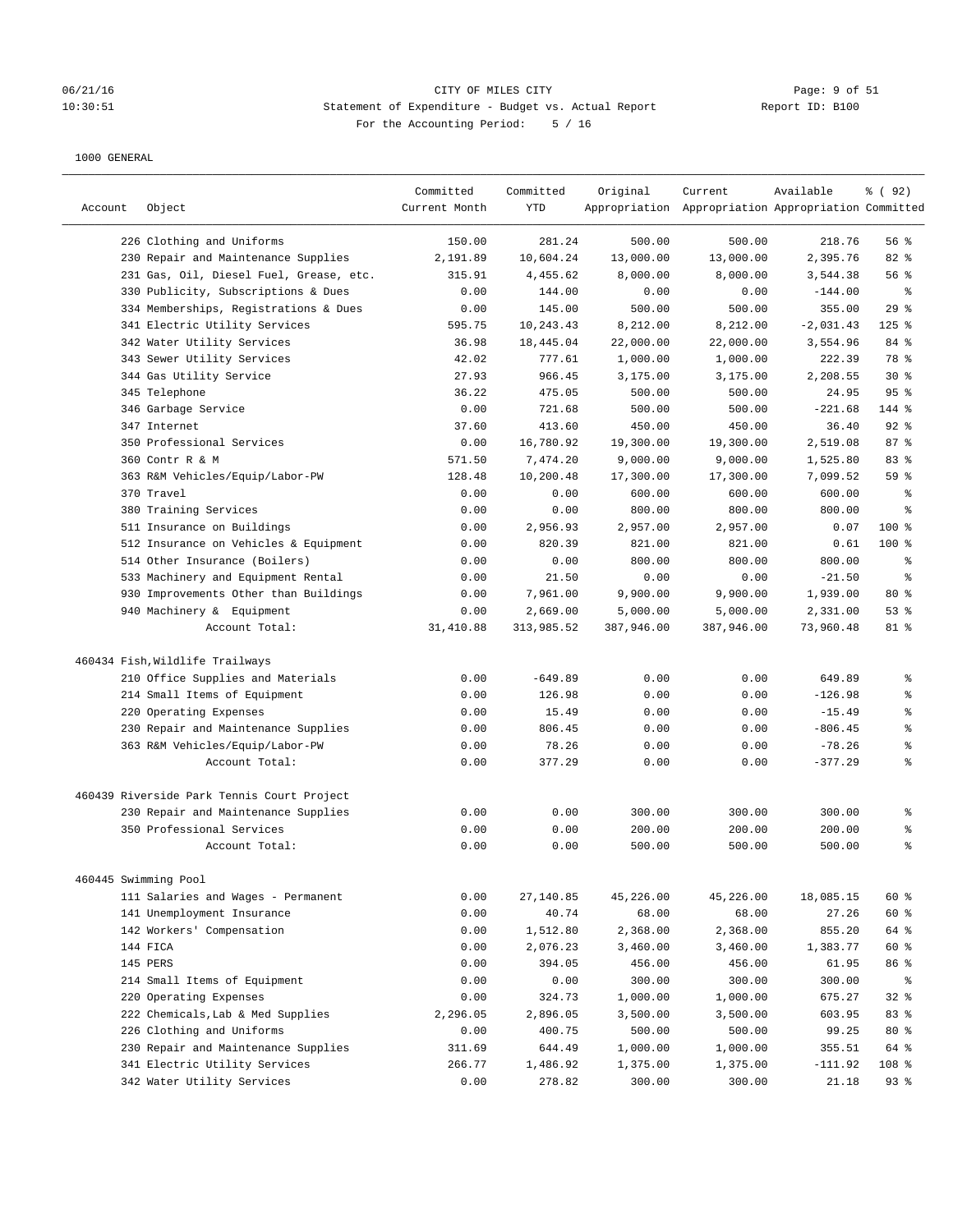### 06/21/16 CITY OF MILES CITY Page: 10 of 51 10:30:51 Statement of Expenditure - Budget vs. Actual Report Report ID: B100 For the Accounting Period: 5 / 16

|         |                                          | Committed     | Committed    | Original      | Current      | Available                             | % (92)    |
|---------|------------------------------------------|---------------|--------------|---------------|--------------|---------------------------------------|-----------|
| Account | Object                                   | Current Month | <b>YTD</b>   | Appropriation |              | Appropriation Appropriation Committed |           |
|         | 343 Sewer Utility Services               | 0.00          | 85.32        | 100.00        | 100.00       | 14.68                                 | 85 %      |
|         | 345 Telephone                            | 0.00          | 324.20       | 150.00        | 150.00       | $-174.20$                             | $216$ %   |
|         | 350 Professional Services                | 0.00          | 0.00         | 250.00        | 250.00       | 250.00                                | နွ        |
|         | 360 Contr R & M                          | 0.00          | 18,550.00    | 500.00        | 500.00       | $-18,050.00$                          | $***$ $%$ |
|         | 363 R&M Vehicles/Equip/Labor-PW          | 0.00          | 1,845.00     | 1,000.00      | 1,000.00     | $-845.00$                             | 185 %     |
|         | 380 Training Services                    | 0.00          | 0.00         | 1,200.00      | 1,200.00     | 1,200.00                              | နွ        |
|         | 540 Special Assessments                  | 0.00          | 562.50       | 700.00        | 700.00       | 137.50                                | 80%       |
|         | Account Total:                           | 2,874.51      | 58,563.45    | 63,453.00     | 63,453.00    | 4,889.55                              | $92$ $%$  |
|         | Account Group Total:                     | 36, 229.39    | 374,870.26   | 456,899.00    | 456,899.00   | 82,028.74                             | 82 %      |
|         | 470000 Housing and Community Development |               |              |               |              |                                       |           |
|         | 470300 Ecomonic Development              |               |              |               |              |                                       |           |
|         | 350 Professional Services                | 0.00          | 5,000.00     | 5,000.00      | 5,000.00     | 0.00                                  | $100$ %   |
|         | Account Total:                           | 0.00          | 5,000.00     | 5,000.00      | 5,000.00     | 0.00                                  | 100 %     |
|         | Account Group Total:                     | 0.00          | 5,000.00     | 5,000.00      | 5,000.00     | 0.00                                  | $100*$    |
|         | 520000 OTHER FINANCING USES              |               |              |               |              |                                       |           |
|         | 521000 Interfund Operating Transfers Out |               |              |               |              |                                       |           |
|         | 820 Transfers to Other Funds             | 24, 144.92    | 309,163.51   | 309,696.00    | 333, 475.06  | 24, 311.55                            | $93$ $%$  |
|         | Account Total:                           | 24, 144.92    | 309,163.51   | 309,696.00    | 333, 475.06  | 24, 311.55                            | 93%       |
|         | Account Group Total:                     | 24, 144.92    | 309,163.51   | 309,696.00    | 333, 475.06  | 24, 311.55                            | 93%       |
|         | Fund Total:                              | 341,432.90    | 3,932,884.00 | 4,380,382.00  | 4,486,047.06 | 553,163.06                            | 88 %      |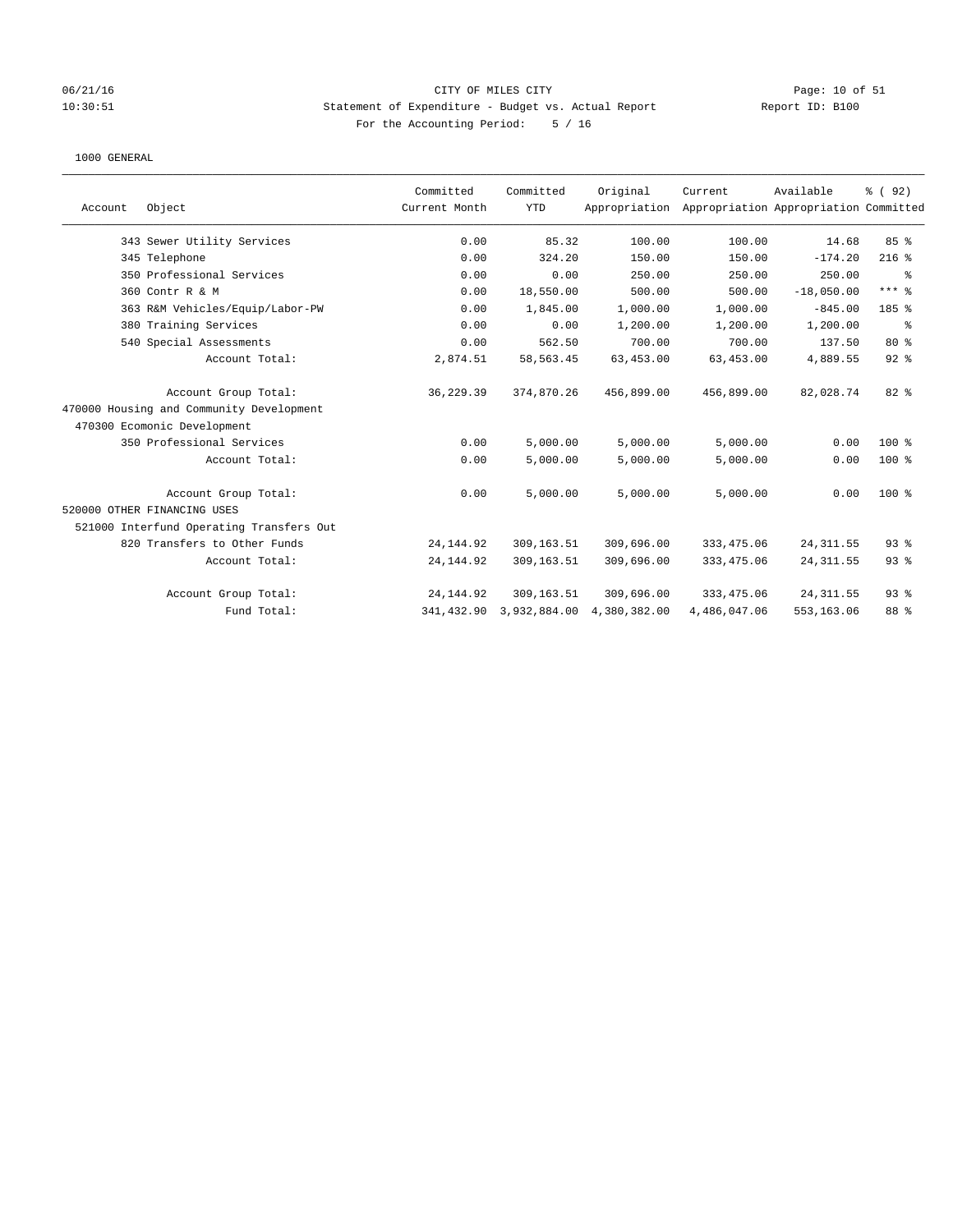#### 06/21/16 Page: 11 of 51 Page: 11 of 51 10:30:51 Statement of Expenditure - Budget vs. Actual Report Report ID: B100 For the Accounting Period: 5 / 16

2220 LIBRARY

|         |                                          | Committed     | Committed  | Original   | Current                                             | Available    | % (92)         |
|---------|------------------------------------------|---------------|------------|------------|-----------------------------------------------------|--------------|----------------|
| Account | Object                                   | Current Month | <b>YTD</b> |            | Appropriation Appropriation Appropriation Committed |              |                |
|         | 460000 CULTURE AND RECREATION            |               |            |            |                                                     |              |                |
|         | 460100 Library Services(16)              |               |            |            |                                                     |              |                |
|         | 111 Salaries and Wages - Permanent       | 13,198.62     | 156,701.22 | 176,765.00 | 176,765.00                                          | 20,063.78    | 89 %           |
|         | 121 OVERTIME-PERMANENT                   | 0.00          | 0.00       | 600.00     | 600.00                                              | 600.00       | る              |
|         | 131 VACATION                             | 1,605.62      | 15,954.03  | 12,000.00  | 12,000.00                                           | $-3,954.03$  | $133$ $%$      |
|         | 132 SICK LEAVE                           | 775.41        | 3,187.26   | 4,000.00   | 4,000.00                                            | 812.74       | 80%            |
|         | 133 OTHER LEAVE PAY                      | 43.09         | 975.82     | 3,847.00   | 3,847.00                                            | 2,871.18     | $25$ %         |
|         | 141 Unemployment Insurance               | 23.44         | 266.35     | 296.00     | 296.00                                              | 29.65        | $90*$          |
|         | 142 Workers' Compensation                | 63.66         | 727.66     | 770.00     | 770.00                                              | 42.34        | 95%            |
|         | 143 Health Insurance                     | 3,218.30      | 35,403.30  | 38,628.00  | 38,628.00                                           | 3,224.70     | 92%            |
|         | 144 FICA                                 | 1,183.44      | 13,455.66  | 15,103.00  | 15,103.00                                           | 1,647.34     | 89 %           |
|         | 145 PERS                                 | 1,292.01      | 14,622.76  | 16,327.00  | 16,327.00                                           | 1,704.24     | 90%            |
|         | 196 CLOTHING ALLOTMENT                   | 0.00          | 750.00     | 750.00     | 750.00                                              | 0.00         | 100 %          |
|         | 210 Office Supplies and Materials        | 448.59        | 567.78     | 1,500.00   | 1,500.00                                            | 932.22       | 38 %           |
|         | 214 Small Items of Equipment             | 0.00          | 69.98      | 3,500.00   | 3,500.00                                            | 3,430.02     | 2 <sup>°</sup> |
|         | 220 Operating Expenses                   | 0.00          | 118.83     | 1,000.00   | 1,000.00                                            | 881.17       | $12*$          |
|         | 224 Janitorial Supplies                  | 96.64         | 326.19     | 700.00     | 700.00                                              | 373.81       | 47 %           |
|         | 311 Postage, Box Rent, Etc.              | 94.94         | 845.98     | 2,000.00   | 2,000.00                                            | 1,154.02     | $42$ $%$       |
|         | 320 Printing, Duplicating, Typing &      | 144.00        | 980.95     | 1,500.00   | 1,500.00                                            | 519.05       | 65 %           |
|         | 334 Memberships, Registrations & Dues    | 0.00          | 0.00       | 500.00     | 500.00                                              | 500.00       | န္             |
|         | 341 Electric Utility Services            | 312.20        | 18,919.19  | 7,000.00   | 7,000.00                                            | $-11,919.19$ | 270%           |
|         | 342 Water Utility Services               | 39.61         | 471.88     | 500.00     | 500.00                                              | 28.12        | 94%            |
|         | 343 Sewer Utility Services               | 29.66         | 189.86     | 300.00     | 300.00                                              | 110.14       | 63 %           |
|         | 344 Gas Utility Service                  | 55.80         | 1,056.85   | 4,000.00   | 4,000.00                                            | 2,943.15     | 26%            |
|         | 345 Telephone                            | 85.99         | 853.60     | 1,500.00   | 1,500.00                                            | 646.40       | 57%            |
|         | 346 Garbage Service                      | 0.00          | 0.00       | 500.00     | 500.00                                              | 500.00       | g.             |
|         | 347 Internet                             | 119.38        | 1,138.40   | 1,500.00   | 1,500.00                                            | 361.60       | 76 %           |
|         | 350 Professional Services                | 4,128.29      | 7,006.94   | 8,000.00   | 8,000.00                                            | 993.06       | 88 %           |
|         | 360 Contr R & M                          | 325.00        | 4,891.98   | 10,000.00  | 10,000.00                                           | 5,108.02     | 49 %           |
|         | 370 Travel                               | 0.00          | 579.59     | 2,000.00   | 2,000.00                                            | 1,420.41     | 29%            |
|         | 380 Training Services                    | 0.00          | 831.60     | 1,500.00   | 1,500.00                                            | 668.40       | 55%            |
|         | 382 Books                                | 938.56        | 5,711.52   | 15,000.00  | 15,000.00                                           | 9,288.48     | 38 %           |
|         | 511 Insurance on Buildings               | 0.00          | 2,881.29   | 2,882.00   | 2,882.00                                            | 0.71         | $100$ %        |
|         | 513 Liability                            | 0.00          | 2,167.45   | 2,168.00   | 2,168.00                                            | 0.55         | 100 %          |
|         | Account Total:                           | 28, 222. 25   | 291,653.92 | 336,636.00 | 336,636.00                                          | 44,982.08    | 87%            |
|         | Account Group Total:                     | 28, 222. 25   | 291,653.92 | 336,636.00 | 336,636.00                                          | 44,982.08    | 87%            |
|         | 520000 OTHER FINANCING USES              |               |            |            |                                                     |              |                |
|         | 521000 Interfund Operating Transfers Out |               |            |            |                                                     |              |                |
|         | 820 Transfers to Other Funds             | 1,799.94      | 17,999.40  | 21,598.00  | 21,598.00                                           | 3,598.60     | 83%            |
|         | Account Total:                           | 1,799.94      | 17,999.40  | 21,598.00  | 21,598.00                                           | 3,598.60     | 83 %           |
|         |                                          |               |            |            |                                                     |              |                |
|         | Account Group Total:                     | 1,799.94      | 17,999.40  | 21,598.00  | 21,598.00                                           | 3,598.60     | 83 %           |
|         | Fund Total:                              | 30,022.19     | 309,653.32 | 358,234.00 | 358,234.00                                          | 48,580.68    | 86 %           |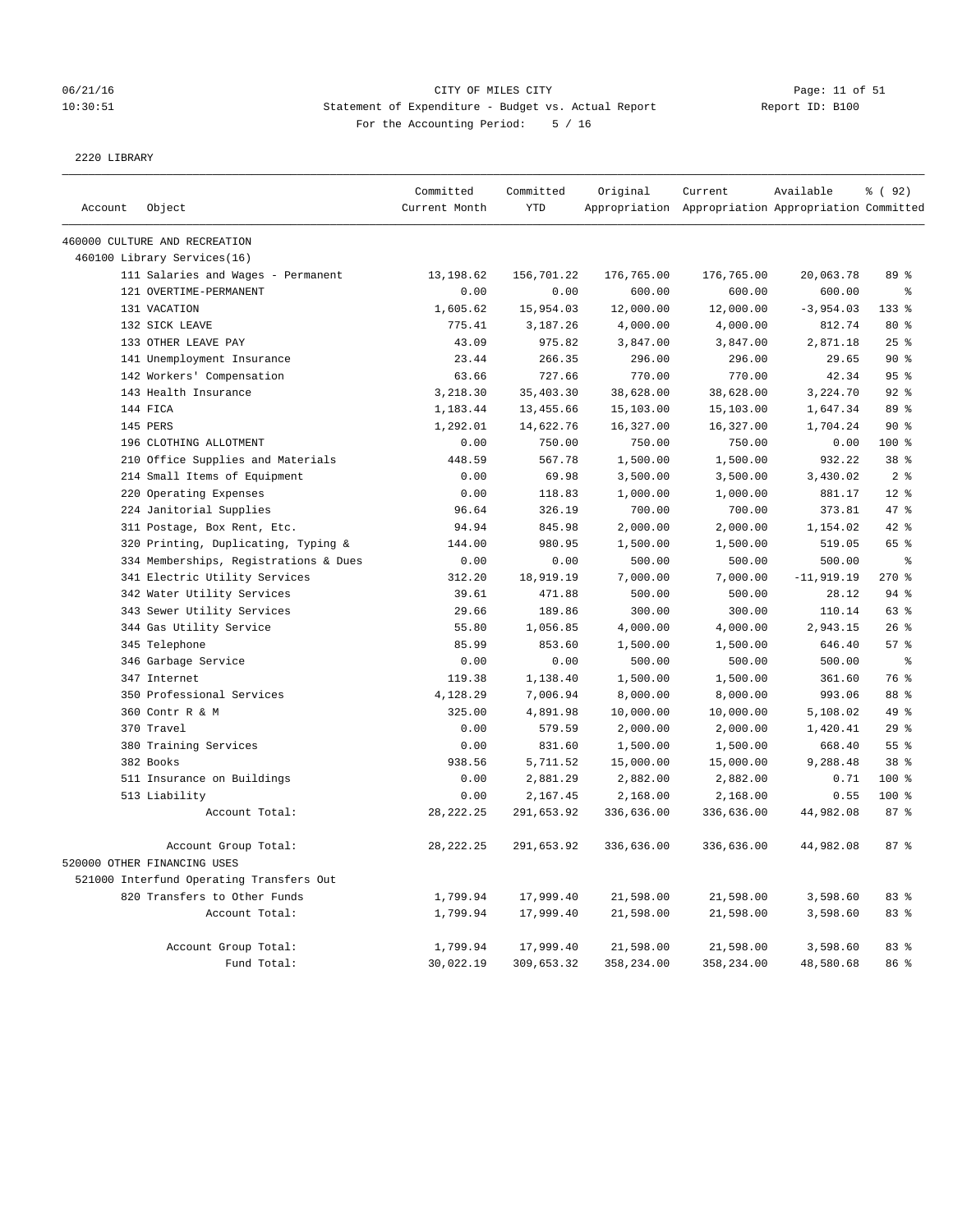### 06/21/16 Page: 12 of 51 Page: 12 of 51 10:30:51 Statement of Expenditure - Budget vs. Actual Report Report ID: B100 For the Accounting Period: 5 / 16

#### 2270 Health

| Object<br>Account                  | Committed<br>Current Month | Committed<br>YTD | Original<br>Appropriation | Current   | Available<br>Appropriation Appropriation Committed | 8 (92)       |
|------------------------------------|----------------------------|------------------|---------------------------|-----------|----------------------------------------------------|--------------|
| 440000 PUBLIC HEALTH               |                            |                  |                           |           |                                                    |              |
| 440140 Registration and Inspection |                            |                  |                           |           |                                                    |              |
| 311 Postage, Box Rent, Etc.        | 0.46                       | 7.44             | 200.00                    | 200.00    | 192.56                                             | $4 \text{ }$ |
| 350 Professional Services          | 0.00                       | 16,500.00        | 33,000.00                 | 33,000.00 | 16,500.00                                          | $50*$        |
| Account Total:                     | 0.46                       | 16,507.44        | 33,200.00                 | 33,200.00 | 16,692.56                                          | $50*$        |
| Account Group Total:               | 0.46                       | 16,507.44        | 33,200.00                 | 33,200.00 | 16,692.56                                          | $50*$        |
| Fund Total:                        | 0.46                       | 16,507.44        | 33,200.00                 | 33,200.00 | 16,692.56                                          | 50%          |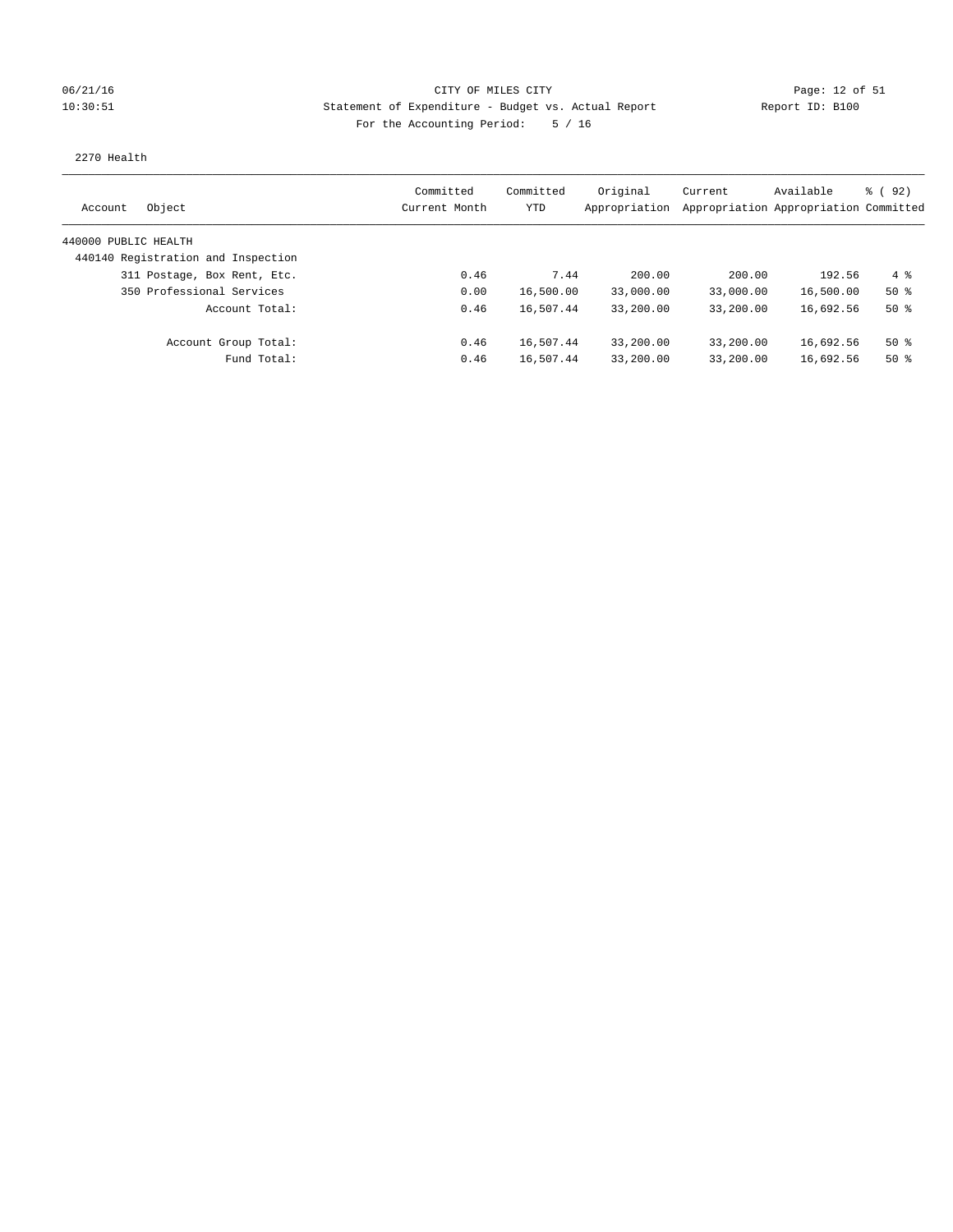# 06/21/16 Page: 13 of 51 10:30:51 Statement of Expenditure - Budget vs. Actual Report Report ID: B100 For the Accounting Period: 5 / 16

2310 TIFD-Downtown

| Account | Object                              | Committed<br>Current Month | Committed<br><b>YTD</b> | Original | Current | Available<br>Appropriation Appropriation Appropriation Committed | % (92)       |
|---------|-------------------------------------|----------------------------|-------------------------|----------|---------|------------------------------------------------------------------|--------------|
|         | 460000 CULTURE AND RECREATION       |                            |                         |          |         |                                                                  |              |
|         | 460462 Urban Renewal District       |                            |                         |          |         |                                                                  |              |
|         | 111 Salaries and Wages - Permanent  | 0.00                       | 0.00                    | 0.00     | 1.00    | 1.00                                                             | နွ           |
|         | 131 VACATION                        | 0.00                       | 0.00                    | 0.00     | 1.00    | 1.00                                                             | နွ           |
|         | 132 SICK LEAVE                      | 0.00                       | 0.00                    | 0.00     | 1.00    | 1.00                                                             | ್ಠಿ          |
|         | 133 OTHER LEAVE PAY                 | 0.00                       | 0.00                    | 0.00     | 1.00    | 1.00                                                             | နွ           |
|         | 141 Unemployment Insurance          | 0.00                       | 0.00                    | 0.00     | 1.00    | 1.00                                                             | ి            |
|         | 142 Workers' Compensation           | 0.00                       | 0.00                    | 0.00     | 1.00    | 1.00                                                             | ి            |
|         | 143 Health Insurance                | 0.00                       | 0.00                    | 0.00     | 1.00    | 1.00                                                             | နွ           |
|         | 144 FICA                            | 0.00                       | 0.00                    | 0.00     | 1.00    | 1.00                                                             | ి            |
|         | 145 PERS                            | 0.00                       | 0.00                    | 0.00     | 1.00    | 1.00                                                             | ి            |
|         | 210 Office Supplies and Materials   | 0.00                       | 0.00                    | 0.00     | 1.00    | 1.00                                                             | နွ           |
|         | 220 Operating Expenses              | 0.00                       | 73.72                   | 0.00     | 1.00    | $-72.72$                                                         | $***$ $%$    |
|         | 320 Printing, Duplicating, Typing & | 0.00                       | 0.00                    | 0.00     | 1.00    | 1.00                                                             | နွ           |
|         | 330 Publicity, Subscriptions & Dues | 0.00                       | 0.00                    | 0.00     | 1.00    | 1.00                                                             | နွ           |
|         | 345 Telephone                       | 0.00                       | 0.00                    | 0.00     | 1.00    | 1.00                                                             | နွ           |
|         | 347 Internet                        | 0.00                       | 0.00                    | 0.00     | 1.00    | 1.00                                                             | ి            |
|         | 350 Professional Services           | 0.00                       | 750.00                  | 0.00     | 1.00    | $-749.00$                                                        | $***$ $%$    |
|         | 360 Contr R & M                     | 0.00                       | 0.00                    | 0.00     | 1.00    | 1.00                                                             | နွ           |
|         | 370 Travel                          | 0.00                       | 0.00                    | 0.00     | 1.00    | 1.00                                                             | နွ           |
|         | Account Total:                      | 0.00                       | 823.72                  | 0.00     | 18.00   | $-805.72$                                                        | $***$ $%$    |
|         | Account Group Total:                | 0.00                       | 823.72                  | 0.00     | 18.00   | $-805.72$                                                        | $***$ 2      |
|         | Fund Total:                         | 0.00                       | 823.72                  | 0.00     | 18.00   | $-805.72$                                                        | $***$ $_{8}$ |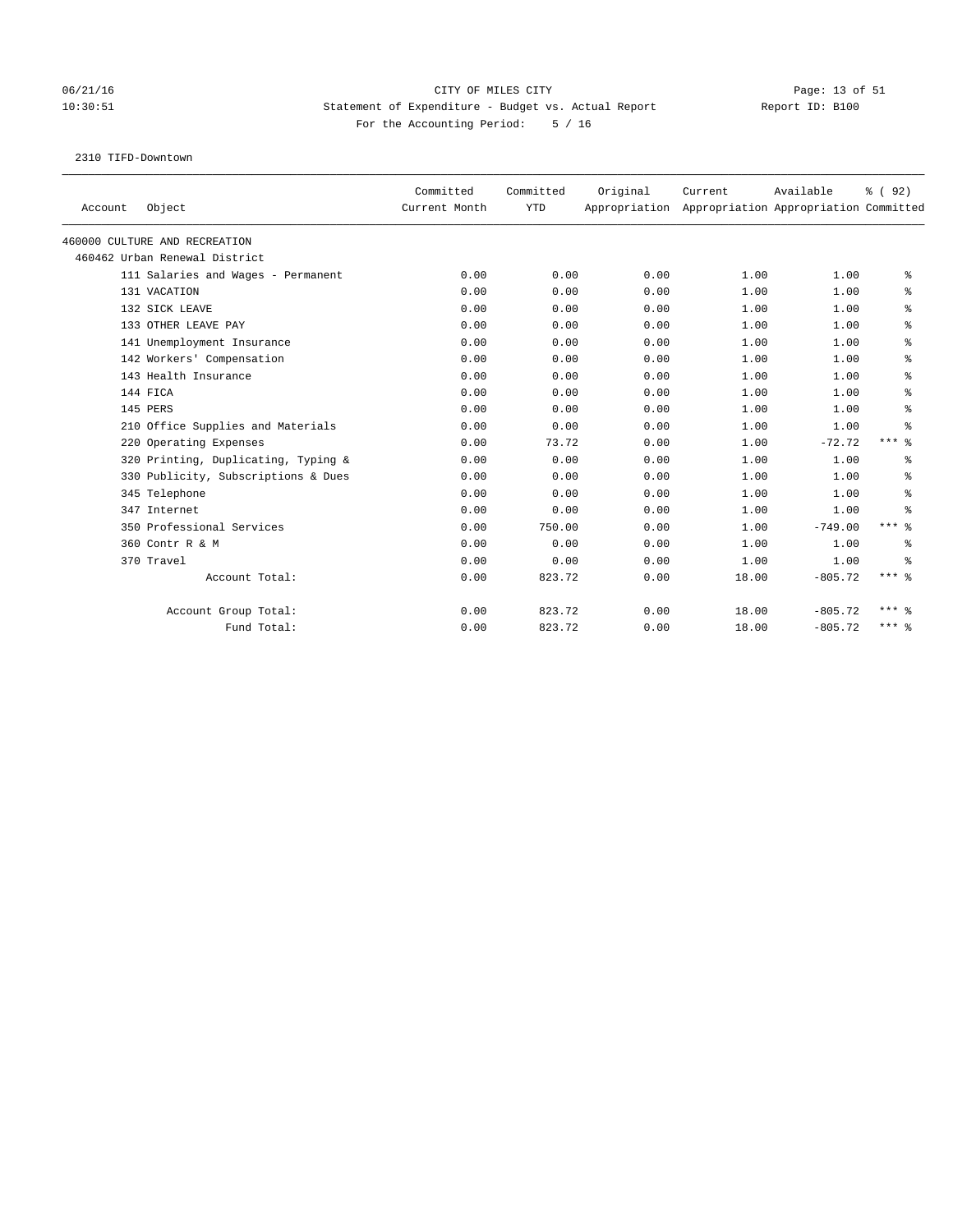# 06/21/16 Page: 14 of 51 10:30:51 Statement of Expenditure - Budget vs. Actual Report Report ID: B100 For the Accounting Period: 5 / 16

2350 Local Government/Study Commission

| Object<br>Account                    | Committed<br>Current Month | Committed<br>YTD | Original<br>Appropriation | Current   | Available<br>Appropriation Appropriation Committed | % ( 92 )        |
|--------------------------------------|----------------------------|------------------|---------------------------|-----------|----------------------------------------------------|-----------------|
| 410000 GENERAL GOVERNMENT            |                            |                  |                           |           |                                                    |                 |
| 410130 Committees and Special Bodies |                            |                  |                           |           |                                                    |                 |
| 210 Office Supplies and Materials    | 0.00                       | 0.00             | 500.00                    | 500.00    | 500.00                                             | နွ              |
| 220 Operating Expenses               | 0.00                       | 57.19            | 325.00                    | 325.00    | 267.81                                             | 18 <sup>8</sup> |
| 311 Postage, Box Rent, Etc.          | 0.00                       | 0.00             | 1,000.00                  | 1,000.00  | 1,000.00                                           | ႜ               |
| 320 Printing, Duplicating, Typing &  | 0.00                       | 0.00             | 500.00                    | 500.00    | 500.00                                             | နွ              |
| 350 Professional Services            | 0.00                       | 0.00             | 8,142.00                  | 8,142.00  | 8,142.00                                           | ి               |
| 370 Travel                           | 0.00                       | 466.24           | 1,272.00                  | 1,272.00  | 805.76                                             | 378             |
| Account Total:                       | 0.00                       | 523.43           | 11,739.00                 | 11,739.00 | 11,215.57                                          | $4\degree$      |
| Account Group Total:                 | 0.00                       | 523.43           | 11,739.00                 | 11,739.00 | 11,215.57                                          | $4\degree$      |
| Fund Total:                          | 0.00                       | 523.43           | 11,739.00                 | 11,739.00 | 11,215.57                                          | $4\degree$      |
|                                      |                            |                  |                           |           |                                                    |                 |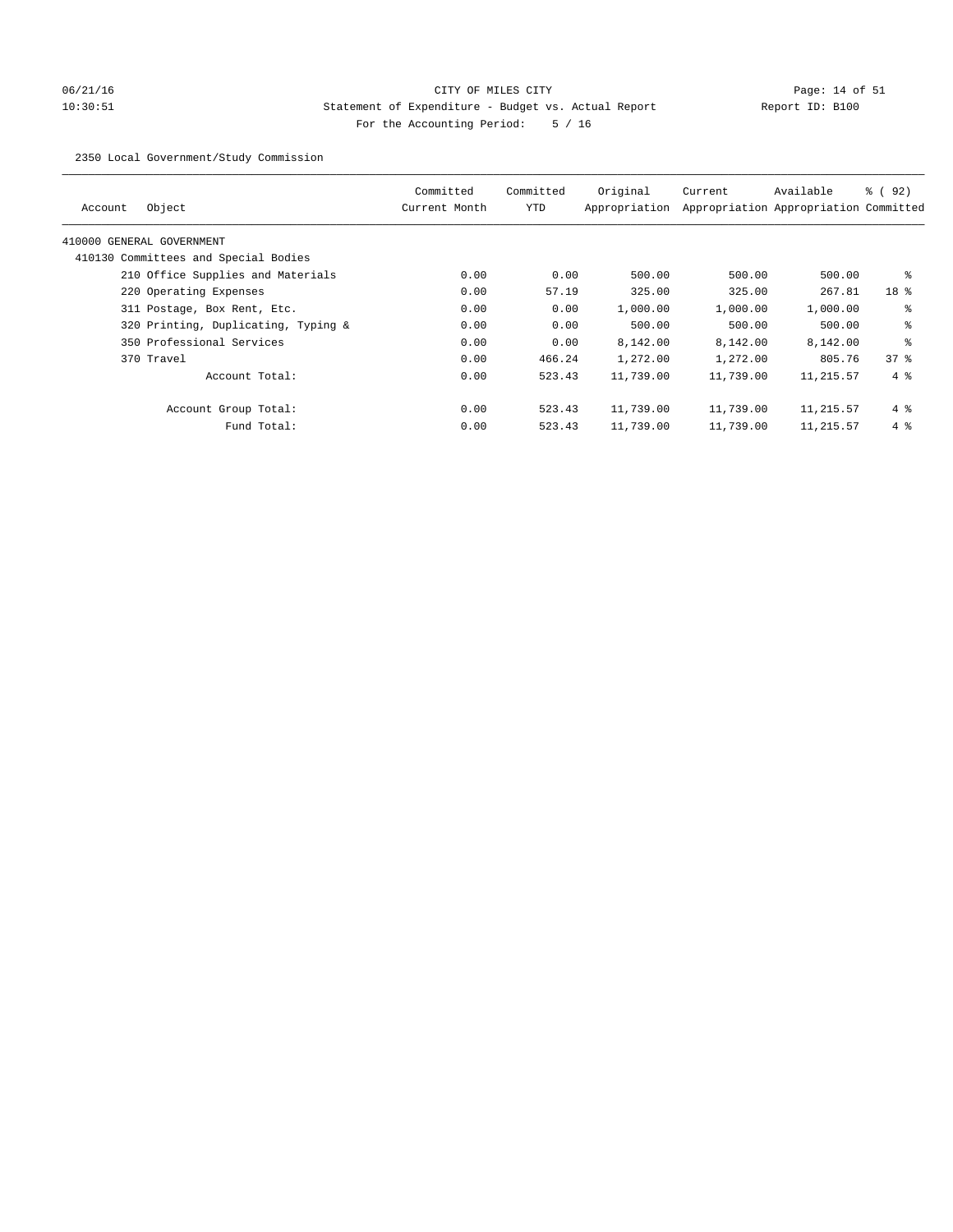# 06/21/16 Page: 15 of 51 10:30:51 Statement of Expenditure - Budget vs. Actual Report Report ID: B100 For the Accounting Period: 5 / 16

## 2372 Permissive Medical Levy

| Object<br>Account                        | Committed<br>Current Month | Committed<br>YTD | Original<br>Appropriation | Current<br>Appropriation Appropriation Committed | Available | $\frac{6}{6}$ (92) |
|------------------------------------------|----------------------------|------------------|---------------------------|--------------------------------------------------|-----------|--------------------|
| 520000 OTHER FINANCING USES              |                            |                  |                           |                                                  |           |                    |
| 521000 Interfund Operating Transfers Out |                            |                  |                           |                                                  |           |                    |
| 820 Transfers to Other Funds             | 0.00                       | 83,405.00        | 166,810.00                | 166,810.00                                       | 83,405.00 | $50*$              |
| Account Total:                           | 0.00                       | 83,405.00        | 166,810.00                | 166,810.00                                       | 83,405.00 | $50*$              |
| Account Group Total:                     | 0.00                       | 83,405.00        | 166,810.00                | 166,810.00                                       | 83,405.00 | $50*$              |
| Fund Total:                              | 0.00                       | 83,405.00        | 166,810.00                | 166,810.00                                       | 83,405.00 | $50*$              |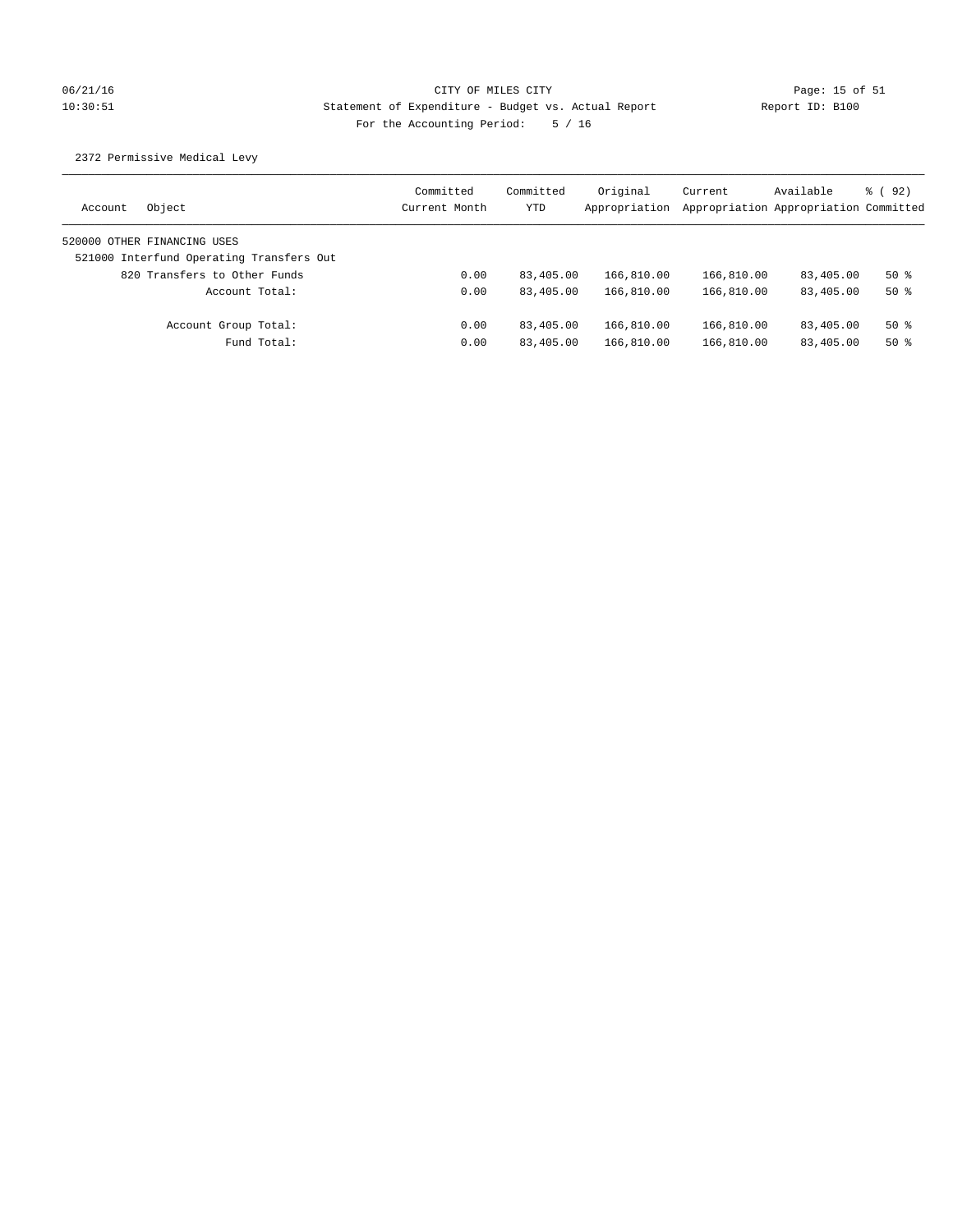# 06/21/16 CITY OF MILES CITY CONTRIGENT CONTRIGENT Page: 16 of 51<br>10:30:51 Statement of Expenditure - Budget vs. Actual Report (Report ID: B100 10:30:51 Statement of Expenditure - Budget vs. Actual Report For the Accounting Period: 5 / 16

### 2394 BUILDING CODE ENFORCEMENT

|                      |                                          | Committed     | Committed  | Original   | Current                                             | Available    | % (92)          |
|----------------------|------------------------------------------|---------------|------------|------------|-----------------------------------------------------|--------------|-----------------|
| Account              | Object                                   | Current Month | <b>YTD</b> |            | Appropriation Appropriation Appropriation Committed |              |                 |
| 420000 PUBLIC SAFETY |                                          |               |            |            |                                                     |              |                 |
|                      | 420531 Building Inspection               |               |            |            |                                                     |              |                 |
|                      | 111 Salaries and Wages - Permanent       | 576.57        | 6,078.56   | 8,700.00   | 8,700.00                                            | 2,621.44     | 70 %            |
|                      | 121 OVERTIME-PERMANENT                   | 16.45         | 125.97     | 150.00     | 150.00                                              | 24.03        | 84 %            |
|                      | 131 VACATION                             | 37.88         | 579.23     | 500.00     | 500.00                                              | $-79.23$     | $116$ %         |
|                      | 132 SICK LEAVE                           | 22.17         | 444.12     | 300.00     | 300.00                                              | $-144.12$    | 148 %           |
|                      | 133 OTHER LEAVE PAY                      | 0.00          | 0.00       | 493.00     | 493.00                                              | 493.00       | $\epsilon$      |
|                      | 141 Unemployment Insurance               | 0.99          | 10.94      | 15.00      | 15.00                                               | 4.06         | 73%             |
|                      | 142 Workers' Compensation                | 21.81         | 242.03     | 383.00     | 383.00                                              | 140.97       | 63%             |
|                      | 143 Health Insurance                     | 128.78        | 1,416.40   | 1,931.00   | 1,931.00                                            | 514.60       | 73%             |
|                      | 144 FICA                                 | 49.90         | 554.83     | 776.00     | 776.00                                              | 221.17       | 71 %            |
|                      | 145 PERS                                 | 54.02         | 597.74     | 839.00     | 839.00                                              | 241.26       | 71 %            |
|                      | 196 CLOTHING ALLOTMENT                   | 0.00          | 30.00      | 30.00      | 30.00                                               | 0.00         | 100%            |
|                      | 210 Office Supplies and Materials        | 0.00          | 311.12     | 4,000.00   | 4,000.00                                            | 3,688.88     | 8 <sup>8</sup>  |
|                      | 214 Small Items of Equipment             | 0.00          | 1,871.45   | 15,000.00  | 15,000.00                                           | 13, 128.55   | $12*$           |
|                      | 220 Operating Expenses                   | 0.00          | 584.19     | 0.00       | 0.00                                                | $-584.19$    | $\approx$       |
|                      | 311 Postage, Box Rent, Etc.              | 20.56         | 196.30     | 300.00     | 300.00                                              | 103.70       | 65 %            |
|                      | 320 Printing, Duplicating, Typing &      | 0.00          | 201.88     | 350.00     | 350.00                                              | 148.12       | 58 %            |
|                      | 330 Publicity, Subscriptions & Dues      | 24.00         | 24.00      | 500.00     | 500.00                                              | 476.00       | 5 <sup>°</sup>  |
|                      | 334 Memberships, Registrations & Dues    | 0.00          | 185.00     | 300.00     | 300.00                                              | 115.00       | 62 %            |
|                      | 345 Telephone                            | 26.36         | 289.96     | 400.00     | 400.00                                              | 110.04       | $72$ $%$        |
|                      | 347 Internet                             | 0.00          | 0.00       | 200.00     | 200.00                                              | 200.00       | $\epsilon$      |
|                      | 350 Professional Services                | 5,570.95      | 77,481.88  | 80,000.00  | 80,000.00                                           | 2,518.12     | 97 <sub>8</sub> |
|                      | 360 Contr R & M                          | 152.25        | 1,325.98   | 0.00       | 0.00                                                | $-1, 325.98$ | နွ              |
|                      | 380 Training Services                    | 0.00          | 75.00      | 1,500.00   | 1,500.00                                            | 1,425.00     | 5 <sup>°</sup>  |
|                      | 382 Books                                | 0.00          | 243.00     | 2,000.00   | 2,000.00                                            | 1,757.00     | $12*$           |
|                      | 540 Special Assessments                  | 0.00          | 326.00     | 800.00     | 800.00                                              | 474.00       | 41 %            |
|                      | Account Total:                           | 6,702.69      | 93,195.58  | 119,467.00 | 119,467.00                                          | 26, 271.42   | 78 %            |
|                      | Account Group Total:                     | 6,702.69      | 93, 195.58 | 119,467.00 | 119,467.00                                          | 26, 271.42   | 78 %            |
| 510000 MISCELLANEOUS |                                          |               |            |            |                                                     |              |                 |
|                      | 510330 Comprehensive Liability Insurance |               |            |            |                                                     |              |                 |
|                      | 513 Liability                            | 0.00          | 88.33      | 89.00      | 89.00                                               | 0.67         | 99 <sup>8</sup> |
|                      | Account Total:                           | 0.00          | 88.33      | 89.00      | 89.00                                               | 0.67         | 99 <sup>8</sup> |
|                      | Account Group Total:                     | 0.00          | 88.33      | 89.00      | 89.00                                               | 0.67         | 99 <sup>8</sup> |
|                      | 520000 OTHER FINANCING USES              |               |            |            |                                                     |              |                 |
|                      | 521000 Interfund Operating Transfers Out |               |            |            |                                                     |              |                 |
|                      | 820 Transfers to Other Funds             | 559.11        | 5,591.10   | 6,710.00   | 6,710.00                                            | 1,118.90     | 83%             |
|                      | Account Total:                           | 559.11        | 5,591.10   | 6,710.00   | 6,710.00                                            | 1,118.90     | 83%             |
|                      | Account Group Total:                     | 559.11        | 5,591.10   | 6,710.00   | 6,710.00                                            | 1,118.90     | 83%             |
|                      | Fund Total:                              | 7,261.80      | 98,875.01  | 126,266.00 | 126,266.00                                          | 27,390.99    | 78 %            |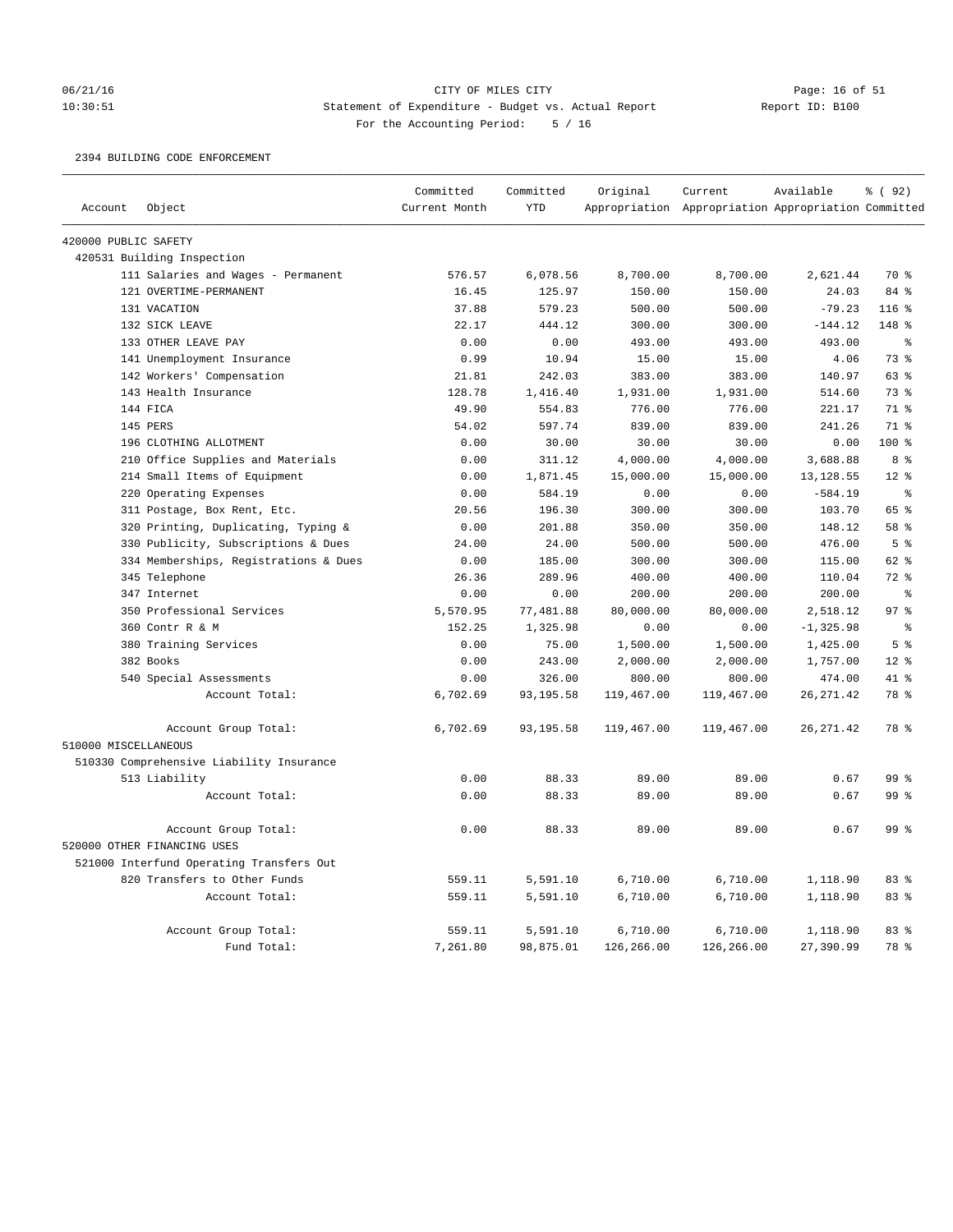## 06/21/16 Page: 17 of 51 10:30:51 Statement of Expenditure - Budget vs. Actual Report Report ID: B100 For the Accounting Period: 5 / 16

## 2400 LTG M D#165-(Gen City)

| Object<br>Account                        | Committed<br>Current Month | Committed<br><b>YTD</b> | Original<br>Appropriation | Current    | Available<br>Appropriation Appropriation Committed | 8 (92)  |
|------------------------------------------|----------------------------|-------------------------|---------------------------|------------|----------------------------------------------------|---------|
| 430000 Public Works                      |                            |                         |                           |            |                                                    |         |
| 430263 STREET LIGHTING                   |                            |                         |                           |            |                                                    |         |
| 341 Electric Utility Services            | 14,235.97                  | 125, 114.00             | 117,500.00                | 117,500.00 | $-7,614.00$                                        | $106$ % |
| 533 Machinery and Equipment Rental       | 0.00                       | 18,984.10               | 47,000.00                 | 47,000.00  | 28,015.90                                          | $40*$   |
| Account Total:                           | 14,235.97                  | 144,098.10              | 164,500.00                | 164,500.00 | 20,401.90                                          | 88 %    |
| Account Group Total:                     | 14,235.97                  | 144,098.10              | 164,500.00                | 164,500.00 | 20,401.90                                          | 88 %    |
| 520000 OTHER FINANCING USES              |                            |                         |                           |            |                                                    |         |
| 521000 Interfund Operating Transfers Out |                            |                         |                           |            |                                                    |         |
| 820 Transfers to Other Funds             | 1,000.00                   | 1,000.00                | 1,000.00                  | 1,000.00   | 0.00                                               | $100$ % |
| Account Total:                           | 1,000.00                   | 1,000.00                | 1,000.00                  | 1,000.00   | 0.00                                               | $100*$  |
| Account Group Total:                     | 1,000.00                   | 1,000.00                | 1,000.00                  | 1,000.00   | 0.00                                               | $100*$  |
| Fund Total:                              | 15,235.97                  | 145,098.10              | 165,500.00                | 165,500.00 | 20,401.90                                          | 88 %    |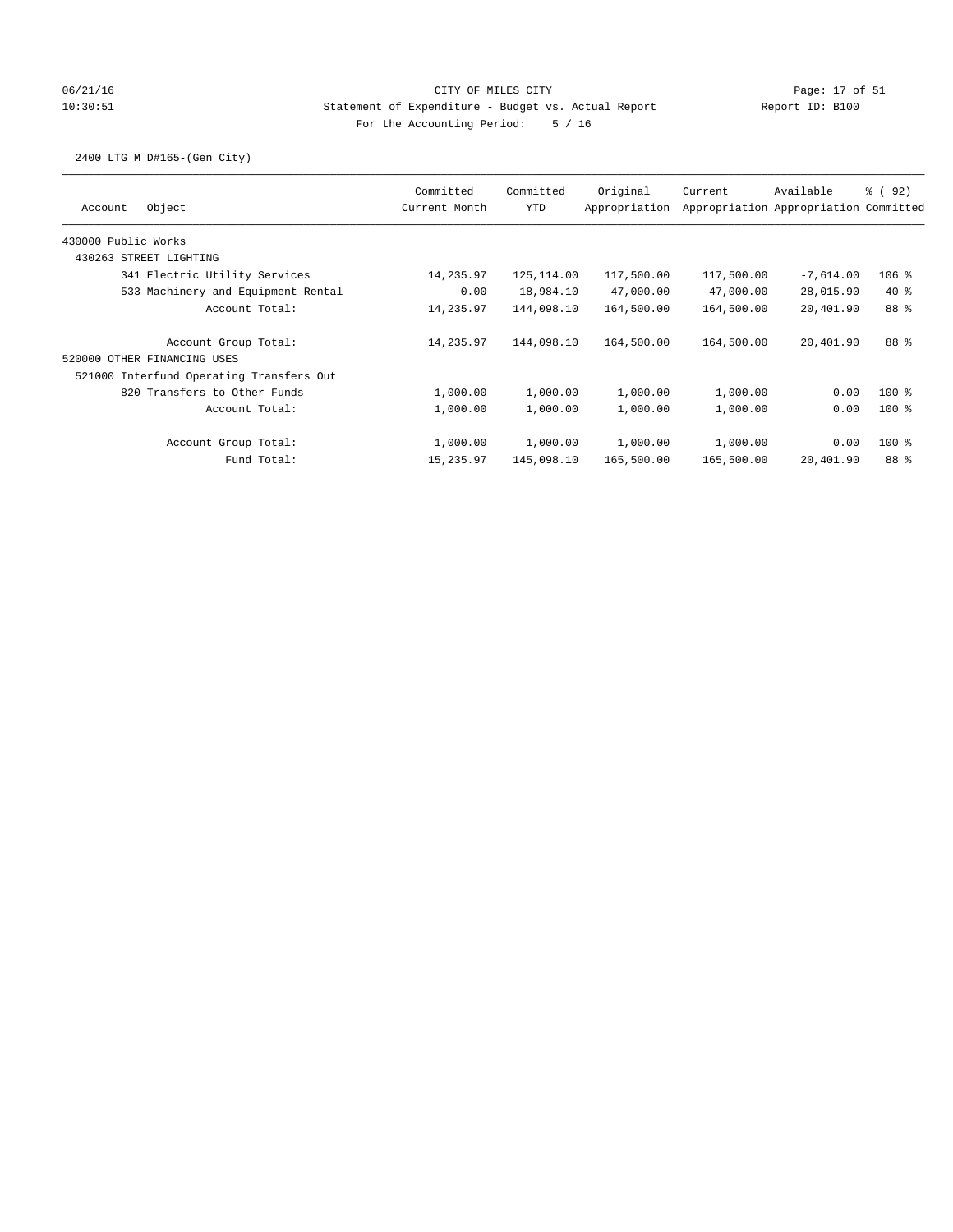## 06/21/16 Page: 18 of 51 10:30:51 Statement of Expenditure - Budget vs. Actual Report Report ID: B100 For the Accounting Period: 5 / 16

### 2420 LTG M D#167-(MilesAddn Etc)

|                                          | Committed     | Committed | Original      | Current   | Available                             | 8 (92)  |
|------------------------------------------|---------------|-----------|---------------|-----------|---------------------------------------|---------|
| Object<br>Account                        | Current Month | YTD       | Appropriation |           | Appropriation Appropriation Committed |         |
| 430000 Public Works                      |               |           |               |           |                                       |         |
| 430263 STREET LIGHTING                   |               |           |               |           |                                       |         |
| 341 Electric Utility Services            | 2,383.07      | 23,935.74 | 23,280.00     | 23,280.00 | $-655.74$                             | $103$ % |
| 360 Contr R & M                          | 0.00          | 0.00      | 9,000.00      | 9,000.00  | 9,000.00                              | る       |
| 533 Machinery and Equipment Rental       | 0.00          | 2,709.00  | 0.00          | 0.00      | $-2,709.00$                           | る       |
| Account Total:                           | 2,383.07      | 26,644.74 | 32,280.00     | 32,280.00 | 5,635.26                              | 83%     |
| Account Group Total:                     | 2,383.07      | 26,644.74 | 32,280.00     | 32,280.00 | 5,635.26                              | 83%     |
| 520000 OTHER FINANCING USES              |               |           |               |           |                                       |         |
| 521000 Interfund Operating Transfers Out |               |           |               |           |                                       |         |
| 820 Transfers to Other Funds             | 1,000.00      | 1,000.00  | 1,000.00      | 1,000.00  | 0.00                                  | $100$ % |
| Account Total:                           | 1,000.00      | 1,000.00  | 1,000.00      | 1,000.00  | 0.00                                  | $100$ % |
| Account Group Total:                     | 1,000.00      | 1,000.00  | 1,000.00      | 1,000.00  | 0.00                                  | $100$ % |
| Fund Total:                              | 3,383.07      | 27,644.74 | 33,280.00     | 33,280.00 | 5,635.26                              | 83%     |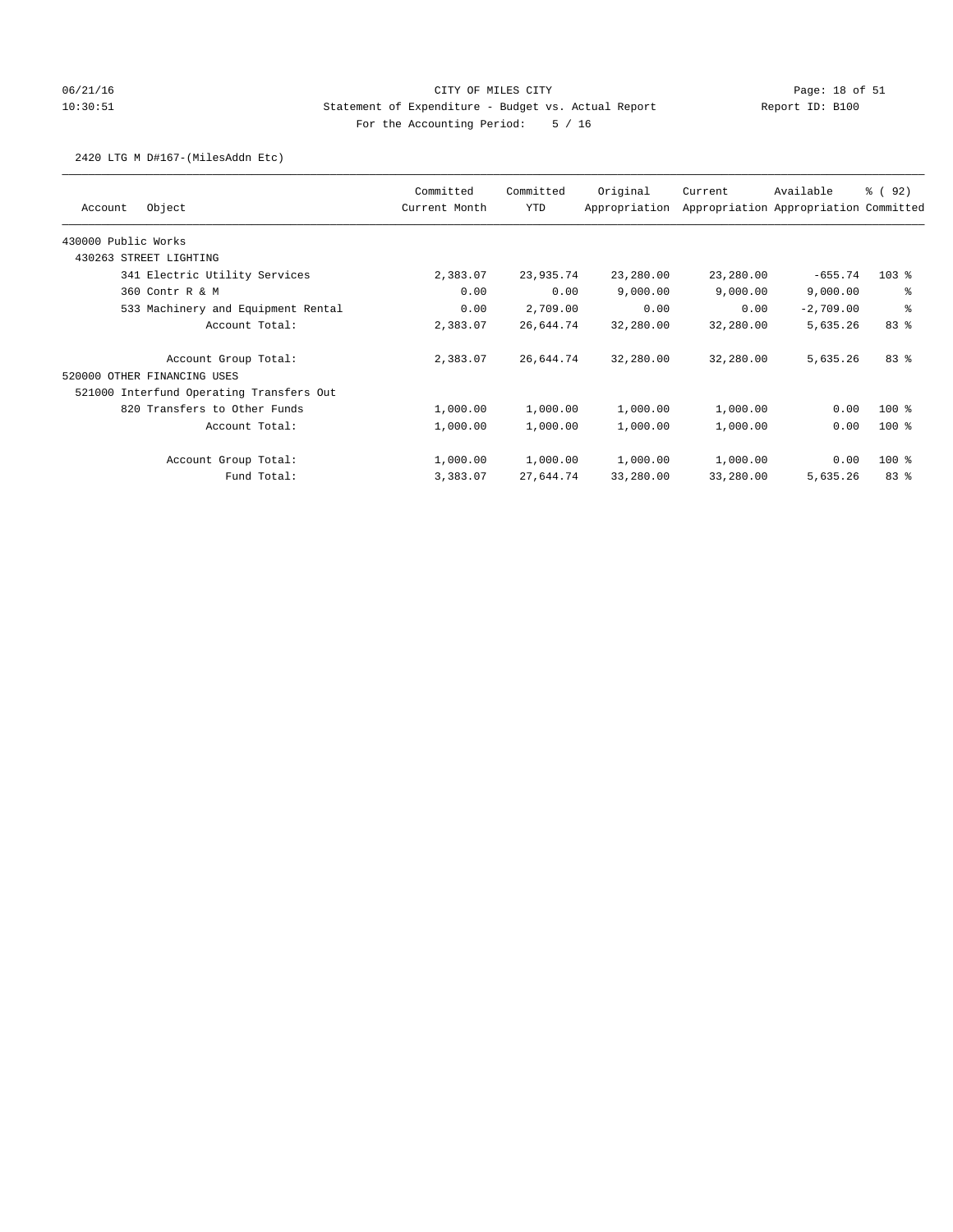## 06/21/16 Page: 19 of 51 Page: 19 of 51 10:30:51 Statement of Expenditure - Budget vs. Actual Report Report ID: B100 For the Accounting Period: 5 / 16

### 2430 LTG M D#171-(Balsam Est)

| Object<br>Account                        | Committed<br>Current Month | Committed<br>YTD | Original<br>Appropriation | Current  | Available<br>Appropriation Appropriation Committed | ៖ (92)          |
|------------------------------------------|----------------------------|------------------|---------------------------|----------|----------------------------------------------------|-----------------|
| 430000 Public Works                      |                            |                  |                           |          |                                                    |                 |
| 430263 STREET LIGHTING                   |                            |                  |                           |          |                                                    |                 |
| 230 Repair and Maintenance Supplies      | 55.26                      | 670.64           | 600.00                    | 600.00   | $-70.64$                                           | $112*$          |
| 341 Electric Utility Services            | 121.61                     | 1,502.83         | 1,801.00                  | 1,801.00 | 298.17                                             | 83 %            |
| 360 Contr R & M                          | 208.00                     | 1,309.00         | 1,100.00                  | 1,100.00 | $-209.00$                                          | $119*$          |
| Account Total:                           | 384.87                     | 3,482.47         | 3,501.00                  | 3,501.00 | 18.53                                              | 99 <sub>8</sub> |
| Account Group Total:                     | 384.87                     | 3,482.47         | 3,501.00                  | 3,501.00 | 18.53                                              | 99 <sup>8</sup> |
| 520000 OTHER FINANCING USES              |                            |                  |                           |          |                                                    |                 |
| 521000 Interfund Operating Transfers Out |                            |                  |                           |          |                                                    |                 |
| 820 Transfers to Other Funds             | 1,000.00                   | 1,000.00         | 1,000.00                  | 1,000.00 | 0.00                                               | $100$ %         |
| Account Total:                           | 1,000.00                   | 1,000.00         | 1,000.00                  | 1,000.00 | 0.00                                               | $100$ %         |
| Account Group Total:                     | 1,000.00                   | 1,000.00         | 1,000.00                  | 1,000.00 | 0.00                                               | $100$ %         |
| Fund Total:                              | 1,384.87                   | 4,482.47         | 4,501.00                  | 4,501.00 | 18.53                                              | $100$ %         |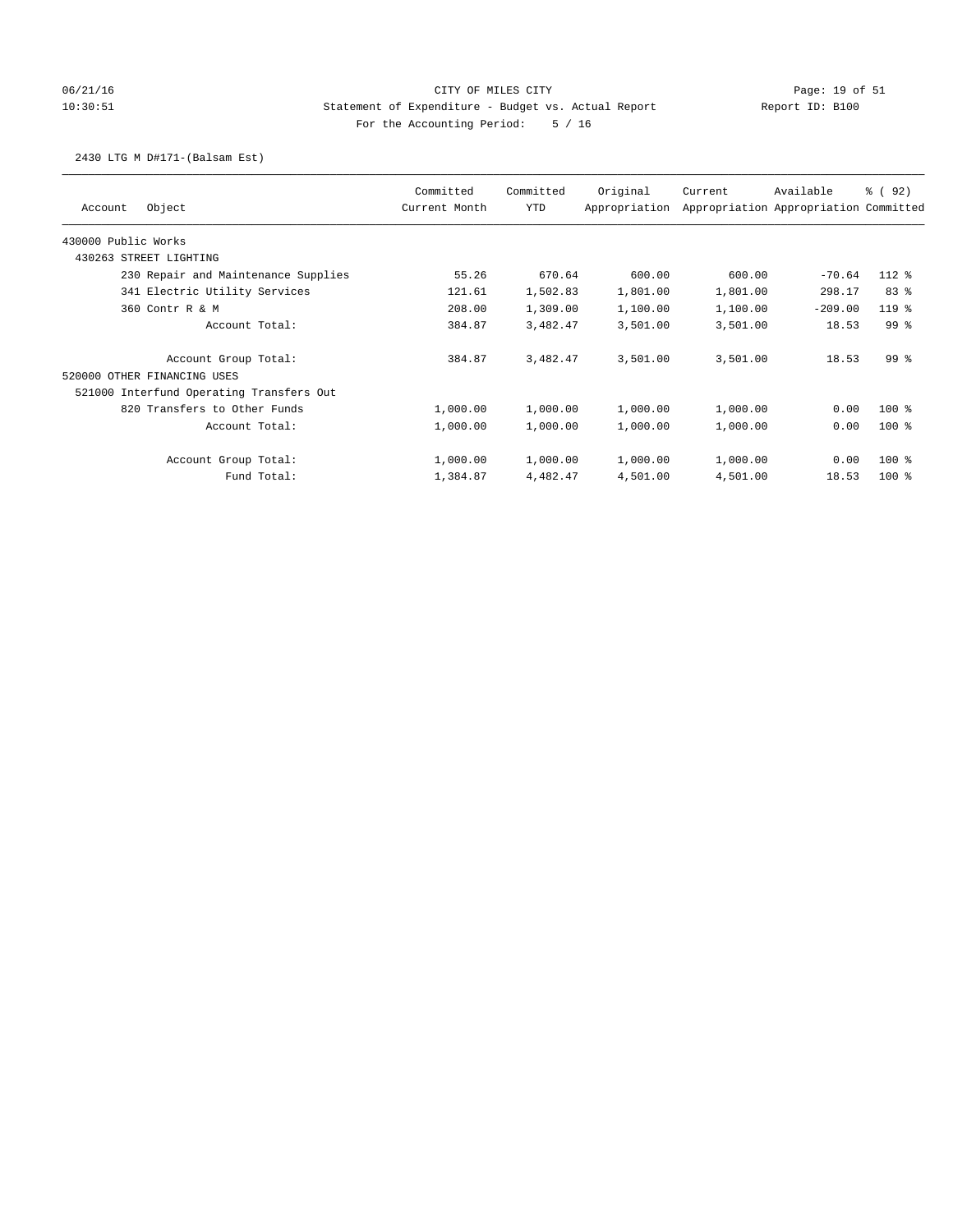## 06/21/16 CITY OF MILES CITY Page: 20 of 51 10:30:51 Statement of Expenditure - Budget vs. Actual Report Report ID: B100 For the Accounting Period: 5 / 16

## 2440 LTG M D#172-(Main Str)

| Object<br>Account                        | Committed<br>Current Month | Committed<br>YTD | Original<br>Appropriation | Current   | Available<br>Appropriation Appropriation Committed | ៖ (92)          |
|------------------------------------------|----------------------------|------------------|---------------------------|-----------|----------------------------------------------------|-----------------|
| 430000 Public Works                      |                            |                  |                           |           |                                                    |                 |
| 430263 STREET LIGHTING                   |                            |                  |                           |           |                                                    |                 |
| 230 Repair and Maintenance Supplies      | 103.86                     | 895.59           | 3,000.00                  | 3,000.00  | 2,104.41                                           | $30*$           |
| 341 Electric Utility Services            | 1,109.74                   | 12,634.55        | 14,890.00                 | 14,890.00 | 2,255.45                                           | 85%             |
| 360 Contr R & M                          | 0.00                       | 663.00           | 1,700.00                  | 1,700.00  | 1,037.00                                           | 39 <sup>8</sup> |
| Account Total:                           | 1,213.60                   | 14, 193. 14      | 19,590.00                 | 19,590.00 | 5,396.86                                           | 72 %            |
| Account Group Total:                     | 1,213.60                   | 14, 193. 14      | 19,590.00                 | 19,590.00 | 5,396.86                                           | $72*$           |
| 520000 OTHER FINANCING USES              |                            |                  |                           |           |                                                    |                 |
| 521000 Interfund Operating Transfers Out |                            |                  |                           |           |                                                    |                 |
| 820 Transfers to Other Funds             | 1,000.00                   | 1,000.00         | 1,000.00                  | 1,000.00  | 0.00                                               | $100$ %         |
| Account Total:                           | 1,000.00                   | 1,000.00         | 1,000.00                  | 1,000.00  | 0.00                                               | $100$ %         |
| Account Group Total:                     | 1,000.00                   | 1,000.00         | 1,000.00                  | 1,000.00  | 0.00                                               | $100$ %         |
| Fund Total:                              | 2,213.60                   | 15, 193. 14      | 20,590.00                 | 20,590.00 | 5,396.86                                           | 74 %            |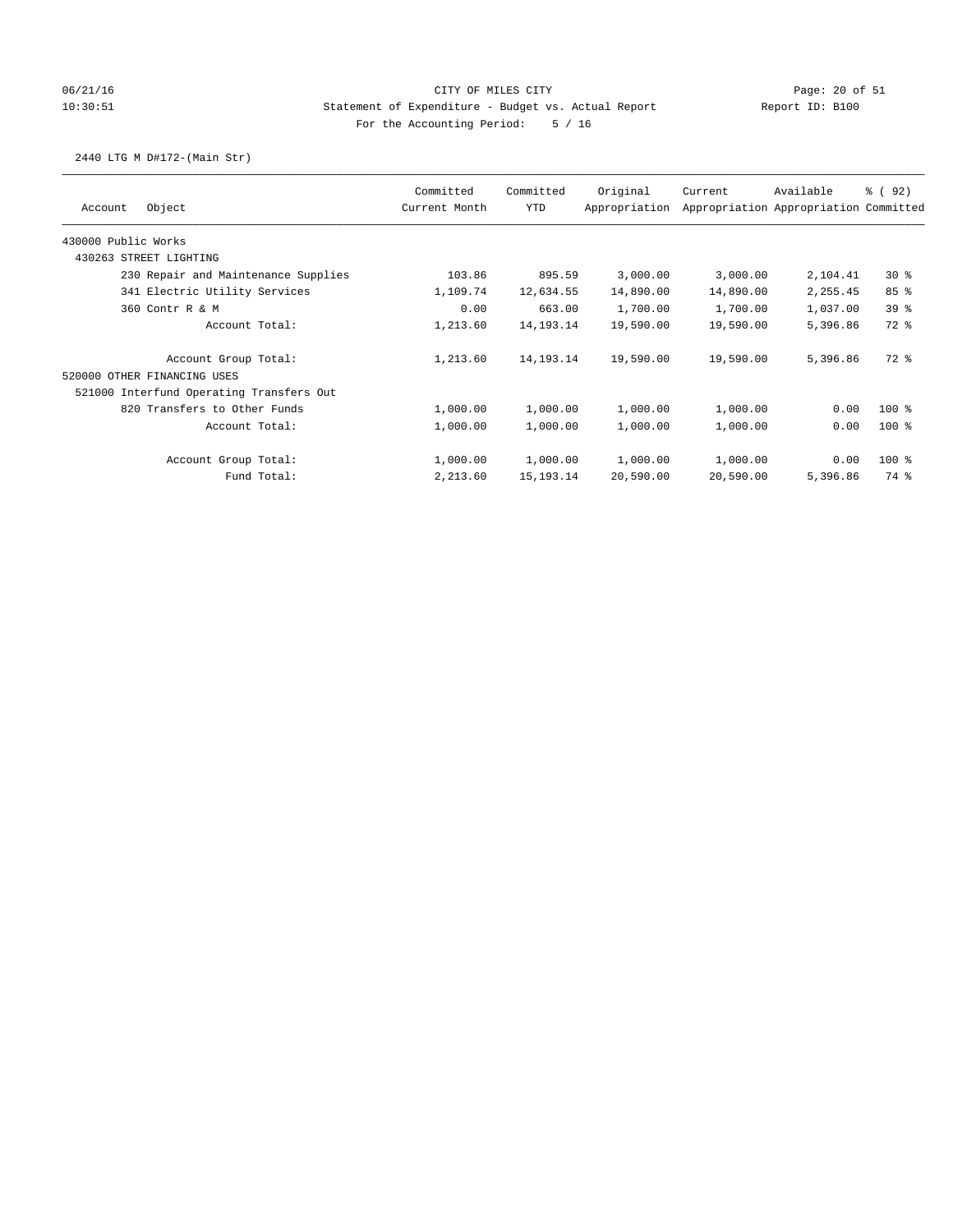# 06/21/16 Page: 21 of 51 Page: 21 of 51 10:30:51 Statement of Expenditure - Budget vs. Actual Report Report ID: B100 For the Accounting Period: 5 / 16

## 2450 LTG M D#195-(SG-Trico)

| Object<br>Account                                      | Committed<br>Current Month | Committed<br><b>YTD</b> | Original<br>Appropriation | Current  | Available<br>Appropriation Appropriation Committed | <sub>ර</sub> ි (92) |
|--------------------------------------------------------|----------------------------|-------------------------|---------------------------|----------|----------------------------------------------------|---------------------|
| 430000 Public Works                                    |                            |                         |                           |          |                                                    |                     |
| 430263 STREET LIGHTING                                 |                            |                         |                           |          |                                                    |                     |
| 341 Electric Utility Services                          | 401.84                     | 4,464.14                | 5,505.00                  | 5,505.00 | 1,040.86                                           | 81 %                |
| Account Total:                                         | 401.84                     | 4,464.14                | 5,505.00                  | 5,505.00 | 1,040.86                                           | $81$ %              |
| Account Group Total:<br>OTHER FINANCING USES<br>520000 | 401.84                     | 4,464.14                | 5,505.00                  | 5,505.00 | 1,040.86                                           | 81 %                |
| 521000 Interfund Operating Transfers Out               |                            |                         |                           |          |                                                    |                     |
| 820 Transfers to Other Funds                           | 1,000.00                   | 1,000.00                | 1,000.00                  | 1,000.00 | 0.00                                               | $100*$              |
| Account Total:                                         | 1,000.00                   | 1,000.00                | 1,000.00                  | 1,000.00 | 0.00                                               | $100*$              |
| Account Group Total:                                   | 1,000.00                   | 1,000.00                | 1,000.00                  | 1,000.00 | 0.00                                               | $100*$              |
| Fund Total:                                            | 1,401.84                   | 5,464.14                | 6,505.00                  | 6,505.00 | 1,040.86                                           | 84%                 |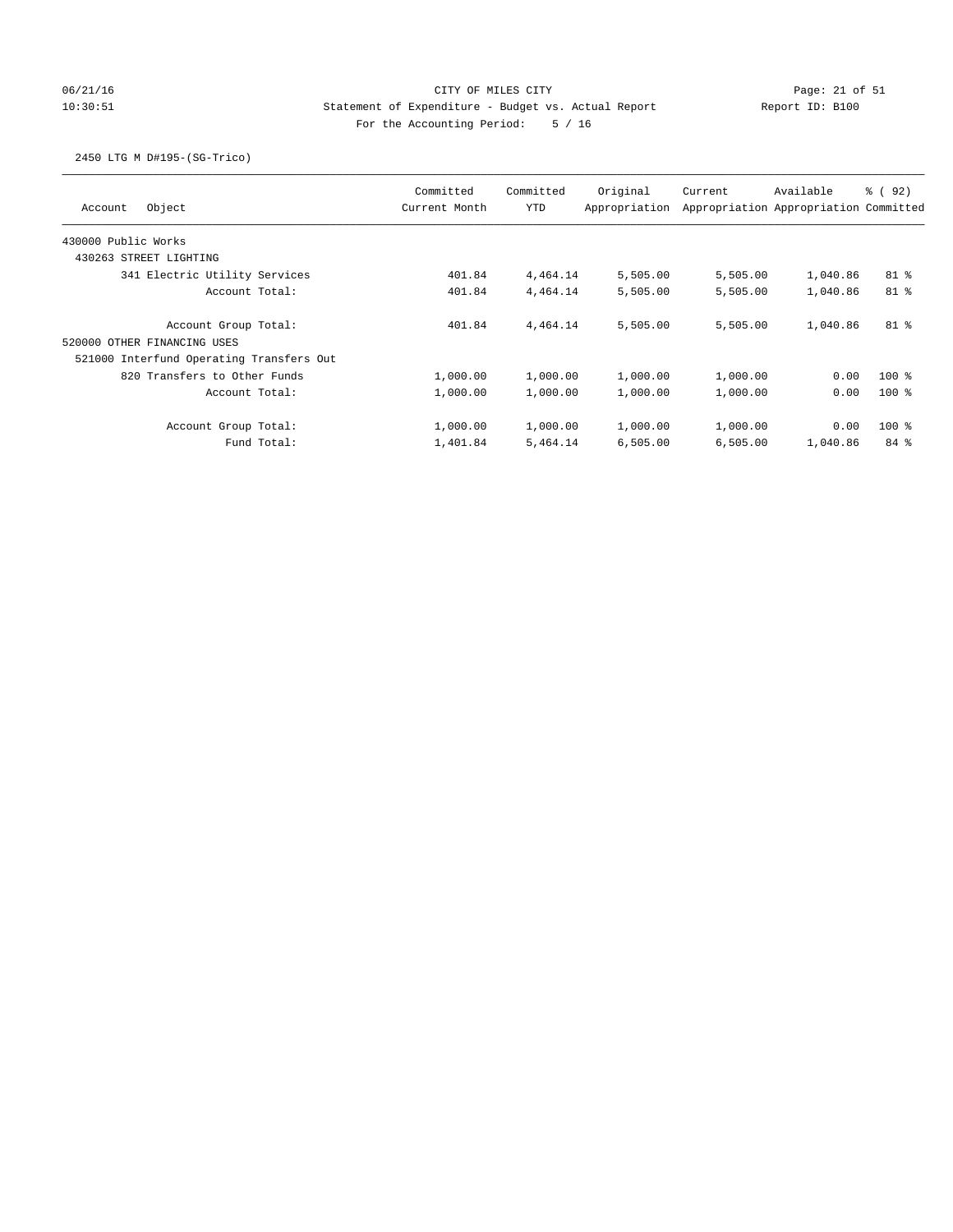# 06/21/16 Page: 22 of 51 10:30:51 Statement of Expenditure - Budget vs. Actual Report Report ID: B100 For the Accounting Period: 5 / 16

### 2470 LTG M D#202-(SG-MDU&NV)

| Object<br>Account                        | Committed<br>Current Month | Committed<br><b>YTD</b> | Original<br>Appropriation | Current  | Available<br>Appropriation Appropriation Committed | 8 (92)          |
|------------------------------------------|----------------------------|-------------------------|---------------------------|----------|----------------------------------------------------|-----------------|
| 430000 Public Works                      |                            |                         |                           |          |                                                    |                 |
| 430263 STREET LIGHTING                   |                            |                         |                           |          |                                                    |                 |
| 341 Electric Utility Services            | 565.85                     | 5,233.80                | 3,809.00                  | 3,809.00 | $-1,424.80$                                        | $137$ $%$       |
| 533 Machinery and Equipment Rental       | 0.00                       | 912.36                  | 3,200.00                  | 3,200.00 | 2,287.64                                           | $29*$           |
| Account Total:                           | 565.85                     | 6,146.16                | 7,009.00                  | 7,009.00 | 862.84                                             | 88 %            |
| Account Group Total:                     | 565.85                     | 6,146.16                | 7,009.00                  | 7,009.00 | 862.84                                             | 88 %            |
| 520000 OTHER FINANCING USES              |                            |                         |                           |          |                                                    |                 |
| 521000 Interfund Operating Transfers Out |                            |                         |                           |          |                                                    |                 |
| 820 Transfers to Other Funds             | 1,000.00                   | 1,000.00                | 1,000.00                  | 1,000.00 | 0.00                                               | $100*$          |
| Account Total:                           | 1,000.00                   | 1,000.00                | 1,000.00                  | 1,000.00 | 0.00                                               | $100*$          |
| Account Group Total:                     | 1,000.00                   | 1,000.00                | 1,000.00                  | 1,000.00 | 0.00                                               | $100*$          |
| Fund Total:                              | 1,565.85                   | 7,146.16                | 8,009.00                  | 8,009.00 | 862.84                                             | 89 <sup>8</sup> |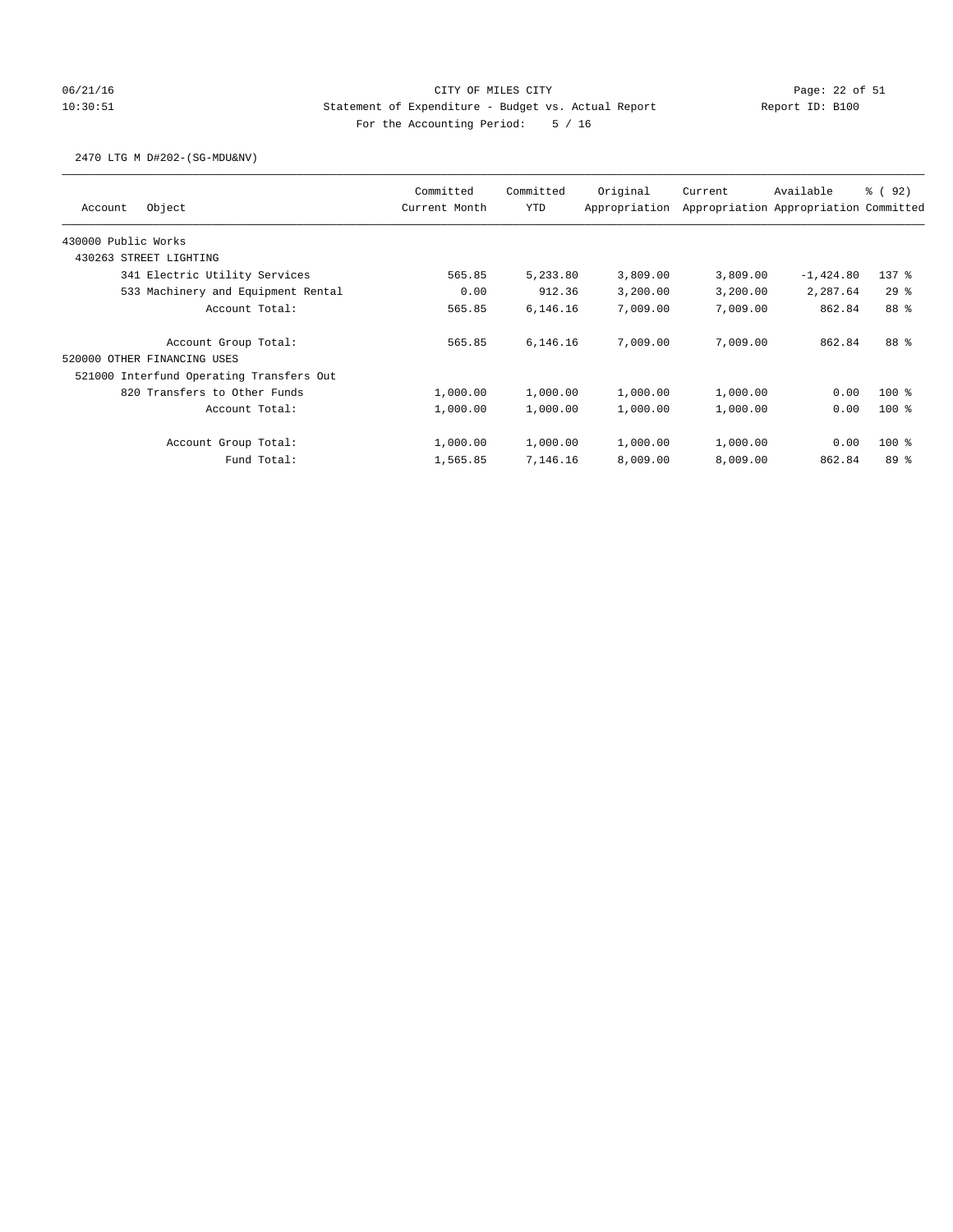# 06/21/16 Page: 23 of 51 10:30:51 Statement of Expenditure - Budget vs. Actual Report Report ID: B100 For the Accounting Period: 5 / 16

### 2480 LTG M M#173-(Milestown Estates)

| Object<br>Account                        | Committed<br>Current Month | Committed<br>YTD | Original<br>Appropriation | Current  | Available<br>Appropriation Appropriation Committed | % (92)   |
|------------------------------------------|----------------------------|------------------|---------------------------|----------|----------------------------------------------------|----------|
| 430000 Public Works                      |                            |                  |                           |          |                                                    |          |
| 430263 STREET LIGHTING                   |                            |                  |                           |          |                                                    |          |
| 230 Repair and Maintenance Supplies      | 0.00                       | 34.62            | 460.00                    | 460.00   | 425.38                                             | 8 %      |
| 341 Electric Utility Services            | 100.85                     | 1,164.40         | 1,400.00                  | 1,400.00 | 235.60                                             | 83%      |
| 360 Contr R & M                          | 0.00                       | 0.00             | 100.00                    | 100.00   | 100.00                                             | 昙        |
| Account Total:                           | 100.85                     | 1,199.02         | 1,960.00                  | 1,960.00 | 760.98                                             | 61 %     |
| Account Group Total:                     | 100.85                     | 1,199.02         | 1,960.00                  | 1,960.00 | 760.98                                             | $61$ $%$ |
| 520000 OTHER FINANCING USES              |                            |                  |                           |          |                                                    |          |
| 521000 Interfund Operating Transfers Out |                            |                  |                           |          |                                                    |          |
| 820 Transfers to Other Funds             | 250.00                     | 250.00           | 250.00                    | 250.00   | 0.00                                               | $100$ %  |
| Account Total:                           | 250.00                     | 250.00           | 250.00                    | 250.00   | 0.00                                               | $100$ %  |
| Account Group Total:                     | 250.00                     | 250.00           | 250.00                    | 250.00   | 0.00                                               | $100$ %  |
| Fund Total:                              | 350.85                     | 1,449.02         | 2,210.00                  | 2,210.00 | 760.98                                             | 66 %     |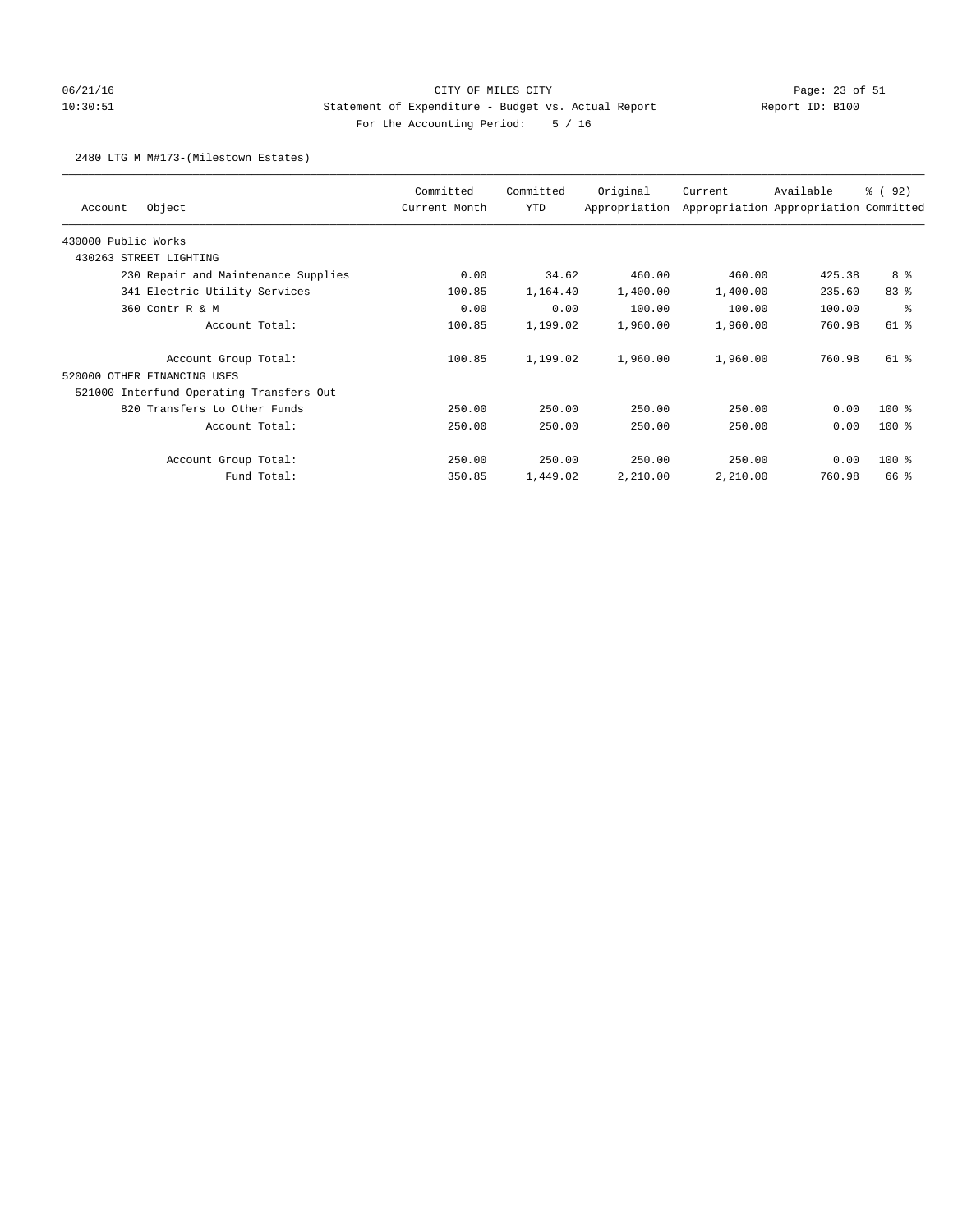# 06/21/16 Page: 24 of 51 10:30:51 Statement of Expenditure - Budget vs. Actual Report Report ID: B100 For the Accounting Period: 5 / 16

|                     |                                           | Committed<br>Current Month | Committed   | Original   | Current                                             | Available    | % ( 92 ) |
|---------------------|-------------------------------------------|----------------------------|-------------|------------|-----------------------------------------------------|--------------|----------|
| Account             | Object                                    |                            | YTD         |            | Appropriation Appropriation Appropriation Committed |              |          |
| 430000 Public Works |                                           |                            |             |            |                                                     |              |          |
| 430220 Operations   |                                           |                            |             |            |                                                     |              |          |
|                     | 111 Salaries and Wages - Permanent        | 17,404.16                  | 183, 182.82 | 230,608.00 | 230,608.00                                          | 47, 425.18   | 79 %     |
|                     | 121 OVERTIME-PERMANENT                    | 574.84                     | 2,879.82    | 6,800.00   | 6,800.00                                            | 3,920.18     | 42 %     |
|                     | 131 VACATION                              | 583.88                     | 11,836.17   | 10,000.00  | 10,000.00                                           | $-1,836.17$  | 118 %    |
|                     | 132 SICK LEAVE                            | 527.73                     | 13,612.58   | 5,000.00   | 5,000.00                                            | $-8,612.58$  | $272$ %  |
|                     | 133 OTHER LEAVE PAY                       | 0.00                       | 0.00        | 4,000.00   | 4,000.00                                            | 4,000.00     | ႜ        |
|                     | 134 HOLIDAY PAY                           | 177.43                     | 407.22      | 1,200.00   | 1,200.00                                            | 792.78       | 34%      |
|                     | 141 Unemployment Insurance                | 28.92                      | 319.31      | 390.00     | 390.00                                              | 70.69        | 82 %     |
|                     | 142 Workers' Compensation                 | 1,068.07                   | 11,954.80   | 12,880.00  | 12,880.00                                           | 925.20       | $93$ $%$ |
|                     | 143 Health Insurance                      | 3,296.21                   | 36,259.08   | 42,645.00  | 42,645.00                                           | 6,385.92     | 85%      |
|                     | 144 FICA                                  | 1,413.49                   | 15,604.69   | 19,850.00  | 19,850.00                                           | 4,245.31     | 79 %     |
|                     | 145 PERS                                  | 1,593.43                   | 17,525.70   | 21,459.00  | 21,459.00                                           | 3,933.30     | 82 %     |
|                     | 196 CLOTHING ALLOTMENT                    | 0.00                       | 768.00      | 800.00     | 800.00                                              | 32.00        | 96%      |
|                     | 210 Office Supplies and Materials         | 0.00                       | 308.02      | 500.00     | 500.00                                              | 191.98       | 62 %     |
|                     | 214 Small Items of Equipment              | 0.00                       | 5,319.01    | 7,000.00   | 7,000.00                                            | 1,680.99     | 76 %     |
|                     | 220 Operating Expenses                    | 35.15                      | 10,031.37   | 15,000.00  | 15,000.00                                           | 4,968.63     | $67$ %   |
|                     | 222 Chemicals, Lab & Med Supplies         | 0.00                       | 0.00        | 600.00     | 600.00                                              | 600.00       | ႜ        |
|                     | 226 Clothing and Uniforms                 | 39.99                      | 372.97      | 700.00     | 700.00                                              | 327.03       | 53%      |
|                     | 230 Repair and Maintenance Supplies       | 1,267.49                   | 5,633.79    | 18,000.00  | 18,000.00                                           | 12,366.21    | $31$ %   |
|                     | 231 Gas, Oil, Diesel Fuel, Grease, etc.   | 1,633.35                   | 20, 217. 11 | 36,000.00  | 36,000.00                                           | 15,782.89    | 56%      |
|                     | 241 Consumable Tools                      | 0.00                       | 0.00        | 50.00      | 50.00                                               | 50.00        | ႜ        |
|                     | 242 Sign Parts and Supplies               | 0.00                       | 7,245.98    | 7,000.00   | 7,000.00                                            | $-245.98$    | 104 %    |
|                     | 311 Postage, Box Rent, Etc.               | 0.00                       | 19.52       | 75.00      | 75.00                                               | 55.48        | 26%      |
|                     | 320 Printing, Duplicating, Typing &       | 0.00                       | 0.00        | 100.00     | 100.00                                              | 100.00       | ್ಠಿ      |
|                     | 330 Publicity, Subscriptions & Dues       | 0.00                       | 175.26      | 700.00     | 700.00                                              | 524.74       | 25%      |
|                     | 331 Publication of Formal & Legal Notices | 0.00                       | 290.40      | 0.00       | 0.00                                                | $-290.40$    | နွ       |
|                     | 334 Memberships, Registrations & Dues     | 0.00                       | 151.20      | 250.00     | 250.00                                              | 98.80        | 60 %     |
|                     | 341 Electric Utility Services             | 103.67                     | 5,316.78    | 1,060.00   | 1,060.00                                            | $-4, 256.78$ | $502$ %  |
|                     | 344 Gas Utility Service                   | 40.54                      | 1,790.79    | 1,050.00   | 1,050.00                                            | $-740.79$    | 171 %    |
|                     | 345 Telephone                             | 111.30                     | 1,348.09    | 2,000.00   | 2,000.00                                            | 651.91       | 67 %     |
|                     | 346 Garbage Service                       | 0.00                       | 0.00        | 175.00     | 175.00                                              | 175.00       | ႜ        |
|                     | 347 Internet                              | 0.00                       | 0.00        | 200.00     | 200.00                                              | 200.00       | နွ       |
|                     | 350 Professional Services                 | 0.00                       | 2,368.98    | 5,000.00   | 5,000.00                                            | 2,631.02     | 47 %     |
|                     | 360 Contr R & M                           | 2,103.45                   | 5,111.09    | 10,000.00  | 10,000.00                                           | 4,888.91     | $51$ %   |
|                     | 363 R&M Vehicles/Equip/Labor-PW           | 6,730.73                   | 75,829.95   | 80,000.00  | 80,000.00                                           | 4,170.05     | 95%      |
|                     | 370 Travel                                | 0.00                       | 196.07      | 1,000.00   | 1,000.00                                            | 803.93       | $20*$    |
|                     | 380 Training Services                     | 0.00                       | 660.00      | 700.00     | 700.00                                              | 40.00        | $94$ $%$ |
|                     | 382 Books                                 | 0.00                       | 23.00       | 200.00     | 200.00                                              | 177.00       | $12$ %   |
|                     | 511 Insurance on Buildings                | 0.00                       | 769.48      | 770.00     | 770.00                                              | 0.52         | 100 %    |
|                     | 512 Insurance on Vehicles & Equipment     | 0.00                       | 2,693.77    | 2,694.00   | 2,694.00                                            | 0.23         | 100 %    |
|                     | 513 Liability                             | 0.00                       | 3,035.65    | 3,036.00   | 3,036.00                                            | 0.35         | 100 %    |
|                     | 531 Building & Office Rental              | 350.00                     | 3,850.00    | 4,200.00   | 4,200.00                                            | 350.00       | $92$ $%$ |
|                     | 532 Land Rental                           | 0.00                       | 5,174.09    | 8,100.00   | 8,100.00                                            | 2,925.91     | 64 %     |
|                     | Account Total:                            | 39,083.83                  | 452,282.56  | 561,792.00 | 561,792.00                                          | 109,509.44   | 81 %     |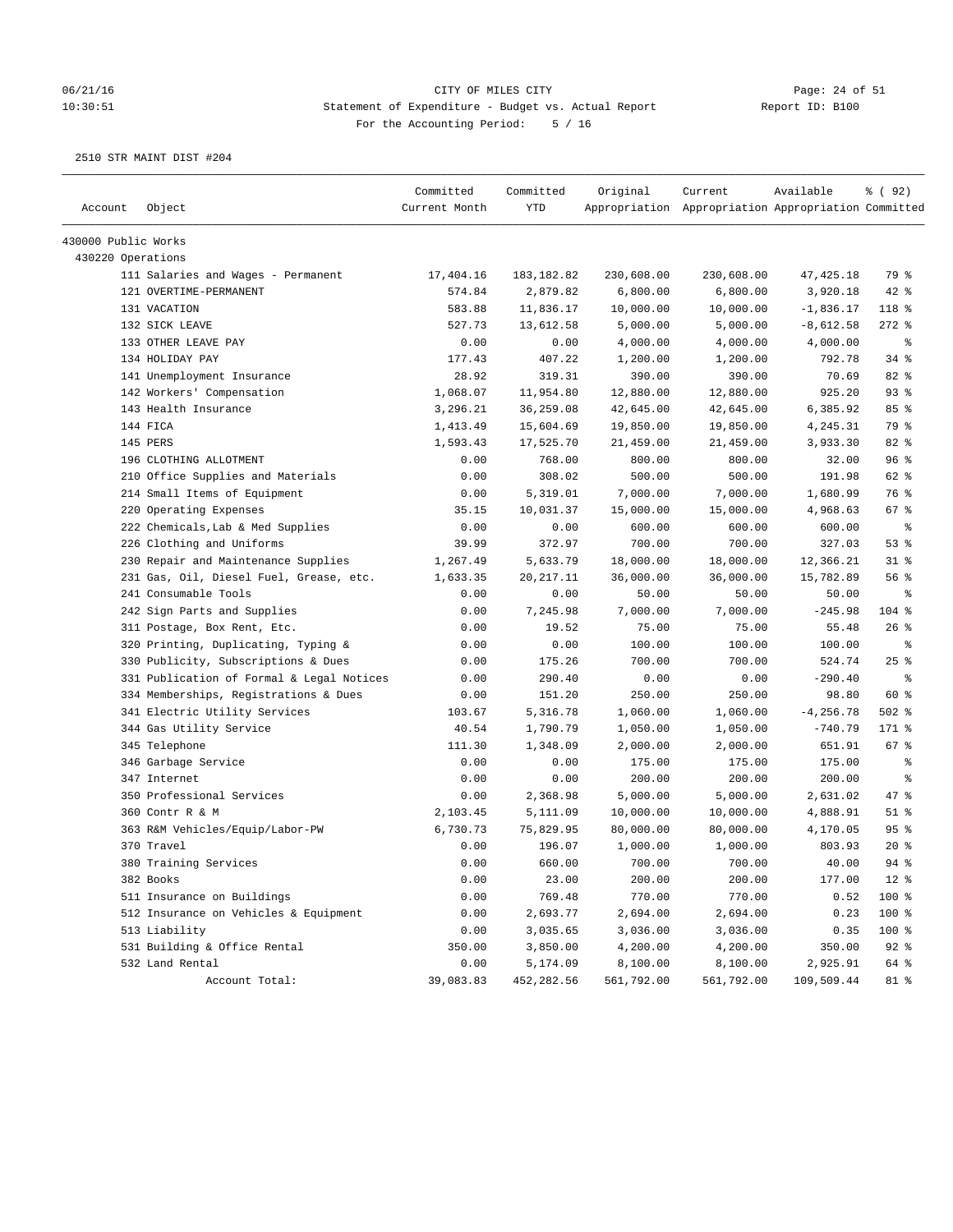### 06/21/16 Page: 25 of 51 10:30:51 Statement of Expenditure - Budget vs. Actual Report Report ID: B100 For the Accounting Period: 5 / 16

|                                          | Committed     | Committed   | Original                | Current      | Available                             | % (92) |
|------------------------------------------|---------------|-------------|-------------------------|--------------|---------------------------------------|--------|
| Object<br>Account                        | Current Month | <b>YTD</b>  | Appropriation           |              | Appropriation Appropriation Committed |        |
| 430233 Roadway/Re-surfacing              |               |             |                         |              |                                       |        |
| 350 Professional Services                | 367.28        | 69, 233.35  | 300,000.00              | 300,000.00   | 230,766.65                            | $23$ % |
| Account Total:                           | 367.28        | 69, 233.35  | 300,000.00              | 300,000.00   | 230,766.65                            | 23%    |
| 430234 CURB AND GUTTER                   |               |             |                         |              |                                       |        |
| 350 Professional Services                | 6,709.58      | 61,495.81   | 120,000.00              | 120,000.00   | 58,504.19                             | $51$ % |
| Account Total:                           | 6,709.58      | 61,495.81   | 120,000.00              | 120,000.00   | 58,504.19                             | $51$ % |
| 430235 Storm Drain & Culvert Maintenance |               |             |                         |              |                                       |        |
| 220 Operating Expenses                   | 0.00          | 307.62      | 0.00                    | 0.00         | $-307.62$                             | နွ     |
| 230 Repair and Maintenance Supplies      | 8,892.72      | 42, 443.88  | 50,000.00               | 50,000.00    | 7,556.12                              | 85%    |
| 350 Professional Services                | 0.00          | 4,875.03    | 0.00                    | 0.00         | $-4,875.03$                           | ి      |
| Account Total:                           | 8,892.72      | 47,626.53   | 50,000.00               | 50,000.00    | 2,373.47                              | 95%    |
| Account Group Total:                     | 55,053.41     |             | 630,638.25 1,031,792.00 | 1,031,792.00 | 401,153.75                            | 61 %   |
| 520000 OTHER FINANCING USES              |               |             |                         |              |                                       |        |
| 521000 Interfund Operating Transfers Out |               |             |                         |              |                                       |        |
| 820 Transfers to Other Funds             | 2,193.73      | 225, 174.30 | 241,071.00              | 241,071.00   | 15,896.70                             | 93%    |
| Account Total:                           | 2,193.73      | 225, 174.30 | 241,071.00              | 241,071.00   | 15,896.70                             | 93%    |
| Account Group Total:                     | 2,193.73      | 225, 174.30 | 241,071.00              | 241,071.00   | 15,896.70                             | 93%    |
| Fund Total:                              | 57, 247.14    | 855, 812.55 | 1,272,863.00            | 1,272,863.00 | 417,050.45                            | 67%    |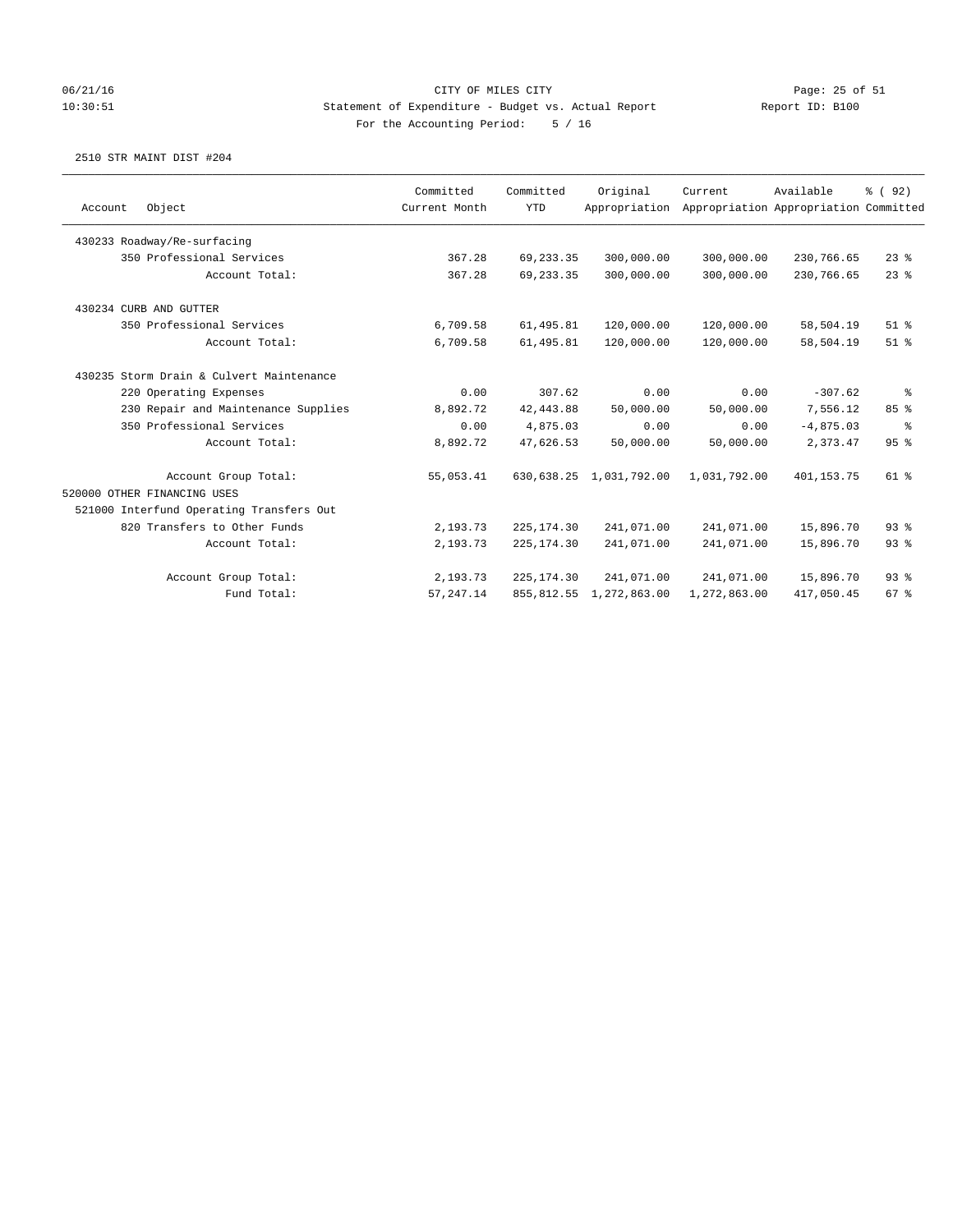# 06/21/16 Page: 26 of 51 10:30:51 Statement of Expenditure - Budget vs. Actual Report Changer Report ID: B100 For the Accounting Period: 5 / 16

|                     |                                          | Committed     | Committed   | Original   | Current                                             | Available    | % (92)         |
|---------------------|------------------------------------------|---------------|-------------|------------|-----------------------------------------------------|--------------|----------------|
| Account             | Object                                   | Current Month | <b>YTD</b>  |            | Appropriation Appropriation Appropriation Committed |              |                |
| 430000 Public Works |                                          |               |             |            |                                                     |              |                |
| 430220 Operations   |                                          |               |             |            |                                                     |              |                |
|                     | 111 Salaries and Wages - Permanent       | 5,200.02      | 54,996.37   | 59,070.00  | 59,070.00                                           | 4,073.63     | 93%            |
|                     | 121 OVERTIME-PERMANENT                   | 170.82        | 920.63      | 2,900.00   | 2,900.00                                            | 1,979.37     | 32%            |
|                     | 131 VACATION                             | 185.91        | 3,484.50    | 10,000.00  | 10,000.00                                           | 6,515.50     | 35%            |
|                     | 132 SICK LEAVE                           | 155.60        | 3,916.04    | 5,000.00   | 5,000.00                                            | 1,083.96     | 78 %           |
|                     | 133 OTHER LEAVE PAY                      | 0.00          | 0.00        | 1,415.00   | 1,415.00                                            | 1,415.00     | ್ಠಿ            |
|                     | 134 HOLIDAY PAY                          | 45.05         | 103.61      | 400.00     | 400.00                                              | 296.39       | 26%            |
|                     | 141 Unemployment Insurance               | 8.63          | 95.40       | 124.00     | 124.00                                              | 28.60        | 77 %           |
|                     | 142 Workers' Compensation                | 297.78        | 3,331.44    | 3,734.00   | 3,734.00                                            | 402.56       | 89 %           |
|                     | 143 Health Insurance                     | 978.55        | 10,764.34   | 12,515.00  | 12,515.00                                           | 1,750.66     | 86%            |
|                     | 144 FICA                                 | 422.11        | 4,667.13    | 6,277.00   | 6,277.00                                            | 1,609.87     | 74 %           |
|                     | 145 PERS                                 | 476.16        | 5,244.90    | 6,786.00   | 6,786.00                                            | 1,541.10     | 77 %           |
|                     | 196 CLOTHING ALLOTMENT                   | 0.00          | 228.00      | 250.00     | 250.00                                              | 22.00        | $91$ %         |
|                     | 210 Office Supplies and Materials        | 5.95          | 119.69      | 200.00     | 200.00                                              | 80.31        | 60 %           |
|                     | 214 Small Items of Equipment             | 0.00          | 1,329.76    | 3,000.00   | 3,000.00                                            | 1,670.24     | 44 %           |
|                     | 220 Operating Expenses                   | 8.79          | 2,414.49    | 3,500.00   | 3,500.00                                            | 1,085.51     | 69 %           |
|                     | 222 Chemicals, Lab & Med Supplies        | 0.00          | 0.00        | 500.00     | 500.00                                              | 500.00       | နွ             |
|                     | 226 Clothing and Uniforms                | 10.00         | 93.25       | 200.00     | 200.00                                              | 106.75       | 47 %           |
|                     | 230 Repair and Maintenance Supplies      | 316.86        | 1,487.48    | 5,000.00   | 5,000.00                                            | 3,512.52     | $30*$          |
|                     | 231 Gas, Oil, Diesel Fuel, Grease, etc.  | 408.34        | 4,839.73    | 10,000.00  | 10,000.00                                           | 5,160.27     | 48 %           |
|                     | 242 Sign Parts and Supplies              | 0.00          | 1,811.49    | 2,600.00   | 2,600.00                                            | 788.51       | 70 %           |
|                     | 311 Postage, Box Rent, Etc.              | 6.70          | 8.21        | 40.00      | 40.00                                               | 31.79        | $21$ %         |
|                     | 330 Publicity, Subscriptions & Dues      | 0.00          | 83.41       | 150.00     | 150.00                                              | 66.59        | 56 %           |
|                     | 334 Memberships, Registrations & Dues    | 0.00          | 37.80       | 50.00      | 50.00                                               | 12.20        | 76 %           |
|                     | 341 Electric Utility Services            | 0.00          | 38.01       | 150.00     | 150.00                                              | 111.99       | 25%            |
|                     | 344 Gas Utility Service                  | 0.00          | 19.46       | 200.00     | 200.00                                              | 180.54       | $10*$          |
|                     | 345 Telephone                            | 40.32         | 532.70      | 750.00     | 750.00                                              | 217.30       | 71 %           |
|                     | 350 Professional Services                | 0.00          | 477.25      | 1,000.00   | 1,000.00                                            | 522.75       | 48 %           |
|                     | 360 Contr R & M                          | 55.37         | 785.89      | 1,000.00   | 1,000.00                                            | 214.11       | 79 %           |
|                     | 363 R&M Vehicles/Equip/Labor-PW          | 1,682.60      | 27, 287.82  | 35,000.00  | 35,000.00                                           | 7,712.18     | 78 %           |
|                     | 370 Travel                               | 0.00          | 108.04      | 250.00     | 250.00                                              | 141.96       | 43%            |
|                     | 380 Training Services                    | 0.00          | 165.00      | 150.00     | 150.00                                              | $-15.00$     | 110 %          |
|                     | 382 Books                                | 0.00          | 12.00       | 100.00     | 100.00                                              | 88.00        | $12*$          |
|                     | 511 Insurance on Buildings               | 0.00          | 192.37      | 193.00     | 193.00                                              | 0.63         | 100 %          |
|                     | 512 Insurance on Vehicles & Equipment    | 0.00          | 673.44      | 674.00     | 674.00                                              | 0.56         | 100 %          |
|                     | 513 Liability                            | 0.00          | 760.84      | 761.00     | 761.00                                              | 0.16         | $100$ %        |
|                     | 531 Building & Office Rental             | 166.66        | 1,833.26    | 2,000.00   | 2,000.00                                            | 166.74       | $92$ $%$       |
|                     | 532 Land Rental                          | 0.00          | 0.00        | 1,500.00   | 1,500.00                                            | 1,500.00     | $\,$ $\,$ $\,$ |
|                     | Account Total:                           | 10,642.22     | 132,863.75  | 177,439.00 | 177,439.00                                          | 44,575.25    | 75 %           |
|                     | 430233 Roadway/Re-surfacing              |               |             |            |                                                     |              |                |
|                     | 350 Professional Services                | 5,335.26      | 293,643.65  | 425,000.00 | 425,000.00                                          | 131, 356.35  | 69 %           |
|                     | Account Total:                           | 5,335.26      | 293,643.65  | 425,000.00 | 425,000.00                                          | 131,356.35   | 69 %           |
|                     | 430235 Storm Drain & Culvert Maintenance |               |             |            |                                                     |              |                |
|                     | 230 Repair and Maintenance Supplies      | 0.00          | 2,766.40    | 20,000.00  | 20,000.00                                           | 17,233.60    | $14*$          |
|                     | Account Total:                           | 0.00          | 2,766.40    | 20,000.00  | 20,000.00                                           | 17,233.60    | $14*$          |
|                     |                                          |               |             |            |                                                     |              |                |
|                     | Account Group Total:                     | 15,977.48     | 429, 273.80 | 622,439.00 | 622,439.00                                          | 193, 165. 20 | 69 %           |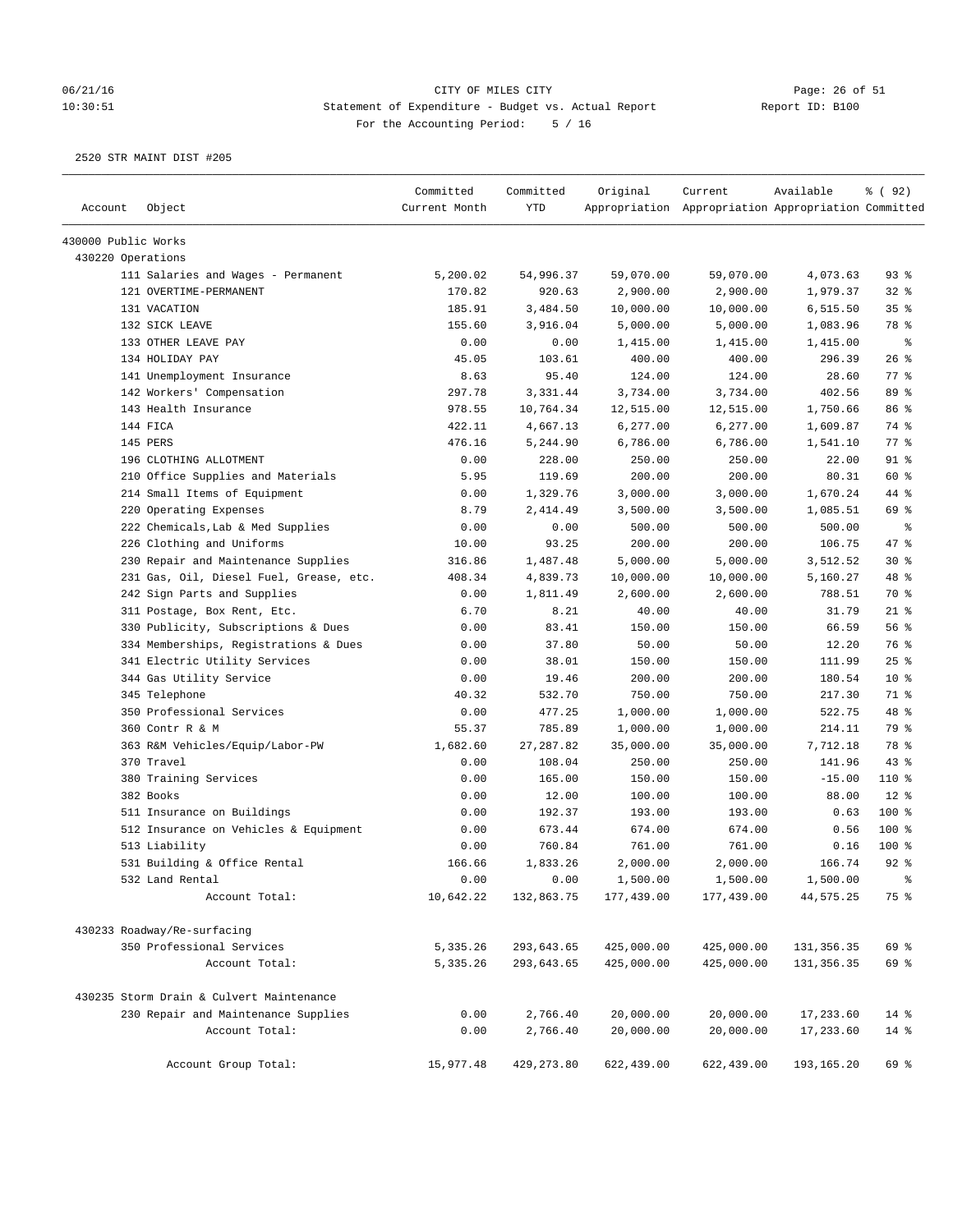## 06/21/16 Page: 27 of 51 10:30:51 Statement of Expenditure - Budget vs. Actual Report Report ID: B100 For the Accounting Period: 5 / 16

| Account | Object                                   | Committed<br>Current Month | Committed<br>YTD | Original<br>Appropriation | Current    | Available<br>Appropriation Appropriation Committed | 8 (92)             |
|---------|------------------------------------------|----------------------------|------------------|---------------------------|------------|----------------------------------------------------|--------------------|
|         | 520000 OTHER FINANCING USES              |                            |                  |                           |            |                                                    |                    |
|         | 521000 Interfund Operating Transfers Out |                            |                  |                           |            |                                                    |                    |
|         | 820 Transfers to Other Funds             | 1,150.08                   | 62,309.80        | 66,619.00                 | 66,619.00  | 4,309.20                                           | $94$ $%$           |
|         | Account Total:                           | 1,150.08                   | 62,309.80        | 66,619.00                 | 66,619.00  | 4,309.20                                           | $94$ $%$           |
|         | Account Group Total:                     | 1,150.08                   | 62,309.80        | 66,619.00                 | 66,619.00  | 4,309.20                                           | $94$ $\frac{6}{3}$ |
|         | Fund Total:                              | 17, 127.56                 | 491,583.60       | 689,058.00                | 689,058.00 | 197,474.40                                         | 71 %               |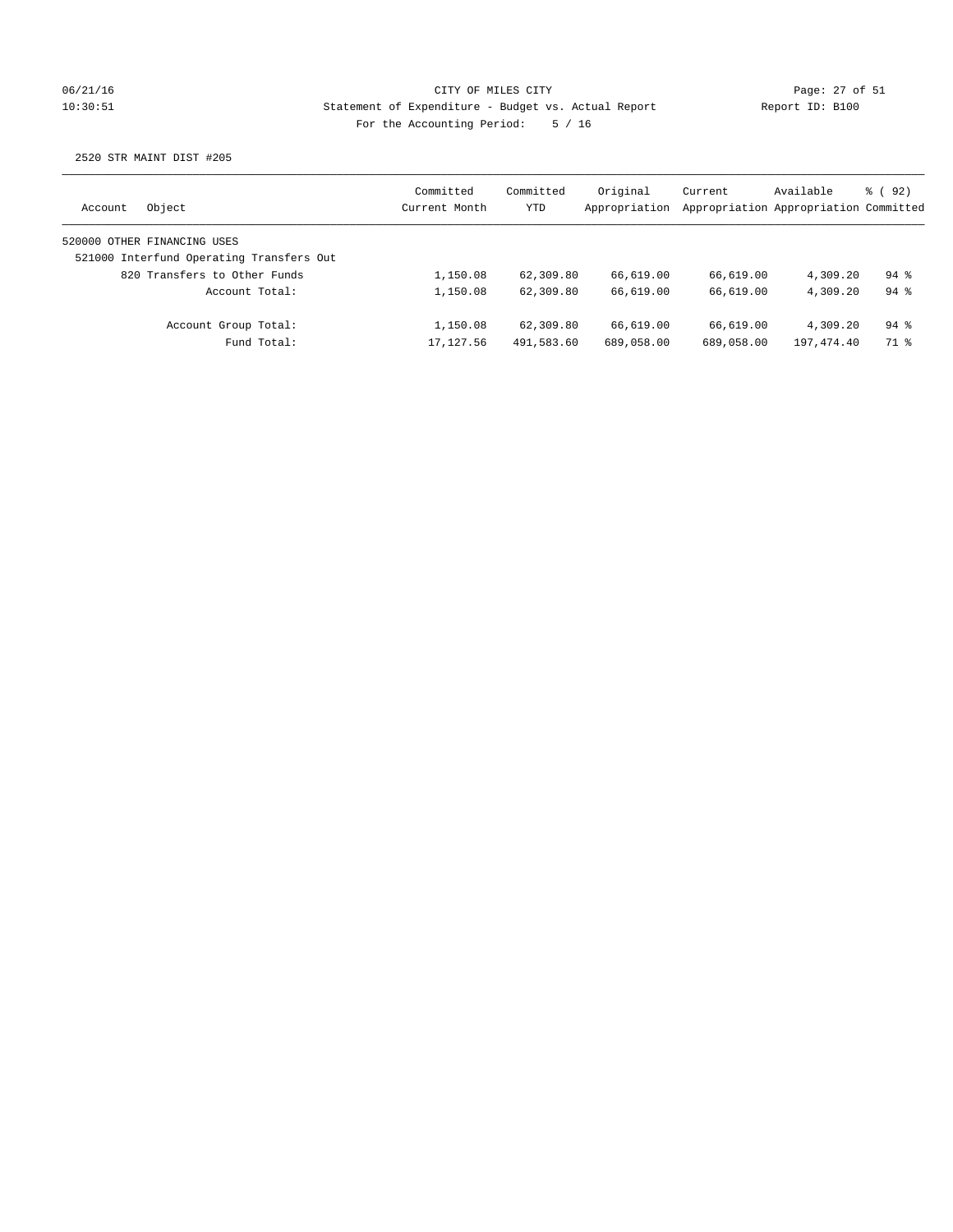## 06/21/16 Page: 28 of 51 10:30:51 Statement of Expenditure - Budget vs. Actual Report Report ID: B100 For the Accounting Period: 5 / 16

#### 2540 STR MAINT DIST#207-(MILESTOWN ESTATES)

|                      |                                          | Committed     | Committed  | Original | Current                                             | Available | % (92)          |
|----------------------|------------------------------------------|---------------|------------|----------|-----------------------------------------------------|-----------|-----------------|
| Account              | Object                                   | Current Month | <b>YTD</b> |          | Appropriation Appropriation Appropriation Committed |           |                 |
| 430000 Public Works  |                                          |               |            |          |                                                     |           |                 |
| 430220 Operations    |                                          |               |            |          |                                                     |           |                 |
|                      | 111 Salaries and Wages - Permanent       | 274.62        | 2,898.51   | 3,178.00 | 3,178.00                                            | 279.49    | $91$ $%$        |
|                      | 121 OVERTIME-PERMANENT                   | 11.09         | 56.92      | 100.00   | 100.00                                              | 43.08     | 57%             |
|                      | 131 VACATION                             | 8.93          | 196.58     | 300.00   | 300.00                                              | 103.42    | 66 %            |
|                      | 132 SICK LEAVE                           | 8.58          | 200.45     | 100.00   | 100.00                                              | $-100.45$ | $200$ %         |
|                      | 133 OTHER LEAVE PAY                      | 0.00          | 0.00       | 55.00    | 55.00                                               | 55.00     | နွ              |
|                      | 134 HOLIDAY PAY                          | 2.76          | 7.21       | 20.00    | 20.00                                               | 12.79     | 36%             |
|                      | 141 Unemployment Insurance               | 0.41          | 4.67       | 6.00     | 6.00                                                | 1.33      | 78 %            |
|                      | 142 Workers' Compensation                | 15.82         | 176.75     | 183.00   | 183.00                                              | 6.25      | 97 <sup>8</sup> |
|                      | 143 Health Insurance                     | 51.48         | 566.71     | 618.00   | 618.00                                              | 51.29     | $92$ $%$        |
|                      | 144 FICA                                 | 22.53         | 248.23     | 322.00   | 322.00                                              | 73.77     | 77.8            |
|                      | 145 PERS                                 | 25.29         | 277.81     | 318.00   | 318.00                                              | 40.19     | 87%             |
|                      | 196 CLOTHING ALLOTMENT                   | 0.00          | 12.00      | 20.00    | 20.00                                               | 8.00      | 60 %            |
|                      | 350 Professional Services                | 0.00          | 148.96     | 1,000.00 | 1,000.00                                            | 851.04    | 15 <sup>°</sup> |
|                      | Account Total:                           | 421.51        | 4,794.80   | 6,220.00 | 6, 220.00                                           | 1,425.20  | 77 %            |
|                      | Account Group Total:                     | 421.51        | 4,794.80   | 6,220.00 | 6, 220.00                                           | 1,425.20  | 77 %            |
| 510000 MISCELLANEOUS |                                          |               |            |          |                                                     |           |                 |
|                      | 510330 Comprehensive Liability Insurance |               |            |          |                                                     |           |                 |
|                      | 513 Liability                            | 0.00          | 39.69      | 40.00    | 40.00                                               | 0.31      | 99 %            |
|                      | Account Total:                           | 0.00          | 39.69      | 40.00    | 40.00                                               | 0.31      | 99 %            |
|                      | Account Group Total:                     | 0.00          | 39.69      | 40.00    | 40.00                                               | 0.31      | 99 <sup>8</sup> |
|                      | Fund Total:                              | 421.51        | 4,834.49   | 6,260.00 | 6,260.00                                            | 1,425.51  | 77.8            |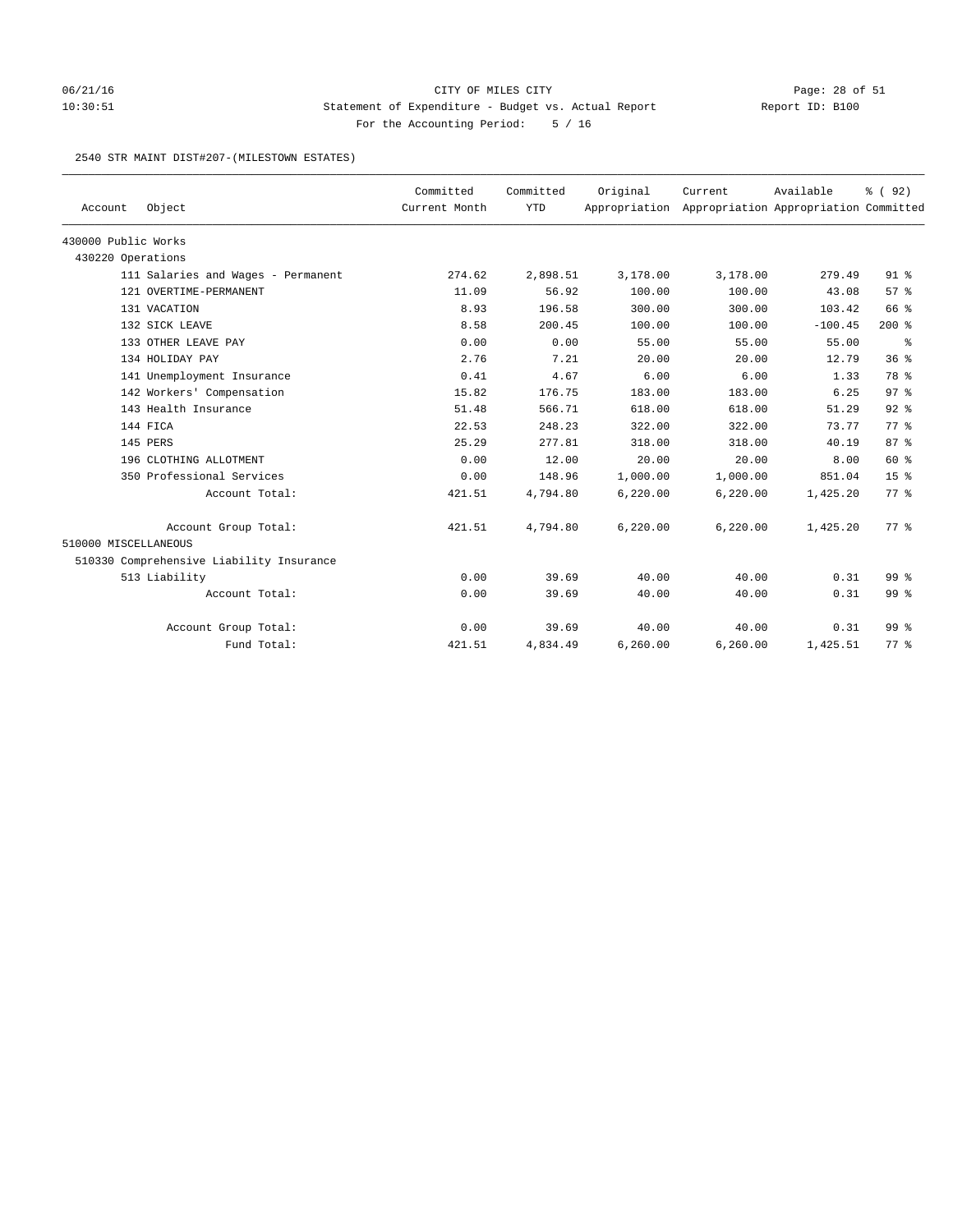### 06/21/16 CITY OF MILES CITY Page: 29 of 51 10:30:51 Statement of Expenditure - Budget vs. Actual Report Report ID: B100 For the Accounting Period: 5 / 16

#### 2820 GAS TAX

| Object<br>Account                        | Committed<br>Current Month | Committed<br><b>YTD</b> | Original<br>Appropriation | Current    | Available<br>Appropriation Appropriation Committed | % (92) |
|------------------------------------------|----------------------------|-------------------------|---------------------------|------------|----------------------------------------------------|--------|
| 520000 OTHER FINANCING USES              |                            |                         |                           |            |                                                    |        |
| 521000 Interfund Operating Transfers Out |                            |                         |                           |            |                                                    |        |
| 820 Transfers to Other Funds             | 532.27                     | 5,322.70                | 6,387.00                  | 6,387.00   | 1,064.30                                           | 83%    |
| Account Total:                           | 532.27                     | 5,322.70                | 6,387.00                  | 6,387.00   | 1,064.30                                           | 83 %   |
| 521204 TRANSFER:<br>SID 204              |                            |                         |                           |            |                                                    |        |
| 820 Transfers to Other Funds             | 0.00                       | 0.00                    | 87,134.00                 | 87,134.00  | 87,134.00                                          | နွ     |
| Account Total:                           | 0.00                       | 0.00                    | 87,134.00                 | 87,134.00  | 87,134.00                                          | ి      |
| 521205 TRANSFER:<br>SID 205              |                            |                         |                           |            |                                                    |        |
| 820 Transfers to Other Funds             | 0.00                       | 0.00                    | 87,133.00                 | 87,133.00  | 87,133.00                                          | ి      |
| Account Total:                           | 0.00                       | 0.00                    | 87,133.00                 | 87,133.00  | 87,133.00                                          | る      |
| Account Group Total:                     | 532.27                     | 5,322.70                | 180,654.00                | 180,654.00 | 175,331.30                                         | 38     |
| Fund Total:                              | 532.27                     | 5,322.70                | 180,654.00                | 180,654.00 | 175, 331.30                                        | 3%     |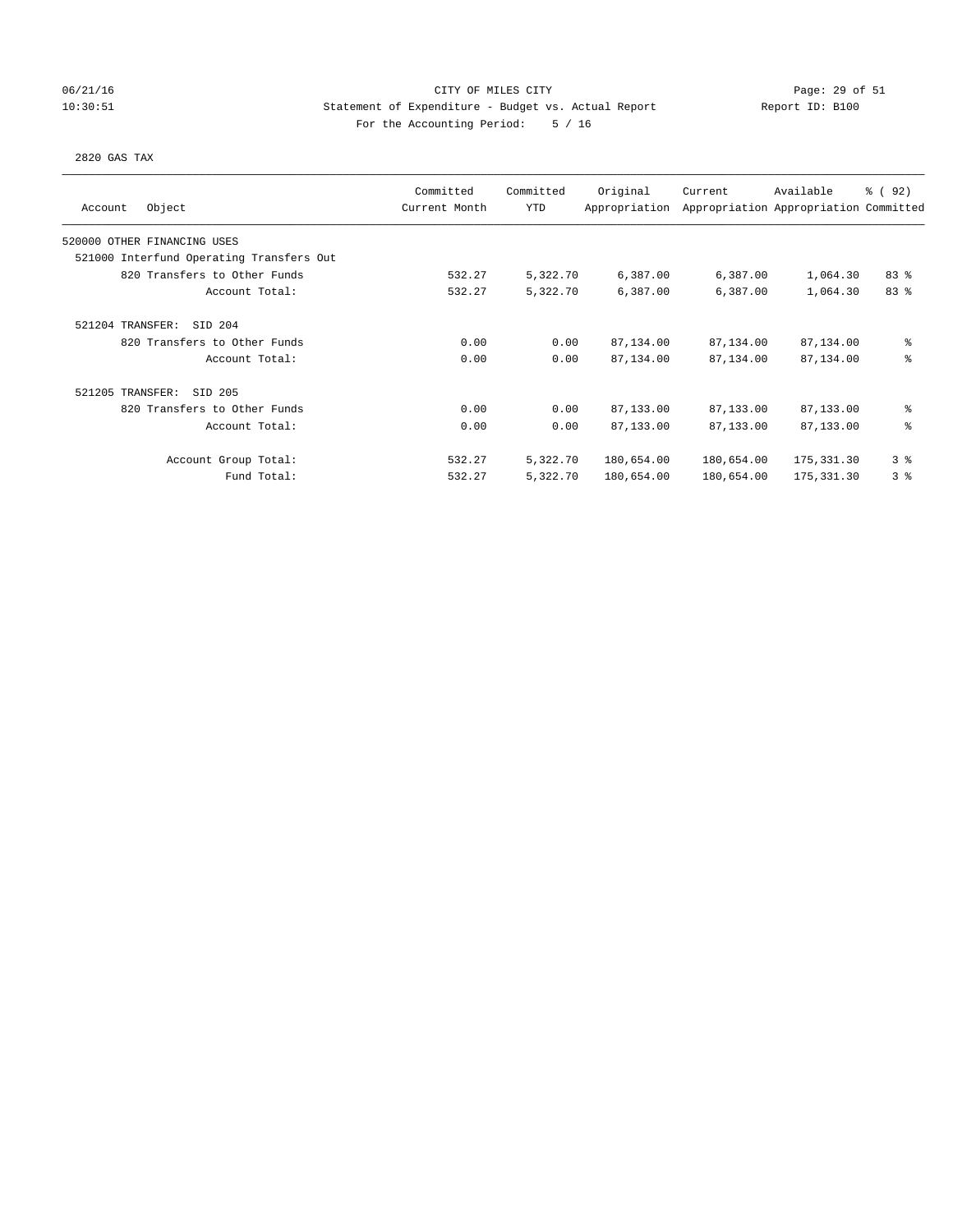### 06/21/16 CITY OF MILES CITY Page: 30 of 51 10:30:51 Statement of Expenditure - Budget vs. Actual Report Report ID: B100 For the Accounting Period: 5 / 16

2850 911 EMERGENCY

| Account              | Object                                     | Committed<br>Current Month | Committed<br><b>YTD</b> | Original   | Current<br>Appropriation Appropriation Appropriation Committed | Available    | % (92)    |
|----------------------|--------------------------------------------|----------------------------|-------------------------|------------|----------------------------------------------------------------|--------------|-----------|
| 420000 PUBLIC SAFETY |                                            |                            |                         |            |                                                                |              |           |
|                      | 420140 Crime Control and Investigation(05) |                            |                         |            |                                                                |              |           |
|                      | 210 Office Supplies and Materials          | 0.00                       | 233.53                  | 1,000.00   | 1,000.00                                                       | 766.47       | 23%       |
|                      | 214 Small Items of Equipment               | 0.00                       | 0.00                    | 2,000.00   | 2,000.00                                                       | 2,000.00     | နွ        |
|                      | 220 Operating Expenses                     | 0.00                       | 940.38                  | 2,000.00   | 2,000.00                                                       | 1,059.62     | 47 %      |
|                      | 311 Postage, Box Rent, Etc.                | 0.00                       | 0.00                    | 100.00     | 100.00                                                         | 100.00       | $\approx$ |
|                      | 320 Printing, Duplicating, Typing &        | 0.00                       | 0.00                    | 100.00     | 100.00                                                         | 100.00       | နွ        |
|                      | 334 Memberships, Registrations & Dues      | 0.00                       | 0.00                    | 100.00     | 100.00                                                         | 100.00       | နွ        |
|                      | 341 Electric Utility Services              | 45.90                      | 450.31                  | 600.00     | 600.00                                                         | 149.69       | 75 %      |
|                      | 345 Telephone                              | 1,137.36                   | 27, 377.45              | 25,250.00  | 25,250.00                                                      | $-2, 127.45$ | 108 %     |
|                      | 350 Professional Services                  | 2,103.69                   | 40,160.96               | 60,000.00  | 60,000.00                                                      | 19,839.04    | 67 %      |
|                      | 370 Travel                                 | 0.00                       | 0.00                    | 500.00     | 500.00                                                         | 500.00       | နွ        |
|                      | 380 Training Services                      | 0.00                       | 0.00                    | 2,000.00   | 2,000.00                                                       | 2,000.00     | $\approx$ |
|                      | 512 Insurance on Vehicles & Equipment      | 0.00                       | 139.70                  | 140.00     | 140.00                                                         | 0.30         | 100 %     |
|                      | 940 Machinery & Equipment                  | 0.00                       | 0.00                    | 10,000.00  | 10,000.00                                                      | 10,000.00    | နွ        |
|                      | 941 911 Eq & Software (2/01)               | 0.00                       | 0.00                    | 26,000.00  | 26,000.00                                                      | 26,000.00    | ి         |
|                      | Account Total:                             | 3,286.95                   | 69, 302. 33             | 129,790.00 | 129,790.00                                                     | 60,487.67    | 53%       |
|                      | 420160 Communications-Dispatch             |                            |                         |            |                                                                |              |           |
|                      | 350 Professional Services                  | 0.00                       | 959.47                  | 0.00       | 0.00                                                           | $-959.47$    | နွ        |
|                      | Account Total:                             | 0.00                       | 959.47                  | 0.00       | 0.00                                                           | $-959.47$    | နွ        |
|                      | Account Group Total:                       | 3,286.95                   | 70,261.80               | 129,790.00 | 129,790.00                                                     | 59,528.20    | $54$ $%$  |
|                      | 520000 OTHER FINANCING USES                |                            |                         |            |                                                                |              |           |
|                      | 521000 Interfund Operating Transfers Out   |                            |                         |            |                                                                |              |           |
|                      | 820 Transfers to Other Funds               | 0.00                       | 88, 461.35              | 112,000.00 | 112,000.00                                                     | 23,538.65    | 79 %      |
|                      | Account Total:                             | 0.00                       | 88, 461.35              | 112,000.00 | 112,000.00                                                     | 23,538.65    | 79 %      |
|                      | Account Group Total:                       | 0.00                       | 88, 461.35              | 112,000.00 | 112,000.00                                                     | 23,538.65    | 79 %      |
|                      | Fund Total:                                | 3,286.95                   | 158,723.15              | 241,790.00 | 241,790.00                                                     | 83,066.85    | 66 %      |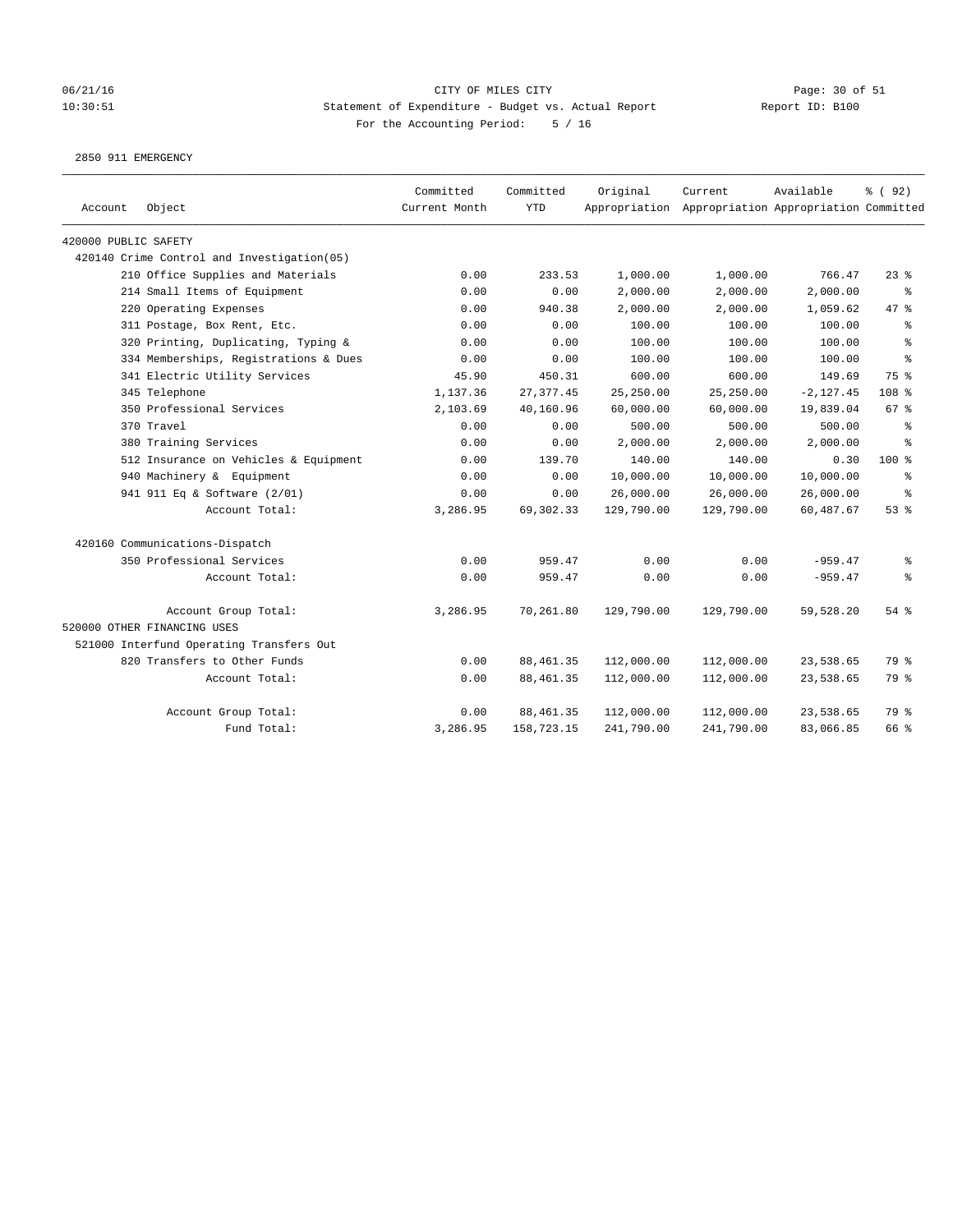### 06/21/16 Page: 31 of 51 Page: 31 of 51 10:30:51 Statement of Expenditure - Budget vs. Actual Report Report ID: B100 For the Accounting Period: 5 / 16

#### 2880 LIBRARY GRANTS

| Object<br>Account                 | Committed<br>Current Month | Committed<br><b>YTD</b> | Original<br>Appropriation | Current   | Available<br>Appropriation Appropriation Committed | <sub>ර</sub> ි (92) |
|-----------------------------------|----------------------------|-------------------------|---------------------------|-----------|----------------------------------------------------|---------------------|
| 460000 CULTURE AND RECREATION     |                            |                         |                           |           |                                                    |                     |
| 460100 Library Services(16)       |                            |                         |                           |           |                                                    |                     |
| 210 Office Supplies and Materials | 0.00                       | 0.00                    | 351.00                    | 351.00    | 351.00                                             | ႜ                   |
| 214 Small Items of Equipment      | 0.00                       | 412.80                  | 5,000.00                  | 5,000.00  | 4,587.20                                           | 8 %                 |
| 311 Postage, Box Rent, Etc.       | 277.00                     | 2,674.00                | 6,900.00                  | 6,900.00  | 4,226.00                                           | 39 <sup>8</sup>     |
| 350 Professional Services         | 0.00                       | 1,572.00                | 8,331.00                  | 8,331.00  | 6,759.00                                           | 19 <sup>°</sup>     |
| 370 Travel                        | 0.00                       | 0.00                    | 1,010.00                  | 1,010.00  | 1,010.00                                           | နွ                  |
| 380 Training Services             | 0.00                       | 489.06                  | 500.00                    | 500.00    | 10.94                                              | 98 <sup>8</sup>     |
| 382 Books                         | 0.00                       | 0.00                    | 100.00                    | 100.00    | 100.00                                             | ႜ                   |
| Account Total:                    | 277.00                     | 5,147.86                | 22,192.00                 | 22,192.00 | 17,044.14                                          | $23$ %              |
| Account Group Total:              | 277.00                     | 5,147.86                | 22,192.00                 | 22,192.00 | 17,044.14                                          | $23$ %              |
| Fund Total:                       | 277.00                     | 5,147.86                | 22,192.00                 | 22,192.00 | 17,044.14                                          | $23$ %              |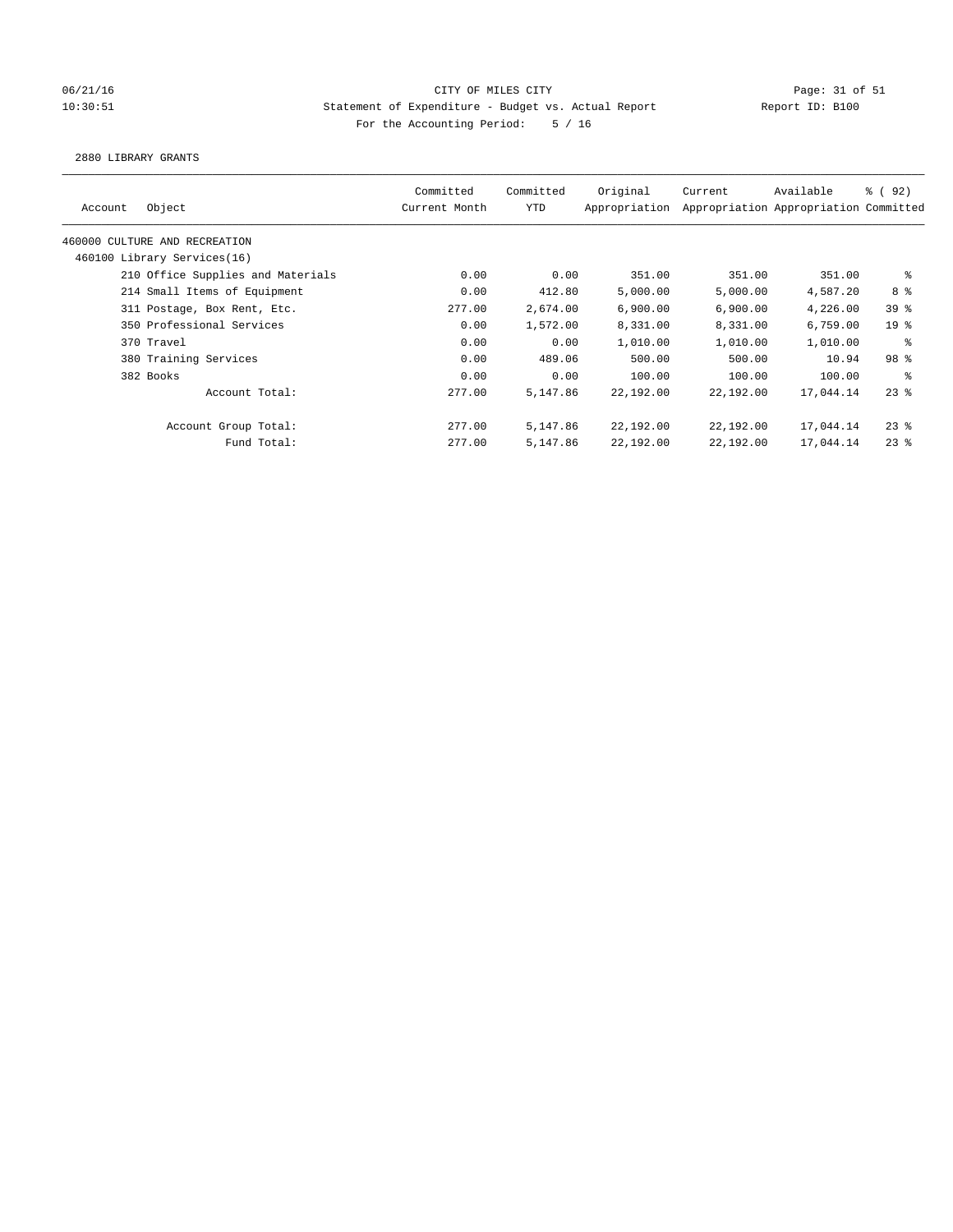### 06/21/16 Page: 32 of 51 Page: 32 of 51 10:30:51 Statement of Expenditure - Budget vs. Actual Report Report ID: B100 For the Accounting Period: 5 / 16

2935 Historic Preservation

| Account | Object                                                   | Committed<br>Current Month | Committed<br><b>YTD</b> | Original | Current<br>Appropriation Appropriation Appropriation Committed | Available | % (92)          |
|---------|----------------------------------------------------------|----------------------------|-------------------------|----------|----------------------------------------------------------------|-----------|-----------------|
|         | 460000 CULTURE AND RECREATION                            |                            |                         |          |                                                                |           |                 |
|         | 460461 Historic Preservation-Administration              |                            |                         |          |                                                                |           |                 |
|         | 111 Salaries and Wages - Permanent                       | 181.96                     | 1,998.37                | 2,099.00 | 2,099.00                                                       | 100.63    | 95%             |
|         | 131 VACATION                                             | 0.00                       | 0.00                    | 33.00    | 33.00                                                          | 33.00     | နွ              |
|         | 132 SICK LEAVE                                           | 0.00                       | 0.00                    | 33.00    | 33.00                                                          | 33.00     | $\approx$       |
|         | 133 OTHER LEAVE PAY                                      | 0.00                       | 0.00                    | 187.00   | 187.00                                                         | 187.00    | $\approx$       |
|         | 141 Unemployment Insurance                               | 0.28                       | 2.98                    | 4.00     | 4.00                                                           | 1.02      | 75 %            |
|         | 142 Workers' Compensation                                | 2.20                       | 24.17                   | 27.00    | 27.00                                                          | 2.83      | 90%             |
|         | 143 Health Insurance                                     | 2.89                       | 2.89                    | 0.00     | 0.00                                                           | $-2.89$   | 昙               |
|         | 144 FTCA                                                 | 13.91                      | 152.90                  | 180.00   | 180.00                                                         | 27.10     | 85%             |
|         | 145 PERS                                                 | 15.04                      | 165.26                  | 195.00   | 195.00                                                         | 29.74     | 85%             |
|         | 210 Office Supplies and Materials                        | 49.51                      | 472.56                  | 2,544.00 | 2,544.00                                                       | 2,071.44  | 19 <sup>8</sup> |
|         | 220 Operating Expenses                                   | 0.00                       | 630.72                  | 1,252.00 | 1,252.00                                                       | 621.28    | 50%             |
|         | 311 Postage, Box Rent, Etc.                              | 2.79                       | 410.80                  | 0.00     | 0.00                                                           | $-410.80$ | ి               |
|         | 350 Professional Services                                | 59.50                      | 309.50                  | 1,151.00 | 1,151.00                                                       | 841.50    | 27%             |
|         | 370 Travel                                               | $-449.76$                  | 1,192.35                | 295.00   | 295.00                                                         | $-897.35$ | 404 %           |
|         | Account Total:                                           | $-121.68$                  | 5,362.50                | 8,000.00 | 8,000.00                                                       | 2,637.50  | 67 %            |
|         | 460467 Historic Preservation- Sandra Anderson Charitable |                            |                         |          |                                                                |           |                 |
|         | 370 Travel                                               | 0.00                       | 238.50                  | 0.00     | 0.00                                                           | $-238.50$ | နွ              |
|         | Account Total:                                           | 0.00                       | 238.50                  | 0.00     | 0.00                                                           | $-238.50$ | る               |
|         | Account Group Total:                                     | $-121.68$                  | 5,601.00                | 8,000.00 | 8,000.00                                                       | 2,399.00  | 70 %            |
|         | 520000 OTHER FINANCING USES                              |                            |                         |          |                                                                |           |                 |
|         | 521000 Interfund Operating Transfers Out                 |                            |                         |          |                                                                |           |                 |
|         | 820 Transfers to Other Funds                             | 0.00                       | 2,000.00                | 0.00     | 2,000.00                                                       | 0.00      | $100*$          |
|         | Account Total:                                           | 0.00                       | 2,000.00                | 0.00     | 2,000.00                                                       | 0.00      | $100*$          |
|         | Account Group Total:                                     | 0.00                       | 2,000.00                | 0.00     | 2,000.00                                                       | 0.00      | 100%            |
|         | Fund Total:                                              | $-121.68$                  | 7,601.00                | 8,000.00 | 10,000.00                                                      | 2,399.00  | 76 %            |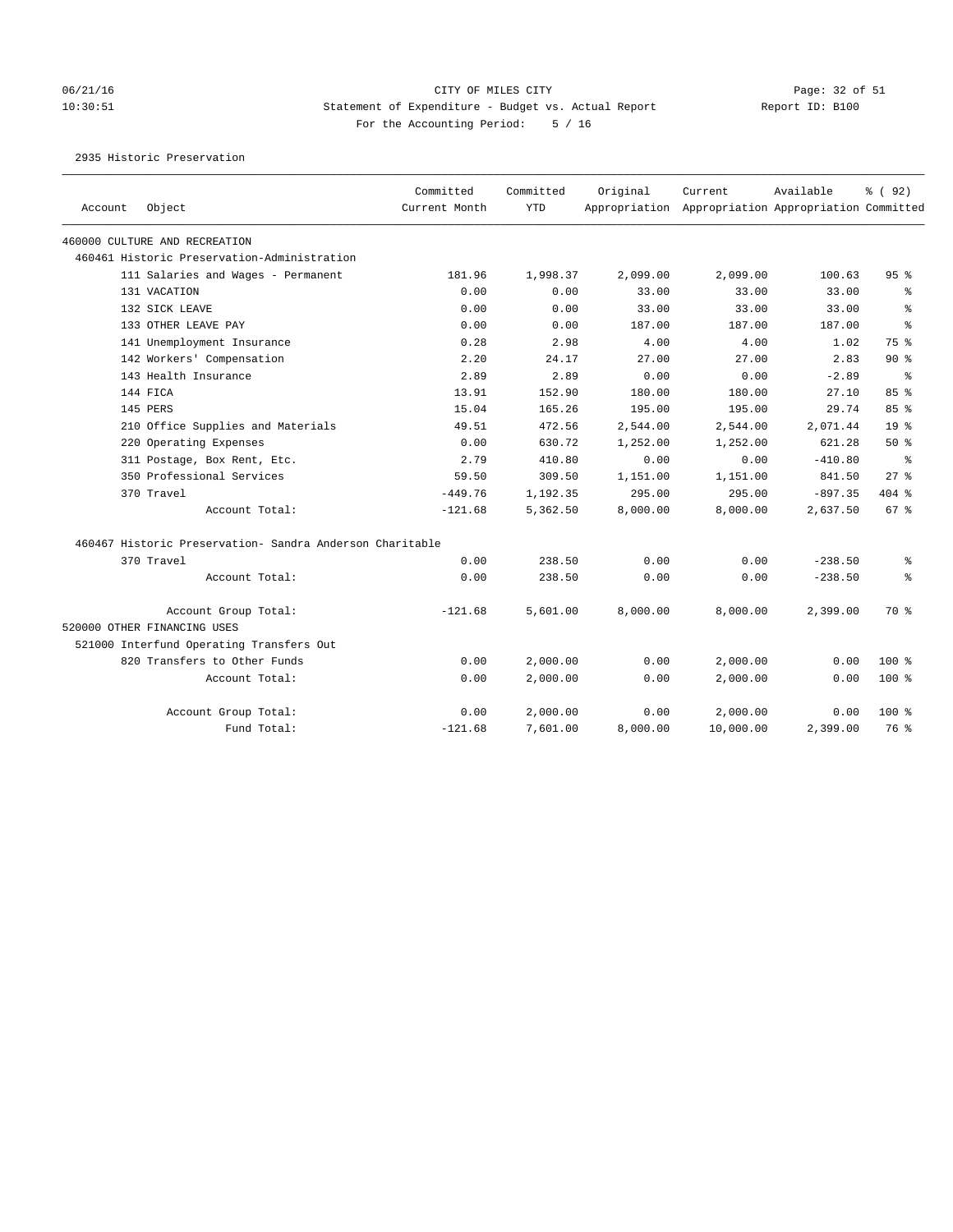### 06/21/16 Page: 33 of 51 10:30:51 Statement of Expenditure - Budget vs. Actual Report Report ID: B100 For the Accounting Period: 5 / 16

2985 RETIRED SENIOR VOLUNTEER PROG (RSVP)

| Account             | Object                                   | Committed<br>Current Month | Committed<br><b>YTD</b> | Original  | Current<br>Appropriation Appropriation Appropriation Committed | Available    | % (92)           |
|---------------------|------------------------------------------|----------------------------|-------------------------|-----------|----------------------------------------------------------------|--------------|------------------|
| 430000 Public Works |                                          |                            |                         |           |                                                                |              |                  |
|                     | 430340 Airport - Parking Lots            |                            |                         |           |                                                                |              |                  |
|                     | 132 SICK LEAVE                           | $-11.75$                   | 0.00                    | 0.00      | 0.00                                                           | 0.00         | နွ               |
|                     | 143 Health Insurance                     | $-77.02$                   | 0.00                    | 0.00      | 0.00                                                           | 0.00         | ٥p               |
|                     | Account Total:                           | $-88.77$                   | 0.00                    | 0.00      | 0.00                                                           | 0.00         | နွ               |
|                     | Account Group Total:                     | $-88.77$                   | 0.00                    | 0.00      | 0.00                                                           | 0.00         | $\epsilon$       |
|                     | 450000 Social and Economic Services      |                            |                         |           |                                                                |              |                  |
|                     | 450300 RSVP-FEDERAL GRANT- CUSTER        |                            |                         |           |                                                                |              |                  |
|                     | 111 Salaries and Wages - Permanent       | 0.00                       | 9,096.87                | 36,000.00 | 12,000.00                                                      | 2,903.13     | 76 %             |
|                     | 131 VACATION                             | 0.00                       | 1,051.14                | 0.00      | 1,051.00                                                       | $-0.14$      | 100 %            |
|                     | 132 SICK LEAVE                           | 0.00                       | 80.20                   | 0.00      | 80.00                                                          | $-0.20$      | $100$ %          |
|                     | 133 OTHER LEAVE PAY                      | 0.00                       | 91.95                   | 0.00      | 92.00                                                          | 0.05         | $100$ %          |
|                     | 141 Unemployment Insurance               | 0.00                       | 15.47                   | 176.00    | 15.00                                                          | $-0.47$      | 103 %            |
|                     | 142 Workers' Compensation                | 0.00                       | 126.68                  | 428.00    | 127.00                                                         | 0.32         | $100$ %          |
|                     | 143 Health Insurance                     | 0.00                       | 1,677.34                | 5,794.00  | 1,677.00                                                       | $-0.34$      | 100 %            |
|                     | 144 FICA                                 | 0.00                       | 805.58                  | 2,992.00  | 806.00                                                         | 0.42         | $100*$           |
|                     | 145 PERS                                 | 0.00                       | 853.48                  | 3,196.00  | 853.00                                                         | $-0.48$      | $100$ %          |
|                     | 210 Office Supplies and Materials        | 0.00                       | 255.50                  | 1,000.00  | 256.00                                                         | 0.50         | $100*$           |
|                     | 220 Operating Expenses                   | 0.00                       | 0.00                    | 2,213.00  | 2,213.00                                                       | 2,213.00     | $\epsilon$       |
|                     | 311 Postage, Box Rent, Etc.              | 0.00                       | 3.54                    | 775.00    | 775.00                                                         | 771.46       | နွ               |
|                     | 330 Publicity, Subscriptions & Dues      | 0.00                       | 146.80                  | 140.00    | 147.00                                                         | 0.20         | $100$ %          |
|                     | 334 Memberships, Registrations & Dues    | 0.00                       | 50.00                   | 200.00    | 50.00                                                          | 0.00         | $100$ %          |
|                     | 345 Telephone                            | 0.00                       | 287.81                  | 1,252.00  | 288.00                                                         | 0.19         | $100$ %          |
|                     | 360 Contr R & M                          | 0.00                       | 0.00                    | 0.00      | 288.00                                                         | 288.00       | နွ               |
|                     | 370 Travel                               | 0.00                       | 2,105.83                | 3,912.00  | 2,106.00                                                       | 0.17         | 100 %            |
|                     | 530 Rent                                 | 0.00                       | 787.50                  | 3,150.00  | 788.00                                                         | 0.50         | $100$ %          |
|                     | Account Total:                           | 0.00                       | 17,435.69               | 61,228.00 | 23,612.00                                                      | 6,176.31     | 74 %             |
|                     | 450330 RSVP Non-Federal                  |                            |                         |           |                                                                |              |                  |
|                     | 210 Office Supplies and Materials        | 0.00                       | 123.19                  | 1,535.00  | 2,000.00                                                       | 1,876.81     | 6 %              |
|                     | 220 Operating Expenses                   | 999.57                     | 7,593.75                | 4,918.00  | 5,070.00                                                       | $-2,523.75$  | 150%             |
|                     | 311 Postage, Box Rent, Etc.              | 49.49                      | 656.53                  | 0.00      | 672.00                                                         | 15.47        | 98 %             |
|                     | 334 Memberships, Registrations & Dues    | 0.00                       | 0.00                    | 0.00      | 50.00                                                          | 50.00        | $\epsilon$       |
|                     | 345 Telephone                            | 0.00                       | 704.72                  | 0.00      | 0.00                                                           | $-704.72$    | နွ               |
|                     | 370 Travel                               | 0.00                       | 48.07                   | 0.00      | 300.00                                                         | 251.93       | 16 <sup>8</sup>  |
|                     | 379 Other Travel                         | 112.50                     | 408.50                  | 1,014.00  | 878.00                                                         | 469.50       | 47.8             |
|                     | 512 Insurance on Vehicles & Equipment    | 0.00                       | 647.32                  | 600.00    | 600.00                                                         | $-47.32$     | 108 <sup>8</sup> |
|                     | 513 Liability                            | 0.00                       | 499.64                  | 600.00    | 600.00                                                         | 100.36       | 83%              |
|                     | Account Total:                           | 1,161.56                   | 10,681.72               | 8,667.00  | 10,170.00                                                      | $-511.72$    | $105$ %          |
|                     | 450340 RSVP FEDERAL GRANT- FALLON/CUSTER |                            |                         |           |                                                                |              |                  |
|                     | 111 Salaries and Wages - Permanent       | 3,886.36                   | 29,497.65               | 12,000.00 | 36,000.00                                                      | 6,502.35     | 82 %             |
|                     | 131 VACATION                             | 0.00                       | 2,183.23                | 0.00      | 0.00                                                           | $-2, 183.23$ | နွ               |
|                     | 132 SICK LEAVE                           | 0.00                       | 1,482.75                | 0.00      | 0.00                                                           | $-1,482.75$  |                  |
|                     | 133 OTHER LEAVE PAY                      | 113.64                     | 504.46                  | 0.00      | 0.00                                                           | $-504.46$    | နွ               |
|                     | 141 Unemployment Insurance               | 6.00                       | 50.53                   | 59.00     | 162.00                                                         | 111.47       | $31$ %           |
|                     | 142 Workers' Compensation                | 48.12                      | 405.58                  | 142.00    | 446.00                                                         | 40.42        | $91$ %           |
|                     | 143 Health Insurance                     | 643.45                     | 5,323.59                | 1,931.00  | 5,795.00                                                       | 471.41       | $92$ %           |
|                     | 144 FICA                                 | 306.00                     | 2,560.42                | 998.00    | 2,754.00                                                       | 193.58       | 93%              |
|                     | 145 PERS                                 | 330.80                     | 2,785.32                | 1,065.00  | 2,484.00                                                       | $-301.32$    | 112 %            |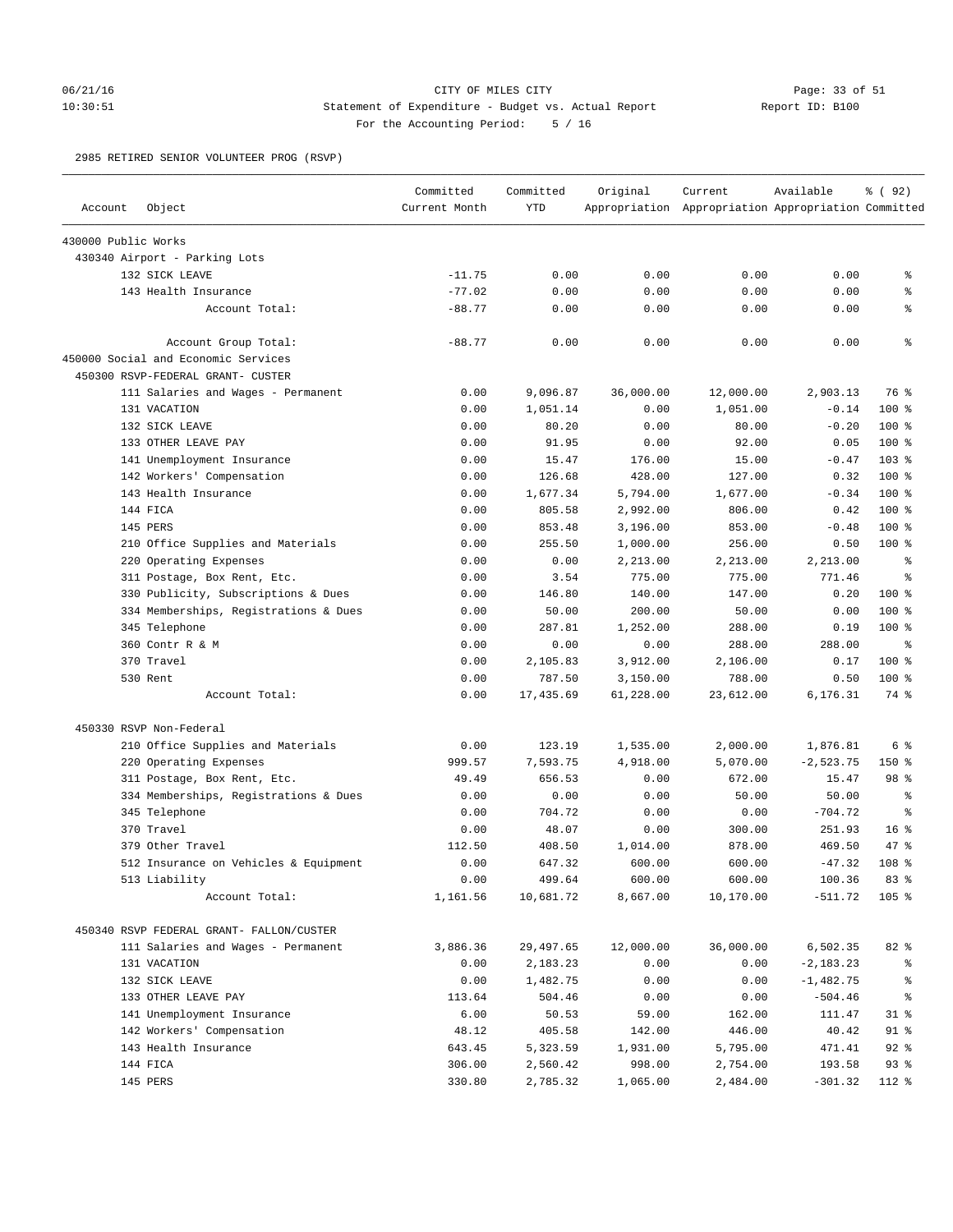### 06/21/16 Page: 34 of 51 10:30:51 Statement of Expenditure - Budget vs. Actual Report Report ID: B100 For the Accounting Period: 5 / 16

#### 2985 RETIRED SENIOR VOLUNTEER PROG (RSVP)

| Account            | Object                                | Committed<br>Current Month | Committed<br><b>YTD</b> | Original  | Current<br>Appropriation Appropriation Appropriation Committed | Available | % (92)  |
|--------------------|---------------------------------------|----------------------------|-------------------------|-----------|----------------------------------------------------------------|-----------|---------|
|                    | 210 Office Supplies and Materials     | 0.00                       | 0.00                    | 1,450.00  | 0.00                                                           | 0.00      | နွ      |
|                    | 220 Operating Expenses                | 600.78                     | 700.78                  | 737.00    | 100.00                                                         | $-600.78$ | 701 %   |
|                    | 311 Postage, Box Rent, Etc.           | 0.00                       | 0.00                    | 0.00      | 22.00                                                          | 22.00     | ి       |
|                    | 330 Publicity, Subscriptions & Dues   | 0.00                       | 83.00                   | 0.00      | 83.00                                                          | 0.00      | $100$ % |
|                    | 334 Memberships, Registrations & Dues | 200.00                     | 200.00                  | 0.00      | 100.00                                                         | $-100.00$ | $200$ % |
|                    | 345 Telephone                         | 140.03                     | 517.14                  | 428.00    | 1,260.00                                                       | 742.86    | 41 %    |
|                    | 370 Travel                            | 0.00                       | 1,689.78                | 2,595.00  | 2,620.00                                                       | 930.22    | 64 %    |
|                    | 530 Rent                              | 0.00                       | 3,412.50                | 1,050.00  | 3,499.00                                                       | 86.50     | 98 %    |
|                    | Account Total:                        | 6,275.18                   | 51,396.73               | 22,455.00 | 55, 325.00                                                     | 3,928.27  | 93%     |
|                    | 450350 RSVP-Non federal grant- Fallon |                            |                         |           |                                                                |           |         |
|                    | 210 Office Supplies and Materials     | 0.00                       | 0.00                    | 512.00    | 0.00                                                           | 0.00      | နွ      |
|                    | 220 Operating Expenses                | 0.00                       | 0.00                    | 1,639.00  | 0.00                                                           | 0.00      | နွ      |
|                    | Account Total:                        | 0.00                       | 0.00                    | 2,151.00  | 0.00                                                           | 0.00      | ి       |
| 450351 RSVP-Excess |                                       |                            |                         |           |                                                                |           |         |
|                    | 111 Salaries and Wages - Permanent    | 0.00                       | 0.00                    | 1,920.00  | 1,920.00                                                       | 1,920.00  | နွ      |
|                    | 132 SICK LEAVE                        | 11.75                      | 11.75                   | 0.00      | 0.00                                                           | $-11.75$  | ್ಠಿ     |
|                    | 141 Unemployment Insurance            | 0.00                       | 0.00                    | 10.00     | 10.00                                                          | 10.00     | ៖       |
|                    | 142 Workers' Compensation             | 0.00                       | 0.00                    | 23.00     | 23.00                                                          | 23.00     | ి       |
|                    | 143 Health Insurance                  | 77.02                      | 77.02                   | 0.00      | 0.00                                                           | $-77.02$  | ್ಠಿ     |
|                    | 144 FICA                              | 0.00                       | 0.00                    | 160.00    | 160.00                                                         | 160.00    | ి       |
|                    | 145 PERS                              | 0.00                       | 0.00                    | 171.00    | 171.00                                                         | 171.00    | နွ      |
|                    | Account Total:                        | 88.77                      | 88.77                   | 2,284.00  | 2,284.00                                                       | 2,195.23  | 4 %     |
|                    | Account Group Total:                  | 7,525.51                   | 79,602.91               | 96,785.00 | 91,391.00                                                      | 11,788.09 | 87%     |
|                    | Fund Total:                           | 7,436.74                   | 79,602.91               | 96,785.00 | 91,391.00                                                      | 11,788.09 | 87%     |
|                    |                                       |                            |                         |           |                                                                |           |         |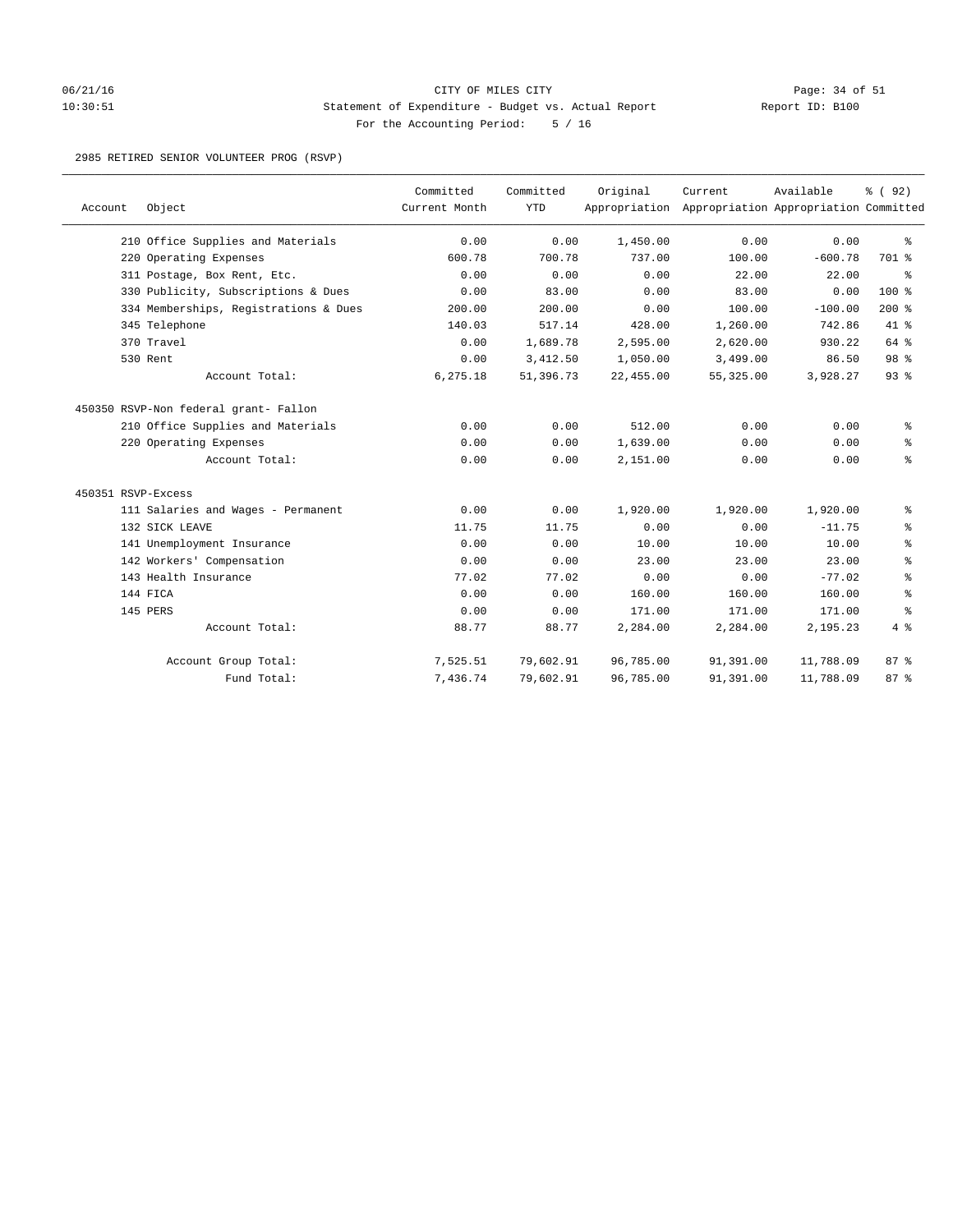### 06/21/16 Page: 35 of 51 10:30:51 Statement of Expenditure - Budget vs. Actual Report Report ID: B100 For the Accounting Period: 5 / 16

3670 SID 211

| Object<br>Account                  | Committed<br>Current Month | Committed<br>YTD | Original<br>Appropriation | Current<br>Appropriation Appropriation Committed | Available | 8 (92)          |
|------------------------------------|----------------------------|------------------|---------------------------|--------------------------------------------------|-----------|-----------------|
| 490000 DEBT SERVICE                |                            |                  |                           |                                                  |           |                 |
| 490500 Other Debt Service Payments |                            |                  |                           |                                                  |           |                 |
| 643 Principal- SID 211             | 0.00                       | 1,882.00         | 3,980.00                  | 3,980.00                                         | 2,098.00  | $47*$           |
| 644 Interest- SID 211              | 0.00                       | 278.07           | 1,576.00                  | 1,576.00                                         | 1,297.93  | 18 <sup>8</sup> |
| Account Total:                     | 0.00                       | 2,160.07         | 5,556.00                  | 5,556.00                                         | 3,395.93  | $39*$           |
| Account Group Total:               | 0.00                       | 2,160.07         | 5,556.00                  | 5,556.00                                         | 3,395.93  | $39*$           |
| Fund Total:                        | 0.00                       | 2,160.07         | 5,556.00                  | 5,556.00                                         | 3,395.93  | $39*$           |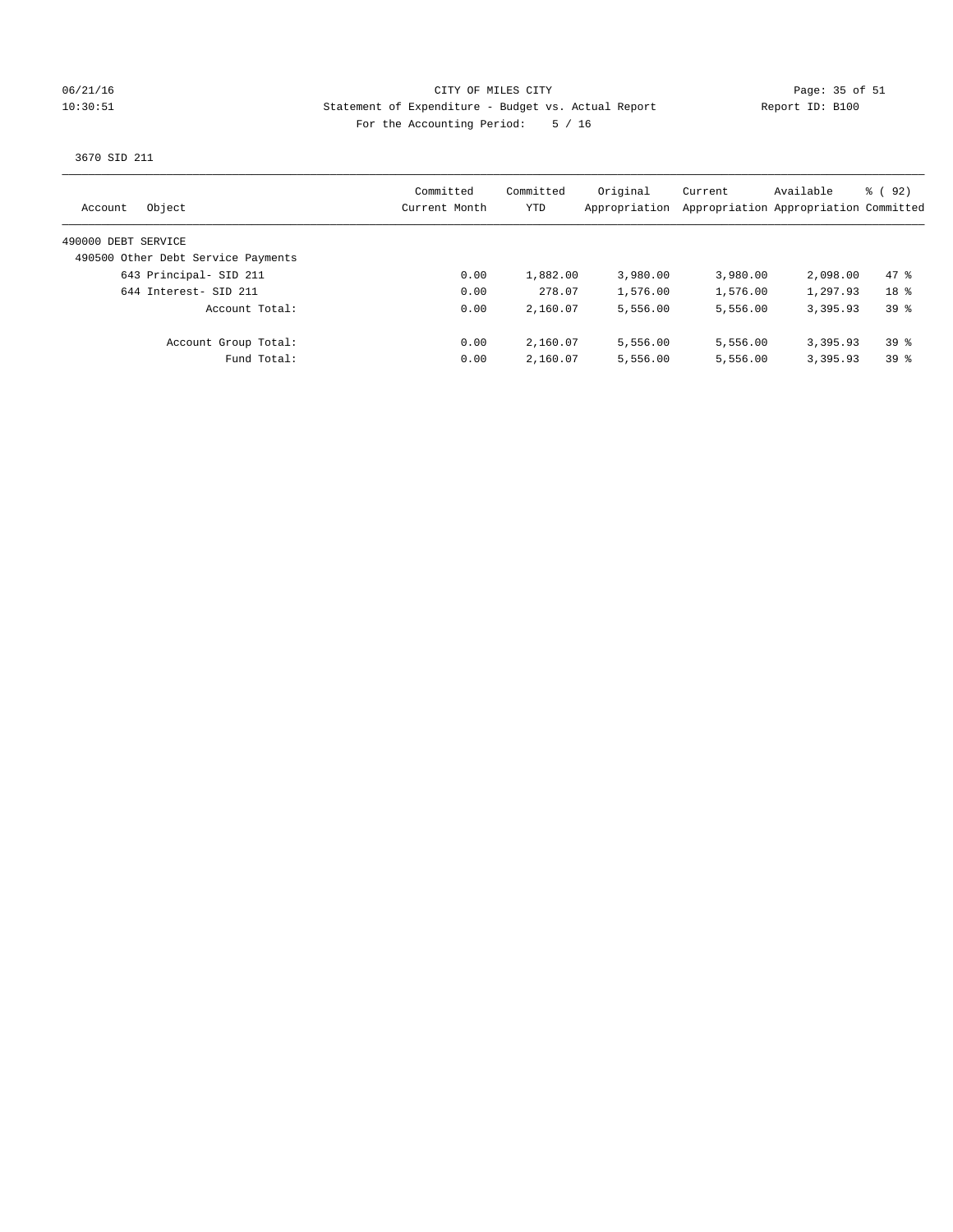# 06/21/16 Page: 36 of 51 10:30:51 Statement of Expenditure - Budget vs. Actual Report Report ID: B100 For the Accounting Period: 5 / 16

4000 General Fund Capitol Improvement Fund

| Object<br>Account               | Committed<br>Current Month | Committed<br>YTD | Original<br>Appropriation | Current    | Available<br>Appropriation Appropriation Committed | $\frac{6}{6}$ (92) |
|---------------------------------|----------------------------|------------------|---------------------------|------------|----------------------------------------------------|--------------------|
| 410000 GENERAL GOVERNMENT       |                            |                  |                           |            |                                                    |                    |
| 410100 Legislative Services(02) |                            |                  |                           |            |                                                    |                    |
| 940 Machinery &<br>Equipment    | 0.00                       | 56,133.08        | 105,000.00                | 105,000.00 | 48,866.92                                          | $53$ $%$           |
| Account Total:                  | 0.00                       | 56,133.08        | 105,000.00                | 105,000.00 | 48,866.92                                          | $53$ $%$           |
| Account Group Total:            | 0.00                       | 56,133.08        | 105,000.00                | 105,000.00 | 48,866.92                                          | $53$ $%$           |
| Fund Total:                     | 0.00                       | 56,133.08        | 105,000.00                | 105,000.00 | 48,866.92                                          | $53$ $%$           |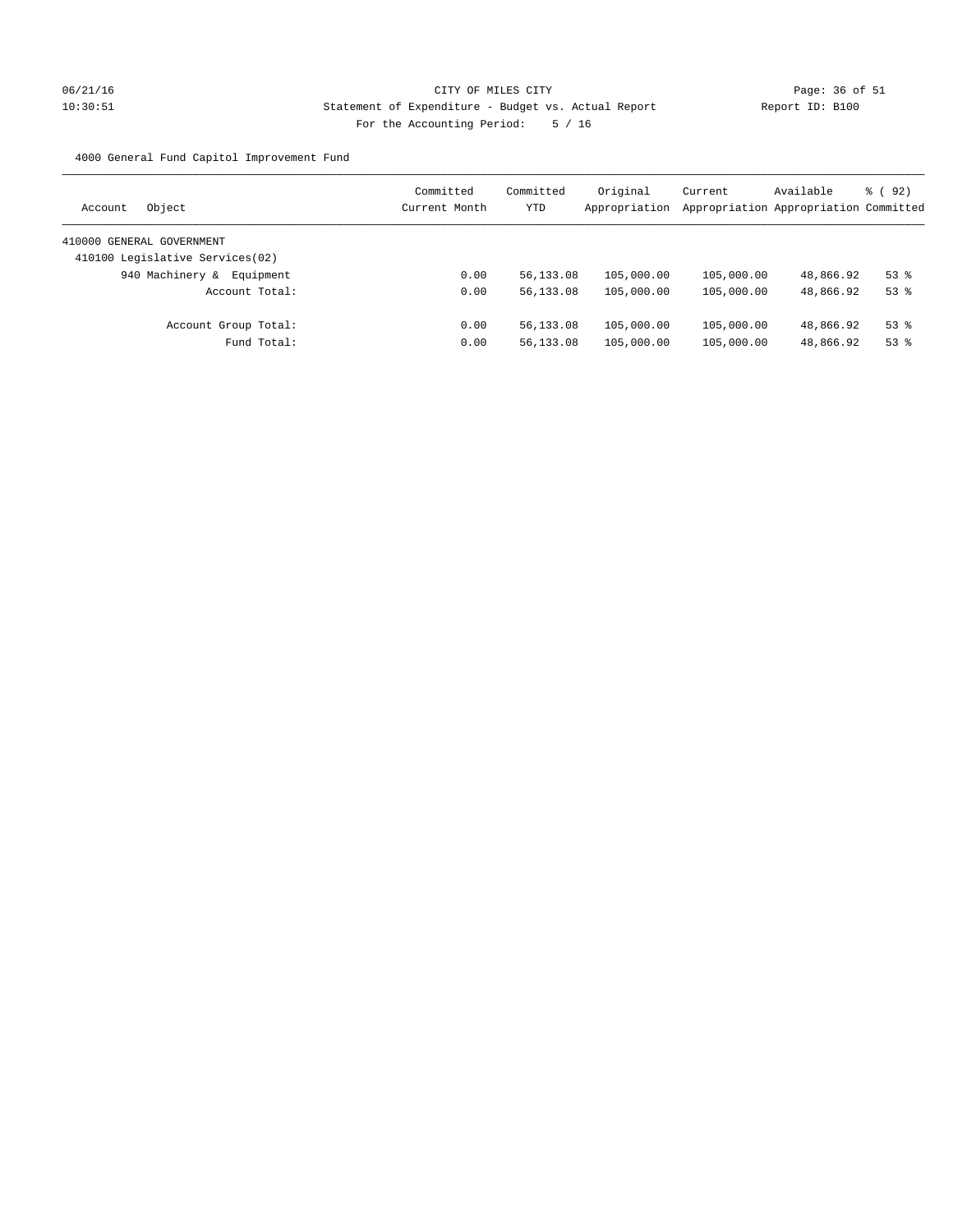# 06/21/16 Page: 37 of 51 10:30:51 Statement of Expenditure - Budget vs. Actual Report Report ID: B100 For the Accounting Period: 5 / 16

## 4056 Airport- Capital Improvement Plan

| Object<br>Account                   | Committed<br>Current Month | Committed<br>YTD | Original<br>Appropriation | Current<br>Appropriation Appropriation Committed | Available      | $\frac{6}{6}$ (92) |
|-------------------------------------|----------------------------|------------------|---------------------------|--------------------------------------------------|----------------|--------------------|
| 430000 Public Works                 |                            |                  |                           |                                                  |                |                    |
| 430300 Airport (87)                 |                            |                  |                           |                                                  |                |                    |
| 230 Repair and Maintenance Supplies | 0.00                       | 750.00           | 0.00                      | 0.00                                             | $-750.00$      | ៖                  |
| 360 Contr R & M                     | 0.00                       | 5,813.00         | 0.00                      | 0.00                                             | $-5.813.00$    | ి                  |
| 940 Machinery &<br>Equipment        | 0.00                       | 10,621.00        | 0.00                      | 0.00                                             | $-10,621.00$   | ి                  |
| Account Total:                      | 0.00                       | 17,184.00        | 0.00                      | 0.00                                             | $-17, 184.00$  | ి                  |
| Account Group Total:                | 0.00                       | 17,184.00        | 0.00                      | 0.00                                             | $-17, 184, 00$ | ៖                  |
| Fund Total:                         | 0.00                       | 17,184.00        | 0.00                      | 0.00                                             | $-17, 184.00$  | နွ                 |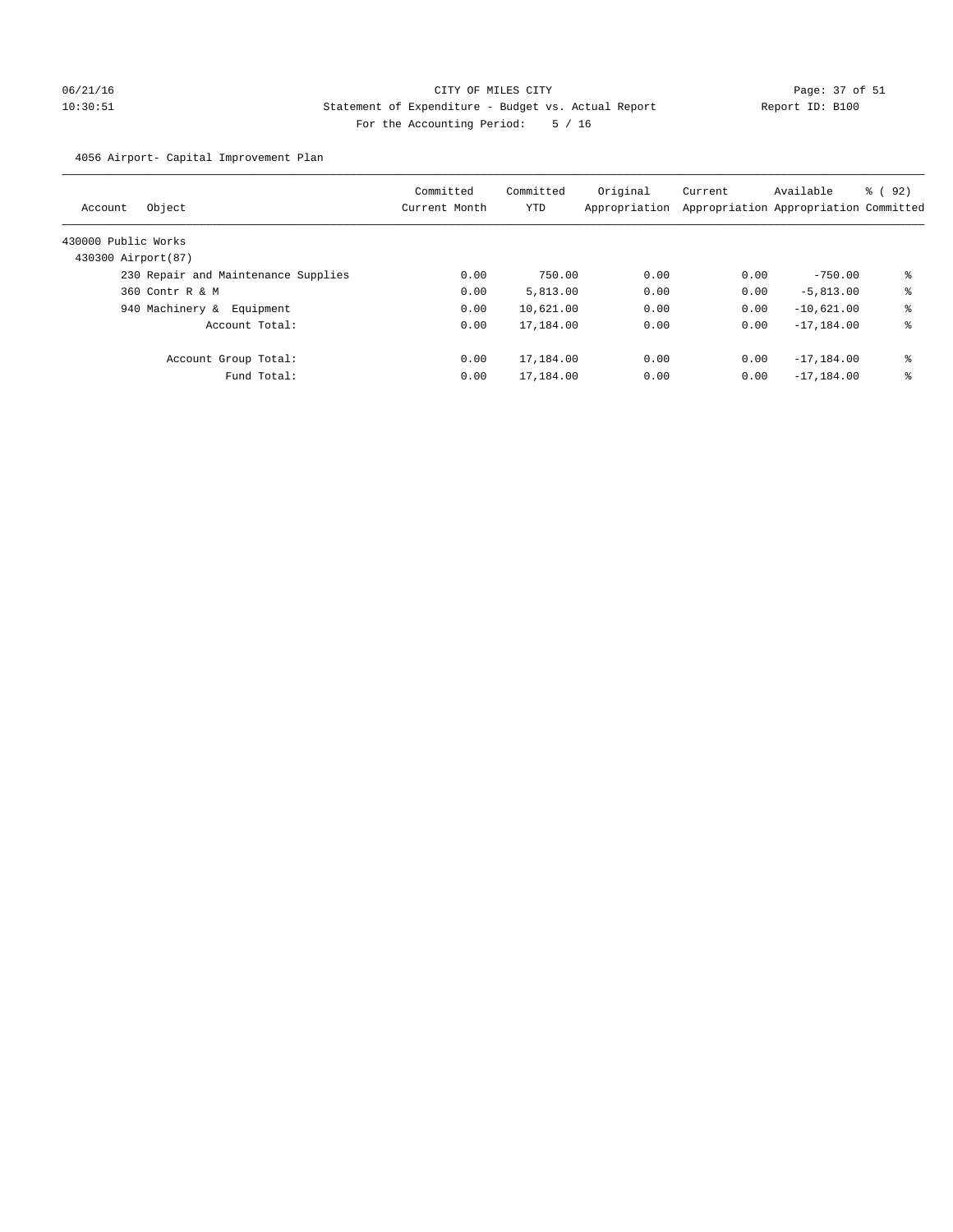# 06/21/16 Page: 38 of 51 10:30:51 Statement of Expenditure - Budget vs. Actual Report Report ID: B100 For the Accounting Period: 5 / 16

4060 CAPITAL IMPROV-PUBLIC WORKS

| Object<br>Account            | Committed<br>Current Month | Committed<br>YTD | Original<br>Appropriation | Current    | Available<br>Appropriation Appropriation Committed | 8 (92) |
|------------------------------|----------------------------|------------------|---------------------------|------------|----------------------------------------------------|--------|
| 430000 Public Works          |                            |                  |                           |            |                                                    |        |
| 430233 Roadway/Re-surfacing  |                            |                  |                           |            |                                                    |        |
| 940 Machinery &<br>Equipment | 14,072.12                  | 176,260.82       | 244,000.00                | 244,000.00 | 67,739.18                                          | 72 %   |
| Account Total:               | 14,072.12                  | 176,260.82       | 244,000.00                | 244,000.00 | 67,739.18                                          | 72 %   |
| Account Group Total:         | 14,072.12                  | 176,260.82       | 244,000.00                | 244,000.00 | 67,739.18                                          | 72 %   |
| Fund Total:                  | 14,072.12                  | 176,260.82       | 244,000.00                | 244,000.00 | 67,739.18                                          | 72 %   |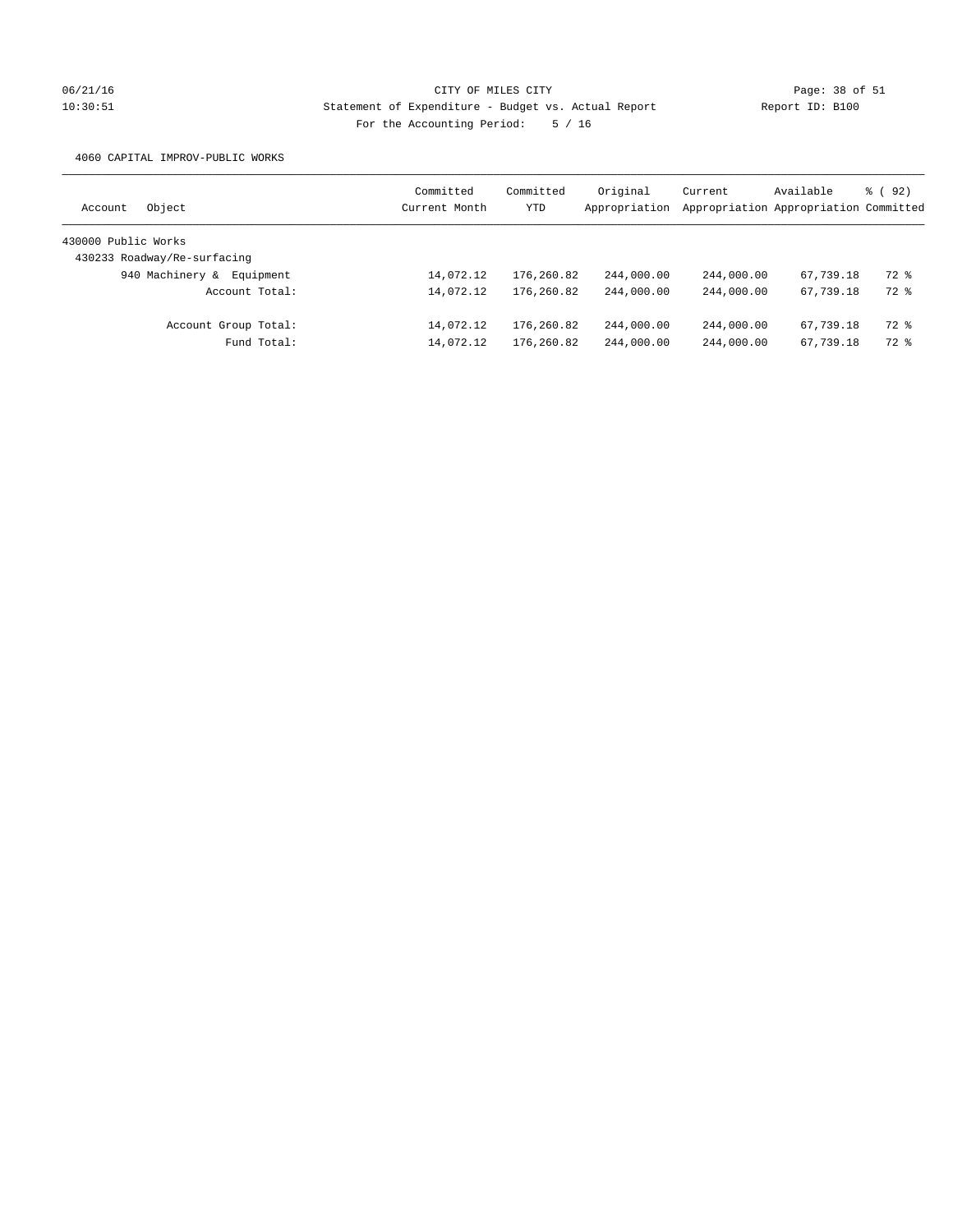# 06/21/16 Page: 39 of 51 10:30:51 Statement of Expenditure - Budget vs. Actual Report Report ID: B100 For the Accounting Period: 5 / 16

| Account             | Object                                        | Committed<br>Current Month | Committed<br><b>YTD</b> | Original   | Current<br>Appropriation Appropriation Appropriation Committed | Available    | % ( 92 )                 |
|---------------------|-----------------------------------------------|----------------------------|-------------------------|------------|----------------------------------------------------------------|--------------|--------------------------|
| 430000 Public Works |                                               |                            |                         |            |                                                                |              |                          |
| 430220 Operations   |                                               |                            |                         |            |                                                                |              |                          |
|                     | 350 Professional Services                     | 0.00                       | 22.50                   | 0.00       | 0.00                                                           | $-22.50$     | g                        |
|                     | Account Total:                                | 0.00                       | 22.50                   | 0.00       | 0.00                                                           | $-22.50$     | နွ                       |
|                     | 430510 Water Administration (25)              |                            |                         |            |                                                                |              |                          |
|                     | 111 Salaries and Wages - Permanent            | 1,995.05                   | 21,138.28               | 23,087.00  | 23,087.00                                                      | 1,948.72     | $92$ $%$                 |
|                     | 121 OVERTIME-PERMANENT                        | 0.00                       | 6.03                    | 250.00     | 250.00                                                         | 243.97       | 2 <sup>8</sup>           |
|                     | 131 VACATION                                  | 0.00                       | 1,389.33                | 1,500.00   | 1,500.00                                                       | 110.67       | 93%                      |
|                     | 132 SICK LEAVE                                | 0.00                       | 981.89                  | 1,000.00   | 1,000.00                                                       | 18.11        | 98 %                     |
|                     | 141 Unemployment Insurance                    | 2.99                       | 35.47                   | 39.00      | 39.00                                                          | 3.53         | $91$ %                   |
|                     | 142 Workers' Compensation                     | 24.01                      | 286.17                  | 298.00     | 298.00                                                         | 11.83        | 96%                      |
|                     | 143 Health Insurance                          | 321.93                     | 3,541.14                | 3,863.00   | 3,863.00                                                       | 321.86       | $92$ $%$                 |
|                     | 144 FICA                                      | 152.62                     | 1,810.38                | 1,977.00   | 1,977.00                                                       | 166.62       | $92$ %                   |
|                     | 145 PERS                                      | 107.22                     | 1,252.11                | 2,137.00   | 2,137.00                                                       | 884.89       | 59 %                     |
|                     | 196 CLOTHING ALLOTMENT                        | 0.00                       | 150.00                  | 140.00     | 140.00                                                         | $-10.00$     | 107 %                    |
|                     | 210 Office Supplies and Materials             | 332.74                     | 1,631.02                | 2,000.00   | 2,000.00                                                       | 368.98       | 82 %                     |
|                     | 214 Small Items of Equipment                  | 0.00                       | 317.31                  | 3,067.00   | 3,067.00                                                       | 2,749.69     | $10*$                    |
|                     | 220 Operating Expenses                        | 106.00                     | 4,857.80                | 1,500.00   | 1,500.00                                                       | $-3, 357.80$ | $324$ $%$                |
|                     | 230 Repair and Maintenance Supplies           | 0.00                       | 0.00                    | 200.00     | 200.00                                                         | 200.00       | $\,{}^{\circ}\!\!\delta$ |
|                     | 311 Postage, Box Rent, Etc.                   | 558.72                     | 7,183.47                | 10,000.00  | 10,000.00                                                      | 2,816.53     | 72 %                     |
|                     | 320 Printing, Duplicating, Typing &           | 77.50                      | 1,079.74                | 2,100.00   | 2,100.00                                                       | 1,020.26     | $51$ %                   |
|                     | 330 Publicity, Subscriptions & Dues           | 0.00                       | 1,894.04                | 1,000.00   | 1,000.00                                                       | $-894.04$    | 189 %                    |
|                     | 345 Telephone                                 | 42.56                      | 545.80                  | 600.00     | 600.00                                                         | 54.20        | $91$ %                   |
|                     | 347 Internet                                  | 8.49                       | 168.57                  | 200.00     | 200.00                                                         | 31.43        | 84 %                     |
|                     | 350 Professional Services                     | 60.53                      | 3,739.06                | 2,600.00   | 2,600.00                                                       | $-1, 139.06$ | 144 %                    |
|                     | 360 Contr R & M                               | 136.78                     | 7,784.05                | 7,000.00   | 7,000.00                                                       | $-784.05$    | $111*$                   |
|                     | 370 Travel                                    | 0.00                       | 0.00                    | 300.00     | 300.00                                                         | 300.00       | g                        |
|                     | 380 Training Services                         | 0.00                       | 0.00                    | 300.00     | 300.00                                                         | 300.00       | $\epsilon$               |
|                     | 382 Books                                     | 0.00                       | 0.00                    | 50.00      | 50.00                                                          | 50.00        | နွ                       |
|                     | 513 Liability                                 | 0.00                       | 5,036.30                | 5,037.00   | 5,037.00                                                       | 0.70         | $100$ %                  |
|                     | 521 Surety Bonds for Officials & Employees    | 0.00                       | 0.00                    | 400.00     | 400.00                                                         | 400.00       | နွ                       |
|                     | 531 Building & Office Rental                  | 500.00                     | 5,500.00                | 6,000.00   | 6,000.00                                                       | 500.00       | $92$ $%$                 |
|                     | 810 Losses (Bad debt expense - Enterprise     | 0.00                       | 38.68                   | 500.00     | 500.00                                                         | 461.32       | 8 %                      |
|                     | Account Total:                                | 4,427.14                   | 70,366.64               | 77,145.00  | 77,145.00                                                      | 6,778.36     | $91$ %                   |
|                     | 430530 Water Source of Supply and Pumping(22) |                            |                         |            |                                                                |              |                          |
|                     | 111 Salaries and Wages - Permanent            | 18,504.73                  | 205,893.79              | 234,119.00 | 234,119.00                                                     | 28, 225. 21  | 88 %                     |
|                     | 121 OVERTIME-PERMANENT                        | 366.78                     | 9,183.68                | 16,709.00  | 16,709.00                                                      | 7,525.32     | 55 %                     |
|                     | 131 VACATION                                  | 1,470.88                   | 15,917.28               | 15,773.00  | 15,773.00                                                      | $-144.28$    | 101 %                    |
|                     | 132 SICK LEAVE                                | 405.96                     | 8,488.91                | 7,093.00   | 7,093.00                                                       | $-1, 395.91$ | 120 %                    |
|                     | 133 OTHER LEAVE PAY                           | 0.00                       | 888.08                  | 3,968.00   | 3,968.00                                                       | 3,079.92     | $22$ %                   |
|                     | 134 HOLIDAY PAY                               | 0.00                       | 3,898.04                | 5,002.00   | 5,002.00                                                       | 1,103.96     | 78 %                     |
|                     | 141 Unemployment Insurance                    | 31.18                      | 367.93                  | 422.00     | 422.00                                                         | 54.07        | 87%                      |
|                     | 142 Workers' Compensation                     | 1,262.73                   | 14,948.72               | 14,800.00  | 14,800.00                                                      | $-148.72$    | 101 %                    |
|                     | 143 Health Insurance                          | 3,605.12                   | 39,661.27               | 43,263.00  | 43,263.00                                                      | 3,601.73     | $92$ $%$                 |
|                     | 144 FICA                                      | 1,506.16                   | 17,856.51               | 21,507.00  | 21,507.00                                                      | 3,650.49     | 83 %                     |
|                     | 145 PERS                                      | 1,715.86                   | 20,074.71               | 23, 251.00 | 23, 251.00                                                     | 3,176.29     | 86 %                     |
|                     | 196 CLOTHING ALLOTMENT                        | 0.00                       | 840.00                  | 840.00     | 840.00                                                         | 0.00         | 100 %                    |
|                     | 210 Office Supplies and Materials             | 0.00                       | 133.12                  | 250.00     | 250.00                                                         | 116.88       | 53%                      |
|                     | 214 Small Items of Equipment                  | 0.00                       | 1,367.54                | 0.00       | 3,000.00                                                       | 1,632.46     | 46%                      |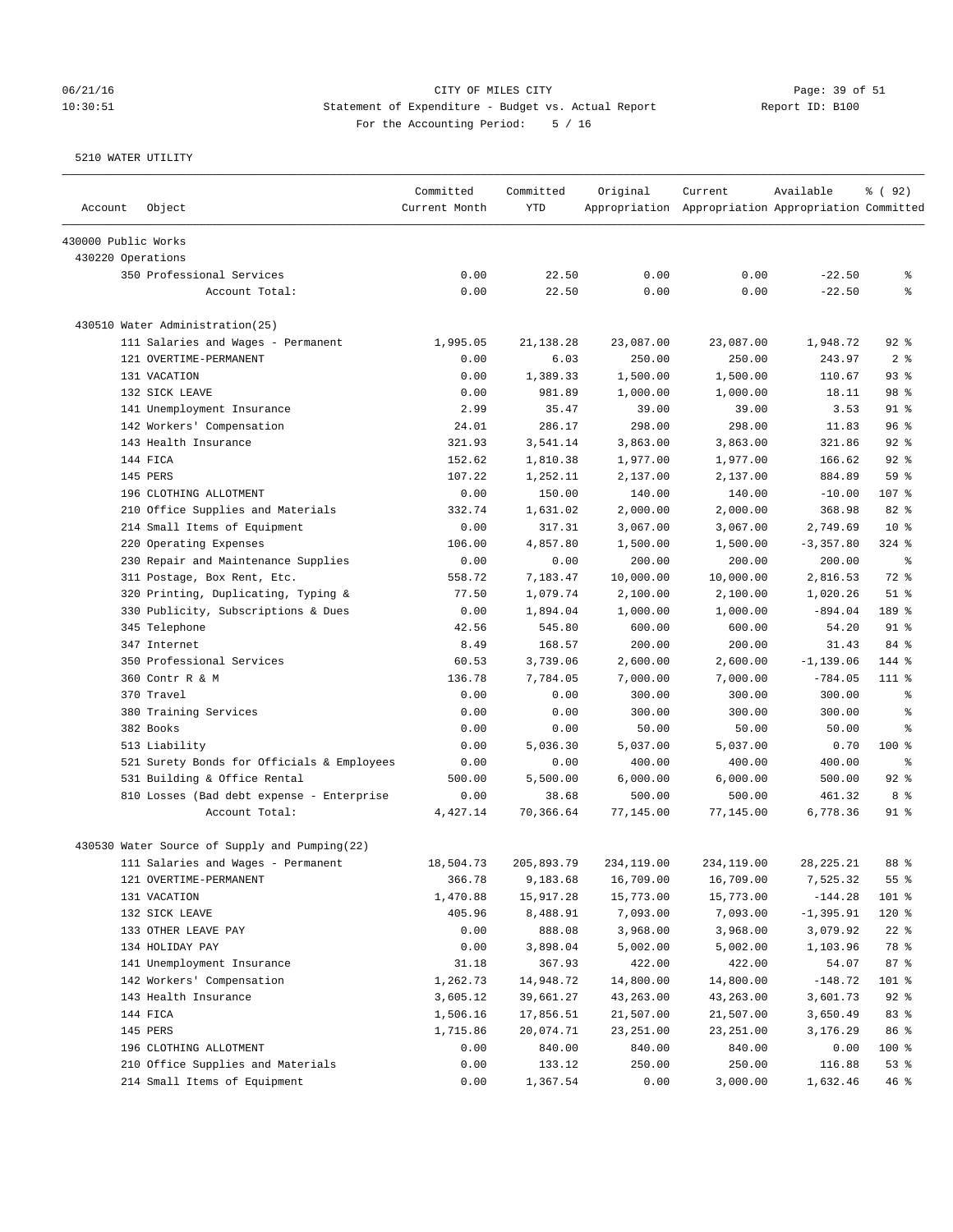# 06/21/16 CITY OF MILES CITY CONTRIBER CONSISTING Page: 40 of 51<br>10:30:51 Statement of Expenditure - Budget vs. Actual Report (Report ID: B100 10:30:51 Statement of Expenditure - Budget vs. Actual Report Report ID: B100 For the Accounting Period: 5 / 16

| Account | Object                                  | Committed<br>Current Month | Committed<br>YTD | Original   | Current<br>Appropriation Appropriation Appropriation Committed | Available   | % ( 92 )        |
|---------|-----------------------------------------|----------------------------|------------------|------------|----------------------------------------------------------------|-------------|-----------------|
|         | 220 Operating Expenses                  | 0.00                       | 669.16           | 2,000.00   | 2,000.00                                                       | 1,330.84    | 33%             |
|         | 222 Chemicals, Lab & Med Supplies       | 0.00                       | 46.78            | 150.00     | 150.00                                                         | 103.22      | $31$ %          |
|         | 226 Clothing and Uniforms               | 182.86                     | 639.33           | 400.00     | 400.00                                                         | $-239.33$   | $160*$          |
|         | 230 Repair and Maintenance Supplies     | 166.20                     | 5,245.55         | 6,000.00   | 6,000.00                                                       | 754.45      | 87%             |
|         | 231 Gas, Oil, Diesel Fuel, Grease, etc. | 52.09                      | 700.84           | 1,300.00   | 1,300.00                                                       | 599.16      | 54 %            |
|         | 241 Consumable Tools                    | 12.97                      | 117.88           | 200.00     | 200.00                                                         | 82.12       | 59 %            |
|         | 311 Postage, Box Rent, Etc.             | 16.00                      | 23.54            | 50.00      | 50.00                                                          | 26.46       | $47$ %          |
|         | 330 Publicity, Subscriptions & Dues     | 0.00                       | 0.00             | 500.00     | 500.00                                                         | 500.00      | နွ              |
|         | 334 Memberships, Registrations & Dues   | 135.00                     | 278.41           | 400.00     | 400.00                                                         | 121.59      | 70 %            |
|         | 341 Electric Utility Services           | 3,361.24                   | 42,810.98        | 61,326.00  | 61,326.00                                                      | 18,515.02   | 70 %            |
|         | 344 Gas Utility Service                 | 232.58                     | 1,307.10         | 20,000.00  | 20,000.00                                                      | 18,692.90   | 7 %             |
|         | 345 Telephone                           | 71.67                      | 828.71           | 1,000.00   | 1,000.00                                                       | 171.29      | 83%             |
|         | 346 Garbage Service                     | 0.00                       | 3,624.36         | 250.00     | 250.00                                                         | $-3,374.36$ | $***$ $%$       |
|         | 347 Internet                            | 80.25                      | 882.75           | 1,000.00   | 1,000.00                                                       | 117.25      | 88 %            |
|         | 350 Professional Services               | 0.00                       | 312.10           | 500.00     | 500.00                                                         | 187.90      | 62 %            |
|         | 352 Wtr/Swr Lab Testing                 | 0.00                       | 0.00             | 1,000.00   | 1,000.00                                                       | 1,000.00    | ್ಠಿ             |
|         | 357 Architectual, Engineering Serv Etc. | 0.00                       | 0.00             | 10,000.00  | 10,000.00                                                      | 10,000.00   | ್ಠಿ             |
|         | 360 Contr R & M                         | 23.50                      | 1,220.20         | 40,000.00  | 40,000.00                                                      | 38,779.80   | 3 <sup>°</sup>  |
|         | 363 R&M Vehicles/Equip/Labor-PW         | 0.00                       | 670.86           | 7,000.00   | 7,000.00                                                       | 6,329.14    | $10*$           |
|         | 369 Other Repair and Maintenance        | 0.00                       | 2,675.00         | 2,000.00   | 2,000.00                                                       | $-675.00$   | 134 %           |
|         | 370 Travel                              | 0.00                       | 313.67           | 1,000.00   | 1,000.00                                                       | 686.33      | $31$ %          |
|         | 380 Training Services                   | 0.00                       | 1,267.30         | 1,400.00   | 1,400.00                                                       | 132.70      | $91$ %          |
|         | 382 Books                               | 0.00                       | 0.00             | 200.00     | 200.00                                                         | 200.00      | နွ              |
|         | 400 BUILDING MATERIALS                  | 0.00                       | 0.00             | 500.00     | 500.00                                                         | 500.00      | ి               |
|         | 511 Insurance on Buildings              | 0.00                       | 9,142.93         | 9,143.00   | 9,143.00                                                       | 0.07        | 100 %           |
|         | 512 Insurance on Vehicles & Equipment   | 0.00                       | 188.20           | 189.00     | 189.00                                                         | 0.80        | 100 %           |
|         | 940 Machinery & Equipment               | 0.00                       | 0.00             | 0.00       | 130,000.00                                                     | 130,000.00  | နွ              |
|         | Account Total:                          | 33, 203. 76                | 412, 485.23      | 554,505.00 | 687,505.00                                                     | 275,019.77  | 60 %            |
|         | 430540 Water Purification and Treatment |                            |                  |            |                                                                |             |                 |
|         | 210 Office Supplies and Materials       | 0.00                       | 202.43           | 200.00     | 200.00                                                         | $-2.43$     | 101 %           |
|         | 214 Small Items of Equipment            | 0.00                       | 65.08            | 0.00       | 9,200.00                                                       | 9,134.92    | 1 <sup>8</sup>  |
|         | 220 Operating Expenses                  | 0.00                       | 1,438.41         | 3,000.00   | 3,000.00                                                       | 1,561.59    | 48 %            |
|         | 222 Chemicals, Lab & Med Supplies       | 2,441.31                   | 40,654.68        | 58,350.00  | 58,350.00                                                      | 17,695.32   | 70 %            |
|         | 226 Clothing and Uniforms               | 0.00                       | 431.47           | 400.00     | 400.00                                                         | $-31.47$    | 108 %           |
|         | 230 Repair and Maintenance Supplies     | 701.66                     | 5,226.80         | 0.00       | 9,500.00                                                       | 4,273.20    | $55$ %          |
|         | 231 Gas, Oil, Diesel Fuel, Grease, etc. | 52.09                      | 615.56           | 1,300.00   | 1,300.00                                                       | 684.44      | 47 %            |
|         | 241 Consumable Tools                    | 0.00                       | 104.91           | 150.00     | 150.00                                                         | 45.09       | 70 %            |
|         | 311 Postage, Box Rent, Etc.             | 2.28                       | 15.08            | 150.00     | 150.00                                                         | 134.92      | $10*$           |
|         | 320 Printing, Duplicating, Typing &     | 0.00                       | 0.00             | 100.00     | 100.00                                                         | 100.00      | ွေ              |
|         | 330 Publicity, Subscriptions & Dues     | 0.00                       | 0.00             | 400.00     | 400.00                                                         | 400.00      | ိစ              |
|         | 334 Memberships, Registrations & Dues   | 135.00                     | 203.41           | 450.00     | 450.00                                                         | 246.59      | 45 %            |
|         | 352 Wtr/Swr Lab Testing                 | 37.12                      | 2,377.99         | 10,000.00  | 10,000.00                                                      | 7,622.01    | $24$ %          |
|         | 357 Architectual, Engineering Serv Etc. | 0.00                       | 0.00             | 12,000.00  | 12,000.00                                                      | 12,000.00   | ိစ              |
|         | 360 Contr R & M                         | 0.00                       | 1,150.95         | 6,000.00   | 6,000.00                                                       | 4,849.05    | 19 <sup>°</sup> |
|         | 369 Other Repair and Maintenance        | 0.00                       | 0.00             | 1,500.00   | 1,500.00                                                       | 1,500.00    | ႜ               |
|         | 370 Travel                              | 0.00                       | 601.39           | 1,200.00   | 1,200.00                                                       | 598.61      | $50*$           |
|         | 380 Training Services                   | 0.00                       | 813.62           | 1,000.00   | 1,000.00                                                       | 186.38      | 81 %            |
|         | 382 Books                               | 0.00                       | 0.00             | 200.00     | 200.00                                                         | 200.00      | ွေ              |
|         | 533 Machinery and Equipment Rental      | 0.00                       | 0.00             | 1,000.00   | 1,000.00                                                       | 1,000.00    | ွေ              |
|         | 930 Improvements Other than Buildings   | 0.00                       | 0.00             | 0.00       | 15,500.00                                                      | 15,500.00   | နွ              |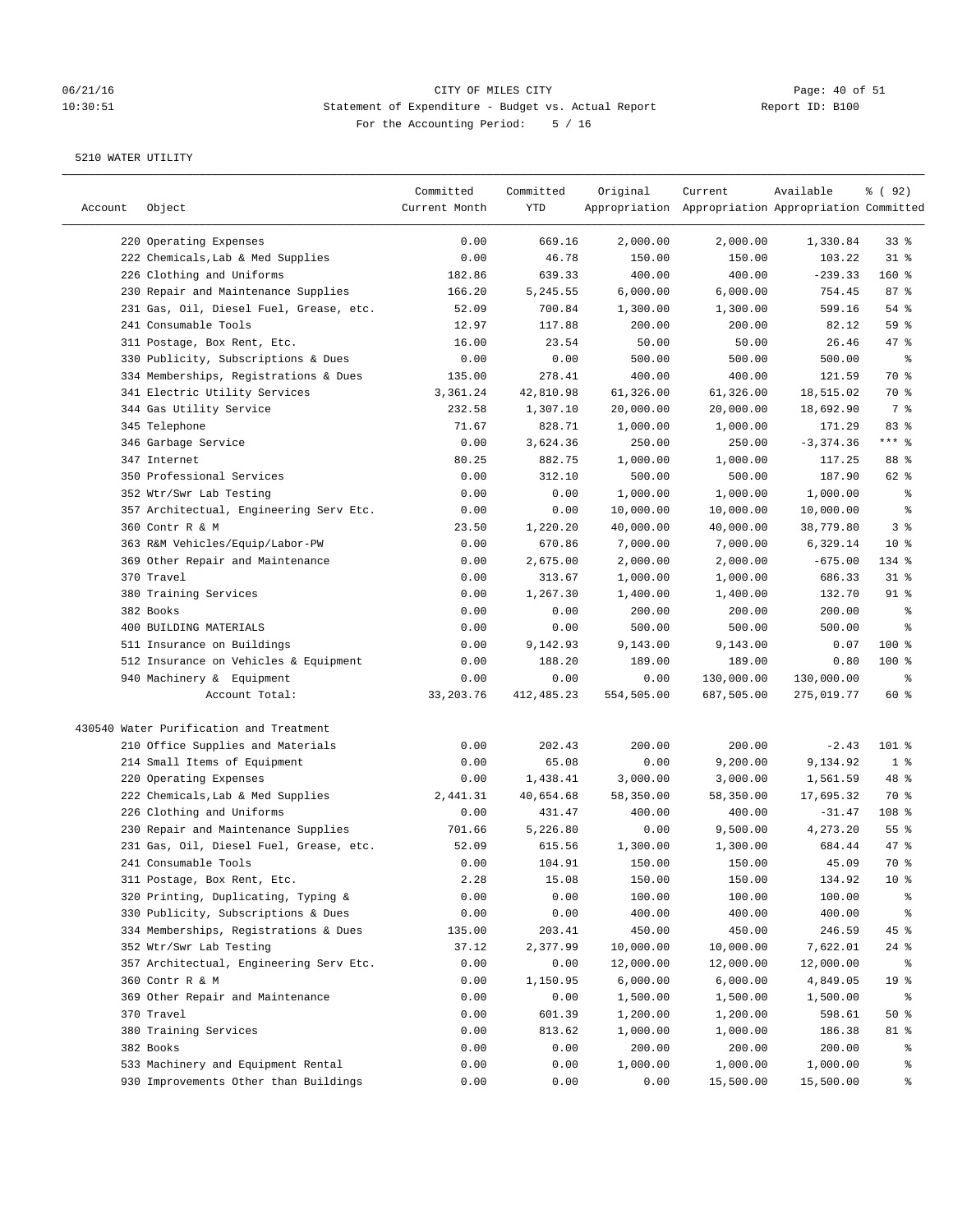# 06/21/16 Page: 41 of 51 10:30:51 Statement of Expenditure - Budget vs. Actual Report Changer Report ID: B100 For the Accounting Period: 5 / 16

| Account | Object                                   | Committed<br>Current Month | Committed<br>YTD | Original   | Current<br>Appropriation Appropriation Appropriation Committed | Available                 | % ( 92 )        |
|---------|------------------------------------------|----------------------------|------------------|------------|----------------------------------------------------------------|---------------------------|-----------------|
|         | Account Total:                           | 3,369.46                   | 53,901.78        | 97,400.00  | 131,600.00                                                     | 77,698.22                 | $41$ %          |
|         | 430550 Transmission and Distribution(23) |                            |                  |            |                                                                |                           |                 |
|         | 111 Salaries and Wages - Permanent       | 12,381.38                  | 130, 215.78      | 131,803.00 | 131,803.00                                                     | 1,587.22                  | 99%             |
|         | 121 OVERTIME-PERMANENT                   | 544.61                     | 6,905.92         | 10,598.00  | 10,598.00                                                      | 3,692.08                  | 65 %            |
|         | 131 VACATION                             | 405.93                     | 8,342.03         | 15,773.00  | 15,773.00                                                      | 7,430.97                  | 53%             |
|         | 132 SICK LEAVE                           | 363.24                     | 2,937.28         | 7,093.00   | 7,093.00                                                       | 4,155.72                  | 41 %            |
|         | 133 OTHER LEAVE PAY                      | 0.00                       | 0.00             | 2,150.00   | 2,150.00                                                       | 2,150.00                  | နွ              |
|         | 134 HOLIDAY PAY                          | 23.09                      | 1,815.78         | 4,558.00   | 4,558.00                                                       | 2,742.22                  | $40*$           |
|         | 141 Unemployment Insurance               | 20.54                      | 225.98           | 258.00     | 258.00                                                         | 32.02                     | 88 %            |
|         | 142 Workers' Compensation                | 737.92                     | 7,955.62         | 8,888.00   | 8,888.00                                                       | 932.38                    | $90*$           |
|         | 143 Health Insurance                     | 2,478.28                   | 26,296.80        | 27,812.00  | 27,812.00                                                      | 1,515.20                  | 95 <sup>8</sup> |
|         | 144 FICA                                 | 1,043.43                   | 11,464.08        | 13,156.00  | 13,156.00                                                      | 1,691.92                  | 87%             |
|         | 145 PERS                                 | 1,134.50                   | 12,422.95        | 14,223.00  | 14,223.00                                                      | 1,800.05                  | 87%             |
|         | 196 CLOTHING ALLOTMENT                   | 0.00                       | 502.50           | 670.00     | 670.00                                                         | 167.50                    | 75 %            |
|         | 210 Office Supplies and Materials        | 0.00                       | 272.03           | 500.00     | 500.00                                                         | 227.97                    | 54 %            |
|         | 214 Small Items of Equipment             | 0.00                       | 3,384.35         | 12,500.00  | 12,500.00                                                      | 9,115.65                  | $27$ %          |
|         | 220 Operating Expenses                   | 4,511.92                   | 21, 371.12       | 25,000.00  | 25,000.00                                                      | 3,628.88                  | 85%             |
|         | 222 Chemicals, Lab & Med Supplies        | 0.00                       | 0.00             | 200.00     | 200.00                                                         | 200.00                    | နွ              |
|         | 226 Clothing and Uniforms                | $-15.00$                   | 349.72           | 900.00     | 900.00                                                         | 550.28                    | 39 %            |
|         | 230 Repair and Maintenance Supplies      | 450.11                     | 20,792.27        | 25,000.00  | 25,000.00                                                      | 4,207.73                  | 83%             |
|         | 231 Gas, Oil, Diesel Fuel, Grease, etc.  | 406.20                     | 6,545.75         | 12,000.00  | 12,000.00                                                      | 5,454.25                  | 55%             |
|         | 233 Water/Sewer Main Replacement and     | 0.00                       | 0.00             | 10,000.00  | 10,000.00                                                      | 10,000.00                 | နွ              |
|         | 234 Hydrant/Manhole Replacement, Valves  | 6,992.23                   | 40,869.55        | 30,000.00  | 30,000.00                                                      | $-10,869.55$              | 136 %           |
|         | 235 Curb Stop Replacement                | 2,775.95                   | 15,558.75        | 14,000.00  | 14,000.00                                                      | $-1,558.75$               | 111 %           |
|         | 241 Consumable Tools                     | 0.00                       | 0.00             | 200.00     | 200.00                                                         | 200.00                    | ್ಠಿ             |
|         | 311 Postage, Box Rent, Etc.              | 0.00                       | 5.00             | 100.00     | 100.00                                                         | 95.00                     | 5 <sup>°</sup>  |
|         | 320 Printing, Duplicating, Typing &      | 0.00                       | 0.00             | 100.00     | 100.00                                                         | 100.00                    | နွ              |
|         | 330 Publicity, Subscriptions & Dues      | 0.00                       | 0.00             | 250.00     | 250.00                                                         | 250.00                    | ್ಠಿ             |
|         | 334 Memberships, Registrations & Dues    | 0.00                       | 337.00           | 300.00     | 300.00                                                         | $-37.00$                  | 112 %           |
|         | 341 Electric Utility Services            | 0.00                       | 555.58           | 308.00     | 308.00                                                         | $-247.58$                 | 180 %           |
|         | 344 Gas Utility Service                  | 0.00                       | 383.22           | 450.00     | 450.00                                                         | 66.78                     | 85%             |
|         | 345 Telephone                            | 32.38                      | 510.99           | 600.00     | 600.00                                                         | 89.01                     | 85%             |
|         | 347 Internet                             | 11.40                      | 125.40           | 250.00     | 250.00                                                         | 124.60                    | 50%             |
|         | 350 Professional Services                | 910.07                     | 9,583.29         | 350.00     | 350.00                                                         | $-9, 233.29$              | $***$ $-$       |
|         | 357 Architectual, Engineering Serv Etc.  | 0.00                       | 9,734.93         | 20,000.00  | 20,000.00                                                      | 10,265.07                 | 49 %            |
|         | 360 Contr R & M                          | 144.24                     | 3,277.53         | 8,000.00   | 8,000.00                                                       | 4,722.47                  | 41 %            |
|         | 363 R&M Vehicles/Equip/Labor-PW          | 1,692.27                   | 33, 358.63       | 28,000.00  | 28,000.00                                                      | $-5, 358.63$              | 119 %           |
|         | 369 Other Repair and Maintenance         | 0.00                       | 133.00           | 1,000.00   | 1,000.00                                                       | 867.00                    | 13 <sup>°</sup> |
|         | 370 Travel                               | 0.00                       | 199.06           | 750.00     | 750.00                                                         | 550.94                    | $27$ %          |
|         | 380 Training Services                    | 0.00                       | 400.00           | 700.00     | 700.00                                                         | 300.00                    | 57%             |
|         | 382 Books                                | 0.00                       | 23.00            | 200.00     | 200.00                                                         | 177.00                    | $12$ %          |
|         | 400 BUILDING MATERIALS                   | 0.00                       | 4.99             | 500.00     | 500.00                                                         | 495.01                    | 1 <sup>8</sup>  |
|         | 511 Insurance on Buildings               | 0.00                       | 2,960.53         | 2,961.00   | 2,961.00                                                       | 0.47                      | 100 %           |
|         | 512 Insurance on Vehicles & Equipment    | 0.00                       | 889.94           | 890.00     | 890.00                                                         | 0.06                      | 100 %           |
|         | 513 Liability                            | 0.00                       | 0.00             | 386.00     | 386.00                                                         | 386.00                    | ိစ              |
|         | 532 Land Rental                          | 0.00                       | 917.27           | 1,500.00   | 1,500.00                                                       | 582.73                    | 61 %            |
|         | 533 Machinery and Equipment Rental       | 0.00                       | 60.00            | 1,000.00   | 1,000.00                                                       | 940.00                    | 6 %             |
|         | 940 Machinery & Equipment                | 2,513.92                   | 50,171.91        | 0.00       |                                                                | 1,913,000.00 1,862,828.09 | 3%              |
|         | 958 Strevell/Merriam Wtr Line Proj       | 0.00                       | 70,444.72        | 68,000.00  | 68,000.00                                                      | $-2,444.72$               | 104 %           |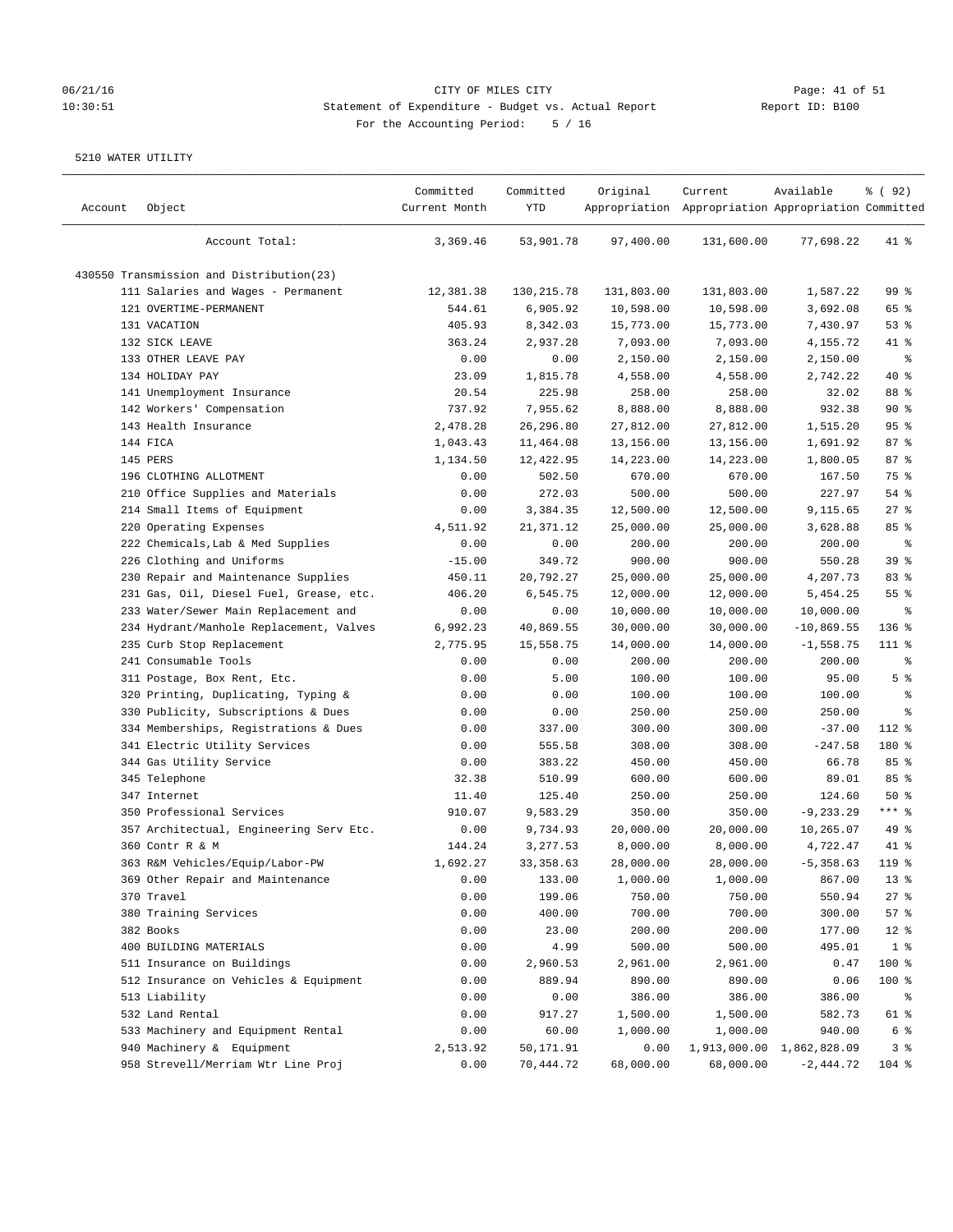# 06/21/16 Page: 42 of 51 10:30:51 Statement of Expenditure - Budget vs. Actual Report Report ID: B100 For the Accounting Period: 5 / 16

| Account             | Object                                     | Committed<br>Current Month | Committed<br><b>YTD</b> | Original<br>Appropriation                 | Current    | Available<br>Appropriation Appropriation Committed | % (92) |
|---------------------|--------------------------------------------|----------------------------|-------------------------|-------------------------------------------|------------|----------------------------------------------------|--------|
|                     | Account Total:                             | 39,558.61                  | 502,304.25              | 503,877.00                                |            | 2, 416, 877.00 1, 914, 572.75                      | $21$ % |
|                     | 430690 Sewer Lift Stations(32)             |                            |                         |                                           |            |                                                    |        |
|                     | 360 Contr R & M                            | 1,703.74                   | 1,703.74                | 0.00                                      | 0.00       | $-1,703.74$                                        | နွ     |
|                     | Account Total:                             | 1,703.74                   | 1,703.74                | 0.00                                      | 0.00       | $-1,703.74$                                        | ి      |
|                     | Account Group Total:                       |                            |                         | 82, 262.71 1, 040, 784.14 1, 232, 927.00  |            | 3, 313, 127.00 2, 272, 342.86                      | 318    |
| 490000 DEBT SERVICE |                                            |                            |                         |                                           |            |                                                    |        |
|                     | 490200 Revenue Bonds                       |                            |                         |                                           |            |                                                    |        |
|                     | 611 Principal-NE Wtr Line Phase II         | 8,000.00                   | 16,000.00               | 16,000.00                                 | 16,000.00  | 0.00                                               | 100%   |
|                     | 615 Principal-Northeast Water Ln \$2.2     | 30,000.00                  | 60,000.00               | 60,000.00                                 | 60,000.00  | 0.00                                               | $100*$ |
|                     | 616 Principal-Carbon Hill Water Tank \$2.2 | 29,000.00                  | 58,000.00               | 58,000.00                                 | 58,000.00  | 0.00                                               | 100 %  |
|                     | 617 Principal - NE Wtr Line \$500k         | 7,000.00                   | 14,000.00               | 14,000.00                                 | 14,000.00  | 0.00                                               | 100%   |
|                     | 618 Principal-Carbon Hill \$500k           | 7,000.00                   | 14,000.00               | 14,000.00                                 | 14,000.00  | 0.00                                               | 100%   |
|                     | 622 Interest-NE Wtr Line Phase II          | 888.75                     | 1,807.50                | 1,808.00                                  | 1,808.00   | 0.50                                               | 100 %  |
|                     | 631 Interest - NE Wtr Line \$500k          | 5,747.50                   | 11,591.25               | 11,592.00                                 | 11,592.00  | 0.75                                               | 100 %  |
|                     | 632 Interest - Carbon Hill Wtr Tank \$500k | 5,747.50                   | 11,591.25               | 11,592.00                                 | 11,592.00  | 0.75                                               | 100%   |
|                     | 634 Interest-Northeast Wtr Ln \$2.2        | 27,915.00                  | 56,280.00               | 56,280.00                                 | 56,280.00  | 0.00                                               | $100*$ |
|                     | 638 Interest-Carbon Hill Tank \$2.2        | 27,180.00                  | 54,795.00               | 54,795.00                                 | 54,795.00  | 0.00                                               | $100*$ |
|                     | Account Total:                             | 148, 478. 75               | 298,065.00              | 298,067.00                                | 298,067.00 | 2.00                                               | 100 %  |
|                     | Account Group Total:                       | 148,478.75                 | 298,065.00              | 298,067.00                                | 298,067.00 | 2.00                                               | $100*$ |
|                     | 520000 OTHER FINANCING USES                |                            |                         |                                           |            |                                                    |        |
|                     | 521000 Interfund Operating Transfers Out   |                            |                         |                                           |            |                                                    |        |
|                     | 820 Transfers to Other Funds               | 5,203.91                   | 57,062.10               | 72,493.00                                 | 72,493.00  | 15,430.90                                          | 79 %   |
|                     | Account Total:                             | 5,203.91                   | 57,062.10               | 72,493.00                                 | 72,493.00  | 15,430.90                                          | 79 %   |
|                     | Account Group Total:                       | 5,203.91                   | 57,062.10               | 72,493.00                                 | 72,493.00  | 15,430.90                                          | 79 %   |
|                     | Fund Total:                                |                            |                         | 235, 945.37 1, 395, 911.24 1, 603, 487.00 |            | 3,683,687.00 2,287,775.76                          | 38 %   |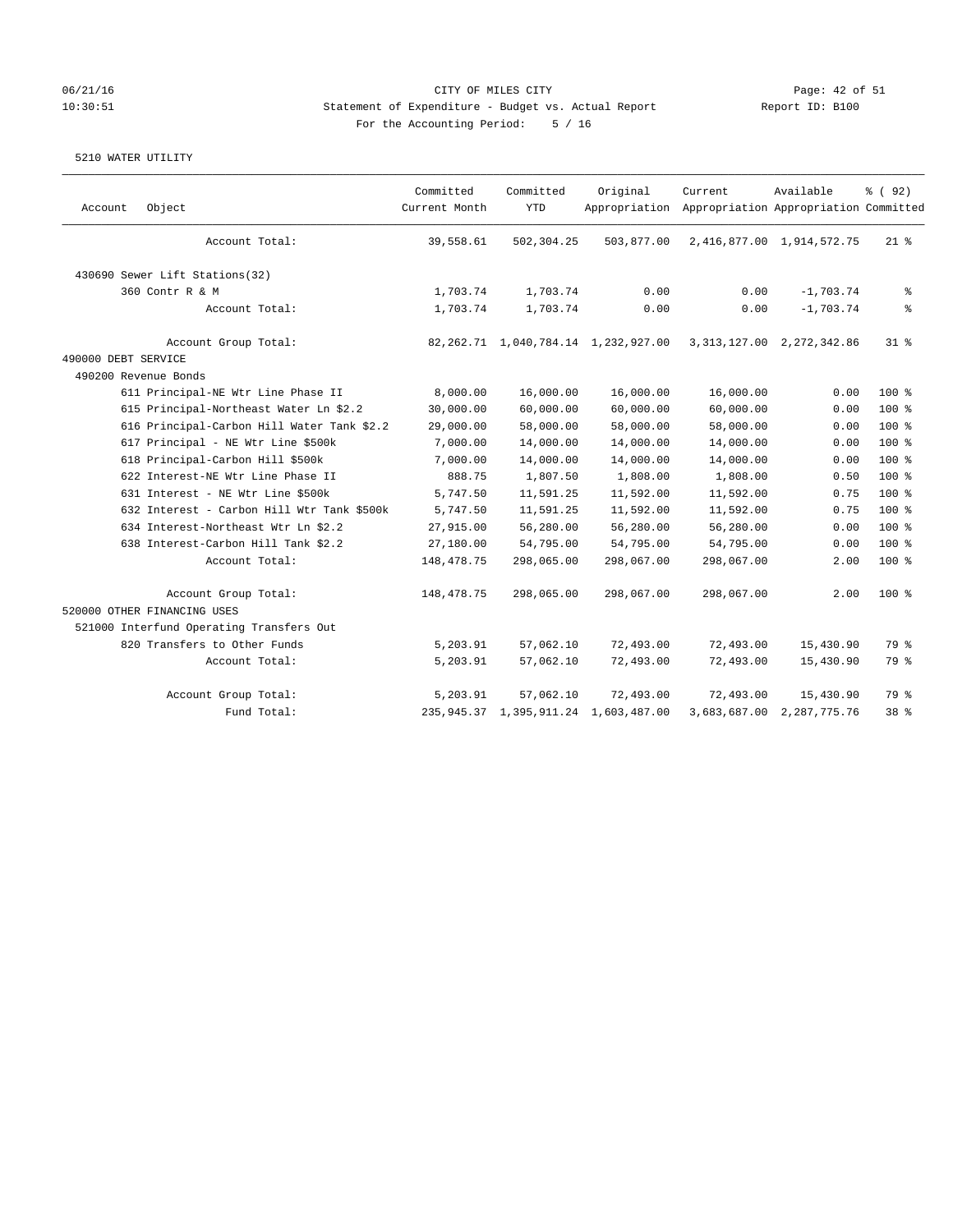# 06/21/16 Page: 43 of 51 10:30:51 Statement of Expenditure - Budget vs. Actual Report Changer Report ID: B100 For the Accounting Period: 5 / 16

| Account             | Object                                       | Committed<br>Current Month | Committed<br><b>YTD</b> | Original   | Current<br>Appropriation Appropriation Appropriation Committed | Available   | 8 (92)          |
|---------------------|----------------------------------------------|----------------------------|-------------------------|------------|----------------------------------------------------------------|-------------|-----------------|
| 430000 Public Works |                                              |                            |                         |            |                                                                |             |                 |
|                     | 430610 Sewer Administration (29)             |                            |                         |            |                                                                |             |                 |
|                     | 111 Salaries and Wages - Permanent           | 1,994.81                   | 21, 136. 43             | 23,087.00  | 23,087.00                                                      | 1,950.57    | $92$ $%$        |
|                     | 121 OVERTIME-PERMANENT                       | 0.00                       | 6.03                    | 250.00     | 250.00                                                         | 243.97      | 2 <sub>8</sub>  |
|                     | 131 VACATION                                 | 0.00                       | 1,389.35                | 1,500.00   | 1,500.00                                                       | 110.65      | 93%             |
|                     | 132 SICK LEAVE                               | 0.00                       | 981.30                  | 1,000.00   | 1,000.00                                                       | 18.70       | 98 %            |
|                     | 141 Unemployment Insurance                   | 3.00                       | 35.51                   | 39.00      | 39.00                                                          | 3.49        | $91$ %          |
|                     | 142 Workers' Compensation                    | 23.99                      | 286.32                  | 298.00     | 298.00                                                         | 11.68       | 96 %            |
|                     | 143 Health Insurance                         | 321.87                     | 3,540.66                | 3,863.00   | 3,863.00                                                       | 322.34      | 92%             |
|                     | 144 FICA                                     | 152.61                     | 1,810.33                | 1,977.00   | 1,977.00                                                       | 166.67      | $92$ $%$        |
|                     | 145 PERS                                     | 107.21                     | 1,251.96                | 2,137.00   | 2,137.00                                                       | 885.04      | 59 %            |
|                     | 196 CLOTHING ALLOTMENT                       | 0.00                       | 150.00                  | 138.00     | 138.00                                                         | $-12.00$    | $109$ %         |
|                     | 210 Office Supplies and Materials            | 332.74                     | 1,631.03                | 2,000.00   | 2,000.00                                                       | 368.97      | 82 %            |
|                     | 214 Small Items of Equipment                 | 0.00                       | 317.31                  | 3,067.00   | 3,067.00                                                       | 2,749.69    | $10*$           |
|                     | 220 Operating Expenses                       | 105.99                     | 5,030.24                | 1,500.00   | 1,500.00                                                       | $-3,530.24$ | $335$ $%$       |
|                     | 230 Repair and Maintenance Supplies          | 0.00                       | 0.00                    | 200.00     | 200.00                                                         | 200.00      | နွ              |
|                     | 311 Postage, Box Rent, Etc.                  | 558.71                     | 6,115.96                | 7,000.00   | 7,000.00                                                       | 884.04      | 87%             |
|                     | 320 Printing, Duplicating, Typing &          | 77.51                      | 914.08                  | 2,100.00   | 2,100.00                                                       | 1,185.92    | 44 %            |
|                     | 330 Publicity, Subscriptions & Dues          | 0.00                       | 1,827.09                | 1,000.00   | 1,000.00                                                       | $-827.09$   | 183 %           |
|                     | 345 Telephone                                | 42.54                      | 545.58                  | 600.00     | 600.00                                                         | 54.42       | 91 %            |
|                     | 347 Internet                                 | 19.51                      | 214.61                  | 225.00     | 225.00                                                         | 10.39       | 95%             |
|                     | 350 Professional Services                    | 60.54                      | 3,739.10                | 4,000.00   | 4,000.00                                                       | 260.90      | $93$ $%$        |
|                     | 360 Contr R & M                              | 136.78                     | 7,784.04                | 5,000.00   | 5,000.00                                                       | $-2,784.04$ | 156%            |
|                     | 370 Travel                                   | 0.00                       | 0.00                    | 500.00     | 500.00                                                         | 500.00      | る               |
|                     | 380 Training Services                        | 0.00                       | 0.00                    | 300.00     | 300.00                                                         | 300.00      | ి               |
|                     | 382 Books                                    | 0.00                       | 0.00                    | 100.00     | 100.00                                                         | 100.00      | る               |
|                     | 521 Surety Bonds for Officials & Employees   | 0.00                       | 0.00                    | 400.00     | 400.00                                                         | 400.00      | နွ              |
|                     | 531 Building & Office Rental                 | 333.33                     | 3,666.63                | 5,500.00   | 5,500.00                                                       | 1,833.37    | 67 %            |
|                     | 540 Special Assessments                      | 0.00                       | 3,750.00                | 5,200.00   | 5,200.00                                                       | 1,450.00    | 72 %            |
|                     | 810 Losses (Bad debt expense - Enterprise    | 0.00                       | 38.72                   | 500.00     | 500.00                                                         | 461.28      | 8 %             |
|                     | Account Total:                               | 4,271.14                   | 66,162.28               | 73,481.00  | 73,481.00                                                      | 7,318.72    | 90%             |
|                     | 430630 Sewer Collection and Transmission(31) |                            |                         |            |                                                                |             |                 |
|                     | 111 Salaries and Wages - Permanent           | 12,126.47                  | 127, 278.29             | 128,296.00 | 128,296.00                                                     | 1,017.71    | 99 <sub>8</sub> |
|                     | 121 OVERTIME-PERMANENT                       | 544.62                     | 6,902.94                | 10,598.00  | 10,598.00                                                      | 3,695.06    | 65 %            |
|                     | 131 VACATION                                 | 382.46                     | 8,082.30                | 15,773.00  | 15,773.00                                                      | 7,690.70    | $51$ %          |
|                     | 132 SICK LEAVE                               | 349.81                     | 2,923.87                | 7,093.00   | 7,093.00                                                       | 4,169.13    | 41 %            |
|                     | 133 OTHER LEAVE PAY                          | 0.00                       | 0.00                    | 1,846.00   | 1,846.00                                                       | 1,846.00    | ま               |
|                     | 134 HOLIDAY PAY                              | 23.09                      | 1,815.83                | 4,558.00   | 4,558.00                                                       | 2,742.17    | 40 %            |
|                     | 141 Unemployment Insurance                   | 20.15                      | 221.45                  | 257.00     | 257.00                                                         | 35.55       | 86 %            |
|                     | 142 Workers' Compensation                    | 721.97                     | 7,778.95                | 8,686.00   | 8,686.00                                                       | 907.05      | $90*$           |
|                     | 143 Health Insurance                         | 2,446.07                   | 25,942.22               | 27,426.00  | 27,426.00                                                      | 1,483.78    | 95%             |
|                     | 144 FICA                                     | 1,021.38                   | 11,220.79               | 13,099.00  | 13,099.00                                                      | 1,878.21    | 86 %            |
|                     | 145 PERS                                     | 1,110.39                   | 12, 157.33              | 13,907.00  | 13,907.00                                                      | 1,749.67    | 87%             |
|                     | 196 CLOTHING ALLOTMENT                       | 0.00                       | 495.00                  | 495.00     | 495.00                                                         | 0.00        | 100 %           |
|                     | 210 Office Supplies and Materials            | 334.49                     | 690.60                  | 350.00     | 350.00                                                         | $-340.60$   | 197 %           |
|                     | 214 Small Items of Equipment                 | 0.00                       | 3,467.58                | 5,250.00   | 5,250.00                                                       | 1,782.42    | 66 %            |
|                     | 220 Operating Expenses                       | 0.00                       | 1,771.07                | 2,600.00   | 2,600.00                                                       | 828.93      | 68 %            |
|                     | 222 Chemicals, Lab & Med Supplies            | 0.00                       | 0.00                    | 3,000.00   | 3,000.00                                                       | 3,000.00    | ႜ               |
|                     | 226 Clothing and Uniforms                    | $-15.00$                   | 307.80                  | 700.00     | 700.00                                                         | 392.20      | 44 %            |
|                     | 230 Repair and Maintenance Supplies          | 2,020.77                   | 4,860.27                | 7,000.00   | 7,000.00                                                       | 2,139.73    | 69 %            |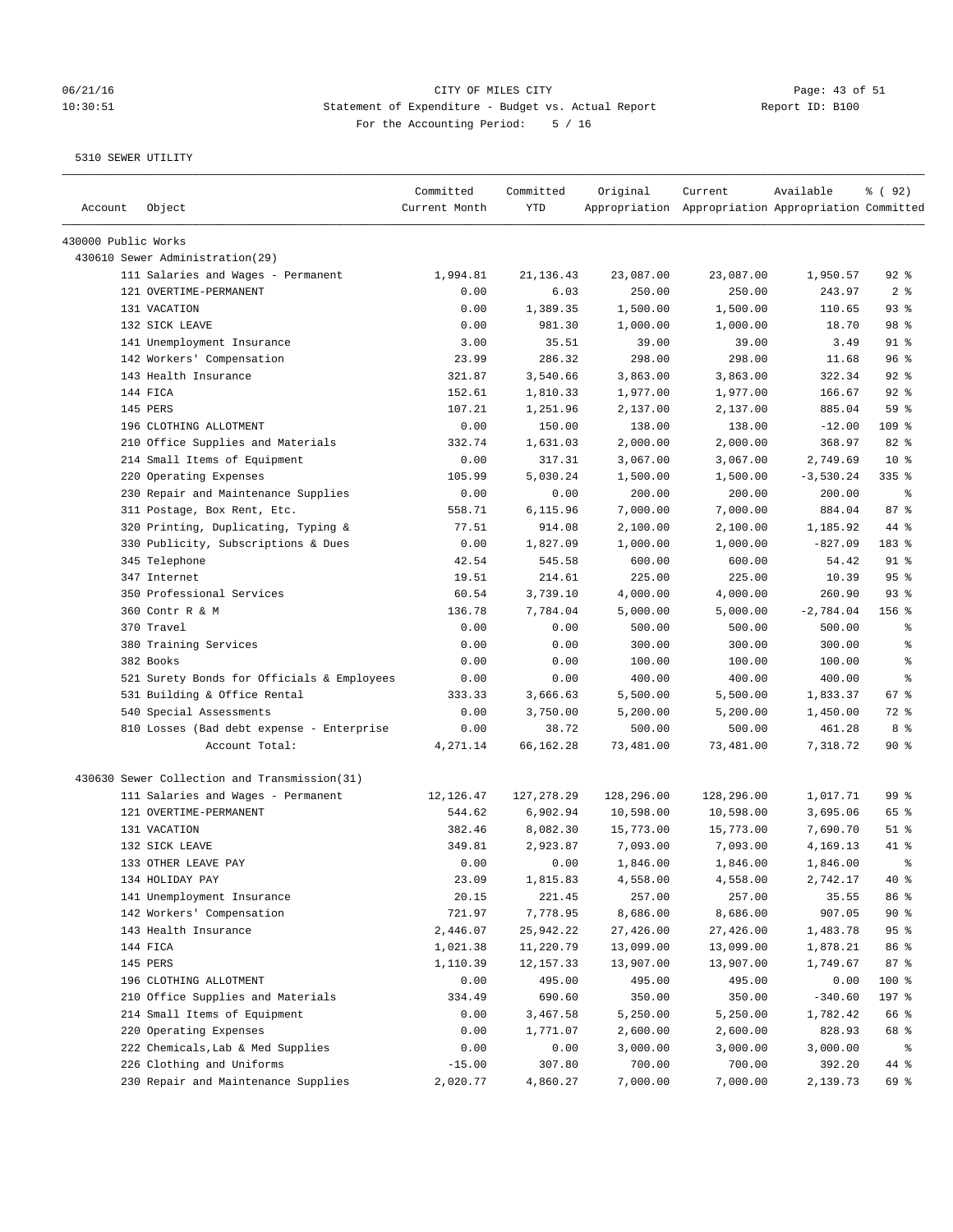# 06/21/16 Page: 44 of 51 10:30:51 Statement of Expenditure - Budget vs. Actual Report Report ID: B100 For the Accounting Period: 5 / 16

| Account | Object                                  | Committed<br>Current Month | Committed<br>YTD | Original   | Current<br>Appropriation Appropriation Appropriation Committed | Available    | % ( 92 )       |
|---------|-----------------------------------------|----------------------------|------------------|------------|----------------------------------------------------------------|--------------|----------------|
|         | 231 Gas, Oil, Diesel Fuel, Grease, etc. | 406.20                     | 6,468.02         | 12,000.00  | 12,000.00                                                      | 5,531.98     | $54$ %         |
|         | 233 Water/Sewer Main Replacement and    | 0.00                       | 512.88           | 5,000.00   | 5,000.00                                                       | 4,487.12     | $10*$          |
|         | 234 Hydrant/Manhole Replacement, Valves | 0.00                       | 0.00             | 10,000.00  | 10,000.00                                                      | 10,000.00    | နွ             |
|         | 241 Consumable Tools                    | 0.00                       | 0.00             | 100.00     | 100.00                                                         | 100.00       | ್ಠಿ            |
|         | 311 Postage, Box Rent, Etc.             | 0.00                       | 35.00            | 50.00      | 50.00                                                          | 15.00        | 70 %           |
|         | 320 Printing, Duplicating, Typing &     | 0.00                       | 0.00             | 75.00      | 75.00                                                          | 75.00        | ి              |
|         | 330 Publicity, Subscriptions & Dues     | 0.00                       | 0.00             | 125.00     | 125.00                                                         | 125.00       | ి              |
|         | 334 Memberships, Registrations & Dues   | 0.00                       | 341.00           | 200.00     | 200.00                                                         | $-141.00$    | 171 %          |
|         | 341 Electric Utility Services           | 0.00                       | 141.24           | 223.00     | 223.00                                                         | 81.76        | 63 %           |
|         | 344 Gas Utility Service                 | 0.00                       | 1,080.26         | 400.00     | 400.00                                                         | $-680.26$    | $270$ %        |
|         | 345 Telephone                           | 32.37                      | 510.83           | 550.00     | 550.00                                                         | 39.17        | 93%            |
|         | 347 Internet                            | 11.40                      | 125.40           | 140.00     | 140.00                                                         | 14.60        | $90*$          |
|         | 350 Professional Services               | 844.95                     | 10,596.81        | 40,000.00  | 40,000.00                                                      | 29,403.19    | 26%            |
|         | 356 Purchased Services/Project          | 0.00                       | 0.00             | 2,000.00   | 2,000.00                                                       | 2,000.00     | ್ಠಿ            |
|         | 357 Architectual, Engineering Serv Etc. | 0.00                       | 0.00             | 5,000.00   | 5,000.00                                                       | 5,000.00     | ್ಠಿ            |
|         | 360 Contr R & M                         | 144.24                     | 11,643.56        | 3,000.00   | 3,000.00                                                       | $-8,643.56$  | 388 %          |
|         | 363 R&M Vehicles/Equip/Labor-PW         | 1,692.27                   | 32, 177.30       | 27,000.00  | 27,000.00                                                      | $-5, 177.30$ | $119*$         |
|         | 369 Other Repair and Maintenance        | 0.00                       | 0.00             | 2,500.00   | 2,500.00                                                       | 2,500.00     | နွ             |
|         | 370 Travel                              | 0.00                       | 337.89           | 400.00     | 400.00                                                         | 62.11        | 84 %           |
|         | 380 Training Services                   | 0.00                       | 510.00           | 400.00     | 400.00                                                         | $-110.00$    | 128 %          |
|         | 382 Books                               | 0.00                       | 23.00            | 100.00     | 100.00                                                         | 77.00        | $23$ $%$       |
|         | 400 BUILDING MATERIALS                  | 0.00                       | 0.00             | 400.00     | 400.00                                                         | 400.00       | နွ             |
|         | 512 Insurance on Vehicles & Equipment   | 0.00                       | 1,322.47         | 1,323.00   | 1,323.00                                                       | 0.53         | 100 %          |
|         | 513 Liability                           | 0.00                       | 2,132.47         | 5,000.00   | 5,000.00                                                       | 2,867.53     | 43%            |
|         | 532 Land Rental                         | 0.00                       | 707.14           | 700.00     | 700.00                                                         | $-7.14$      | $101$ %        |
|         | 940 Machinery & Equipment               | 0.00                       | 29,671.49        | 0.00       | 23,000.00                                                      | $-6,671.49$  | $129$ %        |
|         | Account Total:                          | 24, 218.10                 | 314,253.05       | 367,620.00 | 390,620.00                                                     | 76,366.95    | $80*$          |
|         | 430640 Sewer Treatment and Disposal(33) |                            |                  |            |                                                                |              |                |
|         | 111 Salaries and Wages - Permanent      | 7,911.74                   | 88,222.14        | 100,680.00 | 100,680.00                                                     | 12,457.86    | 88 %           |
|         | 121 OVERTIME-PERMANENT                  | 146.70                     | 3,682.86         | 6,848.00   | 6,848.00                                                       | 3,165.14     | $54$ %         |
|         | 131 VACATION                            | 635.29                     | 6,885.78         | 6,309.00   | 6,309.00                                                       | $-576.78$    | $109$ %        |
|         | 132 SICK LEAVE                          | 189.22                     | 3,414.36         | 2,810.00   | 2,810.00                                                       | $-604.36$    | $122$ %        |
|         | 133 OTHER LEAVE PAY                     | 0.00                       | 355.25           | 3,968.00   | 3,968.00                                                       | 3,612.75     | 9%             |
|         | 134 HOLIDAY PAY                         | 0.00                       | 1,559.21         | 2,167.00   | 2,167.00                                                       | 607.79       | 72 %           |
|         | 141 Unemployment Insurance              | 13.27                      | 156.44           | 185.00     | 185.00                                                         | 28.56        | 85 %           |
|         | 142 Workers' Compensation               | 537.05                     | 6,333.33         | 6,575.00   | 6,575.00                                                       | 241.67       | 96%            |
|         | 143 Health Insurance                    | 1,506.34                   | 16,571.15        | 17,614.00  | 17,614.00                                                      | 1,042.85     | $94$ $%$       |
|         | 144 FICA                                | 646.55                     | 7,629.50         | 9,393.00   | 9,393.00                                                       | 1,763.50     | 81 %           |
|         | 145 PERS                                | 734.65                     | 8,560.15         | 10,155.00  | 10,155.00                                                      | 1,594.85     | 84 %           |
|         | 196 CLOTHING ALLOTMENT                  | 0.00                       | 351.00           | 351.00     | 351.00                                                         | 0.00         | 100 %          |
|         | 210 Office Supplies and Materials       | 0.00                       | 140.28           | 150.00     | 150.00                                                         | 9.72         | $94$ %         |
|         | 214 Small Items of Equipment            | 0.00                       | 0.00             | 0.00       | 25,000.00                                                      | 25,000.00    | ိစ             |
|         | 220 Operating Expenses                  | 3.91                       | 1,081.75         | 13,000.00  | 13,000.00                                                      | 11,918.25    | 8 <sup>8</sup> |
|         | 222 Chemicals, Lab & Med Supplies       | 1,247.12                   | 7,127.66         | 7,000.00   | 7,000.00                                                       | $-127.66$    | 102 %          |
|         | 226 Clothing and Uniforms               | 114.29                     | 664.93           | 500.00     | 500.00                                                         | $-164.93$    | 133 %          |
|         | 230 Repair and Maintenance Supplies     | 16,068.99                  | 18,179.30        | 8,000.00   | 21,500.00                                                      | 3,320.70     | 85 %           |
|         | 231 Gas, Oil, Diesel Fuel, Grease, etc. | 80.14                      | 1,233.28         | 2,000.00   | 2,000.00                                                       | 766.72       | 62 %           |
|         | 241 Consumable Tools                    | 0.00                       | 70.73            | 100.00     | 100.00                                                         | 29.27        | 71 %           |
|         | 311 Postage, Box Rent, Etc.             | 0.00                       | 61.73            | 100.00     | 100.00                                                         | 38.27        | 62 %           |
|         | 320 Printing, Duplicating, Typing &     | 0.00                       | 0.00             | 100.00     | 100.00                                                         | 100.00       | ႜ              |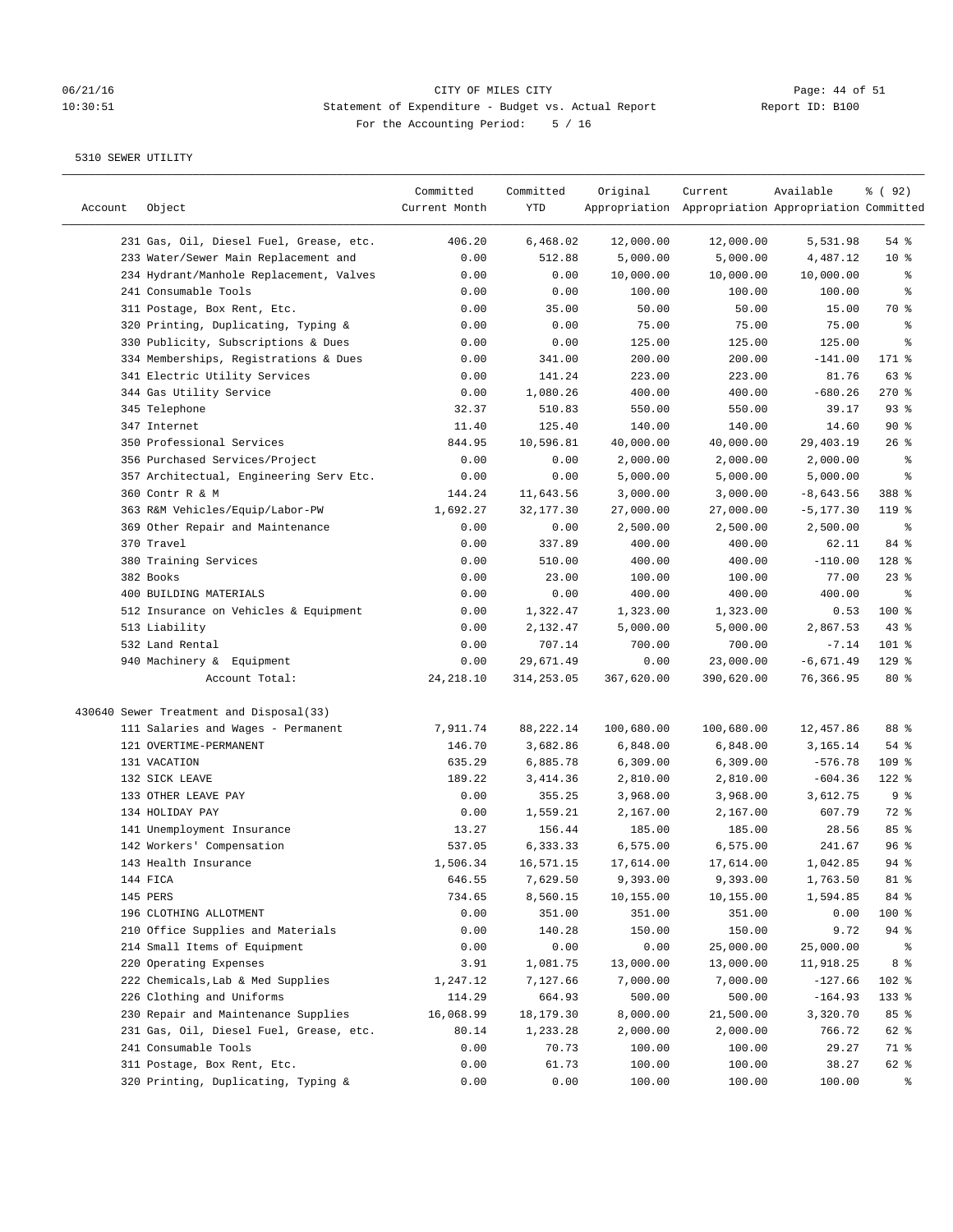## 06/21/16 CITY OF MILES CITY<br>10:30:51 Statement of Expenditure - Budget vs. Actual Report Report ID: B100 10:30:51 Statement of Expenditure - Budget vs. Actual Report For the Accounting Period: 5 / 16

| Account | Object                                  | Committed<br>Current Month | Committed<br>YTD | Original   | Current<br>Appropriation Appropriation Appropriation Committed | Available                 | % (92)    |
|---------|-----------------------------------------|----------------------------|------------------|------------|----------------------------------------------------------------|---------------------------|-----------|
|         | 330 Publicity, Subscriptions & Dues     | 399.00                     | 399.00           | 170.00     | 170.00                                                         | $-229.00$                 | $235$ $%$ |
|         | 334 Memberships, Registrations & Dues   | 280.00                     | 341.82           | 600.00     | 600.00                                                         | 258.18                    | 57%       |
|         | 341 Electric Utility Services           | 4,628.85                   | 51,540.33        | 83,640.00  | 83,640.00                                                      | 32,099.67                 | 62 %      |
|         | 342 Water Utility Services              | 64.48                      | 796.52           | 1,000.00   | 1,000.00                                                       | 203.48                    | $80*$     |
|         | 343 Sewer Utility Services              | 75.20                      | 534.30           | 600.00     | 600.00                                                         | 65.70                     | 89 %      |
|         | 345 Telephone                           | 30.41                      | 412.15           | 800.00     | 800.00                                                         | 387.85                    | $52$ $%$  |
|         | 346 Garbage Service                     | 60.00                      | 742.26           | 800.00     | 800.00                                                         | 57.74                     | 93%       |
|         | 347 Internet                            | 45.60                      | 501.60           | 500.00     | 500.00                                                         | $-1.60$                   | $100$ %   |
|         | 350 Professional Services               | 0.00                       | 5,212.10         | 500.00     | 500.00                                                         | $-4,712.10$               | $***$ $%$ |
|         | 352 Wtr/Swr Lab Testing                 | 1,365.75                   | 6,510.99         | 8,000.00   | 8,000.00                                                       | 1,489.01                  | 81 %      |
|         | 357 Architectual, Engineering Serv Etc. | 0.00                       | 0.00             | 5,000.00   | 5,000.00                                                       | 5,000.00                  | ್ಠಿ       |
|         | 360 Contr R & M                         | 918.26                     | 3,333.54         | 7,500.00   | 7,500.00                                                       | 4,166.46                  | 44 %      |
|         | 363 R&M Vehicles/Equip/Labor-PW         | 0.00                       | 623.23           | 8,000.00   | 8,000.00                                                       | 7,376.77                  | 8 %       |
|         | 370 Travel                              | 128.00                     | 362.87           | 750.00     | 750.00                                                         | 387.13                    | 48 %      |
|         | 380 Training Services                   | 0.00                       | 714.39           | 750.00     | 750.00                                                         | 35.61                     | 95%       |
|         | 382 Books                               | 0.00                       | 0.00             | 200.00     | 200.00                                                         | 200.00                    | ి         |
|         | 400 BUILDING MATERIALS                  | 0.00                       | 321.22           | 500.00     | 500.00                                                         | 178.78                    | 64 %      |
|         | 511 Insurance on Buildings              | 0.00                       | 7,179.41         | 7,180.00   | 7,180.00                                                       | 0.59                      | $100$ %   |
|         | 512 Insurance on Vehicles & Equipment   | 0.00                       | 211.26           | 212.00     | 212.00                                                         | 0.74                      | $100$ %   |
|         | 513 Liability                           | 0.00                       | 0.00             | 2,000.00   | 2,000.00                                                       | 2,000.00                  | ್ಠಿ       |
|         | 533 Machinery and Equipment Rental      | 0.00                       | 0.00             | 2,000.00   | 2,000.00                                                       | 2,000.00                  | ್ಠಿ       |
|         | 920 Buildings                           | 0.00                       | 3,563.12         | 0.00       | 0.00                                                           | $-3,563.12$               | ್ಠಿ       |
|         | 940 Machinery & Equipment               | 62,427.80                  | 410,784.87       | 0.00       | 6,800,000.00                                                   | 6,389,215.13              | 6 %       |
|         | Account Total:                          | 100,258.61                 | 666, 365.81      | 328,707.00 |                                                                | 7,167,207.00 6,500,841.19 | 9%        |
|         | 430690 Sewer Lift Stations(32)          |                            |                  |            |                                                                |                           |           |
|         | 111 Salaries and Wages - Permanent      | 5,019.56                   | 55,876.79        | 63,651.00  | 63,651.00                                                      | 7,774.21                  | 88 %      |
|         | 121 OVERTIME-PERMANENT                  | 97.81                      | 2,449.68         | 3,134.00   | 3,134.00                                                       | 684.32                    | 78 %      |
|         | 131 VACATION                            | 400.07                     | 4,337.34         | 4,206.00   | 4,206.00                                                       | $-131.34$                 | $103$ %   |
|         | 132 SICK LEAVE                          | 112.73                     | 2,262.79         | 1,840.00   | 1,840.00                                                       | $-422.79$                 | $123$ %   |
|         | 133 OTHER LEAVE PAY                     | 0.00                       | 236.83           | 1,159.00   | 1,159.00                                                       | 922.17                    | 20%       |
|         | 134 HOLIDAY PAY                         | 0.00                       | 1,039.47         | 1,133.00   | 1,133.00                                                       | 93.53                     | 92%       |
|         | 141 Unemployment Insurance              | 8.46                       | 99.80            | 113.00     | 113.00                                                         | 13.20                     | 88 %      |
|         | 142 Workers' Compensation               | 342.12                     | 4,045.71         | 3,933.00   | 3,933.00                                                       | $-112.71$                 | 103 %     |
|         | 143 Health Insurance                    | 972.10                     | 10,693.25        | 11,666.00  | 11,666.00                                                      | 972.75                    | $92$ %    |
|         | 144 FICA                                | 408.90                     | 4,844.51         | 5,747.00   | 5,747.00                                                       | 902.49                    | 84 %      |
|         | 145 PERS                                | 465.61                     | 5,441.17         | 6,213.00   | 6, 213.00                                                      | 771.83                    | 88 %      |
|         | 196 CLOTHING ALLOTMENT                  | 0.00                       | 226.50           | 250.00     | 250.00                                                         | 23.50                     | $91*$     |
|         | 210 Office Supplies and Materials       | 0.00                       | 13.27            | 150.00     | 150.00                                                         | 136.73                    | 9 %       |
|         | 214 Small Items of Equipment            | 9,546.85                   | 19,589.85        | 0.00       | 29,500.00                                                      | 9,910.15                  | 66 %      |
|         | 220 Operating Expenses                  | 6.43                       | 294.44           | 1,000.00   | 1,000.00                                                       | 705.56                    | 29%       |
|         | 222 Chemicals, Lab & Med Supplies       | 911.28                     | 980.49           | 3,000.00   | 3,000.00                                                       | 2,019.51                  | 33%       |
|         | 226 Clothing and Uniforms               | 22.85                      | 181.00           | 100.00     | 100.00                                                         | $-81.00$                  | 181 %     |
|         | 230 Repair and Maintenance Supplies     | 1,139.24                   | 4,525.95         | 5,500.00   | 14,000.00                                                      | 9,474.05                  | 32%       |
|         | 231 Gas, Oil, Diesel Fuel, Grease, etc. | 100.16                     | 1,139.46         | 2,500.00   | 2,500.00                                                       | 1,360.54                  | 46%       |
|         | 241 Consumable Tools                    | 0.00                       | 0.00             | 100.00     | 100.00                                                         | 100.00                    | ႜ         |
|         | 311 Postage, Box Rent, Etc.             | 0.00                       | 0.00             | 50.00      | 50.00                                                          | 50.00                     | ್ಠಿ       |
|         | 341 Electric Utility Services           | 818.14                     | 13,190.65        | 15,376.00  | 15,376.00                                                      | 2,185.35                  | 86 %      |
|         | 344 Gas Utility Service                 | 23.67                      | 1,535.72         | 1,500.00   | 1,500.00                                                       | $-35.72$                  | 102 %     |
|         | 346 Garbage Service                     | 60.00                      | 351.00           | 0.00       | 0.00                                                           | $-351.00$                 | ွေ        |
|         | 352 Wtr/Swr Lab Testing                 | 0.00                       | 0.00             | 250.00     | 250.00                                                         | 250.00                    | ႜ         |
|         |                                         |                            |                  |            |                                                                |                           |           |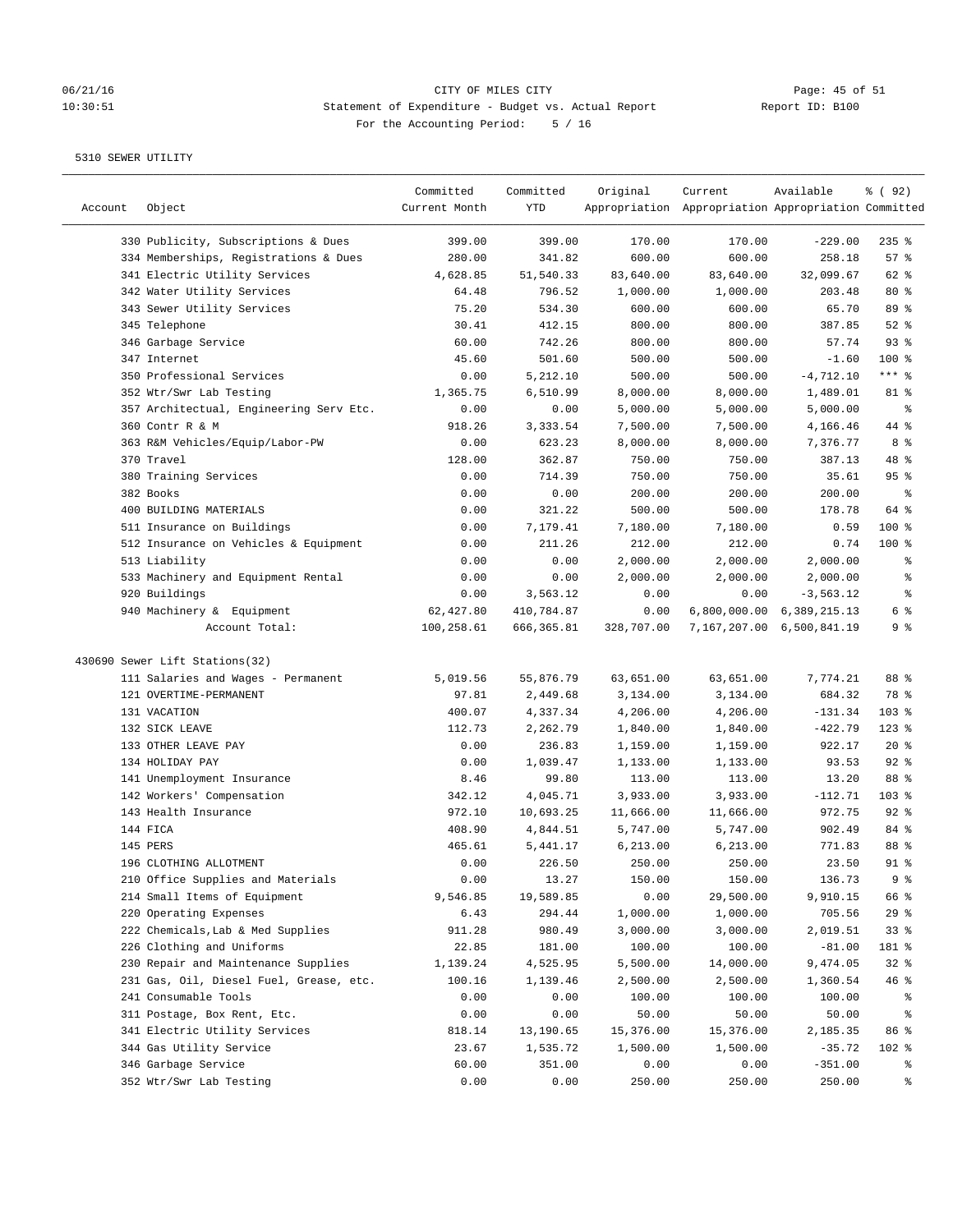### 06/21/16 CITY OF MILES CITY Page: 46 of 51 10:30:51 Statement of Expenditure - Budget vs. Actual Report Report ID: B100 For the Accounting Period: 5 / 16

|                      |                                          | Committed     | Committed                  | Original                             | Current                                             | Available                 | % (92)             |
|----------------------|------------------------------------------|---------------|----------------------------|--------------------------------------|-----------------------------------------------------|---------------------------|--------------------|
| Account              | Object                                   | Current Month | <b>YTD</b>                 |                                      | Appropriation Appropriation Appropriation Committed |                           |                    |
|                      | 360 Contr R & M                          | 0.00          | 663.90                     | 2,500.00                             | 2,500.00                                            | 1,836.10                  | 27%                |
|                      | 369 Other Repair and Maintenance         | 0.00          | 0.00                       | 1,000.00                             | 1,000.00                                            | 1,000.00                  | နွ                 |
|                      | 370 Travel                               | 0.00          | 509.17                     | 500.00                               | 500.00                                              | $-9.17$                   | $102$ %            |
|                      | 380 Training Services                    | 0.00          | 397.31                     | 500.00                               | 500.00                                              | 102.69                    | 79 %               |
|                      | 382 Books                                | 0.00          | 0.00                       | 50.00                                | 50.00                                               | 50.00                     | နွ                 |
|                      | 400 BUILDING MATERIALS                   | 0.00          | 100.00                     | 100.00                               | 100.00                                              | 0.00                      | $100*$             |
|                      | 511 Insurance on Buildings               | 0.00          | 834.52                     | 835.00                               | 835.00                                              | 0.48                      | 100 %              |
|                      | 513 Liability                            | 0.00          | 0.00                       | 3,750.00                             | 3,750.00                                            | 3,750.00                  | နွ                 |
|                      | 532 Land Rental                          | 0.00          | 0.00                       | 700.00                               | 700.00                                              | 700.00                    | ి                  |
|                      | 533 Machinery and Equipment Rental       | 0.00          | 0.00                       | 150.00                               | 150.00                                              | 150.00                    | $\approx$          |
|                      | Account Total:                           | 20,455.98     | 135,860.57                 | 142,656.00                           | 180,656.00                                          | 44,795.43                 | 75 %               |
|                      | Account Group Total:                     |               | 149, 203.83 1, 182, 641.71 | 912,464.00                           |                                                     | 7,811,964.00 6,629,322.29 | 15 <sup>8</sup>    |
| 490000 DEBT SERVICE  |                                          |               |                            |                                      |                                                     |                           |                    |
| 490200 Revenue Bonds |                                          |               |                            |                                      |                                                     |                           |                    |
|                      | 608 Prpl-Wastewater Project Phase I      | 31,000.00     | 61,000.00                  | 61,000.00                            | 61,000.00                                           | 0.00                      | $100*$             |
|                      | 626 Interest-Wastewater Project Phase I  | 19,590.00     | 39,630.00                  | 39,630.00                            | 39,630.00                                           | 0.00                      | $100$ %            |
|                      | Account Total:                           | 50,590.00     | 100,630.00                 | 100,630.00                           | 100,630.00                                          | 0.00                      | $100$ %            |
|                      | Account Group Total:                     | 50,590.00     | 100,630.00                 | 100,630.00                           | 100,630.00                                          | 0.00                      | $100*$             |
| 510000 MISCELLANEOUS |                                          |               |                            |                                      |                                                     |                           |                    |
|                      | 510330 Comprehensive Liability Insurance |               |                            |                                      |                                                     |                           |                    |
|                      | 513 Liability                            | 0.00          | 48,557.39                  | 48,558.00                            | 48,558.00                                           | 0.61                      | $100$ %            |
|                      | Account Total:                           | 0.00          | 48,557.39                  | 48,558.00                            | 48,558.00                                           | 0.61                      | 100 %              |
|                      | Account Group Total:                     | 0.00          | 48,557.39                  | 48,558.00                            | 48,558.00                                           | 0.61                      | $100*$             |
|                      | 520000 OTHER FINANCING USES              |               |                            |                                      |                                                     |                           |                    |
|                      | 521000 Interfund Operating Transfers Out |               |                            |                                      |                                                     |                           |                    |
|                      | 820 Transfers to Other Funds             | 3,901.29      | 44,035.90                  | 56,862.00                            | 56,862.00                                           | 12,826.10                 | 77.8               |
|                      | Account Total:                           | 3,901.29      | 44,035.90                  | 56,862.00                            | 56,862.00                                           | 12,826.10                 | $77$ $\frac{6}{9}$ |
|                      | Account Group Total:                     | 3,901.29      | 44,035.90                  | 56,862.00                            | 56,862.00                                           | 12,826.10                 | 77.8               |
|                      | Fund Total:                              |               |                            | 203,695.12 1,375,865.00 1,118,514.00 |                                                     | 8,018,014.00 6,642,149.00 | $17*$              |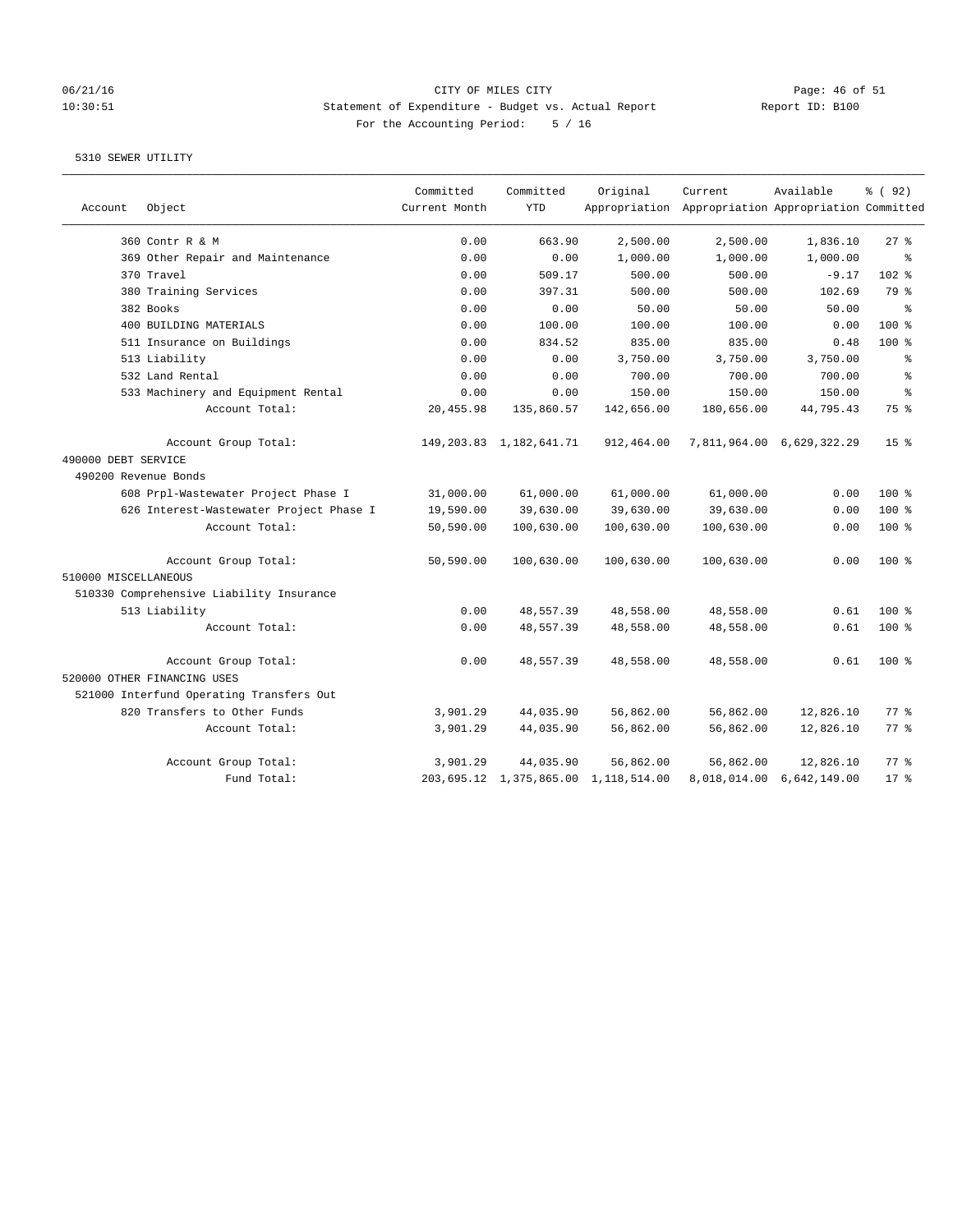# 06/21/16 Page: 47 of 51 10:30:51 Statement of Expenditure - Budget vs. Actual Report Changer Report ID: B100 For the Accounting Period: 5 / 16

5510 AMBULANCE FUND

|                      |                                             | Committed     | Committed  | Original   | Current                                             | Available    | 8 (92)          |
|----------------------|---------------------------------------------|---------------|------------|------------|-----------------------------------------------------|--------------|-----------------|
| Account              | Object                                      | Current Month | <b>YTD</b> |            | Appropriation Appropriation Appropriation Committed |              |                 |
| 420000 PUBLIC SAFETY |                                             |               |            |            |                                                     |              |                 |
|                      | 420730 Emergency Medical Services-Ambulance |               |            |            |                                                     |              |                 |
|                      | 111 Salaries and Wages - Permanent          | 14, 148.83    | 152,788.81 | 162,303.00 | 162,303.00                                          | 9,514.19     | $94$ %          |
|                      | 112 SALARIES AND WAGES - PART PAID          | 894.60        | 12,538.32  | 8,000.00   | 8,000.00                                            | $-4,538.32$  | 157 %           |
|                      | 121 OVERTIME-PERMANENT                      | 2,160.03      | 23, 270.54 | 84,000.00  | 84,000.00                                           | 60,729.46    | $28$ %          |
|                      | 131 VACATION                                | 19.66         | 12,662.59  | 10,000.00  | 10,000.00                                           | $-2,662.59$  | $127$ %         |
|                      | 132 SICK LEAVE                              | 0.00          | 8,033.81   | 7,000.00   | 7,000.00                                            | $-1,033.81$  | $115$ %         |
|                      | 133 OTHER LEAVE PAY                         | 455.22        | 887.05     | 2,000.00   | 2,000.00                                            | 1,112.95     | 44 %            |
|                      | 134 HOLIDAY PAY                             | 0.00          | 3,112.72   | 7,000.00   | 7,000.00                                            | 3,887.28     | 44 %            |
|                      | 141 Unemployment Insurance                  | 26.49         | 319.93     | 378.00     | 378.00                                              | 58.07        | 85 %            |
|                      | 142 Workers' Compensation                   | 638.69        | 7,538.34   | 6,409.00   | 6,409.00                                            | $-1, 129.34$ | 118 %           |
|                      | 143 Health Insurance                        | 2,175.06      | 25,879.53  | 30,284.00  | 30,284.00                                           | 4,404.47     | 85 %            |
|                      | 144 FICA                                    | 253.79        | 3,344.34   | 4,000.00   | 4,000.00                                            | 655.66       | 84 %            |
|                      | 147 Firemen's Pension                       | 1,864.00      | 22,579.99  | 36,113.00  | 36,113.00                                           | 13,533.01    | 63 %            |
|                      | 210 Office Supplies and Materials           | 64.85         | 737.06     | 1,000.00   | 1,000.00                                            | 262.94       | 74 %            |
|                      | 214 Small Items of Equipment                | 0.00          | 702.23     | 5,000.00   | 5,000.00                                            | 4,297.77     | 14 %            |
|                      | 220 Operating Expenses                      | 231.40        | 2,427.24   | 3,000.00   | 3,000.00                                            | 572.76       | 81 %            |
|                      | 222 Chemicals, Lab & Med Supplies           | 1,429.92      | 18,420.55  | 15,000.00  | 15,000.00                                           | $-3,420.55$  | $123$ %         |
|                      | 230 Repair and Maintenance Supplies         | 65.00         | 2,630.95   | 5,000.00   | 5,000.00                                            | 2,369.05     | 53%             |
|                      | 231 Gas, Oil, Diesel Fuel, Grease, etc.     | 327.59        | 6,916.80   | 18,000.00  | 18,000.00                                           | 11,083.20    | 38 %            |
|                      | 241 Consumable Tools                        | 0.00          | 25.54      | 1,000.00   | 1,000.00                                            | 974.46       | 3%              |
|                      | 300 PURCHASED SERVICES                      | 0.00          | 0.00       | 2,000.00   | 2,000.00                                            | 2,000.00     | $\epsilon$      |
|                      | 311 Postage, Box Rent, Etc.                 | 0.00          | $-13.31$   | 100.00     | 100.00                                              | 113.31       | $-13$ %         |
|                      | 320 Printing, Duplicating, Typing &         | 0.00          | 8.12       | 200.00     | 200.00                                              | 191.88       | 4%              |
|                      | 341 Electric Utility Services               | 86.09         | 1,432.48   | 2,645.00   | 2,645.00                                            | 1,212.52     | 54 %            |
|                      | 342 Water Utility Services                  | 23.03         | 268.46     | 400.00     | 400.00                                              | 131.54       | 67 %            |
|                      | 343 Sewer Utility Services                  | 29.16         | 180.93     | 250.00     | 250.00                                              | 69.07        | 72 %            |
|                      | 344 Gas Utility Service                     | 30.18         | 929.24     | 1,270.00   | 1,270.00                                            | 340.76       | 73 %            |
|                      | 345 Telephone                               | 141.14        | 1,578.58   | 1,500.00   | 1,500.00                                            | $-78.58$     | 105 %           |
|                      | 346 Garbage Service                         | 0.00          | 404.03     | 500.00     | 500.00                                              | 95.97        | 81 %            |
|                      | 347 Internet                                | 28.24         | 310.64     | 400.00     | 400.00                                              | 89.36        | 78 %            |
|                      | 350 Professional Services                   | 2,557.12      | 29,185.35  | 55,500.00  | 55,500.00                                           | 26,314.65    | 53%             |
|                      | 352 Wtr/Swr Lab Testing                     | 0.00          | 0.00       | 2,500.00   | 2,500.00                                            | 2,500.00     | နွ              |
|                      | 360 Contr R & M                             | 0.00          | 1,450.41   | 3,000.00   | 3,000.00                                            | 1,549.59     | 48 %            |
|                      | 364 R&M Vehicles - Fire/Amb                 | 180.92        | 5,177.55   | 10,200.00  | 10,200.00                                           | 5,022.45     | $51$ %          |
|                      | 370 Travel                                  | 0.00          | 2,520.24   | 2,500.00   | 2,500.00                                            | $-20.24$     | $101$ %         |
|                      | 380 Training Services                       | 745.03        | 2,390.06   | 2,500.00   | 2,500.00                                            | 109.94       | 96%             |
|                      | 382 Books                                   | 0.00          | 989.78     | 1,000.00   | 1,000.00                                            | 10.22        | 99 <sub>8</sub> |
|                      | 400 BUILDING MATERIALS                      | 0.00          | 582.71     | 3,000.00   | 3,000.00                                            | 2,417.29     | 19 <sup>°</sup> |
|                      | 512 Insurance on Vehicles & Equipment       | 0.00          | 1,193.24   | 1,194.00   | 1,194.00                                            | 0.76         | 100 %           |
|                      | 810 Losses (Bad debt expense - Enterprise   | 0.00          | 11,889.66  | 100,000.00 | 100,000.00                                          | 88,110.34    | $12$ %          |
|                      | 811 Contractual Allowances (Ambl)           | 5,413.32      | 181,620.43 | 150,000.00 | 150,000.00                                          | $-31,620.43$ | 121 %           |
|                      | Account Total:                              | 33,989.36     | 546,914.94 | 746,146.00 | 746,146.00                                          | 199,231.06   | 73 %            |
|                      | Account Group Total:                        | 33,989.36     | 546,914.94 | 746,146.00 | 746,146.00                                          | 199,231.06   | 73 %            |
| 490000 DEBT SERVICE  |                                             |               |            |            |                                                     |              |                 |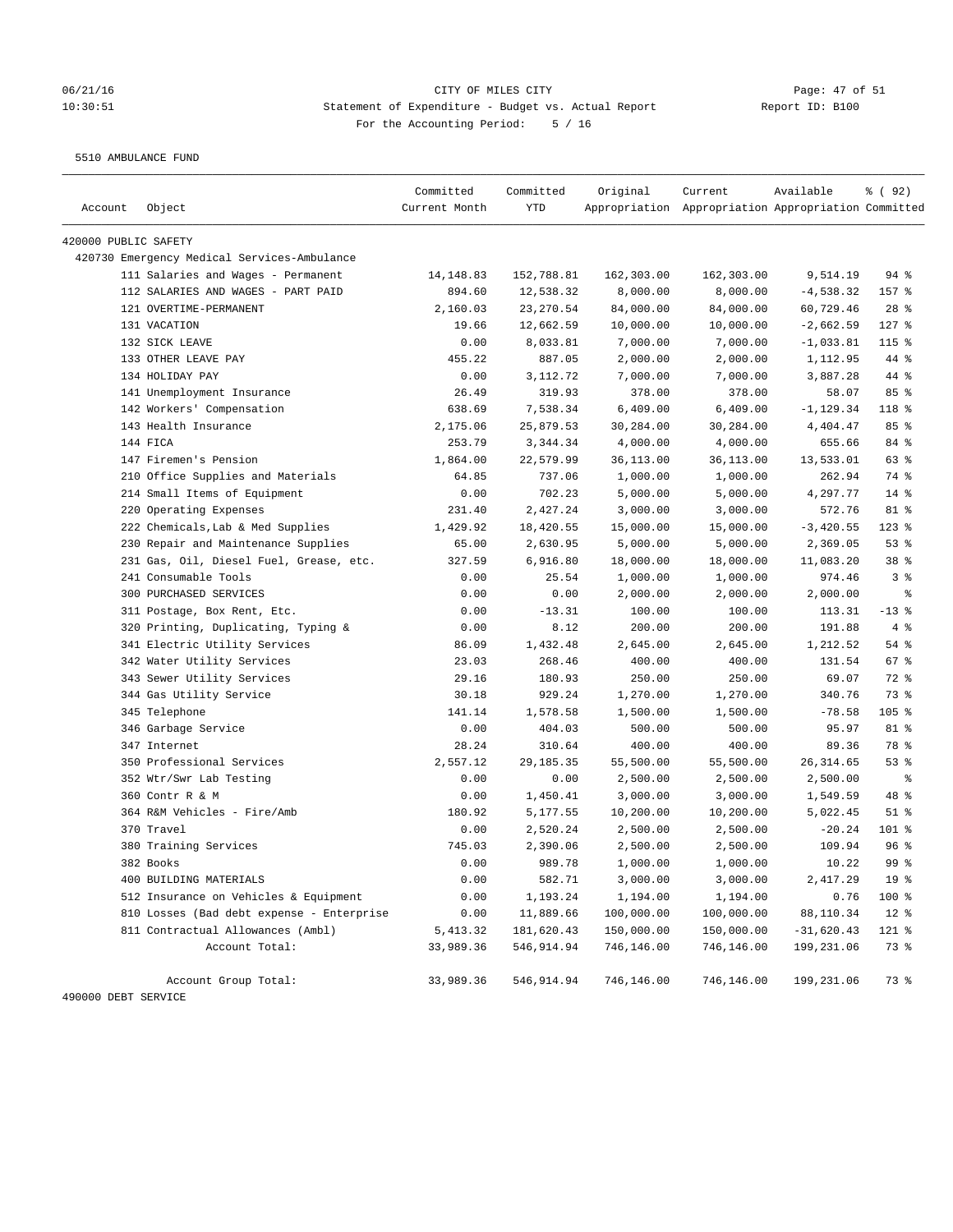### 06/21/16 Page: 48 of 51 10:30:51 Statement of Expenditure - Budget vs. Actual Report Report ID: B100 For the Accounting Period: 5 / 16

### 5510 AMBULANCE FUND

|                                          | Committed     | Committed  | Original      | Current     | Available                             | 8 (92) |
|------------------------------------------|---------------|------------|---------------|-------------|---------------------------------------|--------|
| Object<br>Account                        | Current Month | <b>YTD</b> | Appropriation |             | Appropriation Appropriation Committed |        |
| 490500 Other Debt Service Payments       |               |            |               |             |                                       |        |
| 602 Prpl-Ambulance                       | 0.00          | 26, 319.87 | 26,320.00     | 26,320.00   | 0.13                                  | 100 %  |
| 629 Interest-Ambulance                   | 0.00          | 411.21     | 412.00        | 412.00      | 0.79                                  | 100 %  |
| Account Total:                           | 0.00          | 26,731.08  | 26,732.00     | 26,732.00   | 0.92                                  | 100 %  |
| Account Group Total:                     | 0.00          | 26,731.08  | 26,732.00     | 26,732.00   | 0.92                                  | $100*$ |
| 510000 MISCELLANEOUS                     |               |            |               |             |                                       |        |
| 510330 Comprehensive Liability Insurance |               |            |               |             |                                       |        |
| 513 Liability                            | 0.00          | 3,030.47   | 3,031.00      | 3,031.00    | 0.53                                  | $100*$ |
| Account Total:                           | 0.00          | 3,030.47   | 3,031.00      | 3,031.00    | 0.53                                  | $100*$ |
| Account Group Total:                     | 0.00          | 3,030.47   | 3,031.00      | 3,031.00    | 0.53                                  | $100*$ |
| 520000 OTHER FINANCING USES              |               |            |               |             |                                       |        |
| 521000 Interfund Operating Transfers Out |               |            |               |             |                                       |        |
| 820 Transfers to Other Funds             | 2,044.29      | 25,442.90  | 34,532.00     | 34,532.00   | 9,089.10                              | 74 %   |
| Account Total:                           | 2,044.29      | 25,442.90  | 34,532.00     | 34,532.00   | 9,089.10                              | 74 %   |
| Account Group Total:                     | 2,044.29      | 25,442.90  | 34,532.00     | 34,532.00   | 9,089.10                              | 74 %   |
| Fund Total:                              | 36,033.65     | 602,119.39 | 810, 441.00   | 810, 441.00 | 208, 321.61                           | 74 %   |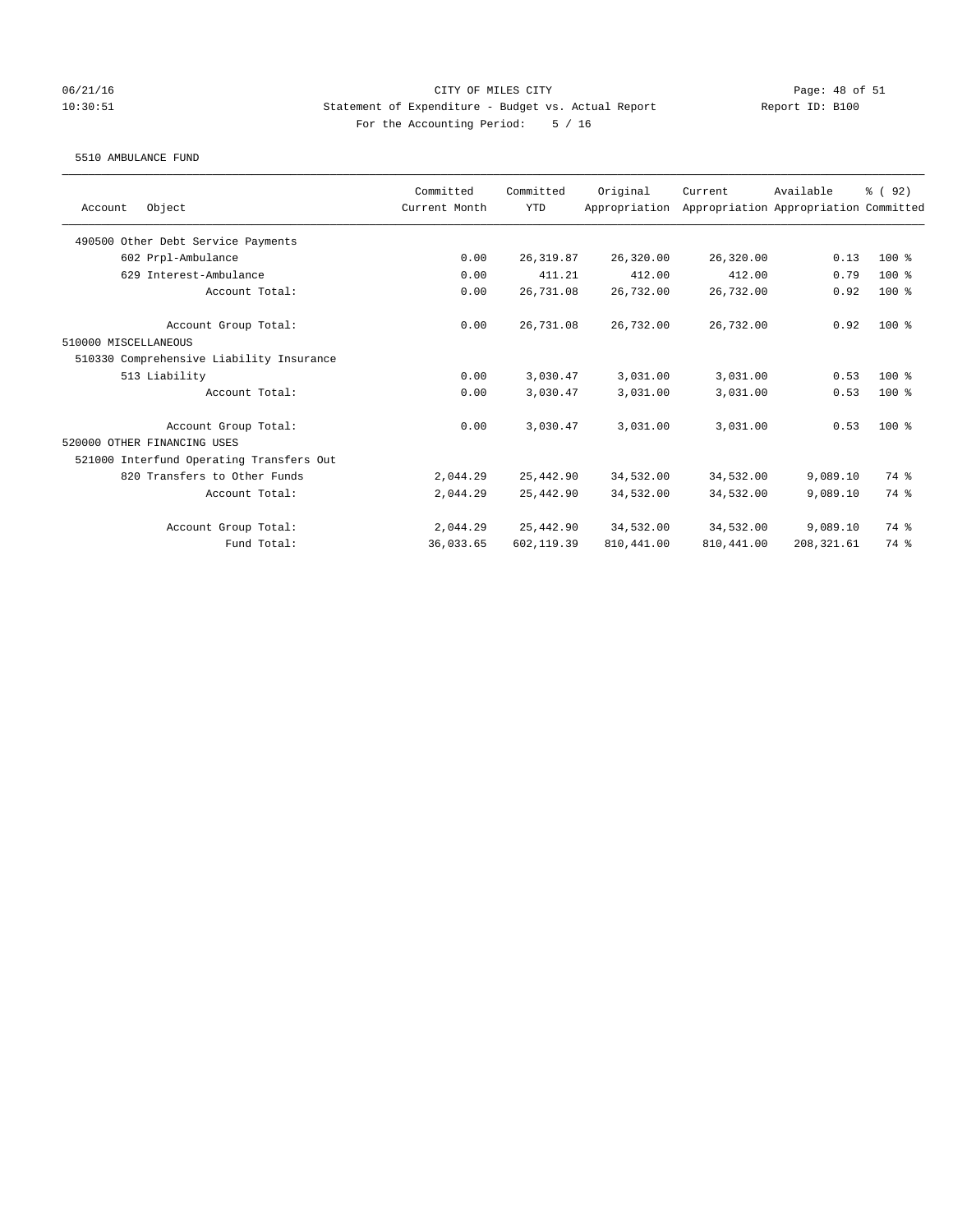# 06/21/16 Page: 49 of 51 10:30:51 Statement of Expenditure - Budget vs. Actual Report Changer Report ID: B100 For the Accounting Period: 5 / 16

5610 AIRPORT OPERATING

| Account             | Object                                     | Committed<br>Current Month | Committed<br><b>YTD</b> | Original                                     | Current<br>Appropriation Appropriation Appropriation Committed | Available      | % (92)          |
|---------------------|--------------------------------------------|----------------------------|-------------------------|----------------------------------------------|----------------------------------------------------------------|----------------|-----------------|
| 430000 Public Works |                                            |                            |                         |                                              |                                                                |                |                 |
| 430300 Airport(87)  |                                            |                            |                         |                                              |                                                                |                |                 |
|                     | 111 Salaries and Wages - Permanent         | 8,447.29                   | 82,291.58               | 77,386.00                                    | 77,386.00                                                      | $-4,905.58$    | 106%            |
|                     | 121 OVERTIME-PERMANENT                     | 0.00                       | 0.00                    | 4,500.00                                     | 4,500.00                                                       | 4,500.00       | ್ಠಿ             |
|                     | 131 VACATION                               | 0.00                       | 0.00                    | 8,000.00                                     | 8,000.00                                                       | 8,000.00       | ి               |
|                     | 132 SICK LEAVE                             | 0.00                       | 0.00                    | 4,500.00                                     | 4,500.00                                                       | 4,500.00       | る               |
|                     | 133 OTHER LEAVE PAY                        | 0.00                       | 0.00                    | 2,500.00                                     | 2,500.00                                                       | 2,500.00       | $\epsilon$      |
|                     | 134 HOLIDAY PAY                            | 0.00                       | 0.00                    | 2,100.00                                     | 2,100.00                                                       | 2,100.00       | ి               |
|                     | 141 Unemployment Insurance                 | 12.67                      | 123.91                  | 550.00                                       | 550.00                                                         | 426.09         | $23$ %          |
|                     | 142 Workers' Compensation                  | 457.82                     | 4,507.33                | 4,330.00                                     | 4,330.00                                                       | $-177.33$      | $104$ %         |
|                     | 143 Health Insurance                       | 1,287.25                   | 13, 193.52              | 15,451.00                                    | 15,451.00                                                      | 2,257.48       | 85 %            |
|                     | 144 FICA                                   | 554.56                     | 6,003.24                | 6,327.00                                     | 6,327.00                                                       | 323.76         | 95%             |
|                     | 145 PERS                                   | 698.59                     | 6,430.44                | 6,839.00                                     | 6,839.00                                                       | 408.56         | $94$ %          |
|                     | 196 CLOTHING ALLOTMENT                     | 0.00                       | 375.00                  | 300.00                                       | 300.00                                                         | $-75.00$       | $125$ %         |
|                     | 210 Office Supplies and Materials          | 0.00                       | 649.17                  | 1,250.00                                     | 1,250.00                                                       | 600.83         | $52$ %          |
|                     | 214 Small Items of Equipment               | 0.00                       | 470.33                  | 795.00                                       | 795.00                                                         | 324.67         | 59 %            |
|                     | 220 Operating Expenses                     | 269.87                     | 5,894.93                | 3,225.00                                     | 3,225.00                                                       | $-2,669.93$    | 183 %           |
|                     | 230 Repair and Maintenance Supplies        | 2,443.39                   | 24,328.26               | 15,500.00                                    | 15,500.00                                                      | $-8,828.26$    | 157 %           |
|                     | 231 Gas, Oil, Diesel Fuel, Grease, etc.    | 0.00                       | 1,088.56                | 5,625.00                                     | 5,625.00                                                       | 4,536.44       | 19 <sup>°</sup> |
|                     | 237 Aviation Fuel                          | 0.00                       | 217,270.00              | 250,567.00                                   | 250,567.00                                                     | 33,297.00      | 87%             |
|                     | 239 Tires, Tubes Etc.                      | 0.00                       | 0.00                    | 650.00                                       | 650.00                                                         | 650.00         | $\epsilon$      |
|                     | 250 Supplies for Resale                    | 0.00                       | 0.00                    | 300.00                                       | 300.00                                                         | 300.00         | $\epsilon$      |
|                     | 311 Postage, Box Rent, Etc.                | 0.00                       | 6.74                    | 375.00                                       | 375.00                                                         | 368.26         | 2 <sup>8</sup>  |
|                     | 319 Other Communication and Transportation | 61.60                      | 553.28                  | 656.00                                       | 656.00                                                         | 102.72         | 84 %            |
|                     | 330 Publicity, Subscriptions & Dues        | 0.00                       | 271.17                  | 70.00                                        | 70.00                                                          | $-201.17$      | 387 %           |
|                     | 334 Memberships, Registrations & Dues      | 0.00                       | 540.00                  | 0.00                                         | 0.00                                                           | $-540.00$      | $\epsilon$      |
|                     | 341 Electric Utility Services              | 622.24                     | 7,380.83                | 9,659.00                                     | 9,659.00                                                       | 2,278.17       | 76 %            |
|                     | 344 Gas Utility Service                    | 169.71                     | 3,295.01                | 7,599.00                                     | 7,599.00                                                       | 4,303.99       | 43%             |
|                     | 345 Telephone                              | 205.83                     | 2,356.96                | 3,500.00                                     | 3,500.00                                                       | 1,143.04       | 67 %            |
|                     | 347 Internet                               | 30.20                      | 472.94                  | 628.00                                       | 628.00                                                         | 155.06         | 75 %            |
|                     | 350 Professional Services                  | 61.25                      | 707.25                  | 3,800.00                                     | 3,800.00                                                       | 3,092.75       | 19 <sup>°</sup> |
|                     | 356 Purchased Services/Project             | 0.00                       | 8,645.00                | 0.00                                         | 0.00                                                           | $-8,645.00$    | ႜ               |
|                     | 363 R&M Vehicles/Equip/Labor-PW            | 0.00                       | 2,000.00                | 4,500.00                                     | 4,500.00                                                       | 2,500.00       | 44 %            |
|                     | 367 Plumbing, Heating, Electrical          | 0.00                       | 0.00                    | 1,500.00                                     | 1,500.00                                                       | 1,500.00       | နွ              |
|                     | 380 Training Services                      | 0.00                       | 147.50                  | 0.00                                         | 0.00                                                           | $-147.50$      | る               |
|                     | 511 Insurance on Buildings                 | 0.00                       | 3,154.82                | 3,155.00                                     | 3,155.00                                                       | 0.18           | 100 %           |
|                     | 512 Insurance on Vehicles & Equipment      | 0.00                       | 1,695.30                | 1,696.00                                     | 1,696.00                                                       | 0.70           | $100$ %         |
|                     | 513 Liability                              | 0.00                       | 0.00                    | 4,700.00                                     | 4,700.00                                                       | 4,700.00       | ま               |
|                     | 530 Rent                                   | 0.00                       | 12,950.00               | 22,500.00                                    | 22,500.00                                                      | 9,550.00       | 58 %            |
|                     | 939 AIP-3-30-055-016-2015                  |                            |                         | $0.00 \quad 3,940,953.93 \quad 3,482,252.00$ | 3,482,252.00                                                   | $-458,701.93$  | $113$ %         |
|                     | Account Total:                             |                            |                         | 15, 322. 27 4, 347, 757. 00 3, 957, 285. 00  | 3,957,285.00                                                   | $-390, 472.00$ | 110 %           |
| 490000 DEBT SERVICE | Account Group Total:                       |                            |                         | 15, 322.27 4, 347, 757.00 3, 957, 285.00     | 3,957,285.00                                                   | $-390, 472.00$ | 110 %           |
|                     | 490500 Other Debt Service Payments         |                            |                         |                                              |                                                                |                |                 |
|                     | 641 Principal - Aeronautics Loan 08        | 0.00                       | 4,921.00                | 4,921.00                                     | 4,921.00                                                       | 0.00           | 100 %           |
|                     | 642 Interest - Aeronautics Loan 08         | 0.00                       | 535.16                  | 535.00                                       | 535.00                                                         | $-0.16$        | 100 %           |
|                     | 645 Equipment-Principle                    | 422.14                     | 4,643.54                | 5,715.00                                     | 5,715.00                                                       | 1,071.46       | 81 %            |
|                     | 646 Equipment-Interest                     | 54.09                      | 594.99                  | 553.00                                       | 553.00                                                         | $-41.99$       | 108 %           |
|                     | 648 MT Aero Principle 06-2015              | 0.00                       | 16,953.00               | 3,340.00                                     | 3,340.00                                                       | $-13,613.00$   | $508$ %         |
|                     | 649 MT Aero Interest06-2015                | 0.00                       | 2,754.86                | 565.00                                       | 565.00                                                         | $-2,189.86$    | 488 %           |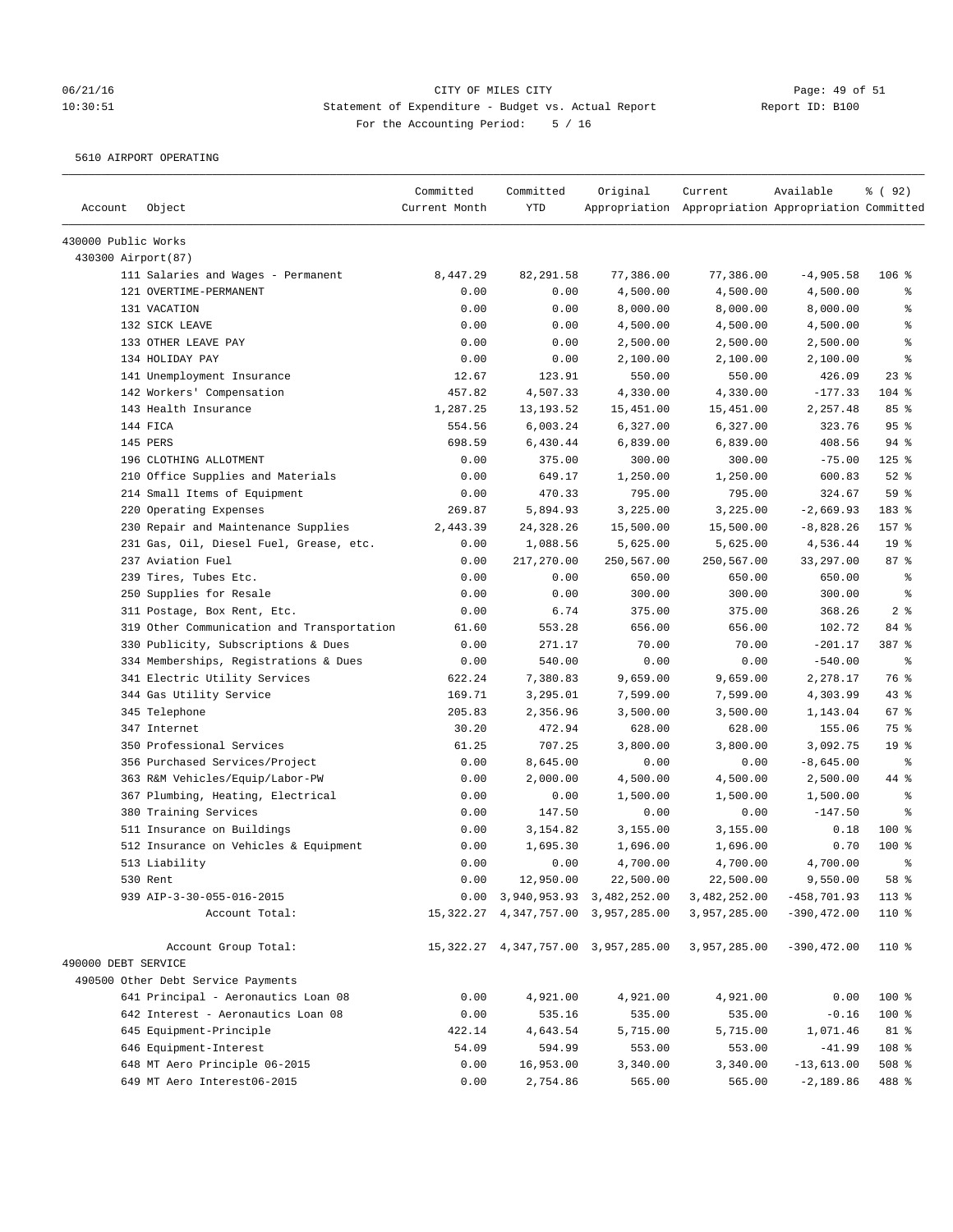### 06/21/16 Page: 50 of 51 10:30:51 Statement of Expenditure - Budget vs. Actual Report Report ID: B100 For the Accounting Period: 5 / 16

#### 5610 AIRPORT OPERATING

| Committed<br>Current Month | Committed<br><b>YTD</b> | Original<br>Appropriation | Current                   | Available     | <sub>ර</sub> ි (92)                                                                                                                                                                                          |
|----------------------------|-------------------------|---------------------------|---------------------------|---------------|--------------------------------------------------------------------------------------------------------------------------------------------------------------------------------------------------------------|
| 1,680.37                   | 6,799.47                | 0.00                      |                           | $-6,799.47$   | နွ                                                                                                                                                                                                           |
| 169.63                     | 600.53                  | 0.00                      |                           | $-600.53$     | နွ                                                                                                                                                                                                           |
| 2,326.23                   | 37,802.55               | 15,629.00                 |                           |               | $242$ %                                                                                                                                                                                                      |
| 2,326.23                   | 37,802.55               | 15,629.00                 |                           |               | $242$ %                                                                                                                                                                                                      |
|                            |                         |                           |                           |               |                                                                                                                                                                                                              |
|                            |                         |                           |                           |               |                                                                                                                                                                                                              |
|                            |                         |                           |                           |               | 83%                                                                                                                                                                                                          |
| 1,527.96                   | 15,279.60               | 18,335.00                 |                           |               | 83%                                                                                                                                                                                                          |
| 1,527.96                   | 15,279.60               | 18,335.00                 |                           |               | 83%                                                                                                                                                                                                          |
| 19,176.46                  |                         | 3,991,249.00              |                           | $-409,590.15$ | $110*$                                                                                                                                                                                                       |
|                            | 1,527.96                | 15,279.60                 | 18,335.00<br>4,400,839.15 |               | Appropriation Appropriation Committed<br>0.00<br>0.00<br>15,629.00<br>$-22, 173.55$<br>15,629.00<br>$-22, 173.55$<br>18,335.00<br>3,055.40<br>18,335.00<br>3.055.40<br>18,335.00<br>3,055.40<br>3,991,249.00 |